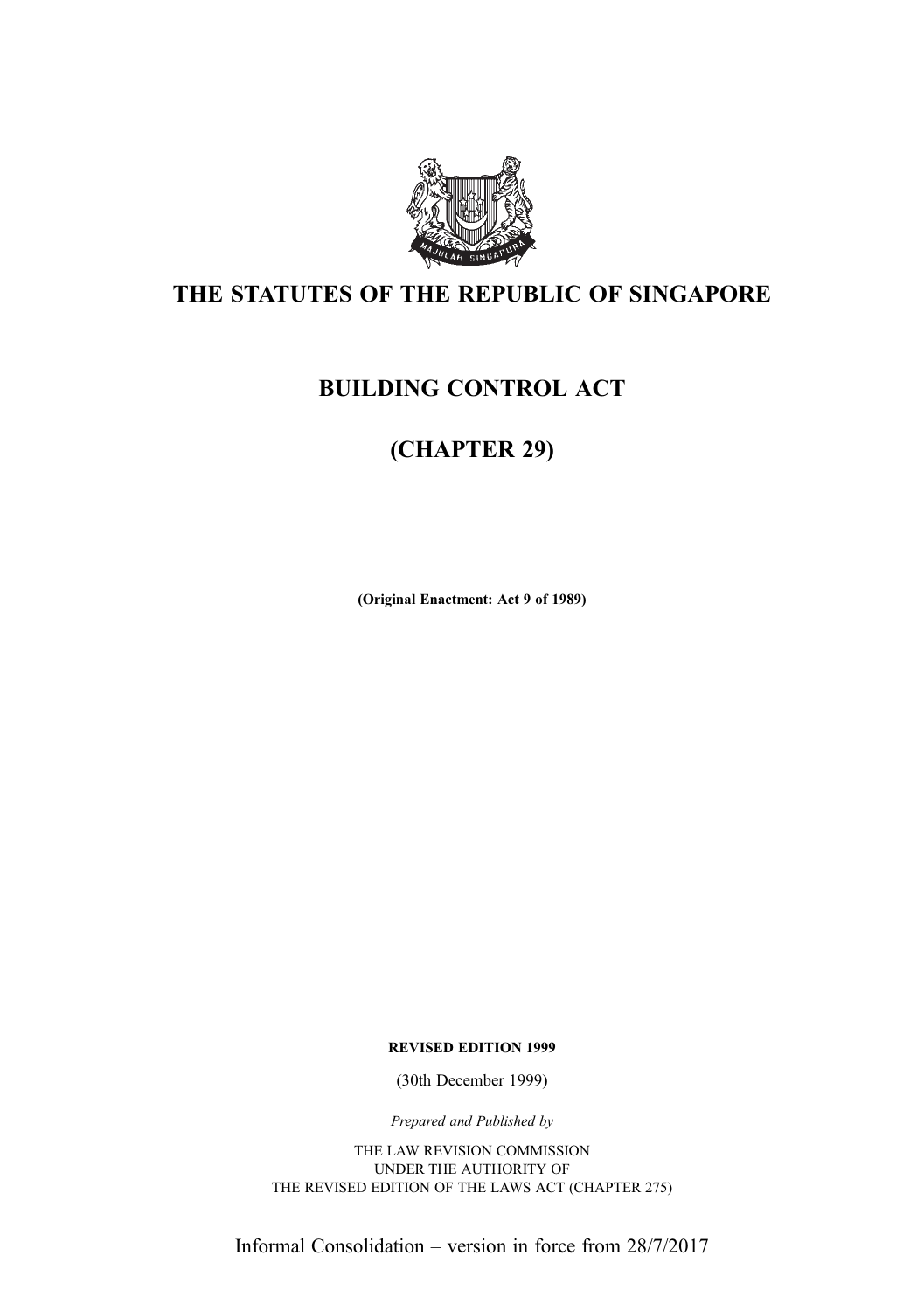# CHAPTER 29

# Building Control Act

#### ARRANGEMENT OF SECTIONS

# PART I

#### PRELIMINARY

#### **Section**

- 1. Short title
- 2. Interpretation
- 3. Authorised officers

# PART II

#### CONTROL OF BUILDING WORKS

#### Division  $1$  — Application

4. Application to building works

#### Division  $2 -$  Building plan approvals and permits

- 5. Application for approval of plans of building works
- 5A. Deviations from approved building plans
- 5B. Lapsing or revocation of building plans approval
- 6. Permit to carry out structural works
- 6A. Modification or waiver of building regulations

#### Division  $3$  — Building works

- 7. Supervision of building works
- 7A. Tests of and in connection with building works

Division 4 — Duties of developers, qualified persons, site supervisors and builders

- 8. Duties of developers
- 9. Duties of qualified persons and specialists
- 10. Duties of site supervisors
- 11. Duties of builders

#### Division  $5$  — Building occupancy

12. Occupation of buildings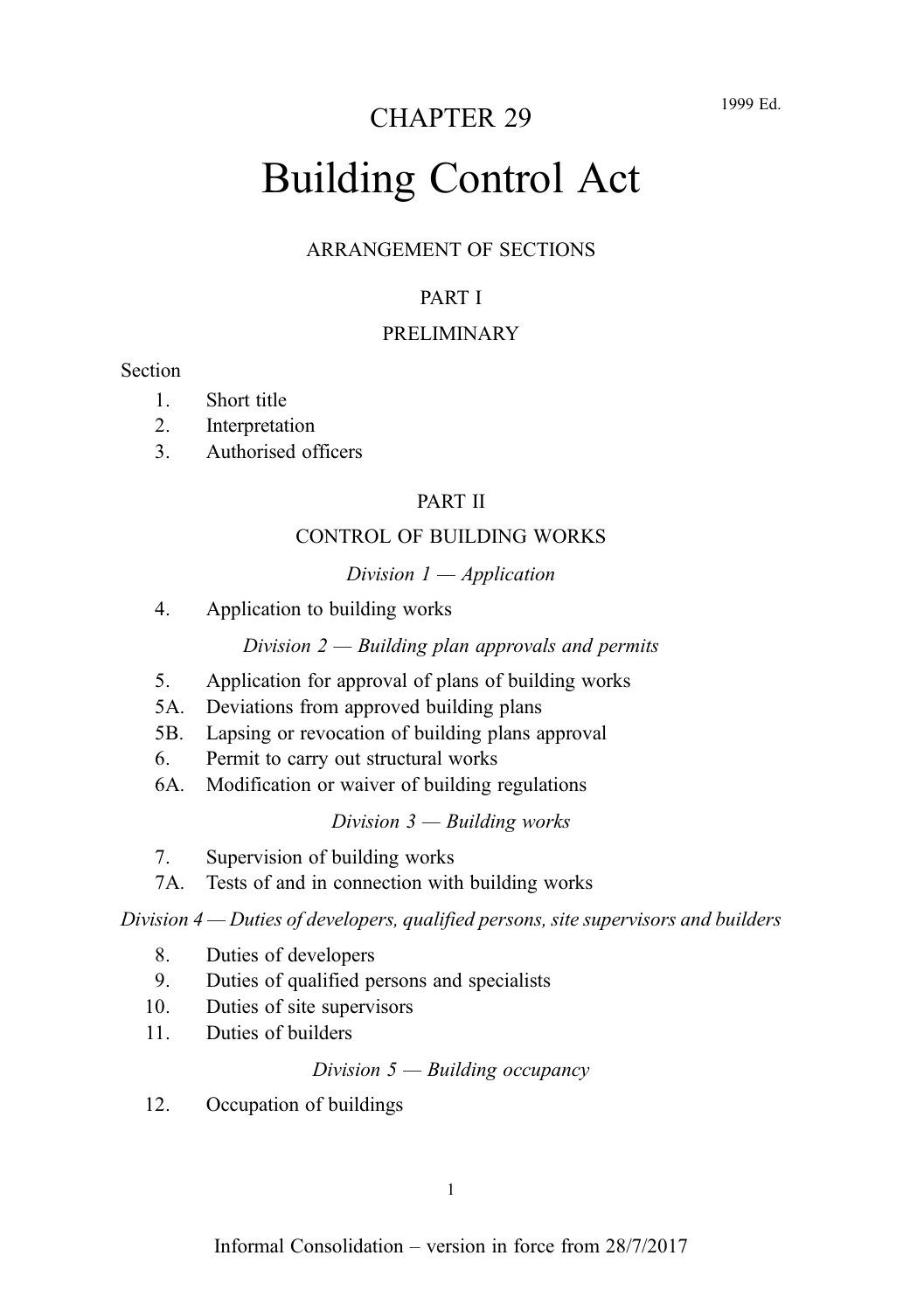#### Division  $6 - Accrelated$  checkers

#### Section

- 13. Unlawful undertaking work as accredited checker, etc.
- 14. Register of accredited checkers, etc.
- 15. Who may be registered as accredited checker, etc., or accredited checking organisation
- 16. Registration of accredited checkers, etc., or accredited checking organisations
- 17. Cancellation, etc., of registration
- 18. Duties and independence of accredited checkers, etc., and accredited checking organisations

Division 7 — Enforcement and administration

- 19. Demolition, etc., of unauthorised building works
- 20. Building offences
- 21. Pecuniary penalty
- 22. Appeals

#### PART III

#### RETROFITTING OF EXTERIOR FEATURES

- 22A. Application and interpretation of this Part
- 22B. Duty to retrofit exterior feature
- 22C. Retrofitting orders

#### PART IIIA

#### DISABILITY AND OTHER PERFORMANCE REQUIREMENTS FOR BUILDINGS

- 22D. Interpretation of this Part
- 22E. Duty of building owner, etc., not to alter
- 22F. Appeal against notice to reinstate

#### PART IIIB

#### ENVIRONMENTAL SUSTAINABILITY MEASURES FOR EXISTING BUILDINGS

- 22FA. Interpretation of this Part
- 22FB. Submission of design score for building undergoing major energy-use change
- 22FC. Deviation from approved design score
- 22FD. Lapsing or revocation of approval of design score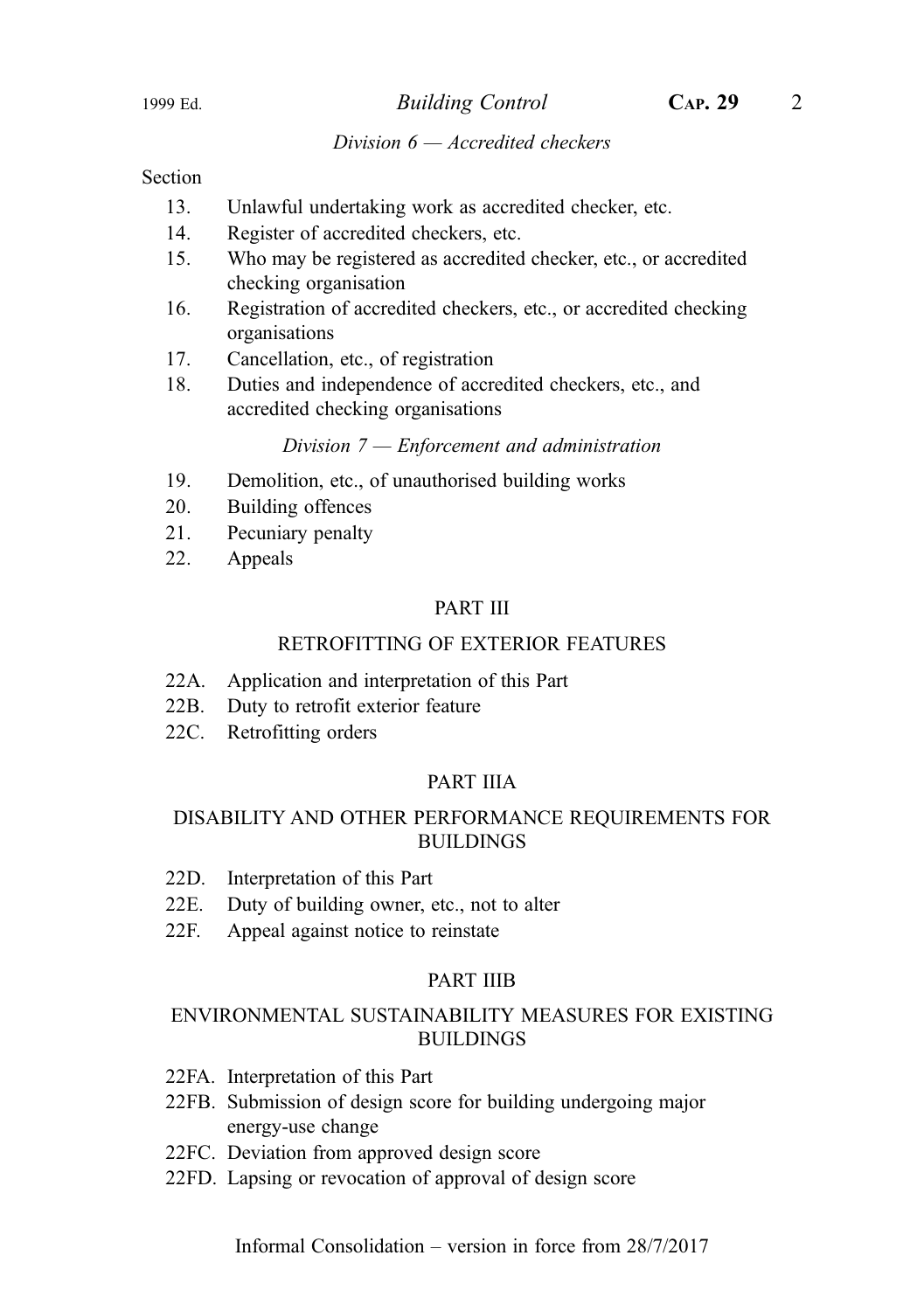#### Section

- 22FE. Completion of major energy-use change and submission of asbuilt score
- 22FF. Periodic audit of energy efficiency of building cooling system
- 22FG. Persons who may carry out energy audit
- 22FH. Duties of person carrying out energy audit
- 22FI. Cancellation or suspension of registration of energy auditor
- 22FJ. Power to obtain energy consumption and other information

#### PART IV

#### DANGEROUS BUILDINGS AND OCCURRENCES

- 22G. Interpretation of this Part
- 23. Dangerous building works
- 24. Dangerous buildings
- 24A. Dangerous slopes
- 25. Closure orders
- 25A. Investigations into dangerous occurrences

#### PART V

#### INSPECTION OF BUILDINGS

- 26. Interpretation of this Part
- 27. Application of this Part
- 28. Periodic inspection of buildings
- 29. Independence of structural engineers

#### PART VA

#### LICENSING OF BUILDERS

- 29A. Interpretation of this Part
- 29B. Prohibition against unlicensed builders
- 29C. Classes of builder's licences
- 29D. Register of licensed builders
- 29E. Application for builder's licence
- 29F. Who may be licensed as general builder
- 29G. Who may be licensed as specialist builder
- 29H. Conditions of builder's licence relating to construction personnel
- 29I. Other conditions of builder's licence
- 29J. Revocation of licences, etc.
- 29K. Appeal to Minister
- 29L. Power of Minister to make regulations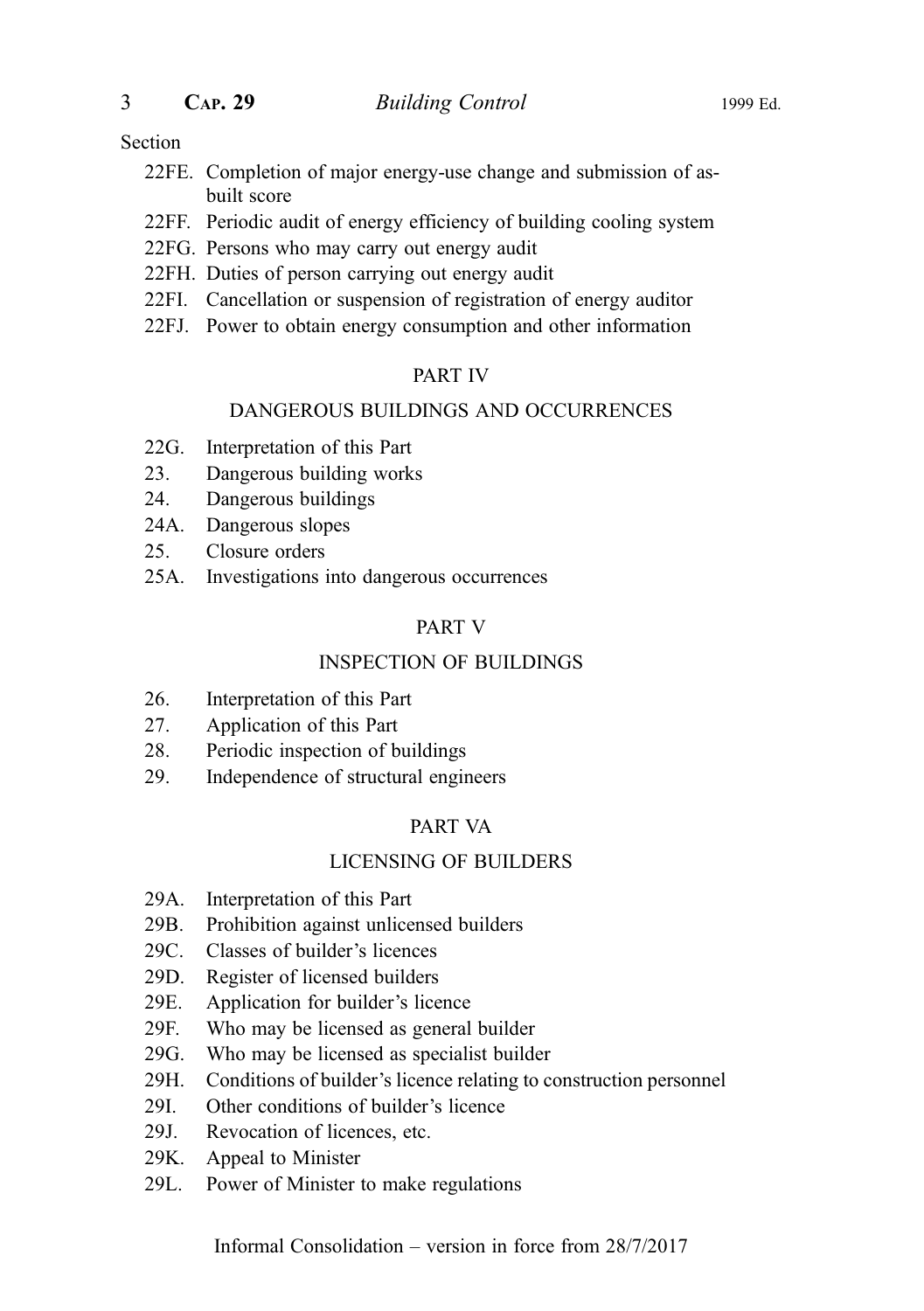Section

29M. Savings and transitional provision

#### PART VI

#### **MISCELLANEOUS**

- 30. Exemption
- 31. Offences by bodies corporate, etc.
- 32. Protection from liability
- 33. Power to enter premises
- 34. Presumptions and defences
- 35. Occupier may execute work in default of owner
- 36. Proceedings if occupier opposes execution of works
- 37. Recovery of costs and expenses payable by owners
- 38. Recovery of costs and expenses by instalments
- 39. Power to vary interest rates
- 40. Liability of transferor of property in respect of expenses incurred by Commissioner of Building Control
- 41. Property and materials seized or removed by Commissioner of Building Control
- 42. Service of documents
- 42A. Inaccuracies in notices, etc.
- 43. Furnishing of information
- 43A. Furnishing documents false in a material particular
- 44. Powers of arrest
- 45. Evidence
- 46. Jurisdiction of Courts
- 47. General penalty
- 48. Composition of offences
- 49. Regulations
- 50. Adoption of codes and standards
- 51. Application of Act to Government
- 52. Presentation of order, notification and regulation to Parliament
- 53. Transitional provisions The Schedule — [Repealed]

An Act to consolidate and amend and to make further provision concerning the law relating to buildings, and for matters connected therewith.

[1st May 1989]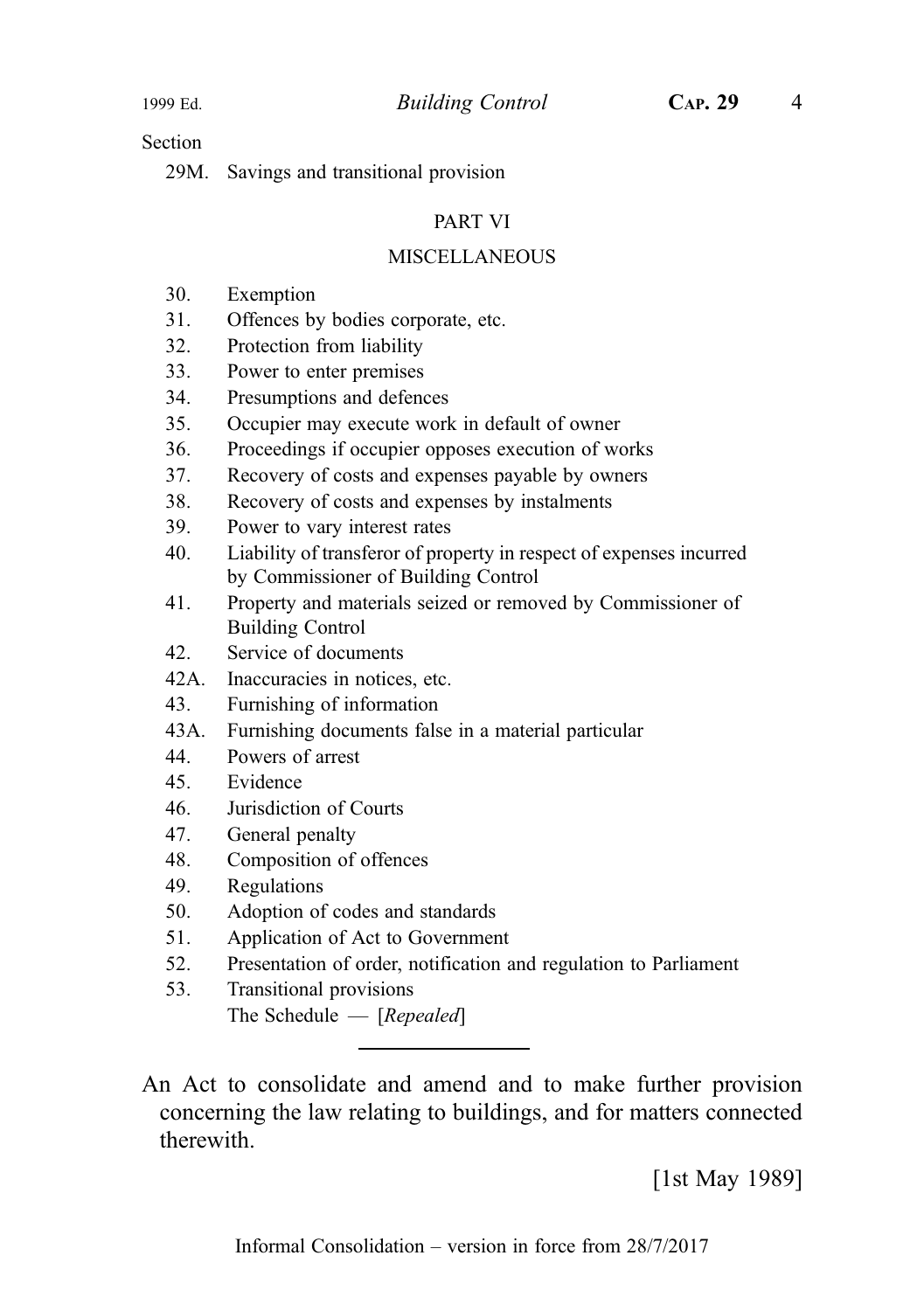5 CAP. 29 Building Control 1999 Ed.

# PART I

#### PRELIMINARY

#### Short title

1. This Act may be cited as the Building Control Act.

# Interpretation

**2.**—(1) In this Act, unless the context otherwise requires —

- "accredited checker" means a person who is registered as an accredited checker under section 16, whether acting on his own behalf or on behalf of an accredited checking organisation;
- "accredited checking organisation" means an accredited checking organisation registered as such under section 16;

[26/2000 wef 01/09/2001] [47/2007 wef 15/02/2008]

"amendment plans" means the plans showing any deviation from, or any amendment or addition to, any plan of building works approved by the Commissioner of Building Control under section 5(3);

> [18/2003 wef 01/01/2004] [47/2007 wef 15/02/2008]

- "analyst" means an analyst approved by the Commissioner of Building Control;
- "builder" means any person who undertakes, whether exclusively or in conjunction with any other business, to carry out any building works for his own account or for or on behalf of another person (referred to in this definition as A), but does not include any person who contracts with a builder for the execution by that person of the whole or any part of any building works undertaken by the builder for or on behalf of A under a contract entered into by the builder with A;
- "builder's licence" means a general builder's licence or a specialist builder's licence granted under Part VA;

[47/2007 wef 15/02/2008]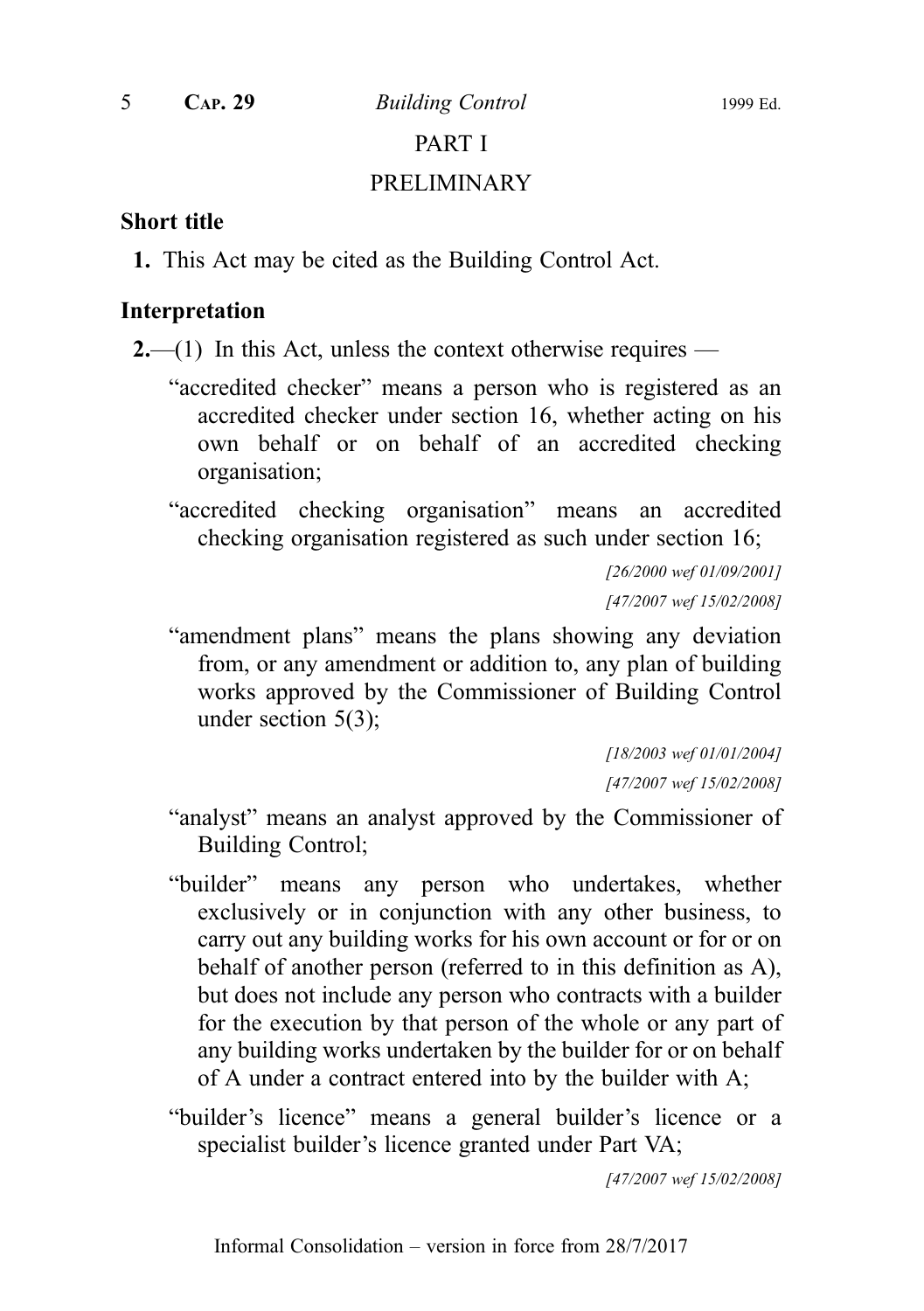#### 1999 Ed. Building Control CAP. 29 6

"building" means any permanent or temporary building or structure and includes —

- (a) a hut, shed or roofed enclosure;
- (b) an earth retaining or stabilising structure, whether permanent or temporary;

[47/2007 wef 15/02/2008]

(c) a dock, wharf or jetty;

[47/2007 wef 15/02/2008]

- (ca) a floating structure, not being a boat or vessel, constructed or to be constructed on a flotation system that —
	- (i) is or is to be supported by water;
	- (ii) is not intended for or useable in navigation; and
	- (iii) is or is to be permanently moored;

[47/2007 wef 15/02/2008]

- (d) a culvert, crossing, bridge, underpass or tunnel;
- (e) a sewage treatment plant, sewer, drain, swimming pool or any non-proprietary type of concrete tank for the storage of any solid, liquid or gaseous product;
- (f) a shelter provided under the Civil Defence Shelter Act (Cap. 42A); and
- (g) such other erection or structure (whether permanent or temporary) as the Minister may, by order published in the Gazette, declare to be a building;
- "Building and Construction Authority" means the Building and Construction Authority established under section 3 of the Building and Construction Authority Act 1999 (Act 4 of 1999);
- "building regulations" means any regulations made under section 49;

"building works" means —

- (a) the erection, extension or demolition of a building:
- (b) the alteration, addition or repair of a building;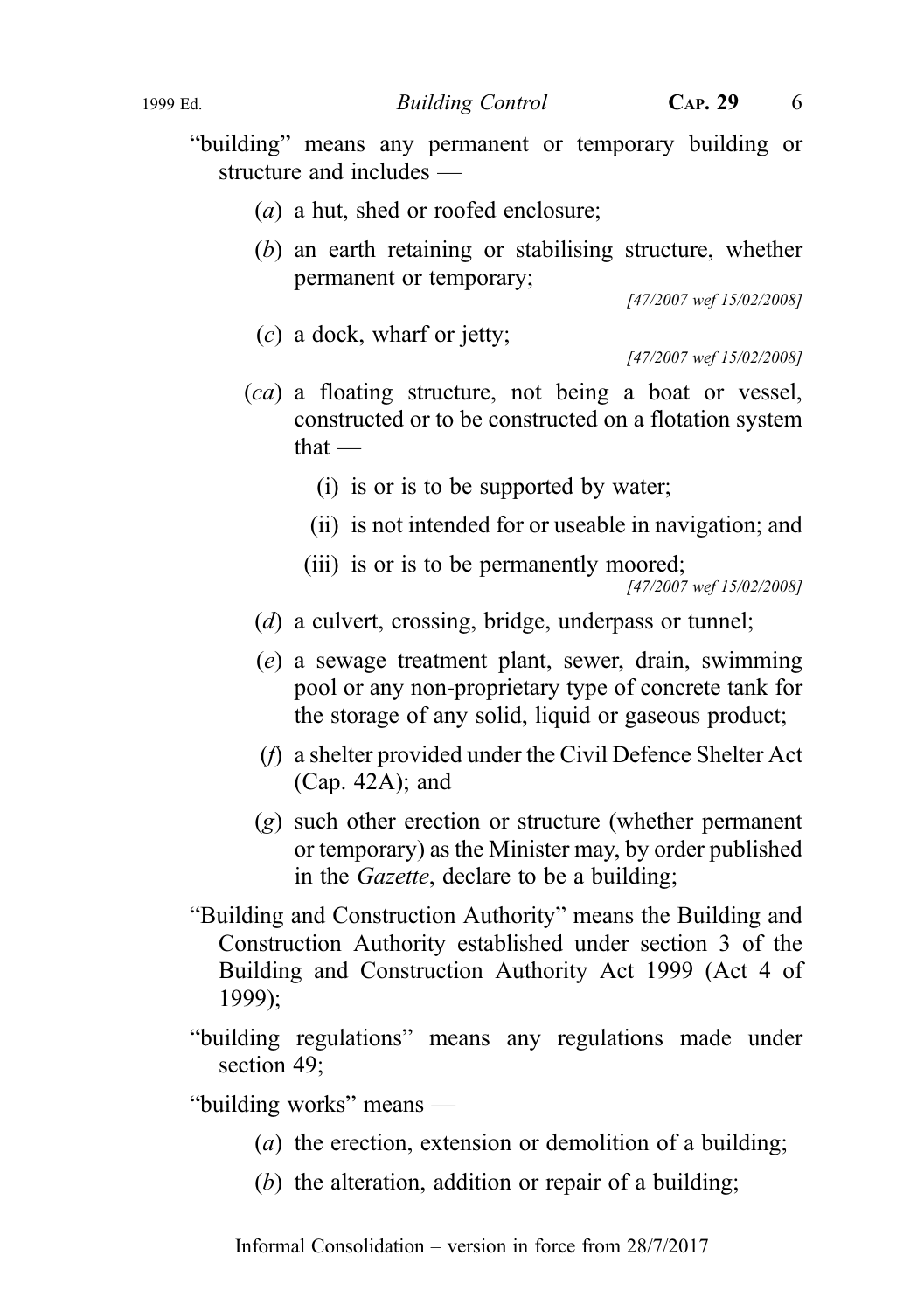$(c)$  the provision, extension or alteration of any airconditioning service or ventilating system in or in connection with a building,

and includes site formation works connected with or carried out for the purpose of paragraph  $(a)$ ,  $(b)$  or  $(c)$ ;

- "certificate of statutory completion" means a certificate of statutory completion issued under section 12;
- "Commissioner of Building Control", in relation to this Act or any Part or provision of this Act, means any Commissioner of Building Control appointed under section 3(1) to be responsible for the operation of this Act or that Part or provision, as the case may be;
- "common property" has the same meaning as in the Building Maintenance and Strata Management Act 2004;

[47/2004 wef 01/04/2005]

- "competent authority" means the competent authority appointed under section 5 of the Planning Act (Cap. 232) in respect of the development of land;
- "developer", in relation to any building works, means the person for whom or on whose behalf the building works are carried out;

[47/2007 wef 15/02/2008]

"earth retaining structure" means any structure, structural system or other means used to maintain the shape of excavation during construction, earth filling or cutting;

[47/2007 wef 15/02/2008]

- "exterior feature", in relation to any building, means any of the following features that is permanent and is installed on, forms part of or projects outwards from the roof or exterior of the building:
	- (a) any air-conditioning unit, including any window airconditioning unit and any condensing equipment of an air-conditioning unit;
	- (b) any window, with or without movable parts;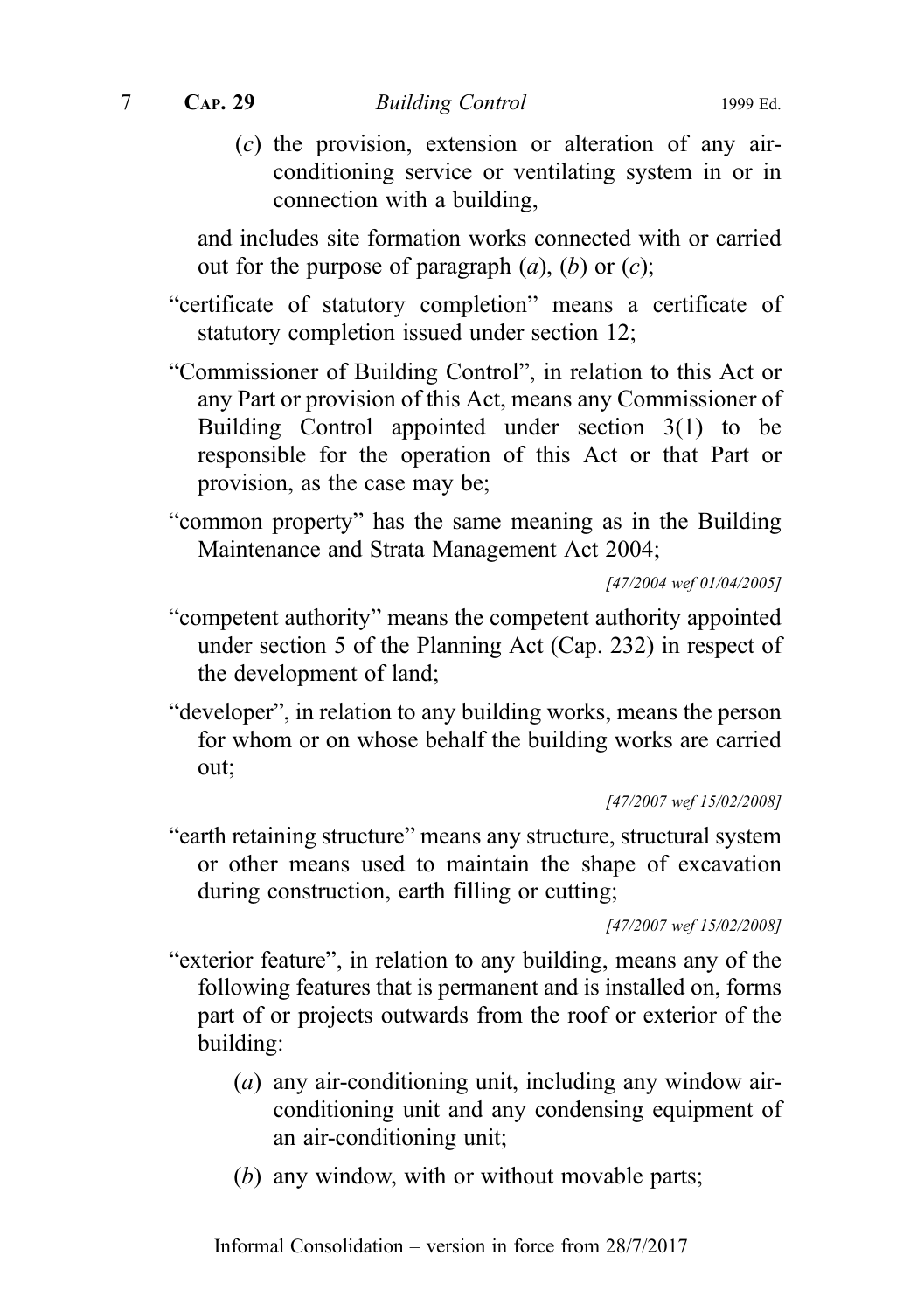- (c) any grille or shutter, with or without movable parts;
- (d) any tile, cladding, curtain wall, siding, plaster, bracket or cornice;
- (e) any gutter, rainwater down-pipe, or part of the roof;
- (f) any awning or sun-shading device;
- (g) such other feature that is permanent and is installed on, forms part of or projects outwards from the roof or exterior of any building as the Minister may, by notification in the Gazette, declare to be an exterior feature for the purposes of this Act;

[34/2004 wef 01/10/2004]

"flat" has the same meaning as in the Land Titles (Strata) Act (Cap. 158);

[34/2004 wef 01/10/2004]

"general building works" means any building works other than specialist building works;

[47/2007 wef 15/02/2008]

- "geotechnical aspects", in relation to any geotechnical building works, means —
	- (a) an analysis of the geological structure and earth materials of the site of the geotechnical building works and its influence on the geotechnical building works;
	- (b) an analysis of the ground-water regime and its influence on the wall stability and integrity of the geotechnical building works over time; and
	- (c) such other applications of earth sciences to and engineering aspects of the geotechnical building works as may be prescribed;

[47/2007 wef 15/02/2008] [Act 22 of 2012 wef 01/12/2012]

"geotechnical building works" means any of the following building works: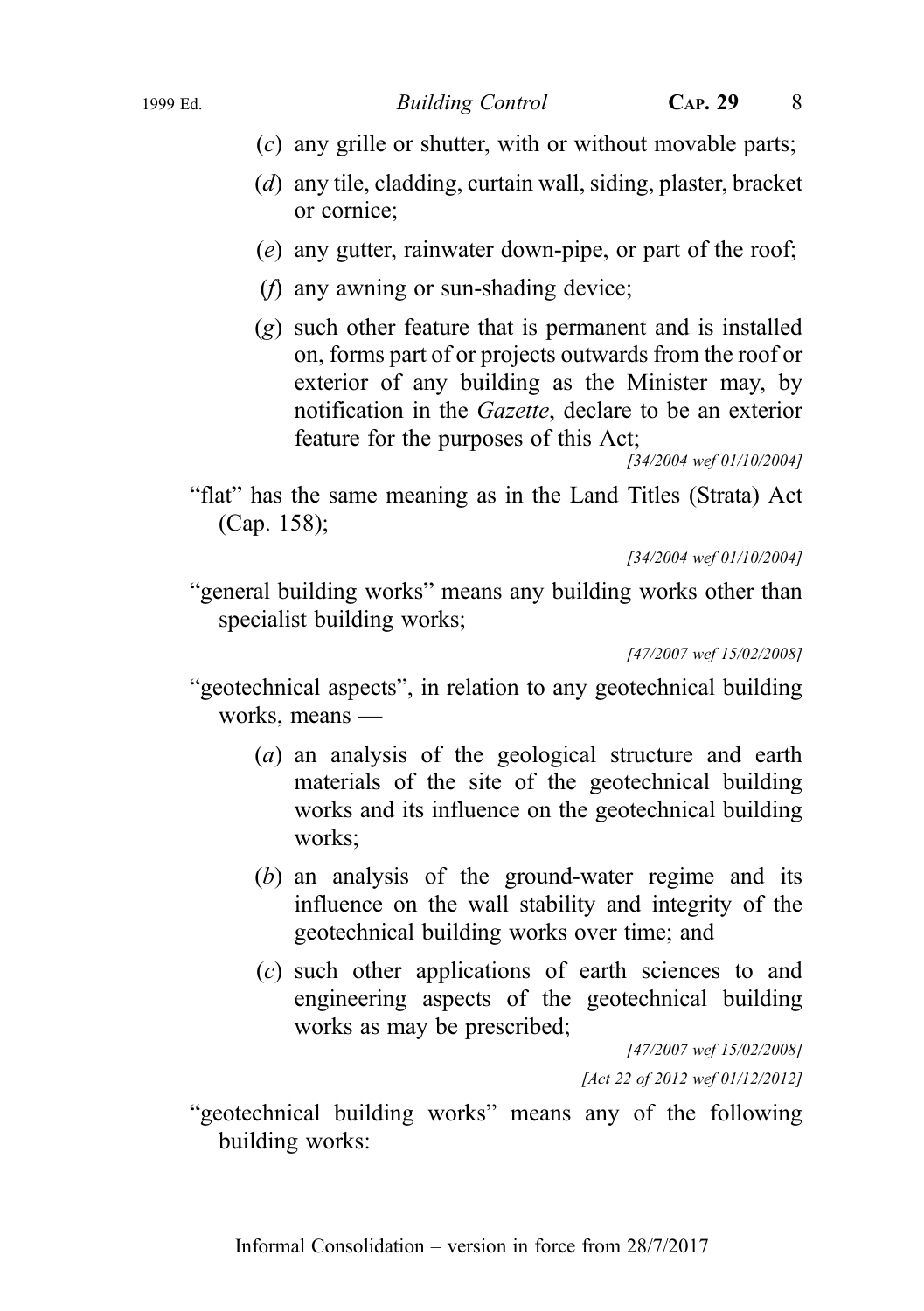- (*a*) any excavation or other building works to make
	- (i) a tunnel with a diameter, width or height of more than 2 metres; or
	- (ii) a caisson, cofferdam, trench, ditch, shaft or well with a depth of more than 6 metres;
- (b) any building works for constructing, altering or repairing any earth retaining structure in or for a trench, ditch, shaft or well with a depth or height of more than 6 metres;
- (c) any earthworks or other building works for constructing or stabilising a slope with a height of more than 6 metres (measured as the vertical distance between the highest level and lowest level of the slope);
- (d) such type of foundation works as the Minister may prescribe in the building regulations for buildings of 30 storeys or more;

[Act 22 of 2012 wef 01/12/2012]

"geotechnical engineer" means a professional engineer who is registered under the Professional Engineers Act (Cap. 253) as a specialist professional engineer in the specialised branch of geotechnical engineering;

[47/2007 wef 15/02/2008]

"Housing and Development Board" means the Housing and Development Board established under section 3 of the Housing and Development Act (Cap. 129);

[Act 22 of 2012 wef 01/12/2012]

- "immediate supervision", in relation to any building works or part thereof, means personally and directly exercising oversight, control and inspection of the carrying out of the building works or part thereof;
- "insignificant building works" means such building works as are prescribed under section  $4(d)$ ;

[47/2007 wef 15/02/2008]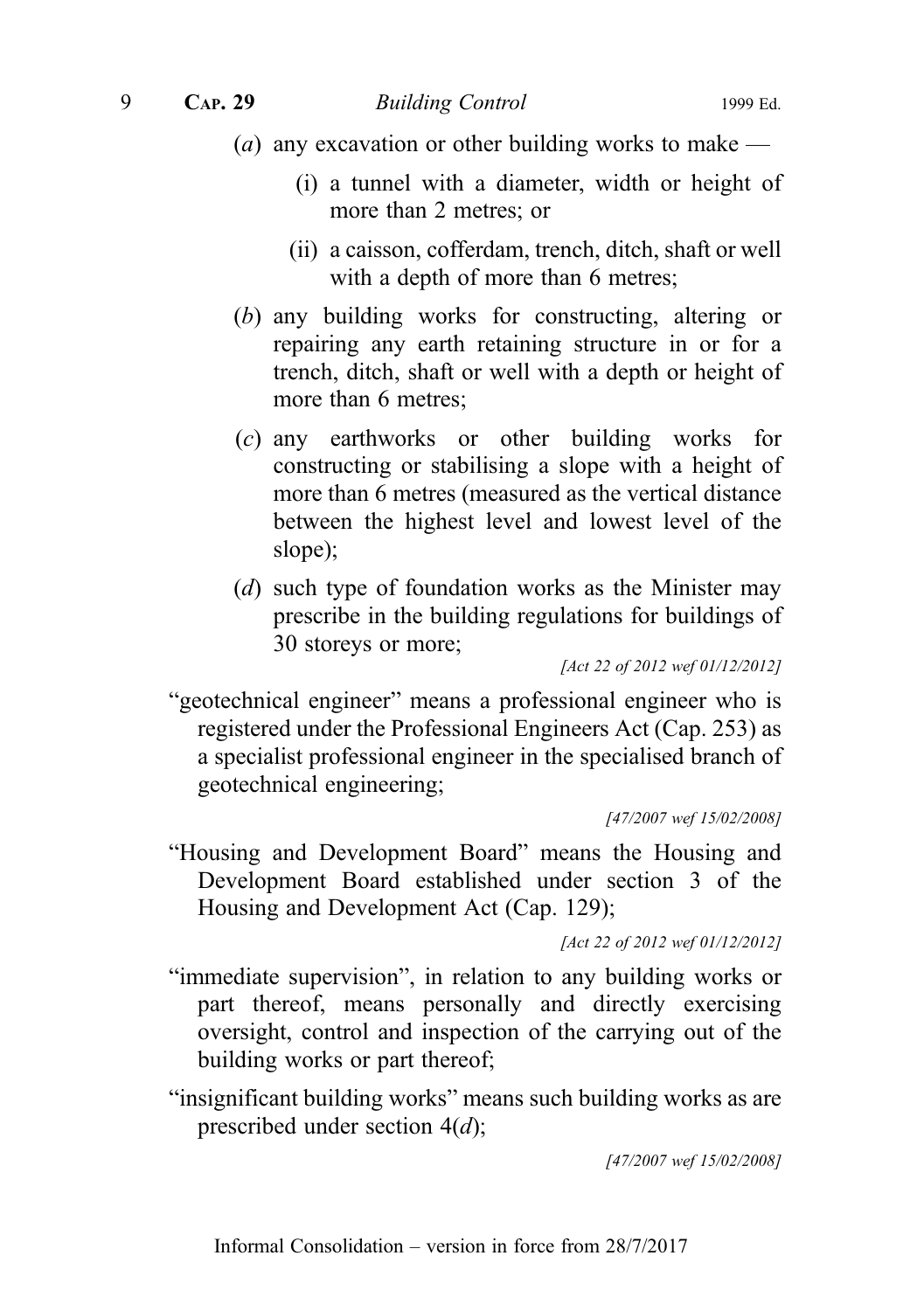"key structural elements" means the foundations, columns, beams, shear cores, structural walls, struts, ground anchors and such other parts of a building which are essential for its support and overall structural stability;

[47/2007 wef 15/02/2008]

"large building works" means such building works as are prescribed for the purposes of section  $7(1)(b)$ ;

[47/2007 wef 15/02/2008]

"limited common property" has the same meaning as in the Building Maintenance and Strata Management Act 2004;

[47/2004 wef 01/04/2005]

"limited liability partnership" has the same meaning as in section 2(1) of the Limited Liability Partnerships Act (Cap. 163A);

[47/2007 wef 15/02/2008]

"major building works" means building works other than minor building works;

[47/2007 wef 15/02/2008]

"minor building works" means building works (not being geotechnical building works) that are prescribed in the building regulations as building works the plans of which do not require a certification from an accredited checker for the purposes of section 5 or 5A;

> [47/2007 wef 15/02/2008] [Act 22 of 2012 wef 01/12/2012]

"occupier", in relation to any building, means the person in occupation of the building or having the charge, management or control thereof, either on his own account or as agent of another, but does not include any lodger within the building;

" $\alpha$ wner" —

(a) in relation to any premises comprised in a strata title plan under the Land Titles (Strata) Act (Cap. 158), means —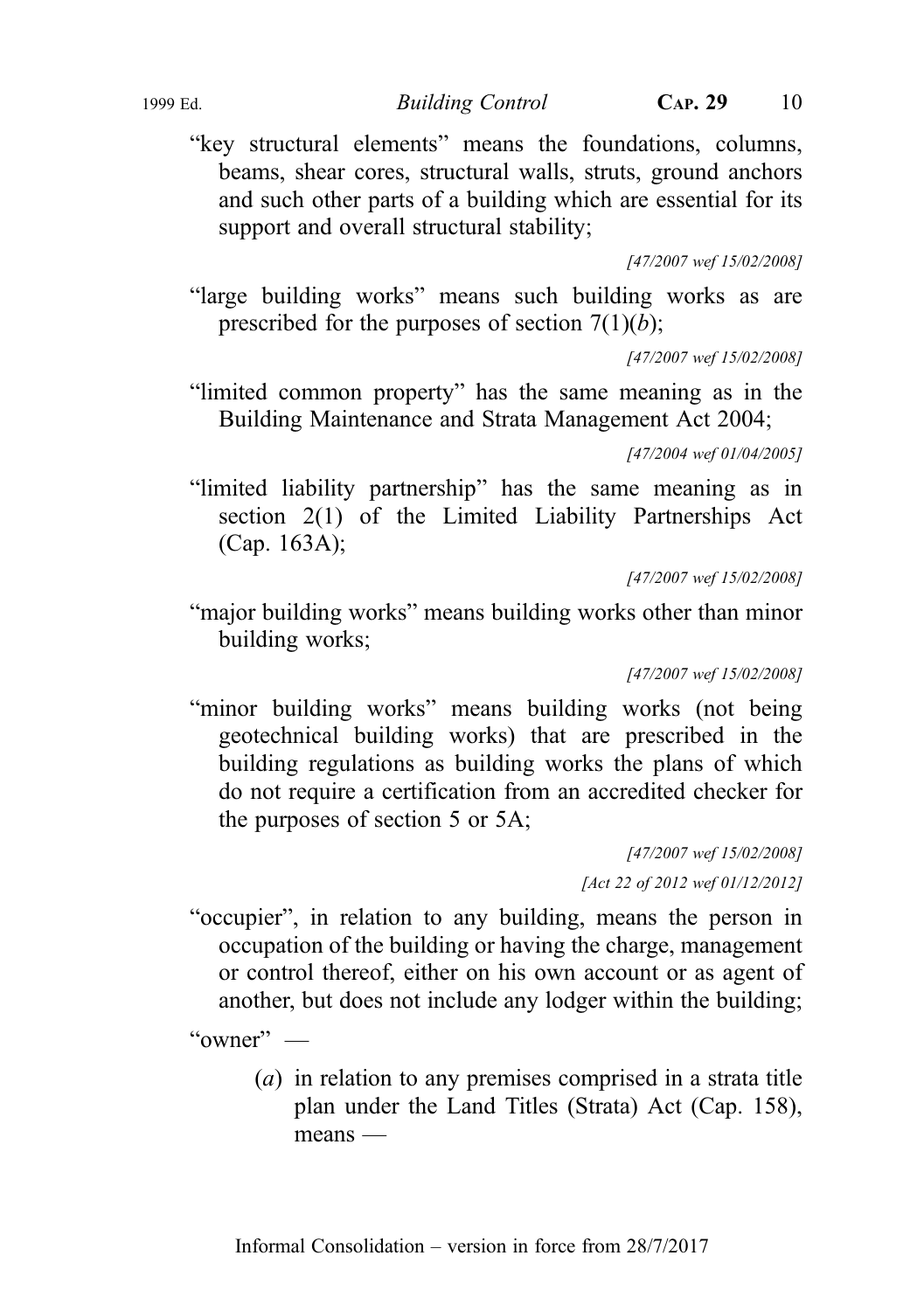- (i) in relation to a lot, any person who is the registered subsidiary proprietor of the lot under that Act;
- (ii) in relation to the common property, the management corporation having control of the common property, or the person receiving any rent or charge for the maintenance and management of that common property; and
- (iii) in relation to any limited common property, the subsidiary management corporation established under the Building Maintenance and Strata Management Act (Cap. 30C) having control of the limited common property, or the person receiving any rent or charge for the maintenance and management of that limited common property;
- (b) in relation to any building in a housing estate of the Housing and Development Board or any subdivided building in a housing estate under the HUDC Housing Estates Act (Cap. 131), means —
	- (i) in relation to a flat, any owner of the flat as defined under the Housing and Development Act (Cap. 129) or the HUDC Housing Estates Act, as the case may be;
	- (ii) in relation to the common property of residential and commercial property in any housing estate of the Housing and Development Board, that Board; and
	- (iii) in relation to the common property of any subdivided building in any housing estate under the HUDC Housing Estates Act, any body corporate constituted under an order made by the Minister under section 3 of that Act;

Informal Consolidation – version in force from 28/7/2017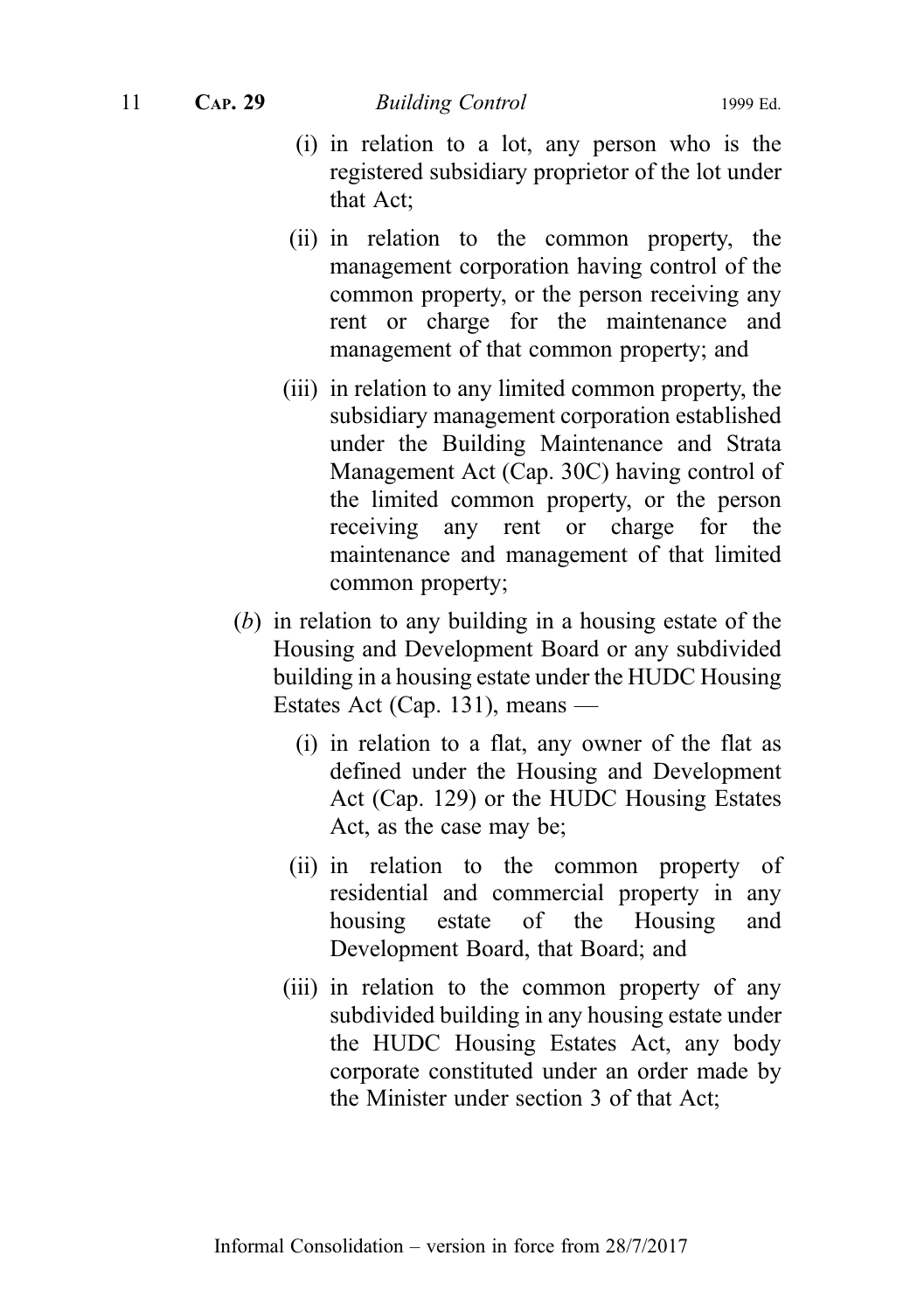- (c) in relation to any subdivided building other than a subdivided building referred to in paragraph  $(a)$  or  $(b)$ , means —
	- (i) in relation to a lot, any person who is the registered proprietor in the land-register under the Land Titles Act (Cap. 157) of the fee simple, estate in perpetuity or leasehold estate of that lot; and
	- (ii) in relation to the common property, every person who is a registered proprietor in the land-register under the Land Titles Act (Cap. 157) of the fee simple, estate in perpetuity or leasehold estate of a lot in that building, or the person receiving any rent or charge for the maintenance and management of the common property;
- (d) in relation to any premises which are not subdivided, means any person who is the registered proprietor of the fee simple, estate in perpetuity or leasehold estate of those premises in the land-register under the Land Titles Act; and
- (e) where paragraphs (a) to (d) do not apply, means the person for the time being receiving the rent of the premises or building, whether on his own account or as agent or trustee or as receiver, or who would receive the same if the premises or building were let to a tenant, and includes the person whose name is entered in the Valuation List prepared under section 10 of the Property Tax Act (Cap. 254) as the owner of the premises or building, or a mortgagee in possession;

[Act 22 of 2012 wef 01/12/2012]

"person responsible", in relation to an exterior feature of a building, means —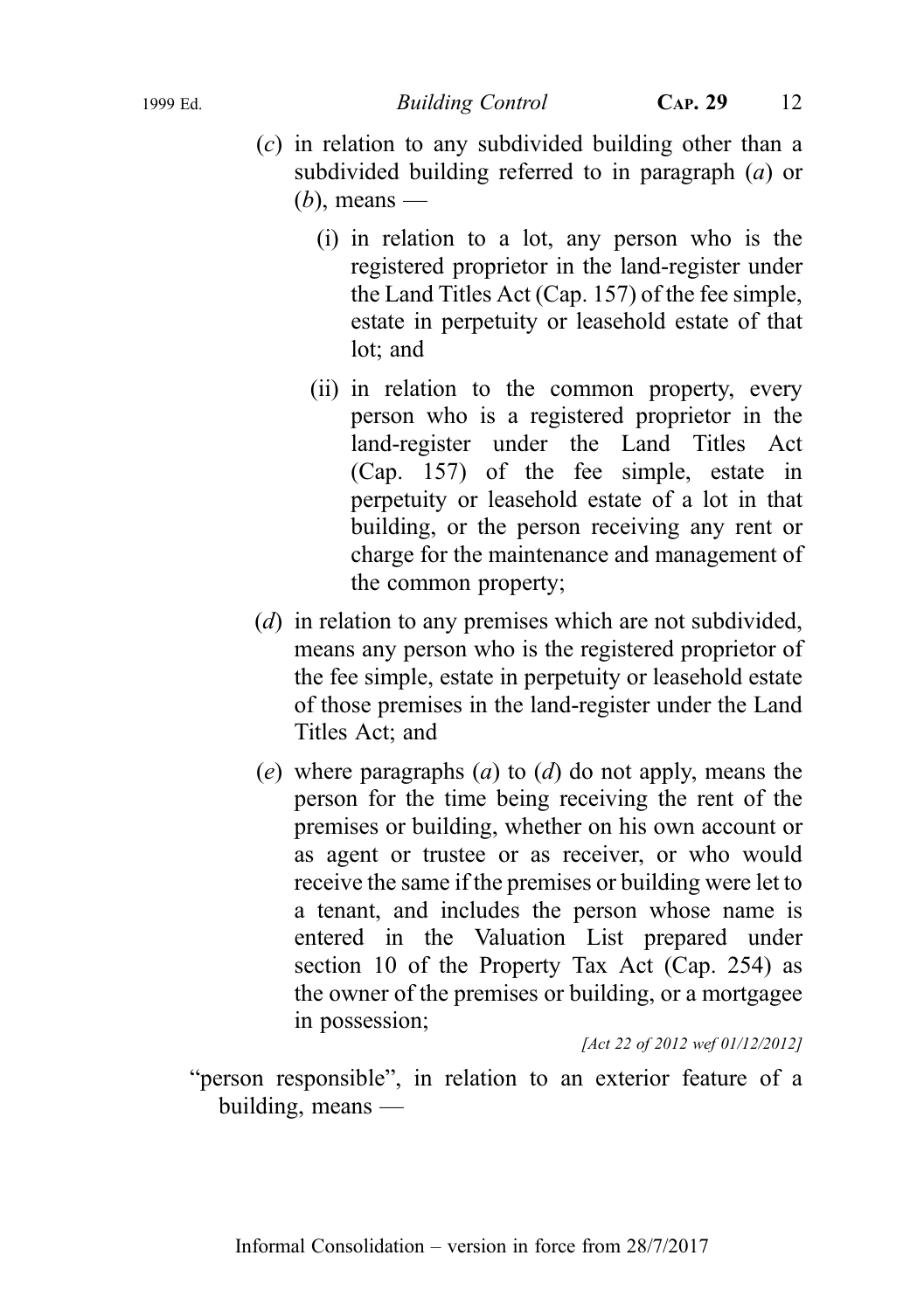#### 13 CAP. 29 Building Control 1999 Ed.

- (a) the owner of the building which the exterior feature is installed on, forms part of or projects outwards from, unless otherwise provided by paragraph  $(b)$ ,  $(c)$  or  $(d)$ ;
- (b) subject to paragraph  $(c)$ , where the exterior feature is part of  $-$ 
	- (i) the common property of any housing estate of the Housing and Development Board — either that Board or the Town Council established under the Town Councils Act (Cap. 329A) for that housing estate, as the Minister shall designate for that exterior feature; or
	- (ii) the common property or limited common property of any other land (whether or not comprised in a strata title plan) — the owner thereof, unless otherwise provided by paragraph  $(d)$ ;
- (c) where the exterior feature is a window, grille or shutter that is part of a flat —
	- (i) in the case of a flat in any housing estate of the Housing and Development Board — the owner of the flat as defined in the Housing and Development Act (Cap. 129); or
	- (ii) in the case of any other flat the owner of that flat; or
- (d) such other person as may be prescribed under section 22C as the person responsible for the exterior feature;

[47/2007 wef 15/02/2008]

"plans", in relation to any building works —

(a) includes drawings, details, diagrams, digital representations generated from building information modelling, structural details and calculations showing or relating to the building works; and

[Act 22 of 2012 wef 01/12/2012]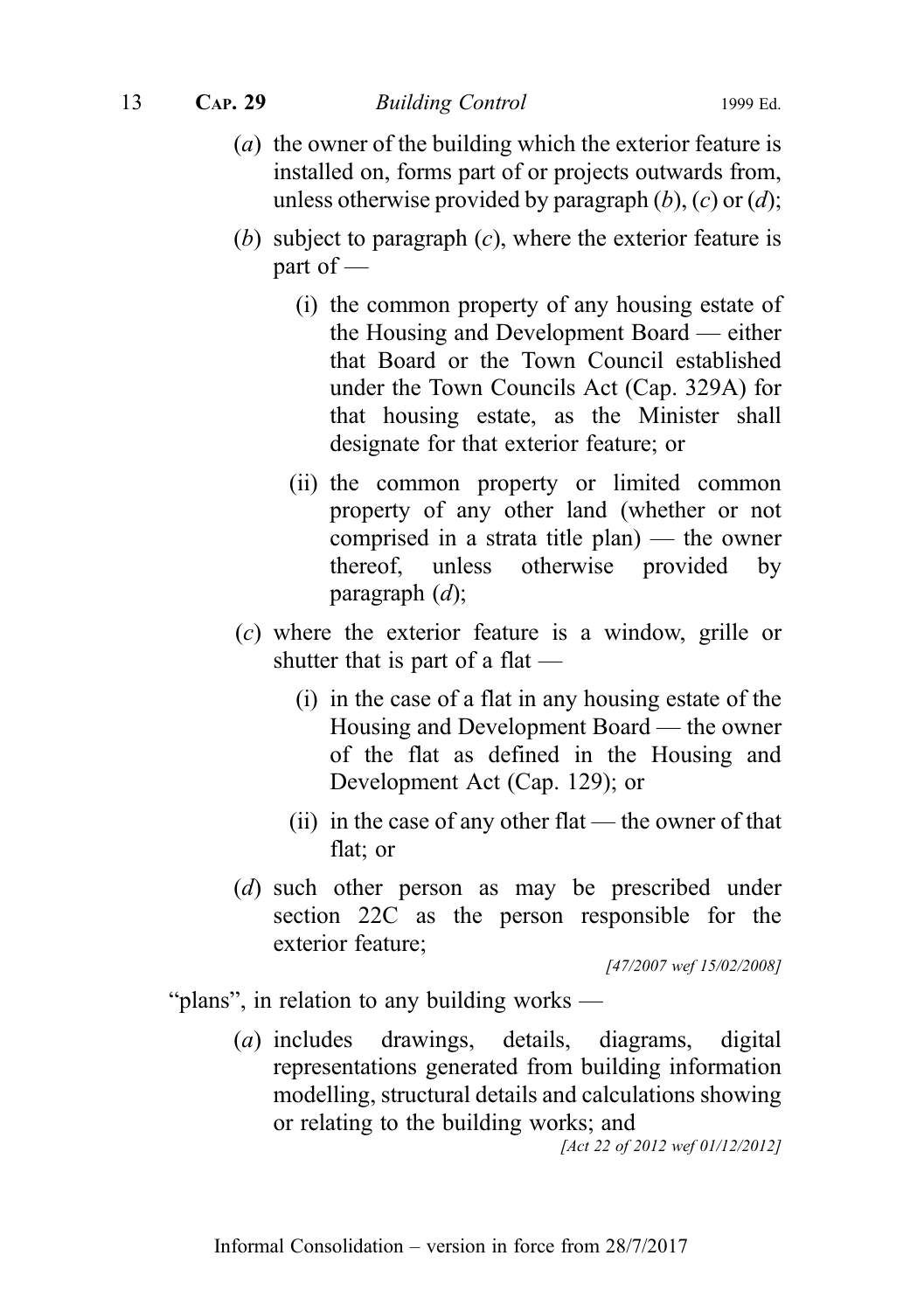(b) if prepared in electronic form, includes the medium in which the plans of building works have been stored; [18/2003 wef 01/01/2004]

"premises" includes buildings, lands, easements and hereditaments of any tenure;

"qualified person" means a person who is registered as —

- (a) an architect under the Architects Act (Cap. 12) and has in force a practising certificate issued under that Act; or
- (b) a professional engineer under the Professional Engineers Act (Cap. 253) and has in force a practising certificate issued under that Act;
- "repealed Act" means the Building Control Act (Cap. 29, 1985 Ed.) in force immediately before 1st May 1989;
- "retrofit", in relation to an exterior feature, means to modify or re-install the exterior feature as if installing the exterior feature for the first time;

[34/2004 wef 01/10/2004]

- "short-lived materials" means any building materials which are, in the absence of special care, liable to rapid deterioration or are otherwise unsuitable for use in the construction of permanent buildings;
- "site supervisor" means a person appointed (whether alone or as a member of a team of site supervisors) under section 10 to be a site supervisor in respect of any small-scale or large building works;

[47/2007 wef 15/02/2008]

"small-scale building works" means such building works as are prescribed for the purposes of section  $7(1)(c)$ ;

[47/2007 wef 15/02/2008]

"specialist accredited checker" means an accredited checker who is registered under section 16 to undertake the work of an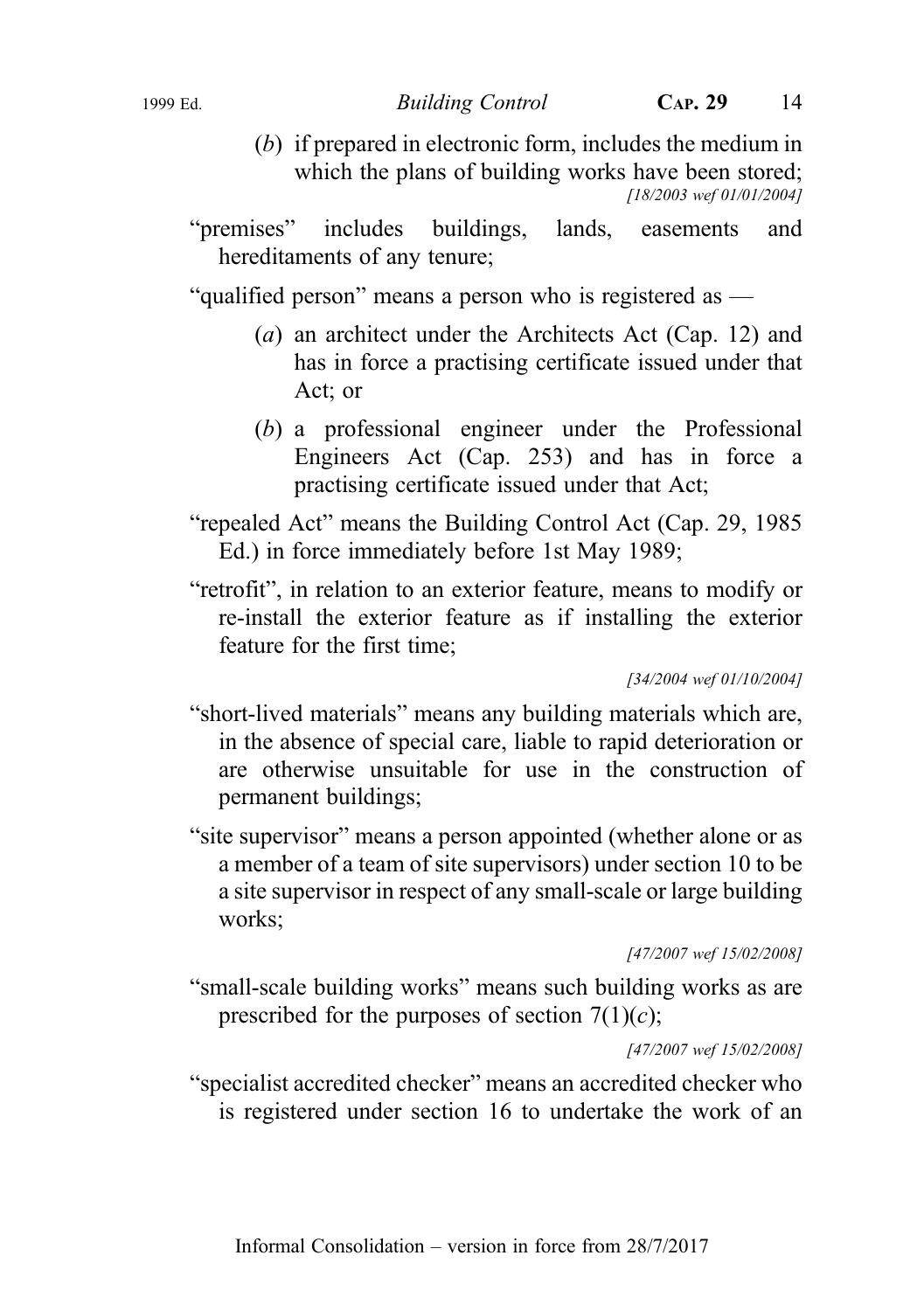accredited checker as regards the geotechnical aspects of any geotechnical building works;

> [47/2007 wef 15/02/2008] [Act 22 of 2012 wef 01/12/2012]

"specialist builder" means any person who is licensed under Part VA as a specialist builder;

[47/2007 wef 15/02/2008]

- "specialist building works" means the following types of building works:
	- (a) piling works comprising installation and testing of pre-cast reinforced concrete or pre-stressed concrete piles, steel piles, bored cast-in-place reinforced concrete piles, caissons and special pile types like micro-piles, barrettes piles and composite piles, embedded retaining wall piles like diaphragm walls, contiguous bored piles or secant piles;
	- (b) ground support and stabilisation works, including installation and testing of ground anchors, soil nails, rock bolts, ground treatment like chemical grouting and jet-grouting, reinforced-earth, shotcreting and tunnel supports;
	- (c) site investigation work comprising field investigations, exploratory drilling or boring, logging, sampling, coring, in-situ plate-loading tests, pressure meter tests, penetration tests, vane shear tests, probing tests, permeability tests, geological mapping and geophysical surveys, and installation and monitoring of instruments measuring forces, deformation, displacements, pore and earth pressures, and ground-water levels;
	- (d) structural steelwork comprising
		- (i) fabrication of structural elements;
		- (ii) erection work like site cutting, site welding and site bolting; and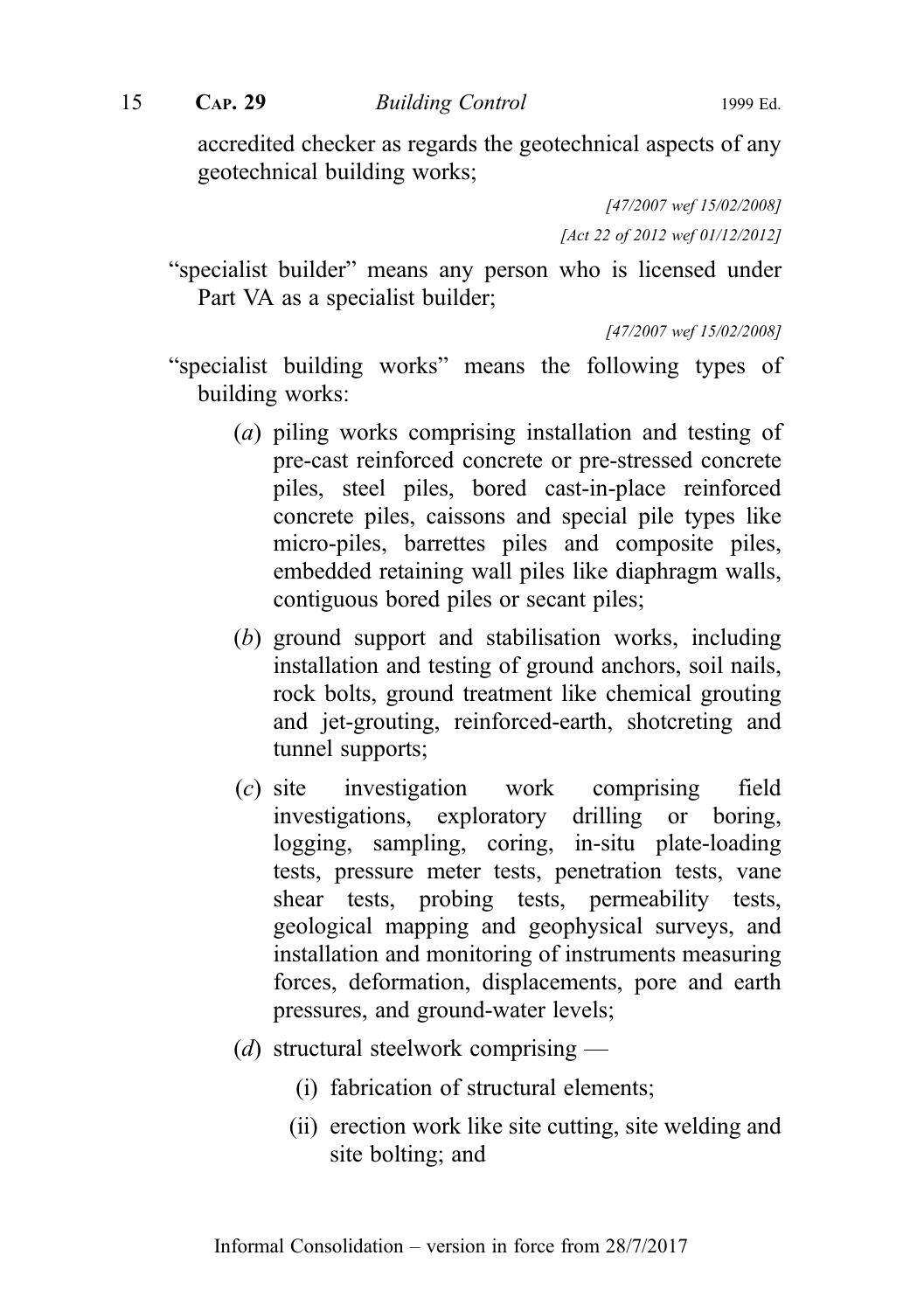[34/2004 wef 01/10/2004] [47/2007 wef 15/02/2008]

[18/2003 wef 01/01/2004]

"temporary building" means —

- (a) any building or structure constructed of short-lived materials; or
- (b) any other building or structure permitted to be used by the competent authority or Commissioner of Building Control for a period not exceeding 36 months, or such other period as may be prescribed (if prescribed) in the building regulations,

but does not include any bridge, any decking for a bridge, or any earth retaining structure;

Informal Consolidation – version in force from 28/7/2017

[47/2007 wef 01/10/2008]

- (e) pre-cast concrete work comprising fabrication of precast structural elements;
- (f) in-situ post-tensioning work comprising setting out of tendon profiles, laying of conduits, anchorages and bursting reinforcement, pulling or stressing of cables, pressure grouting of conduits; and
- (g) such other building works as the Minister may, by order published in the Gazette, declare to be specialist building works;

[47/2007 wef 15/02/2008]

"structural elements" means those parts or elements of a building which resist forces and moments, and includes foundations, beams, columns, shear cores, structural walls, struts, ground anchors, slabs, trusses, staircases, load bearing walls and all other elements designed to resist forces and moments but does not include doors, windows and non-load bearing walls;

(iii) installation of steel supports for geotechnical building works;

[Act 22 of 2012 wef 01/12/2012]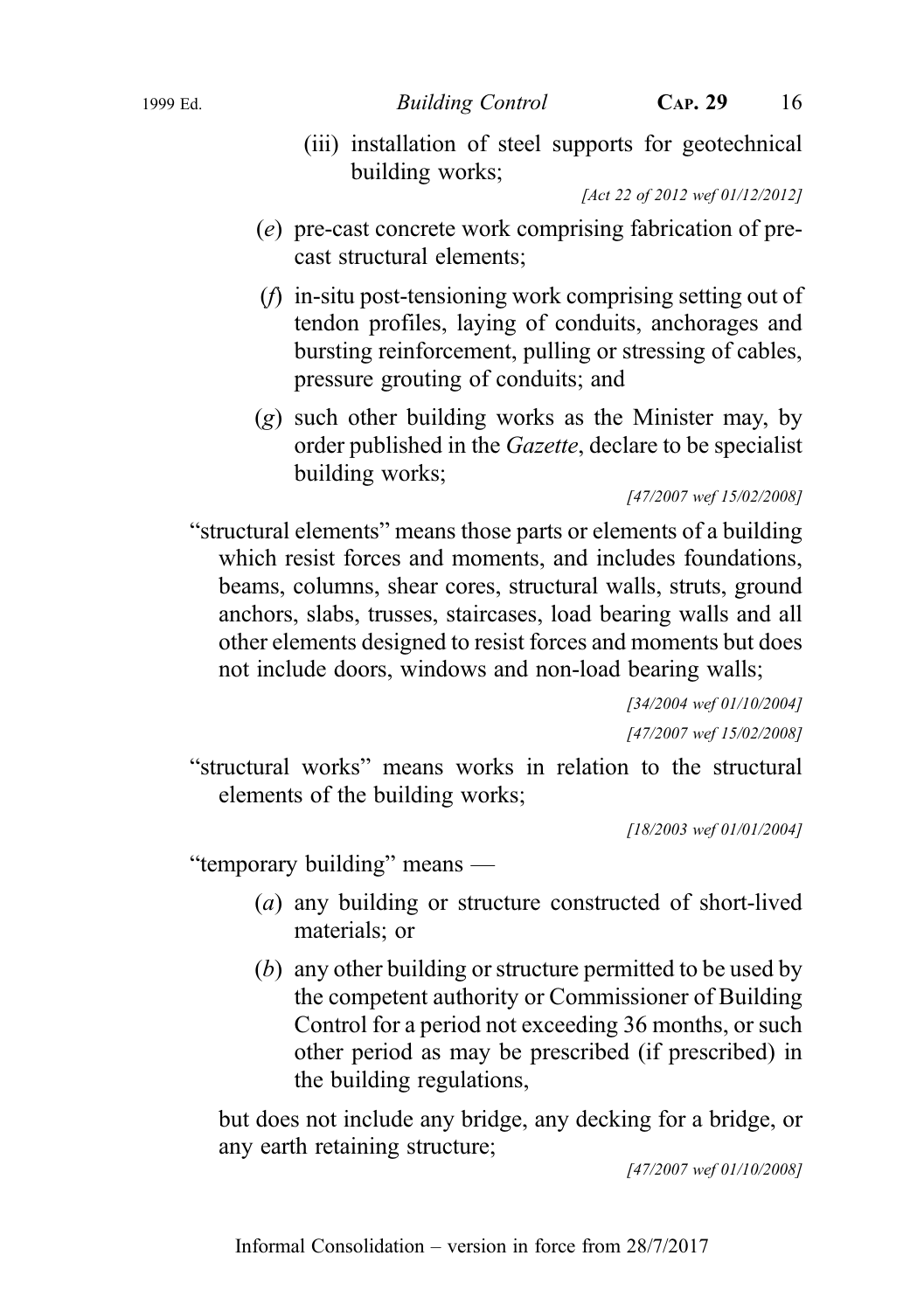"temporary occupation licence" means a temporary occupation licence issued under section 8(1) of the repealed Act;

"temporary occupation permit" means a temporary occupation permit granted under section 12(3);

[47/2007 wef 15/02/2008]

"unauthorised", in relation to a building or building works, means any building erected, or any building works commenced or carried out, in contravention of any provision of this Act or the building regulations;

[Deleted by Act 22 of 2012 wef 01/12/2012]

"value", in relation to any building works, means —

(a) for any geotechnical building works, the total cost to be expended in carrying out those building works estimated at the time of, and contained in, the application under section 5 for approval of the plans of those building works, including any goods and services tax payable in relation to the supply of the work; or

[Act 22 of 2012 wef 01/12/2012]

(b) for any other building works, the total cost to be expended in carrying out the building works (including the foundations, basements, structural frame, finishes and the installation of building services) estimated at the time of, and contained in, the application under section 5 for approval of the plans of the building works, including any goods and services tax payable in relation to the supply of the work;

[47/2007 wef 15/02/2008]

"ventilating system" means a mechanical system for introducing or exhausting air.

[22/91; 23/91; 18/95; 12/97; 3/98; 4/99; 36/99]

(2) In this Act, unless the context otherwise requires, any reference to a building includes a reference to a part of a building.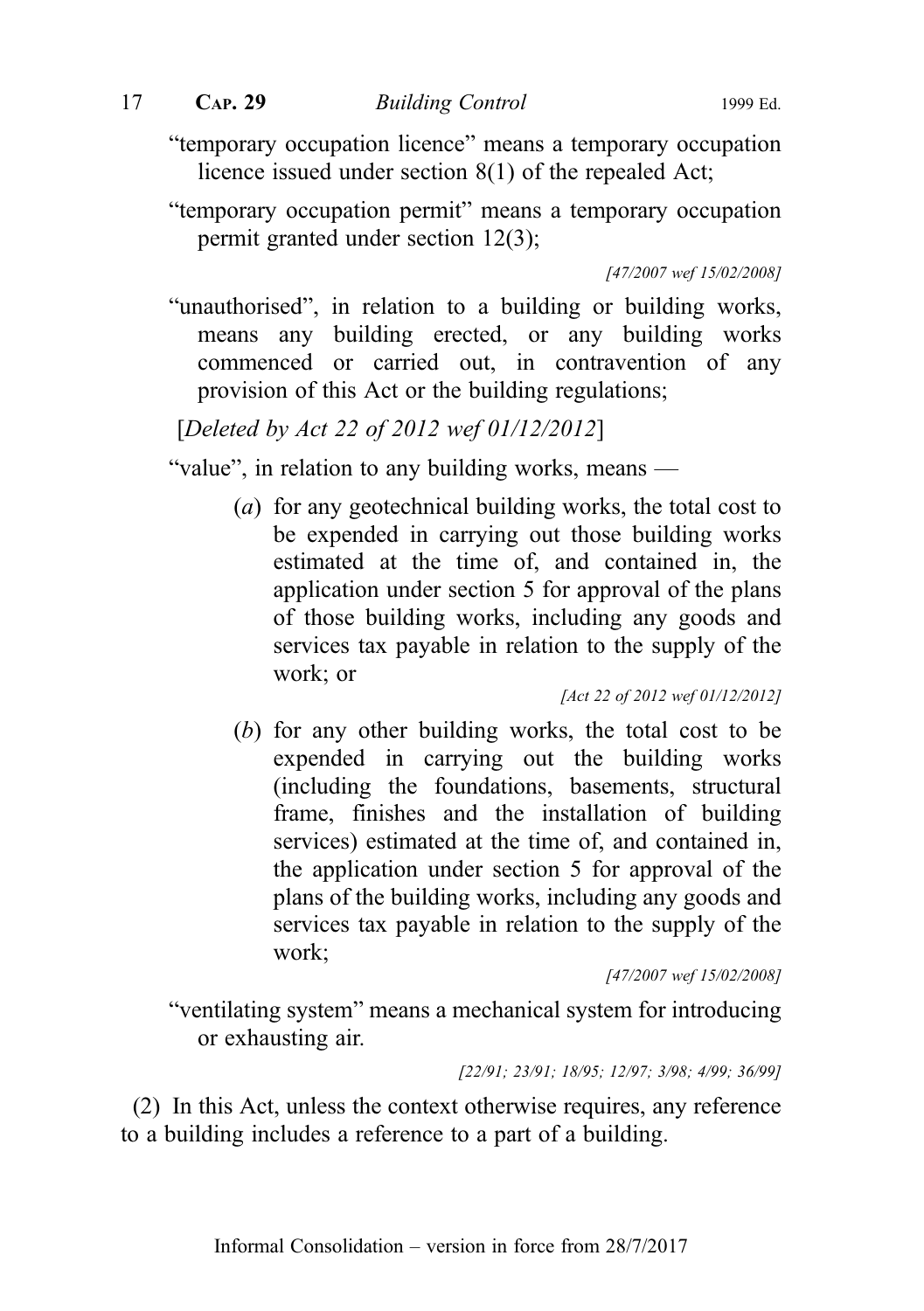(3) The Minister may, by notification published in the Gazette, vary any of the following referred to in the definition of "geotechnical building works" in subsection (1):

- (a) the diameter, width or height of any tunnel;
- (b) the depth of any caisson, cofferdam, trench, ditch, shaft or well;
- (c) the depth or height of any earth retaining structure in or for a trench, ditch, shaft or well;

[Act 22 of 2012 wef 01/12/2012]

(ca) the height of any slope;

[Act 22 of 2012 wef 01/12/2012]

(d) the number of storeys in a building.

[47/2007 wef 15/02/2008] [Act 22 of 2012 wef 01/12/2012]

(4) Any reference in this Act to a person being an associate of a developer or builder of building works shall be a reference to any of the following persons:

- (a) any partner of the developer or builder;
- (b) any body corporate in which the developer or builder is a substantial shareholder as defined in section 81 of the Companies Act (Cap. 50);
- (c) if the developer or builder is a body corporate
	- (i) a person who is a substantial shareholder of that body corporate as defined in section 81 of the Companies Act; or
	- (ii) a director, secretary or similar executive officer of the body corporate;
- (d) any body corporate of which the developer or builder is a director, secretary or similar executive officer;
- (e) where the developer or builder is a trustee a beneficiary or an object of the discretionary trust;
- (f) any employer or employee of the developer or builder. [47/2007 wef 15/02/2008]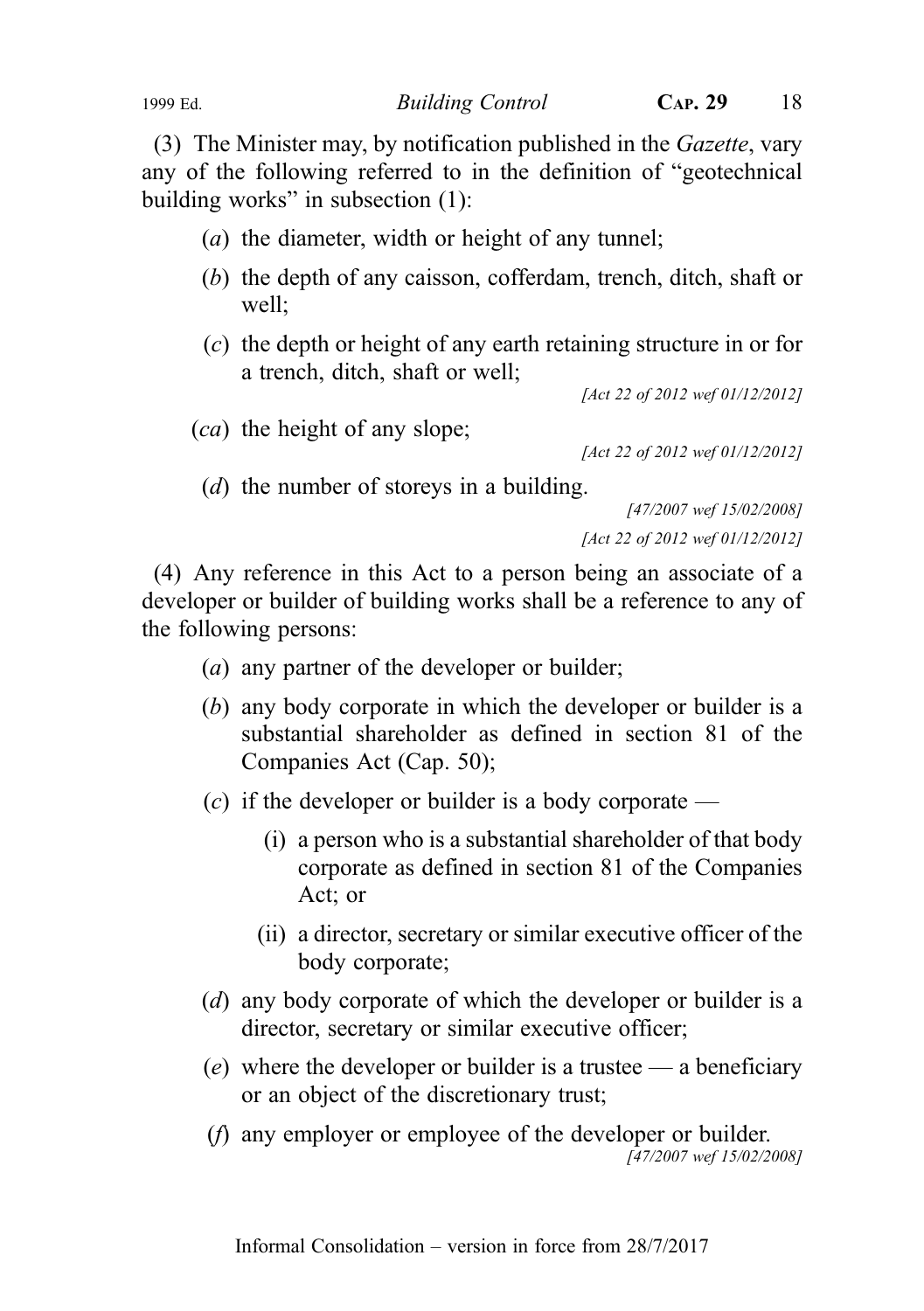- (4A) For the purposes of subsection (4)(b) and (c)(i)
	- (a) section 7(5) of the Companies Act (Cap. 50) shall not apply with respect to the determination of whether a person is a substantial shareholder as defined in section 81 of that Act; and
	- (b) in applying section 7(4A) of the Companies Act to determine whether a person is a substantial shareholder as defined in section 81 of that Act, a person is an associate of another person if the first-mentioned person is —
		- (i) a corporation that, by virtue of section 6 of that Act, is deemed to be related to that other person;
		- (ii) a person in accordance with whose directions, instructions or wishes that other person is accustomed or is under an obligation whether formal or informal to act in relation to the share referred to in section 7(4) of that Act;
		- (iii) a person who is accustomed or is under an obligation whether formal or informal to act in accordance with the directions, instructions or wishes of that other person in relation to that share;
		- (iv) a body corporate that is, or a majority of the directors of which are, accustomed or under an obligation whether formal or informal to act in accordance with the directions, instructions or wishes of that other person in relation to that share; or
		- (v) a body corporate in accordance with the directions, instructions or wishes of which, or of a majority of the directors of which, that other person is under an obligation whether formal or informal to act in relation to that share.

[Act 35 of 2014 wef 01/07/2015]

- $(5)$  Where
	- (a) by or under any provision of this Act or any subsidiary legislation made thereunder an act or thing is required or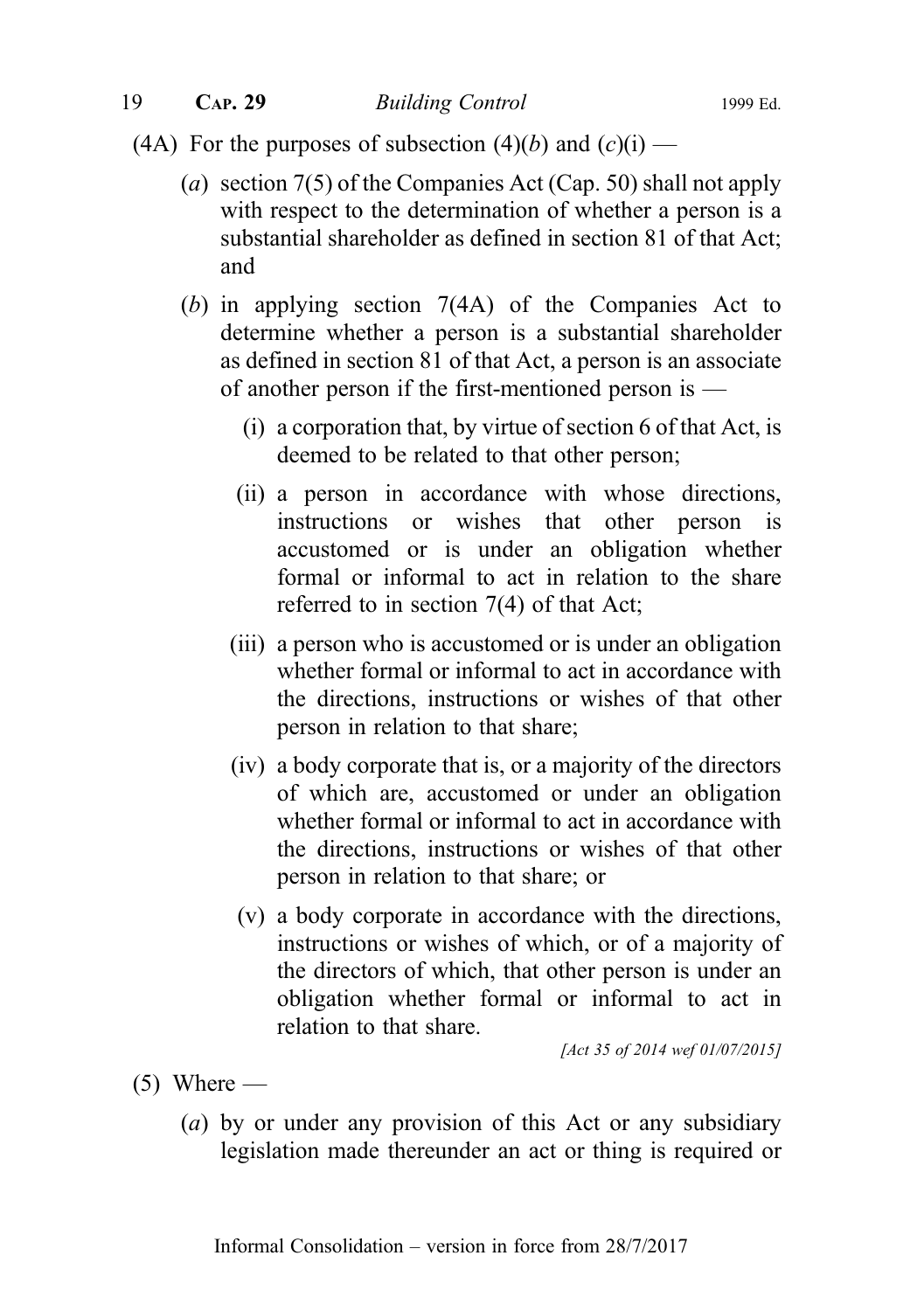directed to be done within a particular period or before a particular time;

- (b) failure to do that act or thing within the period or before the time referred to in paragraph (*a*) constitutes an offence; and
- (c) that act or thing is not done within the period or before the time referred to in paragraph  $(a)$ ,

the obligation to do that act or thing shall continue, notwithstanding that that period has expired or that time has passed, until that act or thing is done; and if the failure to do that act or thing within the period or before the time referred to in paragraph  $(a)$  is an offence, a person shall be guilty of a separate offence in respect of each day (including the day of a conviction for any such offence or any later day) or part thereof during which the person continues to refuse or fail to comply with that requirement or direction.

[47/2007 wef 15/02/2008]

# Authorised officers

3.—(1) The Minister may, by notification in the Gazette, appoint such person or persons as he thinks fit to be the Commissioner of Building Control responsible for the operation of this Act, either generally or for any particular Part or provision of this Act or for any particular regulations made under this Act, and may in the notification specify the extent of and manner in which that responsibility is to be exercised.

[4/99]

(2) The Commissioner of Building Control may generally or specially authorise, by name or office, any of the following persons to exercise or carry out, subject to such conditions or limitations as the Commissioner of Building Control may specify by directions, all or any of the powers conferred or duties imposed on the Commissioner of Building Control under this Act:

- (a) any public officer;
- (b) any officer of the Building and Construction Authority;
- (c) any officer of such other public authority constituted by any written law as the Minister may approve for this purpose. [Act 2 of 2012 wef 01/03/2012]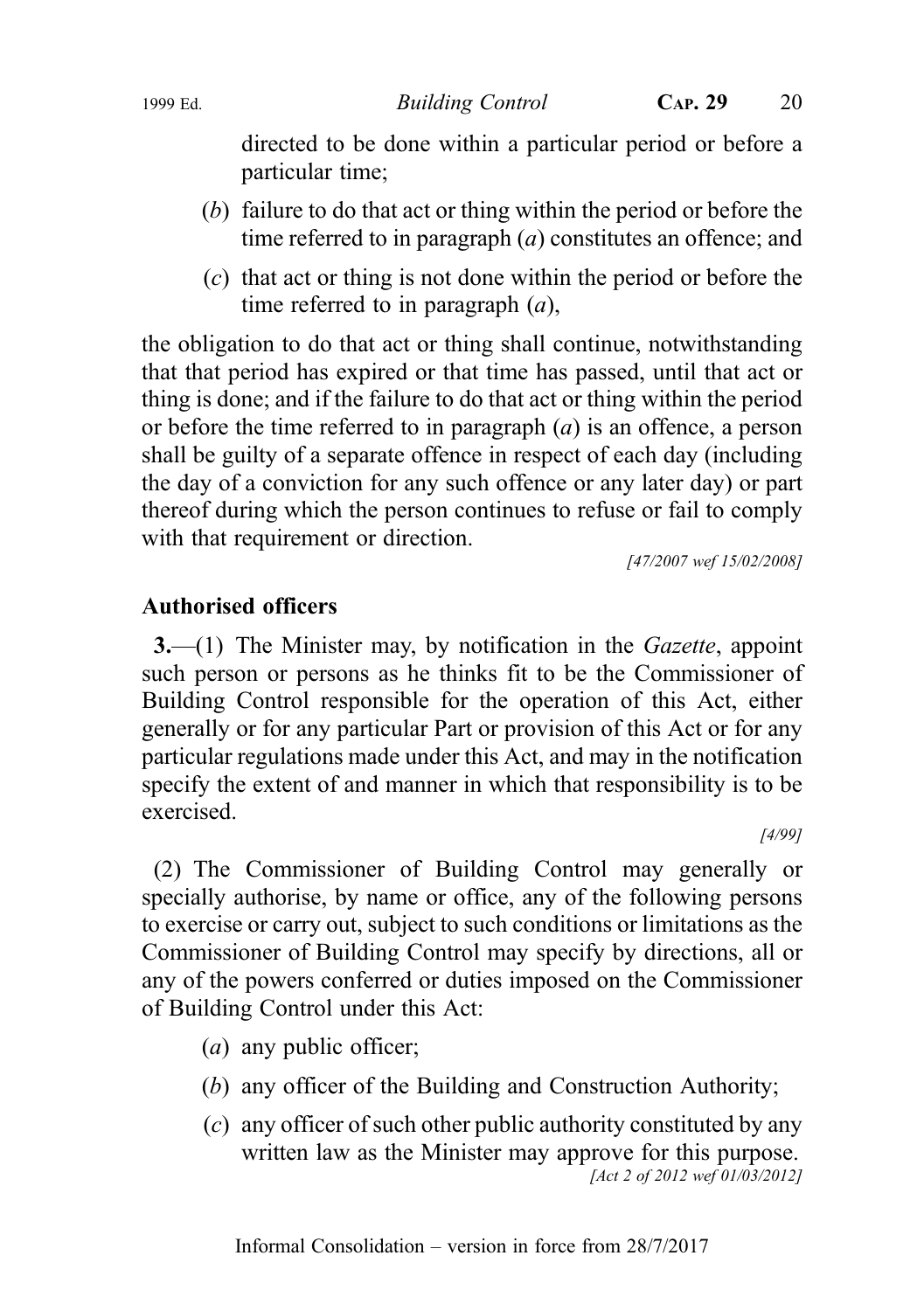(3) Any person who is authorised under subsection (2) to exercise any power or carry out any duty of the Commissioner of Building Control under this Act shall —

- (a) when exercising that power or carrying out that duty, comply with the directions of the Commissioner of Building Control;
- (b) be deemed to be a public servant for the purposes of the Penal Code (Cap. 224); and
- (c) if the person is an officer referred to in subsection  $(2)(b)$  or (c), be deemed to be a public officer for the purposes of this Act.

[Act 2 of 2012 wef 01/03/2012]

# PART II

# CONTROL OF BUILDING WORKS

[47/2007 wef 15/02/2008]

# Division  $1$  — Application

#### Application to building works

4. Except as otherwise expressly provided, this Part shall apply to all building works except —

- (a) building works for a temporary building or the occupation of any such building;
- (b) retrofitting of exterior features referred to in Part III;
- (c) building works that are exempted under section 30, or are in relation to a building that is so exempted; and
- (d) building works that are prescribed in the building regulations to be insignificant building works.

[47/2007 wef 15/02/2008]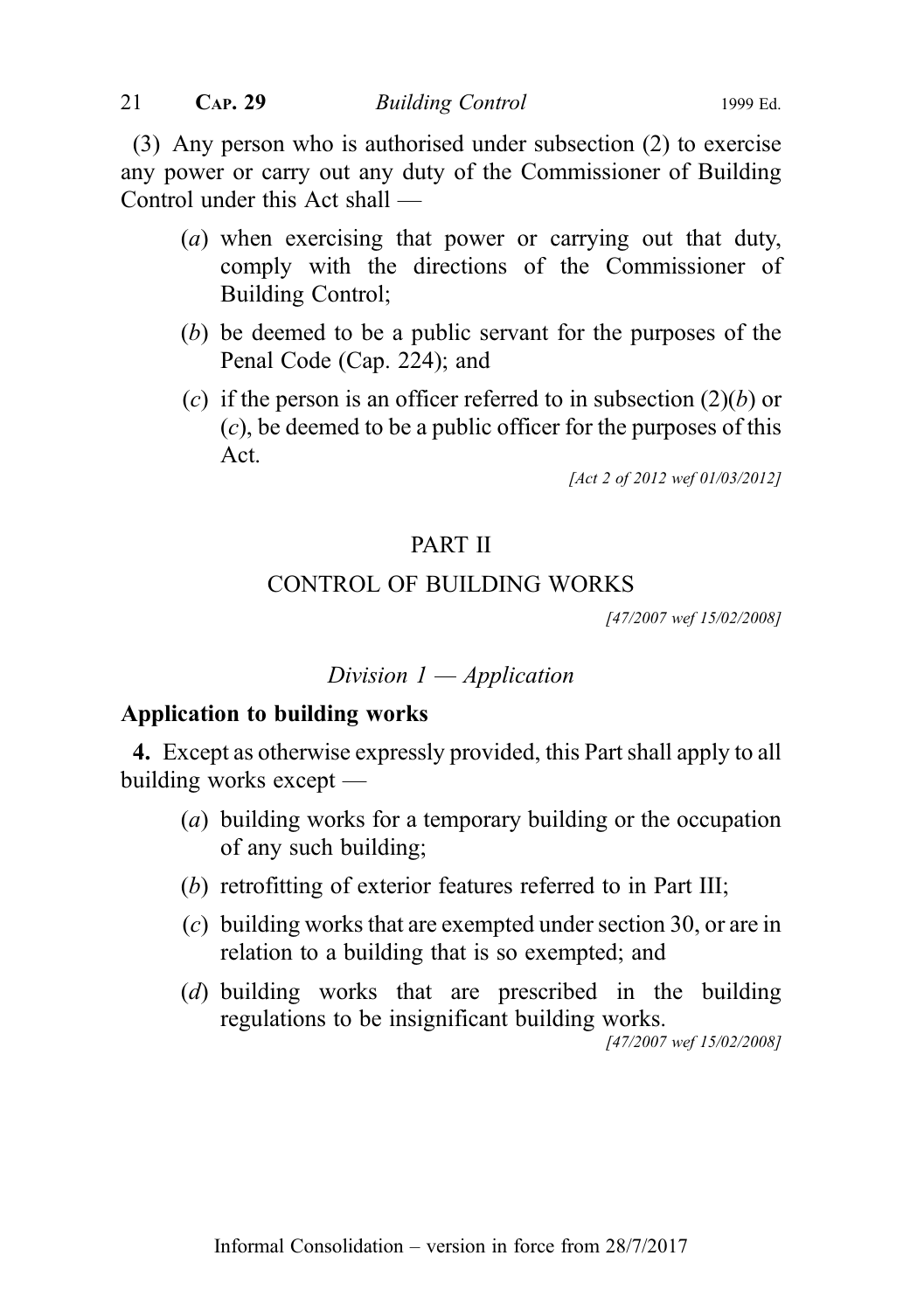Division  $2$  — Building plan approvals and permits

# Application for approval of plans of building works

5.—(1) An application for approval of the plans of any building works shall be made to the Commissioner of Building Control by the developer of those building works.

(2) An application for approval of the plans of any building works shall be accompanied by —

- (*a*) the application fee prescribed (if any);
- (b) the names and particulars of  $-$ 
	- (i) the appropriate qualified person whom the developer or builder of the building works has appointed to prepare the plans of those building works; and
	- (ii) where the building works comprise wholly or partly of any geotechnical building works, the geotechnical engineer whom the developer or builder of the building works has appointed to prepare the plans relating to the geotechnical aspects of those geotechnical building works;

[Act 22 of 2012 wef 01/12/2012]

- (c) the plans of the building works prepared in accordance with the building regulations;
- (d) in the case of major building works, a certificate from the following accredited checkers:
	- (i) a certificate by an accredited checker stating that he has checked the plans relating to those building works and that, to the best of his knowledge and belief, the plans so checked do not show any inadequacy in the key structural elements of the building to be erected or affected by those building works; and
	- (ii) where the building works comprise wholly or partly of any geotechnical building works, another certificate by a specialist accredited checker (who may or may not be the same accredited checker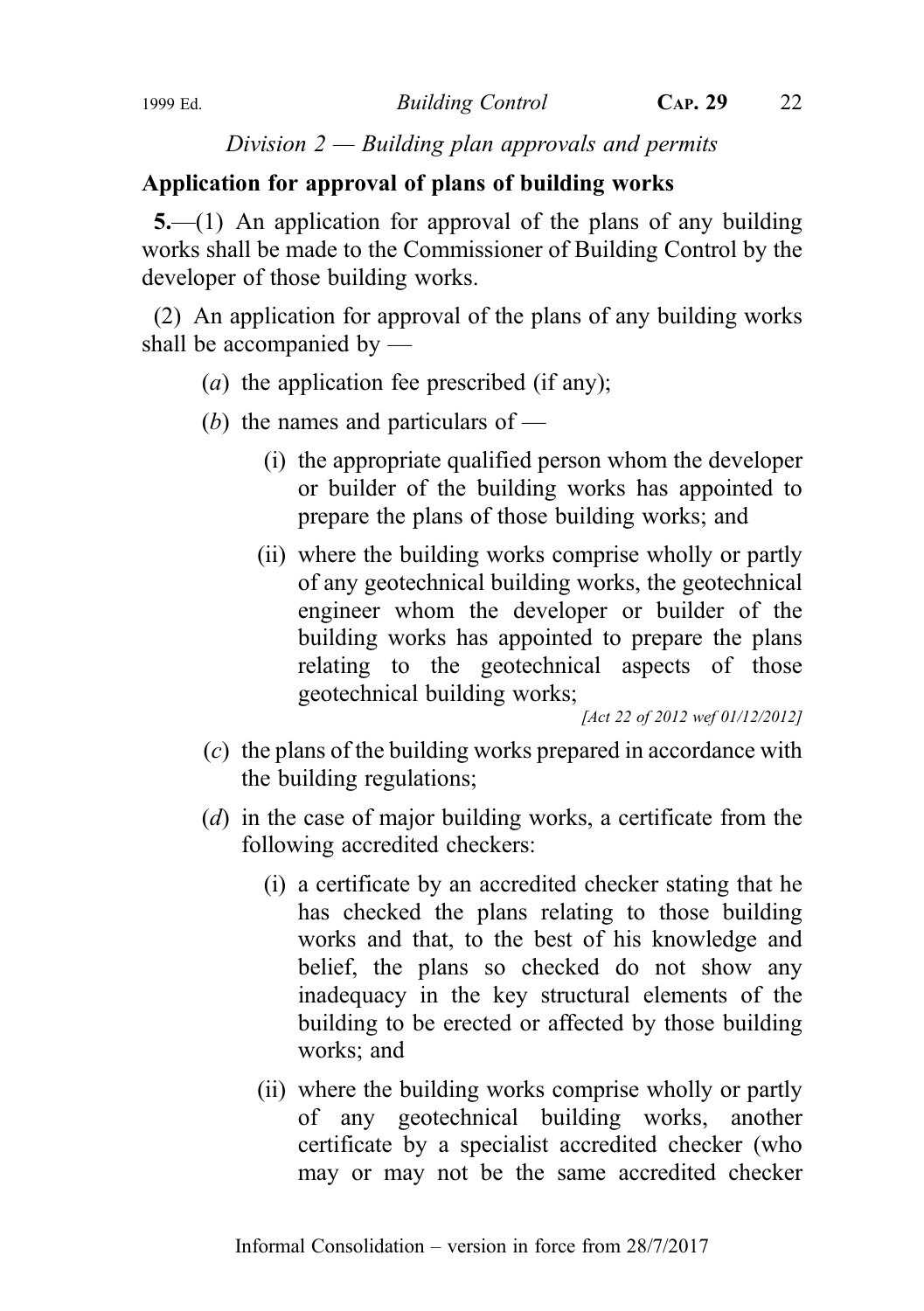referred to in sub-paragraph (i)) stating that the specialist accredited checker has checked the geotechnical aspects of those geotechnical building works and that, to the best of his knowledge and belief, there is no inadequacy in the geotechnical aspects relating to those geotechnical building works; [Act 22 of 2012 wef 01/12/2012]

- (e) the certificate (in the form prescribed) signed by the qualified person appointed to prepare the plans of those building works, certifying that he prepared those plans; and
- (f) such other documents as may be prescribed in the building regulations.

(3) Upon receiving an application under subsection (1) for the approval of plans of any building works, the Commissioner of Building Control shall consider the application and may —

- (a) approve any one or more of the plans submitted to him, with or without conditions;
- (b) direct the developer (in writing) to comply with such requirements as the Commissioner of Building Control may specify for the purpose of ensuring that all or any of the plans submitted to him comply with the provisions of this Act and the building regulations and to re-submit those plans for his approval, within such period as may be specified in the direction; or
- (c) disapprove any one or more of the plans submitted to him.

(4) If the direction given by the Commissioner of Building Control under subsection  $(3)(b)$  is not complied with within the period specified in that direction, or such further period as may be extended by the Commissioner of Building Control, the application for approval of those plans shall, at the end of that period, be deemed to be disapproved by the Commissioner of Building Control.

(5) The Commissioner of Building Control may, without checking the plans and design calculations of any building works, approve those plans on the basis of —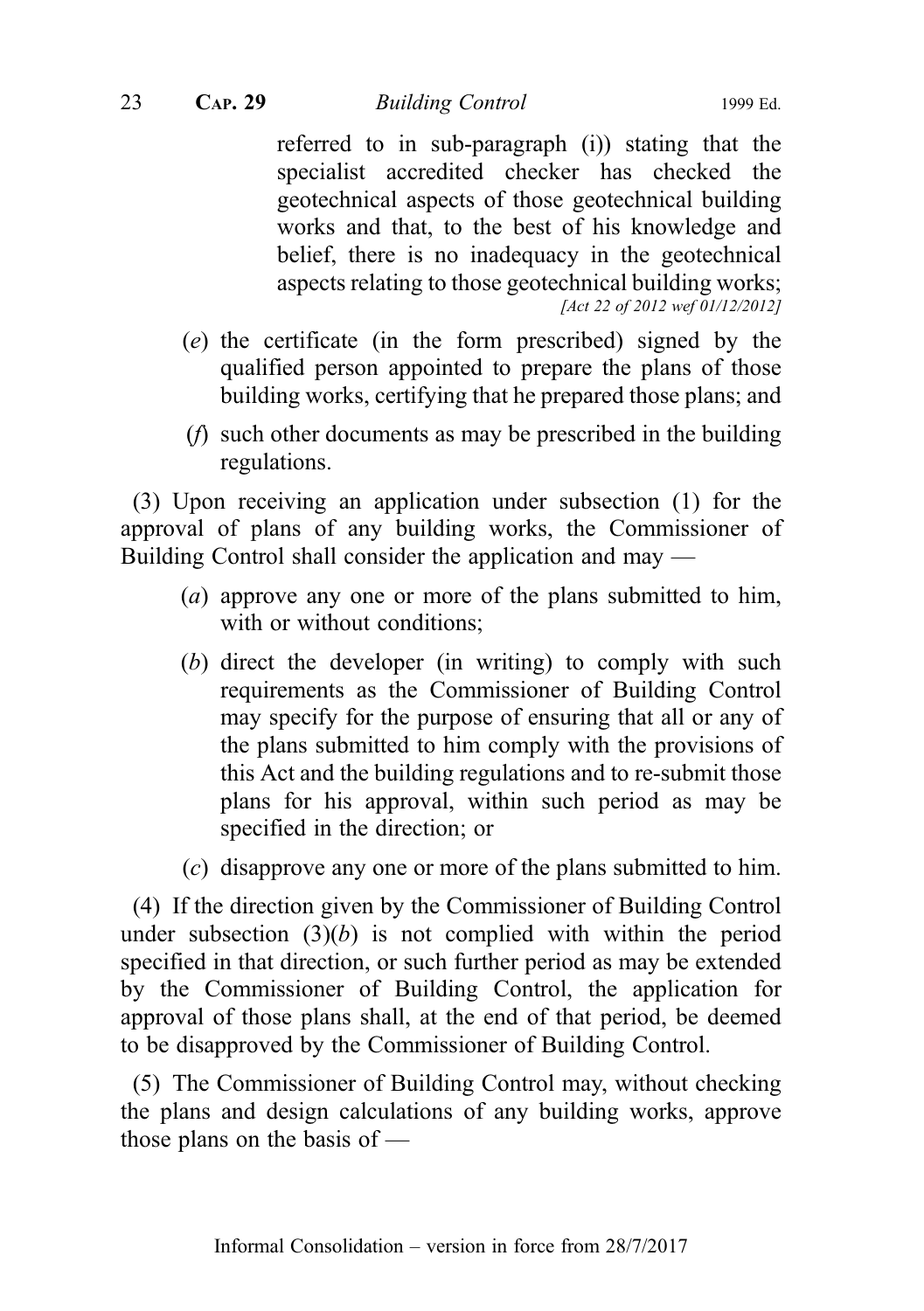- (a) where the plans relate to any major building works or geotechnical building works, the certificate of an accredited checker or specialist accredited checker or both, as the case may be, certifying that —
	- (i) the accredited checker has checked the plans relating to the major building works and that, to the best of his knowledge and belief, the plans so checked do not show any inadequacy in the key structural elements of the building to be erected or affected by those major building works; and
	- (ii) where the building works comprise wholly or partly of any geotechnical building works, the specialist accredited checker has checked the geotechnical aspects of the geotechnical building works and that, to the best of his knowledge and belief, there is no inadequacy in the geotechnical aspects relating to those geotechnical building works; or

[Act 22 of 2012 wef 01/12/2012]

(b) in any other case, the certificate (in the form prescribed) signed by the qualified person appointed to prepare the plans of those building works, certifying that he prepared those plans.

(6) Notwithstanding subsection (5), the Commissioner of Building Control may, in his discretion, carry out random checks on any of the detailed structural plans, design calculations or geotechnical aspects of any building works before approving those plans under that subsection.

[47/2007 wef 15/02/2008]

# Deviations from approved building plans

5A.—(1) Where the plans of any building works or proposed building works have been approved by the Commissioner of Building Control under section  $5(3)(a)$  and the developer of the building works intends to depart or deviate from the plans approved, the developer shall apply to the Commissioner of Building Control for his approval of the amended plans showing the proposed departure or deviation.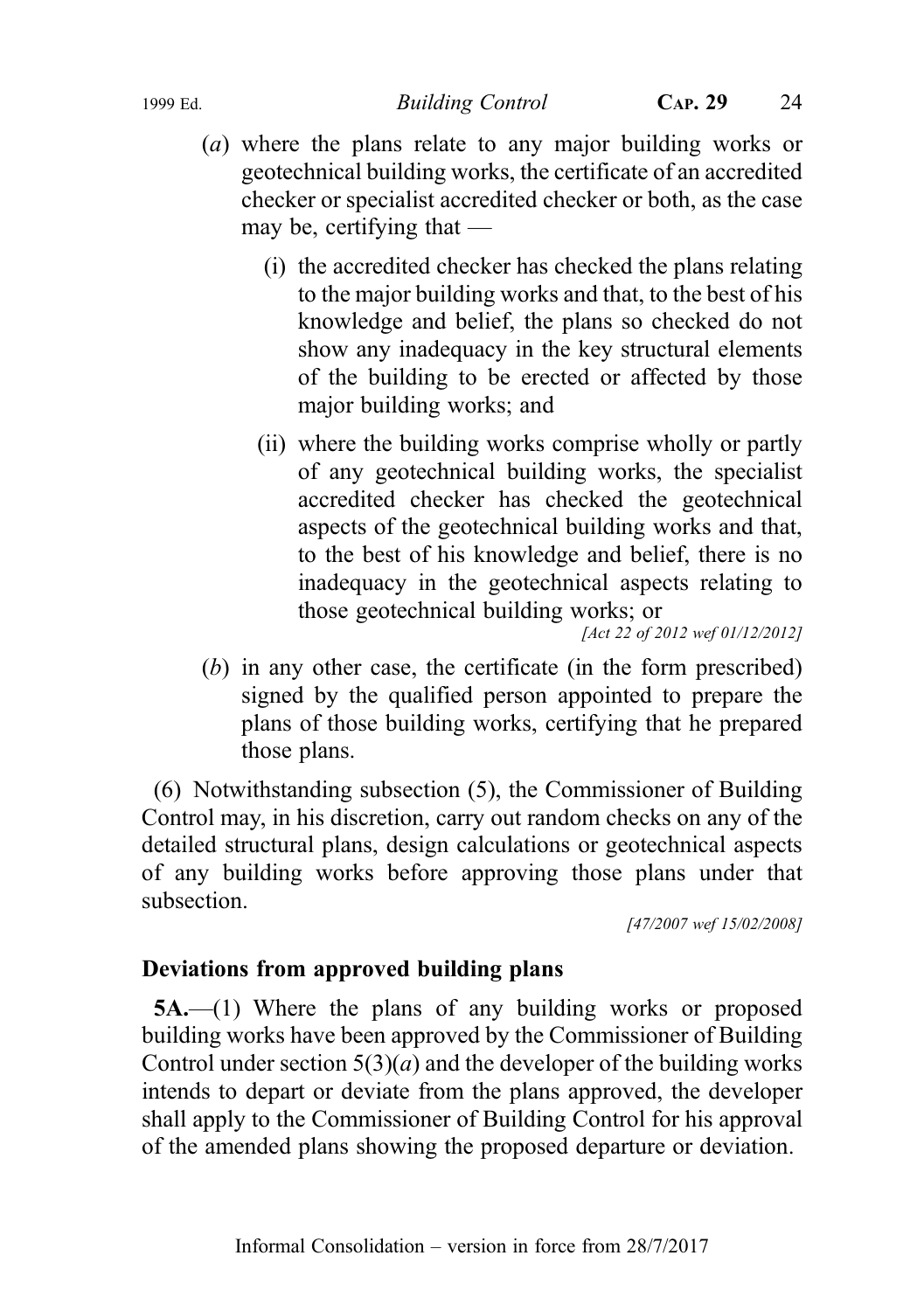- (2) An application under subsection (1) shall be accompanied by
	- (a) the amended plans of the building works prepared in accordance with the building regulations by the appropriate qualified person referred to in section  $5(2)(b)(i)$  or (ii) or both, as the case may be;
	- (b) in the case of major building works, a certificate from the following accredited checkers:
		- (i) a certificate by an accredited checker stating that he has checked the amended plans relating to those building works and that, to the best of his knowledge and belief, the amended plans so checked do not show any inadequacy in the key structural elements of the building to be erected or affected by those building works; and
		- (ii) where the building works comprise wholly or partly of any geotechnical building works, a certificate by a specialist accredited checker (who may or may not be the same accredited checker referred to in sub-paragraph (i)) stating that the specialist accredited checker has checked the amended geotechnical aspects of the geotechnical building works and that, to the best of his knowledge and belief, there is no inadequacy in the geotechnical aspects relating to those geotechnical building works; and

[Act 22 of 2012 wef 01/12/2012]

(c) the certificate (in the form prescribed) signed by the qualified person appointed to prepare the amended plans of those building works, certifying that he prepared those amended plans.

(3) The first approval granted under section 5 of any plans of building works shall end and be superseded to the extent that the amended plans relating to those same building works are approved under this section (whether or not the approval also relates to other building works).

[47/2007 wef 15/02/2008]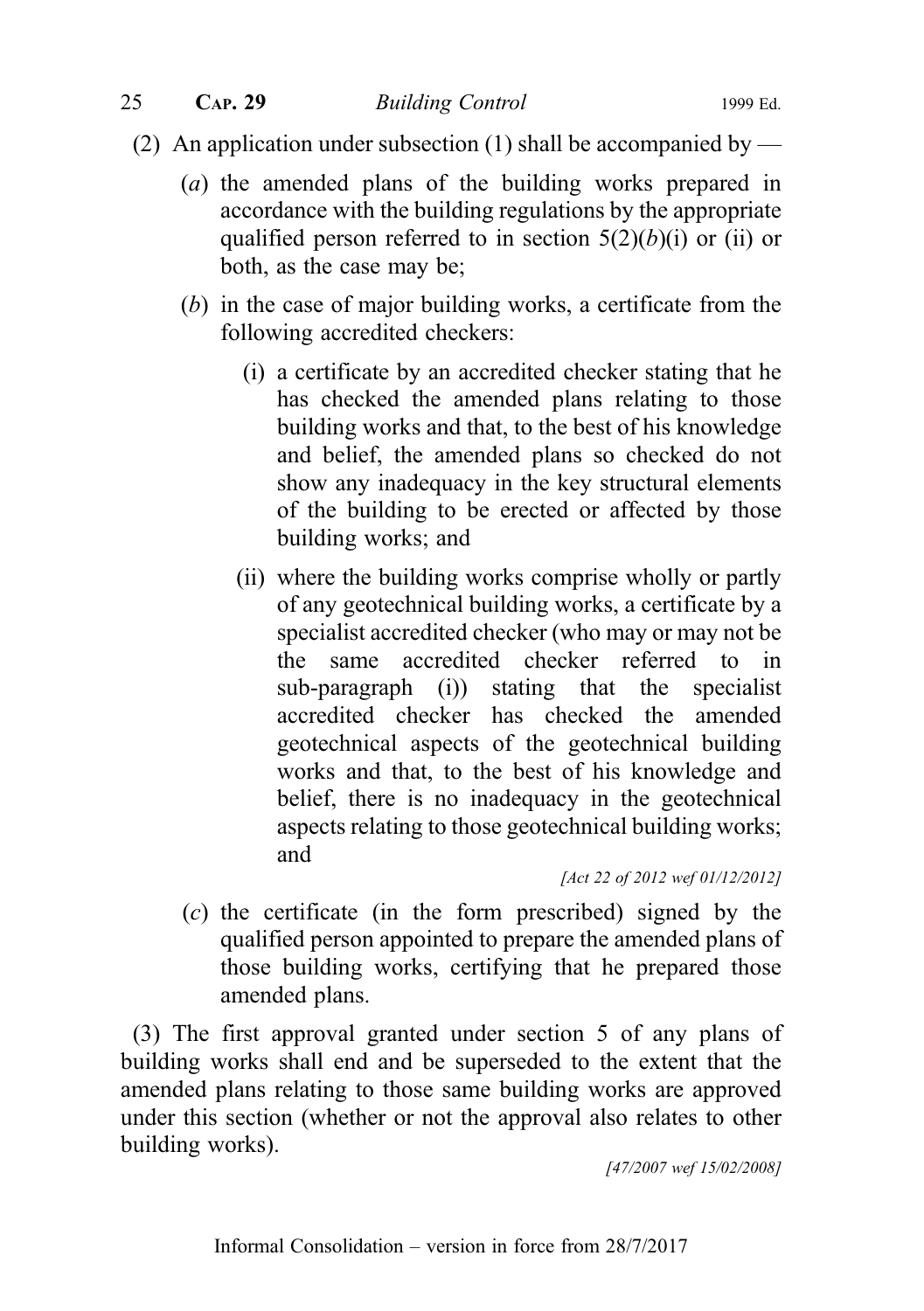# Lapsing or revocation of building plans approval

5B.—(1) Any approval granted under section 5 or 5A in respect of any building works shall automatically lapse —

- (a) when any written permission referred to in section 12 of the Planning Act (Cap. 232) that has been granted in respect of any development of land involving the building works lapses pursuant to section 20 of that Act;
- (b) if no such written permission has been granted in respect of those building works, at the end of a continuous period of 6 months during which the building works are suspended; or
- (c) if the building works do not start within the period prescribed in the building regulations.

(2) The Commissioner of Building Control may, at any time, revoke any approval granted in respect of any building works under section 5 or 5A if he is satisfied that any information given in the application for approval or any document submitted to the Commissioner of Building Control in connection with the application for approval is false in a material particular.

(3) Where the Commissioner of Building Control has under subsection (2) revoked any approval granted under section 5 or 5A in respect of any plans of building works, any permit, certificate of statutory completion and temporary occupation permit granted in respect of those building works shall also automatically lapse.

[47/2007 wef 15/02/2008]

#### Permit to carry out structural works

 $6-(1)$  Subject to the provisions of this Act, an application for a permit to carry out structural works in any building works may be made at any time to the Commissioner of Building Control by —

- (*a*) the developer of those building works;
- (b) the builder whom the developer has appointed in respect of those building works; and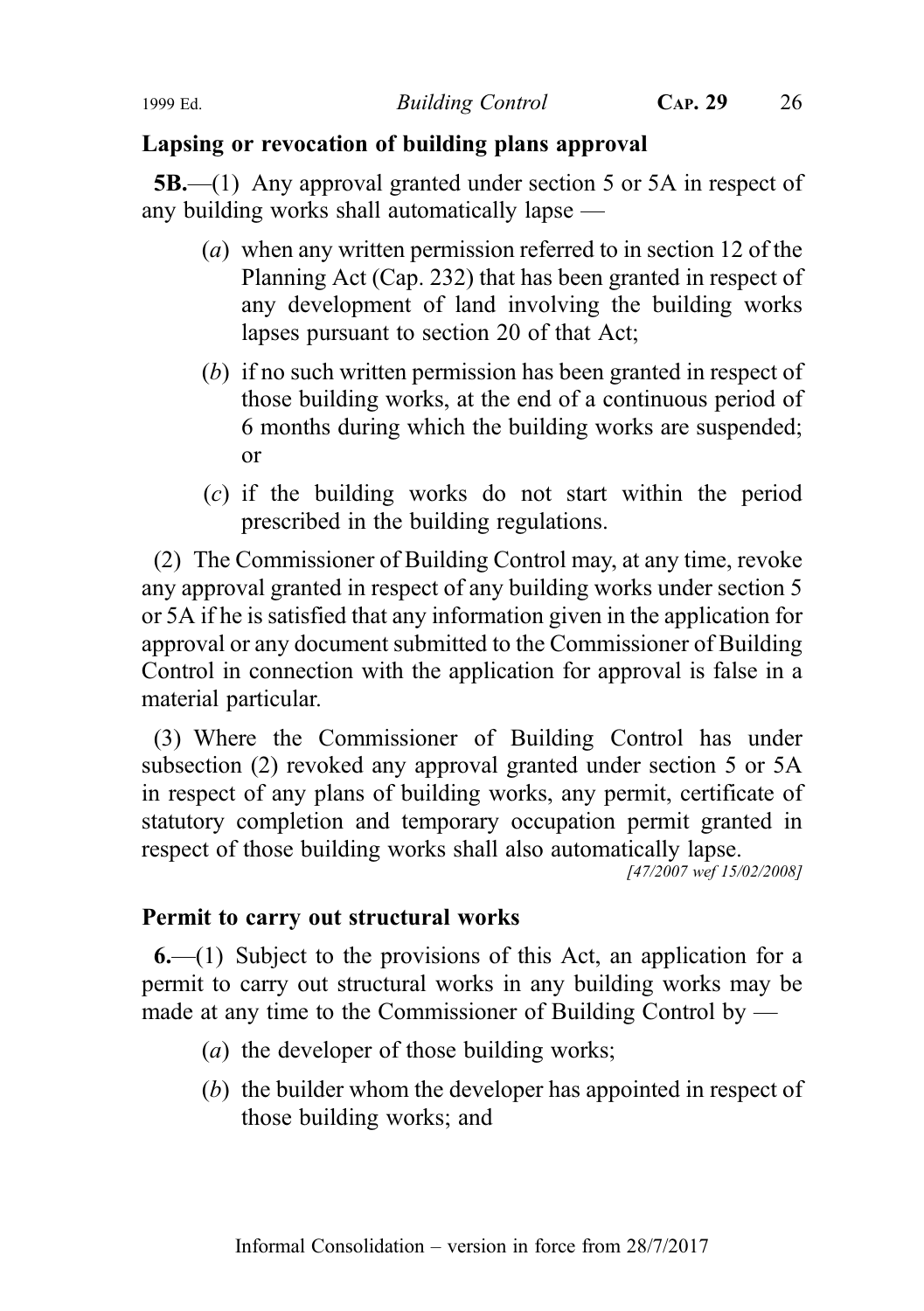(c) the qualified person whom the developer or builder has appointed under section 8 or 11 to supervise those building works.

(2) An application for a permit to carry out structural works in any building works shall be accompanied by —

- (a) a notification, signed by the developer of the building works, stating the date on which those building works are to start;
- (b) the names and particulars of  $-$ 
	- (i) the qualified person appointed under section 8 or 11 to supervise the carrying out of those building works; and
	- (ii) where the building works comprise wholly or partly of any geotechnical building works, the geotechnical engineer who is appointed under section 8 or 11 to supervise the geotechnical aspects of those geotechnical building works;

[Act 22 of 2012 wef 01/12/2012]

- (c) the following documents signed by the builder:
	- (i) an acceptance of his appointment in respect of the structural works; and
	- (ii) an undertaking of responsibility for strict compliance with the provisions of this Act and the building regulations;
- (d) the following documents signed by the qualified person or persons referred to in paragraph (b):
	- (i) a confirmation of his appointment in respect of the building works; and
	- (ii) a notice of the names and particulars of the site supervisor, or all members of the team of site supervisors, he has appointed in respect of the structural works in accordance with section 10(1) or (2); and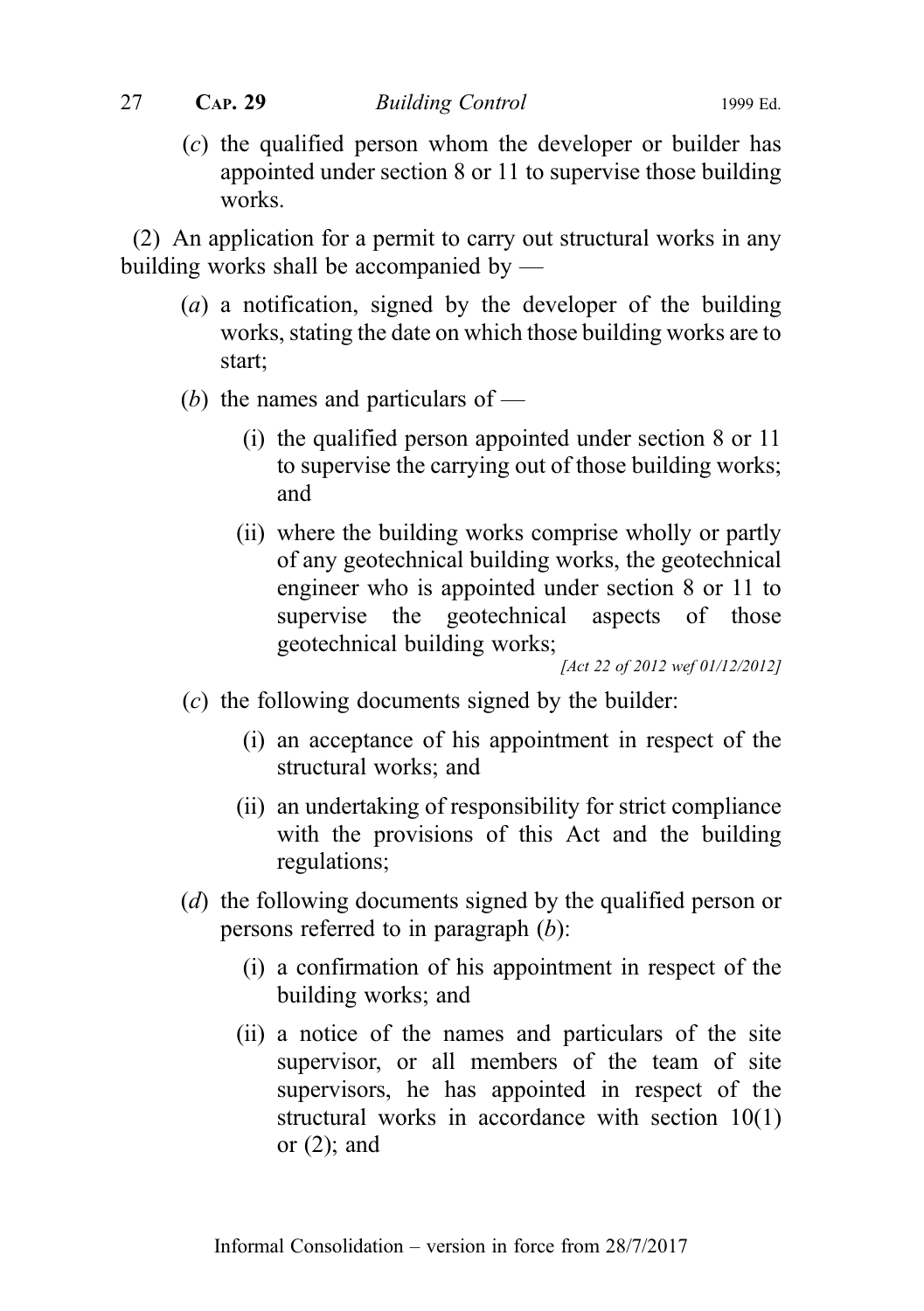1999 Ed. Building Control CAP. 29 28

(e) such other documents as the Commissioner of Building Control may require.

(3) The Commissioner of Building Control may, on an application made under subsection (1), grant a permit to carry out structural works in any building works jointly to —

- (*a*) the developer of those building works;
- (b) the builder whom the developer has appointed in respect of those building works; and
- (c) the qualified person whom the developer or builder has appointed under section 8 or 11 to supervise those building works,

subject to such terms and conditions as he thinks fit to impose.

(4) The Commissioner of Building Control may revoke a permit to carry out any structural works if the structural works, if started, are suspended for a continuous period of more than 3 months.

(5) Any permit to carry out structural works in any building works granted under this section shall not be transferable, and shall automatically lapse if any of the following permit holders ceases to be:

- (*a*) the developer of those building works;
- (b) the builder whom the developer has appointed in respect of those building works; or
- (c) the qualified person whom the developer or builder has appointed under section 8 or 11 to supervise those building works.

[47/2007 wef 15/02/2008]

# Modification or waiver of building regulations

6A.—(1) The Commissioner of Building Control may, on receipt of an application in relation to any particular building works, advertisements, signboards or skysigns, modify or waive, subject to such terms and conditions as he may impose, any of the requirements of the building regulations.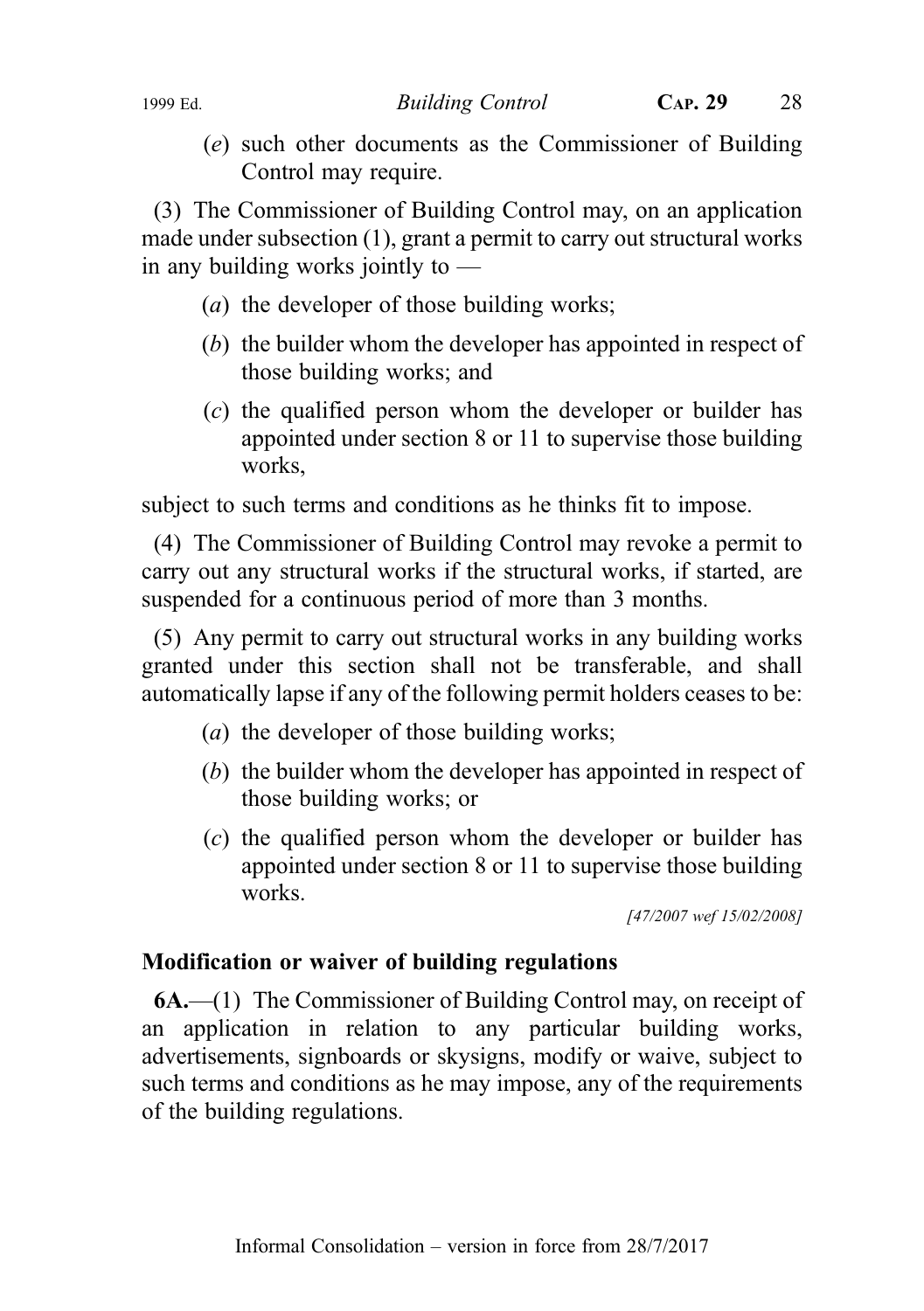- (2) Every application under subsection (1) shall
	- (a) be made to the Commissioner of Building Control by or on behalf of the developer of the building works, advertisements, signboards or skysigns;
	- (b) be in such form as may be required by the Commissioner of Building Control;
	- (c) state the nature and extent of and the reasons for the proposed modification or waiver of those requirements; and
	- (d) be accompanied by such plans and other particulars as may be prescribed in the building regulations.

[47/2007 wef 15/02/2008]

#### Division  $3$  — Building works

#### Supervision of building works

7.—(1) Except as otherwise provided in this Act or the building regulations —

- (a) all building works shall be carried out under the supervision of an appropriate qualified person;
- (b) the structural elements of all such building works as are prescribed in the building regulations (referred to in this Act as large building works) shall be carried out under the full-time supervision of a site supervisor, or a team of site supervisors, working under an appropriate qualified person's control and direction; and
- (c) concreting, piling, pre-stressing, tightening of high-friction grip bolts, the construction of earth retaining and stabilising structures, or other critical structural works of all such building works as are prescribed in the building regulations (referred to in this Act as small-scale building works) shall be carried out under the immediate supervision of —
	- (i) an appropriate qualified person; or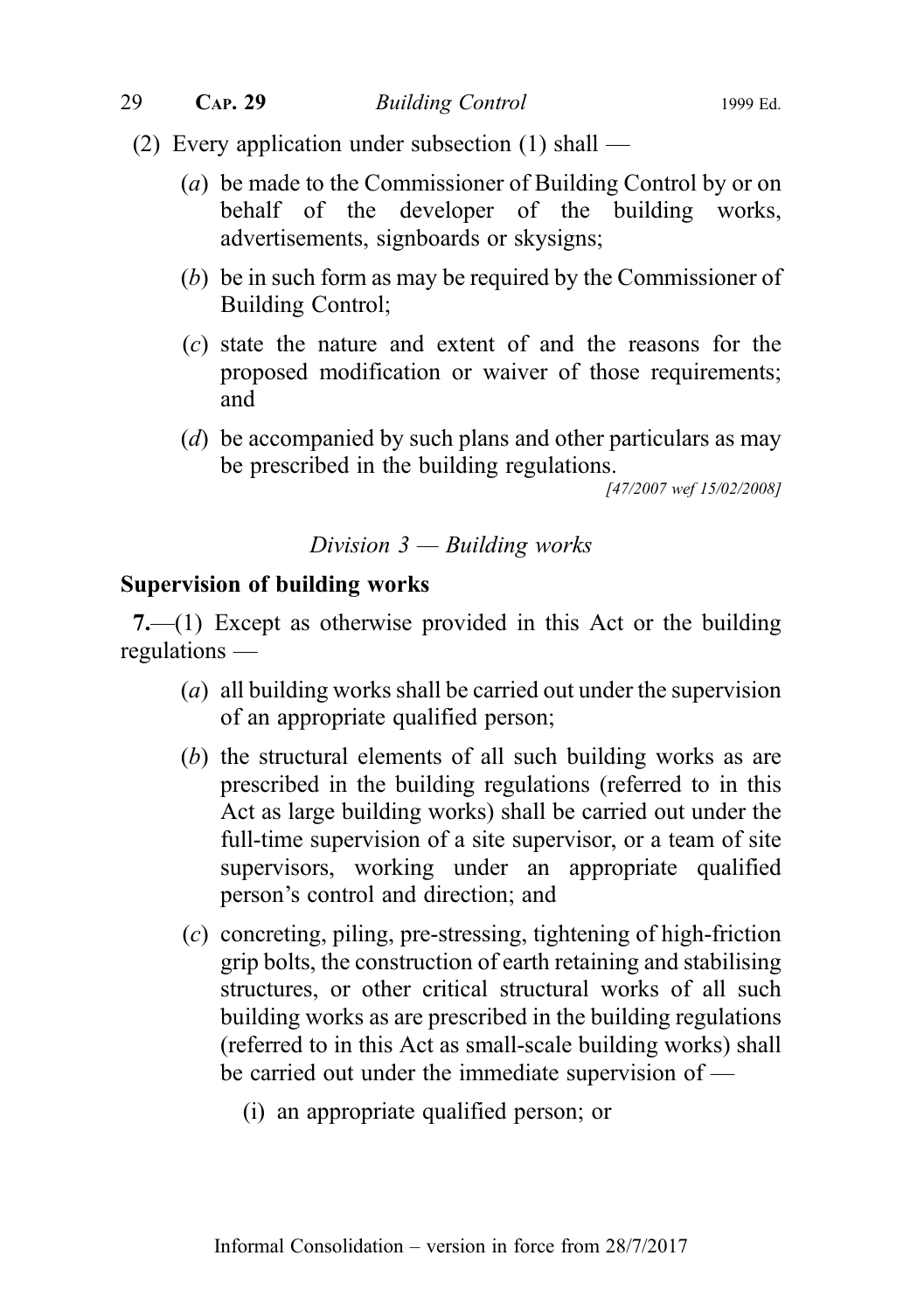(ii) a site supervisor, or a team of site supervisors, working under an appropriate qualified person's control and direction.

[Act 22 of 2012 wef 01/12/2012]

(2) Except as otherwise provided in this Act or the building regulations, no person shall commence or carry out the geotechnical aspects of any geotechnical building works except —

- (a) under the supervision of the qualified person appointed under section 8(1)(d)(ii) or 11(1)(d)(ii) or (iii)(B); or
- (b) under the full-time supervision of a site supervisor or a team of site supervisors appointed under section 10 by the qualified person in paragraph (a) and working under his control and direction.

[Act 22 of 2012 wef 01/12/2012]

(3) Any person who contravenes subsection (1) or (2) shall be guilty of an offence and shall be liable on conviction —

- (a) to a fine not exceeding \$200,000 or to imprisonment for a term not exceeding 2 years or to both; and
- (b) in respect of a continuing contravention, to an additional fine not exceeding \$1,000 for each day or part thereof the contravention continues,

and if the contravention continues after the conviction, the person shall be guilty of a further offence and shall be liable on conviction of this further offence to a further fine not exceeding \$2,000 for every day or part thereof during which the contravention continues after conviction.

[47/2007 wef 15/02/2008]

# Tests of and in connection with building works

7A.—(1) Subject to subsection (3), the qualified person appointed to supervise the carrying out of any building works shall carry out or cause to be carried out such tests of or in connection with the building works as may be prescribed in the building regulations or required by the Commissioner of Building Control.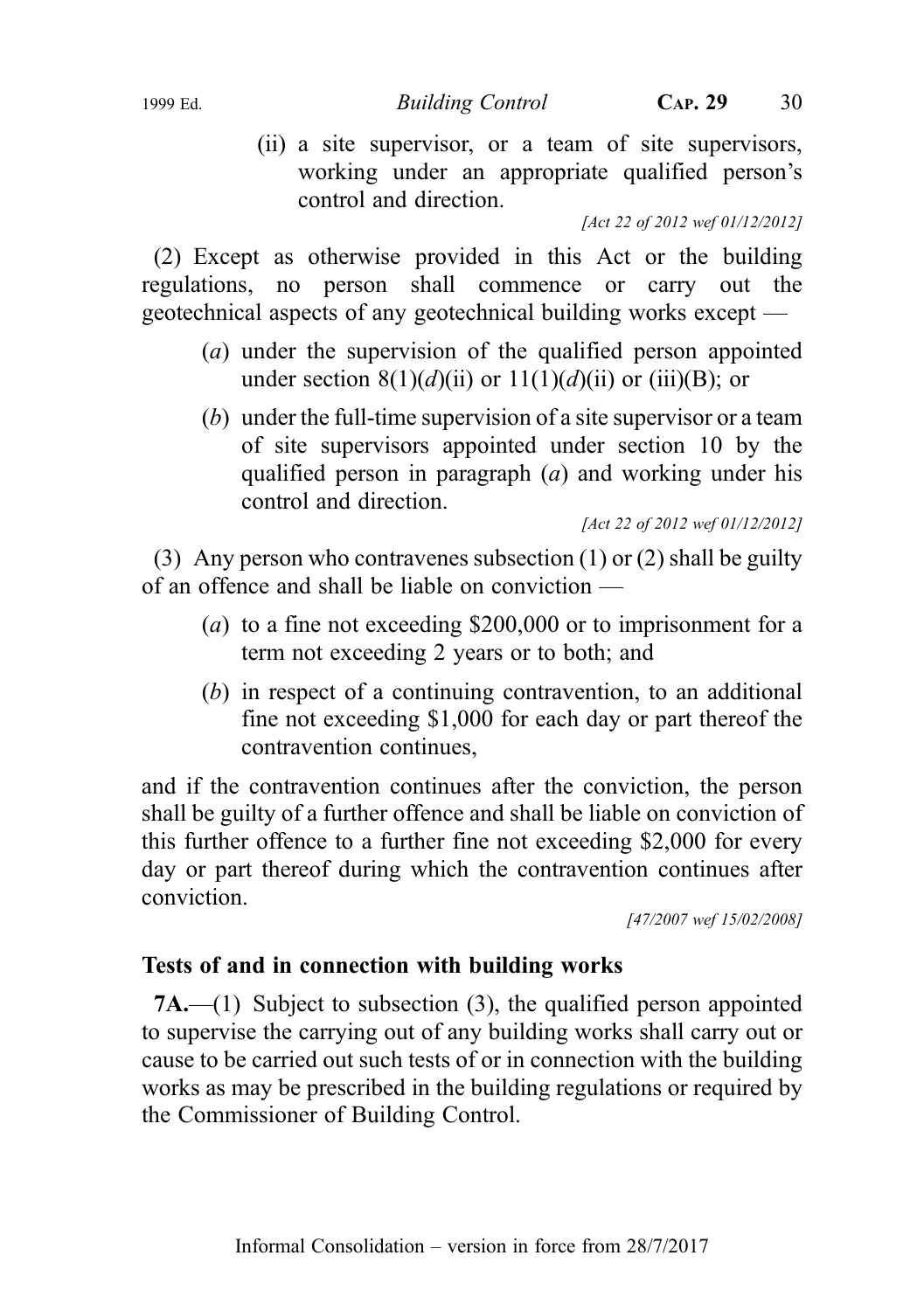(2) Any tests prescribed, or required to be carried out, under subsection (1) shall be carried out in such manner and at such places and times as may be prescribed in the building regulations.

(3) The Commissioner of Building Control may, on an application in relation to any particular building works, give a direction waiving the operation of subsection (1) in relation to those building works if he is satisfied that the operation of that subsection in relation to that particular case would be unreasonable.

(4) An application under subsection (3) shall be accompanied by such particulars as may be prescribed in the building regulations.

(5) If a qualified person fails to comply with subsection (1), the Commissioner of Building Control may, by order in writing served on the qualified person, every site supervisor, and the builder and specialist builder (if any) of the building works and the developer, require the building works to cease until the order is withdrawn.

(6) Without prejudice to the right of the Commissioner of Building Control to exercise his power under subsection (5), any qualified person who fails to comply with any requirement under subsection (1) shall be guilty of an offence and shall be liable on conviction —

- (a) to a fine not exceeding \$50,000 or to imprisonment for a term not exceeding 12 months or to both; and
- (b) in respect of a continuing contravention, to an additional fine not exceeding \$1,000 for each day or part thereof the qualified person fails to comply with the requirement,

and if the failure to comply continues after the conviction, the qualified person shall be guilty of a further offence and shall be liable on conviction of this further offence to a further fine not exceeding \$2,000 for every day or part thereof during which the failure to comply continues after conviction.

(7) If any person on whom an order made under subsection (5) is served fails to comply with the order, he shall be guilty of an offence and shall be liable on conviction —

(a) to a fine not exceeding \$50,000 or to imprisonment for a term not exceeding 12 months or to both; and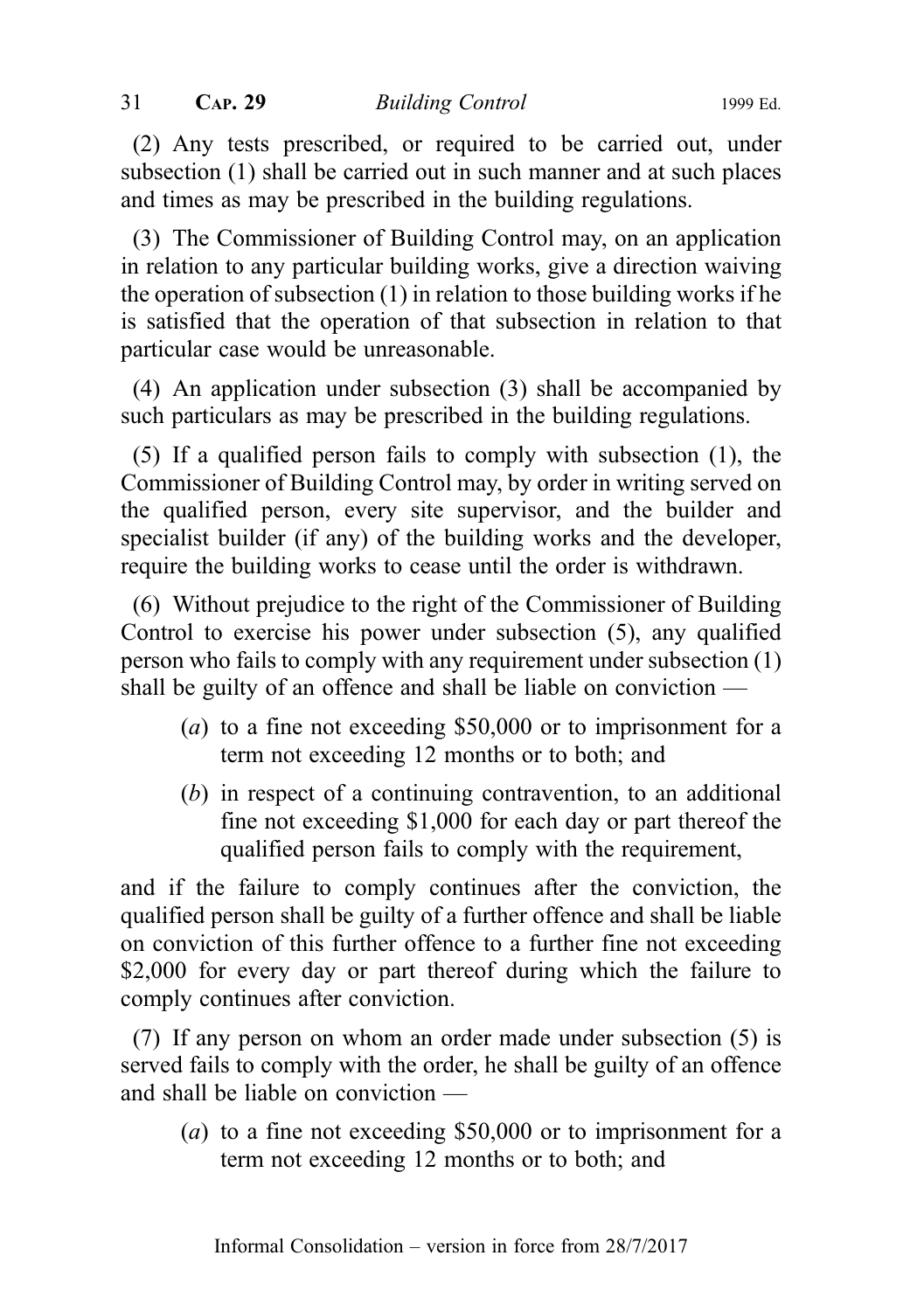1999 Ed. Building Control CAP. 29 32

(b) in respect of a continuing contravention, to an additional fine not exceeding \$500 for each day or part thereof the person fails to comply with the requirement,

and if the failure to comply continues after the conviction, the person shall be guilty of a further offence and shall be liable on conviction of this further offence to a further fine not exceeding \$1,000 for every day or part thereof during which the failure to comply continues after conviction.

[47/2007 wef 15/02/2008]

# Division 4 — Duties of developers, qualified persons, site supervisors and builders

# Duties of developers

8.—(1) Subject to the provisions of this Act, every developer of building works shall appoint —

- (a) an appropriate qualified person to prepare the plans of the building works in accordance with this Act if no such person is appointed by the builder in paragraph  $(c)$ ;
- (b) an appropriate qualified person to supervise the carrying out of those building works if no such person is appointed by the builder in paragraph  $(c)$ ;
- (c) a builder to carry out those building works;
- (d) where the building works comprise wholly or partly of any geotechnical building works and if the builder in paragraph  $(c)$  does not appoint any of the following:
	- (i) a qualified person who is a geotechnical engineer to prepare the plans relating to the geotechnical aspects of the building works, who may or may not be the same qualified person referred to in paragraph  $(a)$ ; and
	- (ii) a qualified person who is a geotechnical engineer to supervise the geotechnical aspects of those building works, who may or may not be the same qualified person referred to in paragraph  $(b)$ ;

[Act 22 of 2012 wef 01/12/2012]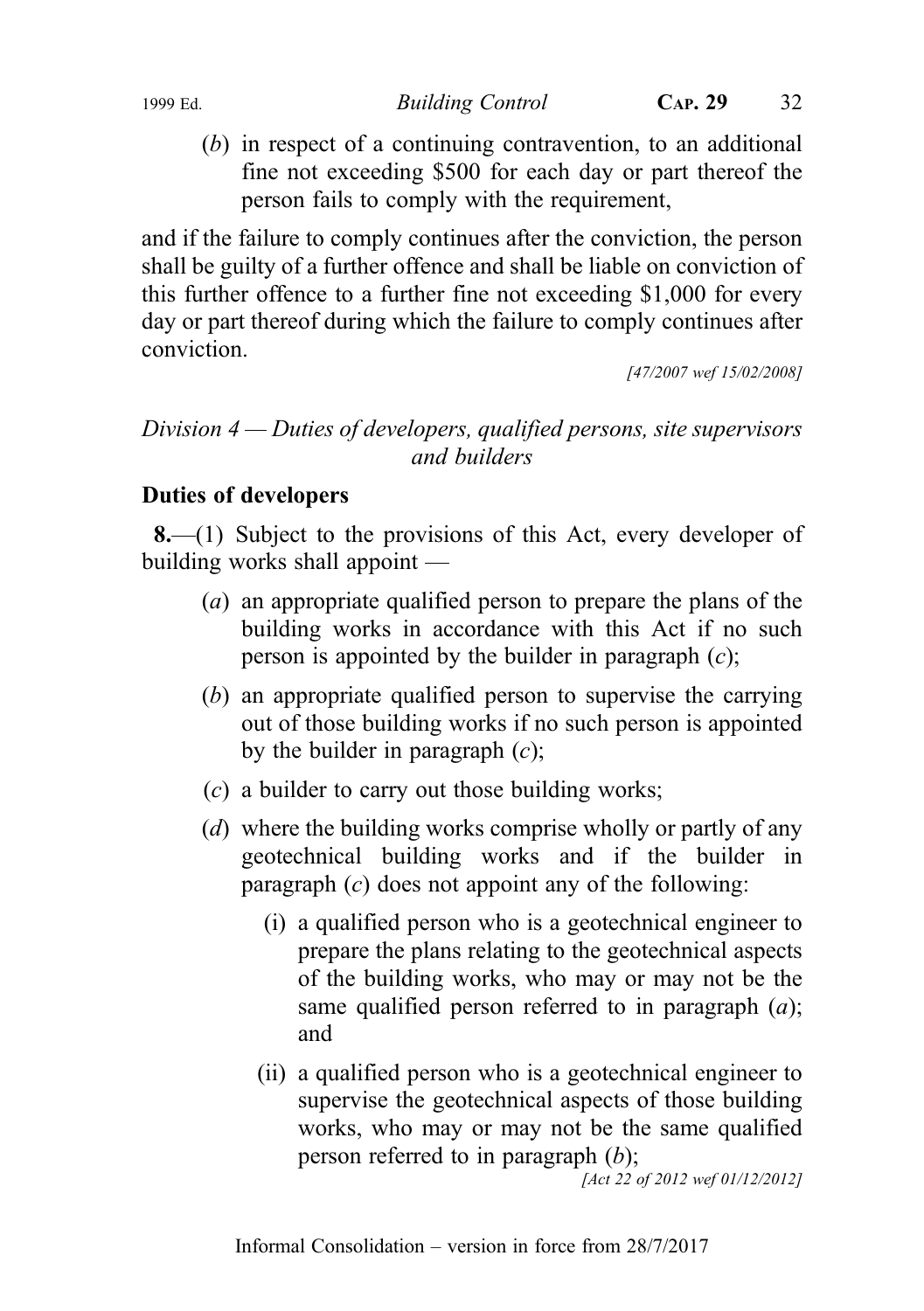- (e) in respect of the detailed structural plans and design calculations of major building works —
	- (i) an accredited checker who is either a director, partner, member or an employee of an accredited checking organisation, if the value of the building works exceeds the prescribed limit in the building regulations; or
	- (ii) an accredited checker (whether or not a director, partner, member or an employee of an accredited checking organisation), if the value of the building works does not exceed the prescribed limit referred to in sub‑paragraph (i); and
- (f) where the building works comprise wholly or partly of any geotechnical building works —
	- (i) a specialist accredited checker in respect of the geotechnical aspects of those building works; and
	- (ii) in addition to appointing a builder under paragraph  $(c)$ , a specialist builder to monitor instruments measuring pore pressures for saturated and unsaturated levels, ground-water levels, ground movements or building movements and to measure forces, deformations or displacements.

[Act 22 of 2012 wef 01/12/2012]

(2) If any qualified person, builder, specialist builder, accredited checker or specialist accredited checker appointed under subsection (1) in respect of building works becomes unwilling to act or unable, whether by reason of the termination of his appointment or for any other reason, to carry out his respective duties under this Act, the developer shall —

- (a) without delay appoint under subsection (1) another qualified person, builder, specialist builder, accredited checker or specialist accredited checker, as the case may be, in his place; and
- (b) within 7 days thereafter, notify the Commissioner of Building Control of that substitute appointment.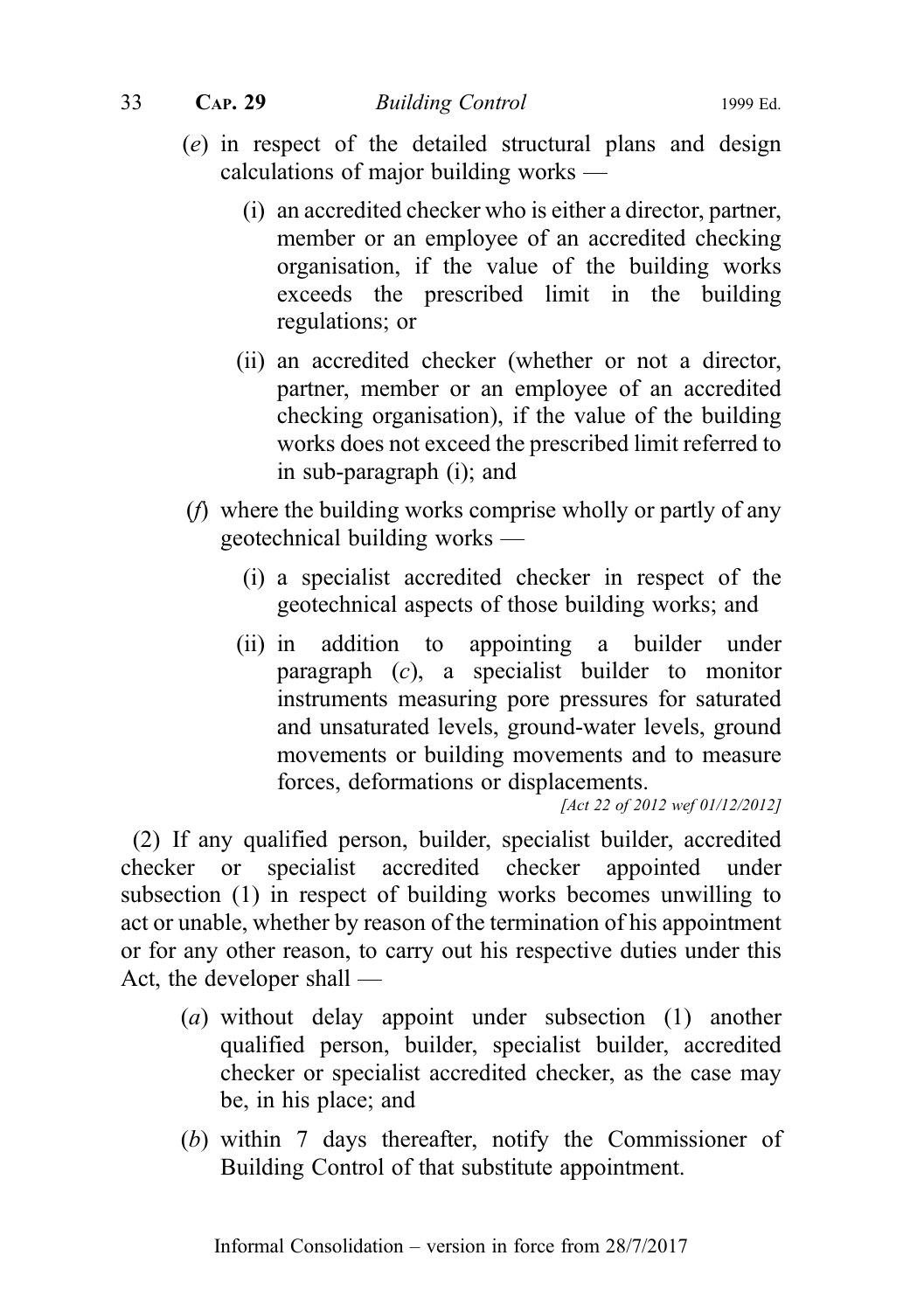(3) The developer of any building works shall notify the Commissioner of Building Control of any contravention of this Act or the building regulations relating to those building works of which the developer knows or ought reasonably to know.

(4) Any developer of building works who, without reasonable excuse, fails to comply with subsection  $(2)(b)$  shall be guilty of an offence.

(5) Any developer who contravenes subsection (3) shall be guilty of an offence and shall be liable on conviction to a fine not exceeding \$20,000 or to imprisonment for a term not exceeding 12 months or to both.

(6) It shall be a defence in any prosecution for a contravention of subsection (3) for the person charged to prove to the satisfaction of the court that he did not know and could not reasonably have discovered the contravention referred to in the charge.

[47/2007 wef 15/02/2008]

# Duties of qualified persons and specialists

9.—(1) Every qualified person who is appointed under section 8 or 11 to prepare the plans of any building works shall —

- (a) take all reasonable steps and exercise due diligence to ensure that the building works are designed in accordance with  $-$ 
	- (i) the provisions of this Act; and
	- (ii) subject to section 6A, the requirements prescribed in the building regulations;
- (b) notify the Commissioner of Building Control of any contravention of this Act or the building regulations in relation to those building works of which the qualified person knows or ought reasonably to know; and
- (c) supply a copy of every plan of the building works approved by the Commissioner of Building Control to —
	- (i) the site supervisor or the team of site supervisors, as the case may be, appointed under section 10;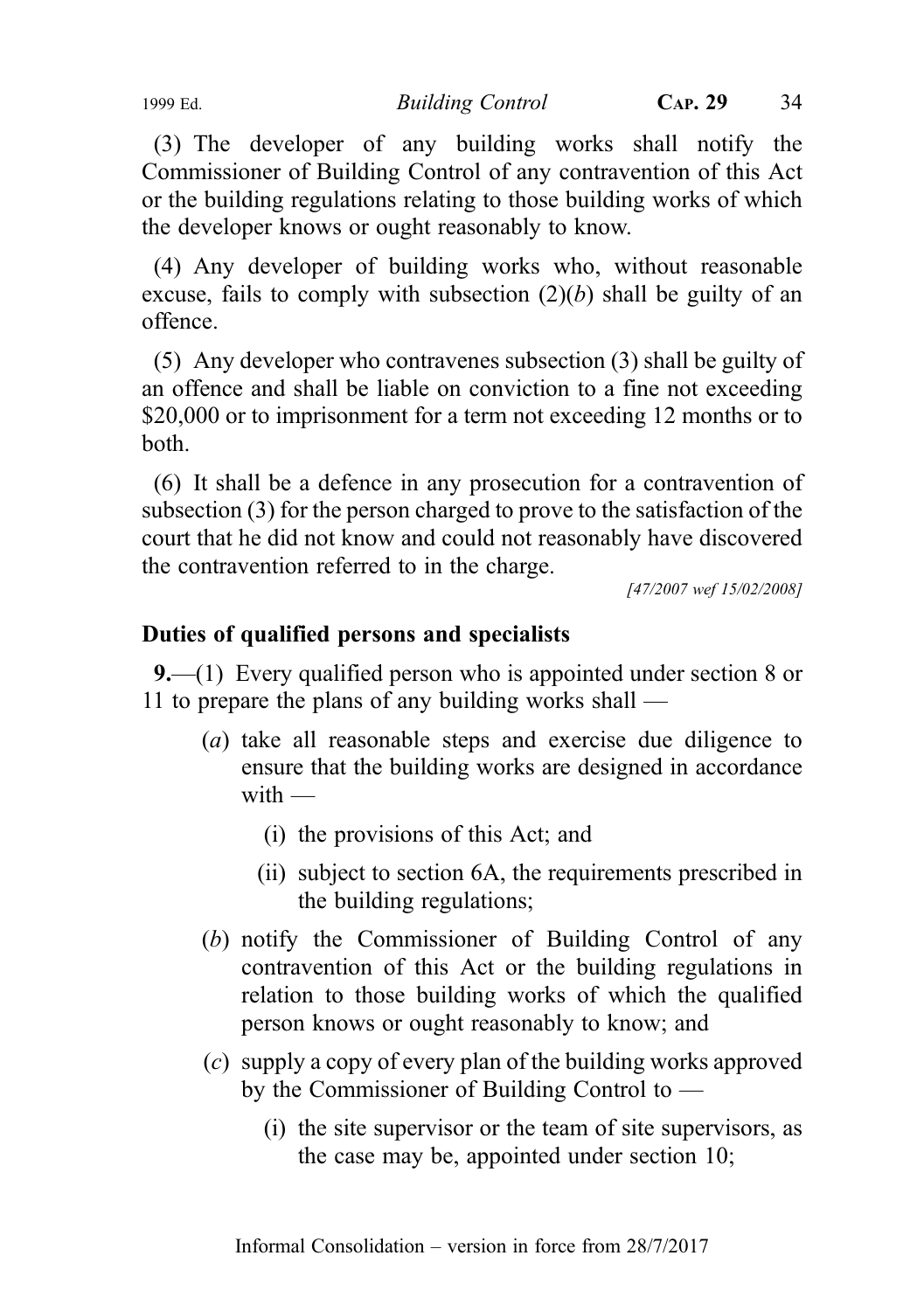- (ii) the builder of those building works; and
- (iii) the qualified person appointed under section 8 or 11 to supervise those building works.

- (2) For the purpose of subsection  $(1)(a)$ 
	- (a) the plans of any building works that are prepared in accordance with the acceptable solutions as set out in the Approved Document issued by the Commissioner of Building Control in respect of such building works shall be deemed to comply with the objectives and performance requirements that are prescribed by the building regulations in respect of such building works; and
	- (b) where the qualified person appointed to prepare the plans of any building works intends to utilise any alternative solution (that is to say, a solution that entails the use of any design, material or construction method that differs completely or partially from those in the acceptable solution), he shall —
		- (i) take all reasonable steps and exercise due diligence to ensure that the alternative solution satisfies the objectives and performance requirements that are prescribed by the building regulations in respect of such building works; or

[Act 2 of 2012 wef 01/03/2012]

(ii) obtain the certification of another person who has such requisite specialist knowledge or qualification in the application of the alternative solution as the Commissioner of Building Control may approve (referred to in this section as a specialist in the alternative solution), that the alternative solution satisfies the objectives and performance requirements prescribed by the building regulations in respect of such building works.

[Act 22 of 2012 wef 01/04/2014]

(3) No specialist in the alternative solution shall issue any certification for the purposes of subsection  $(2)(b)(ii)$  unless he has

<sup>[</sup>Act 22 of 2012 wef 01/04/2014]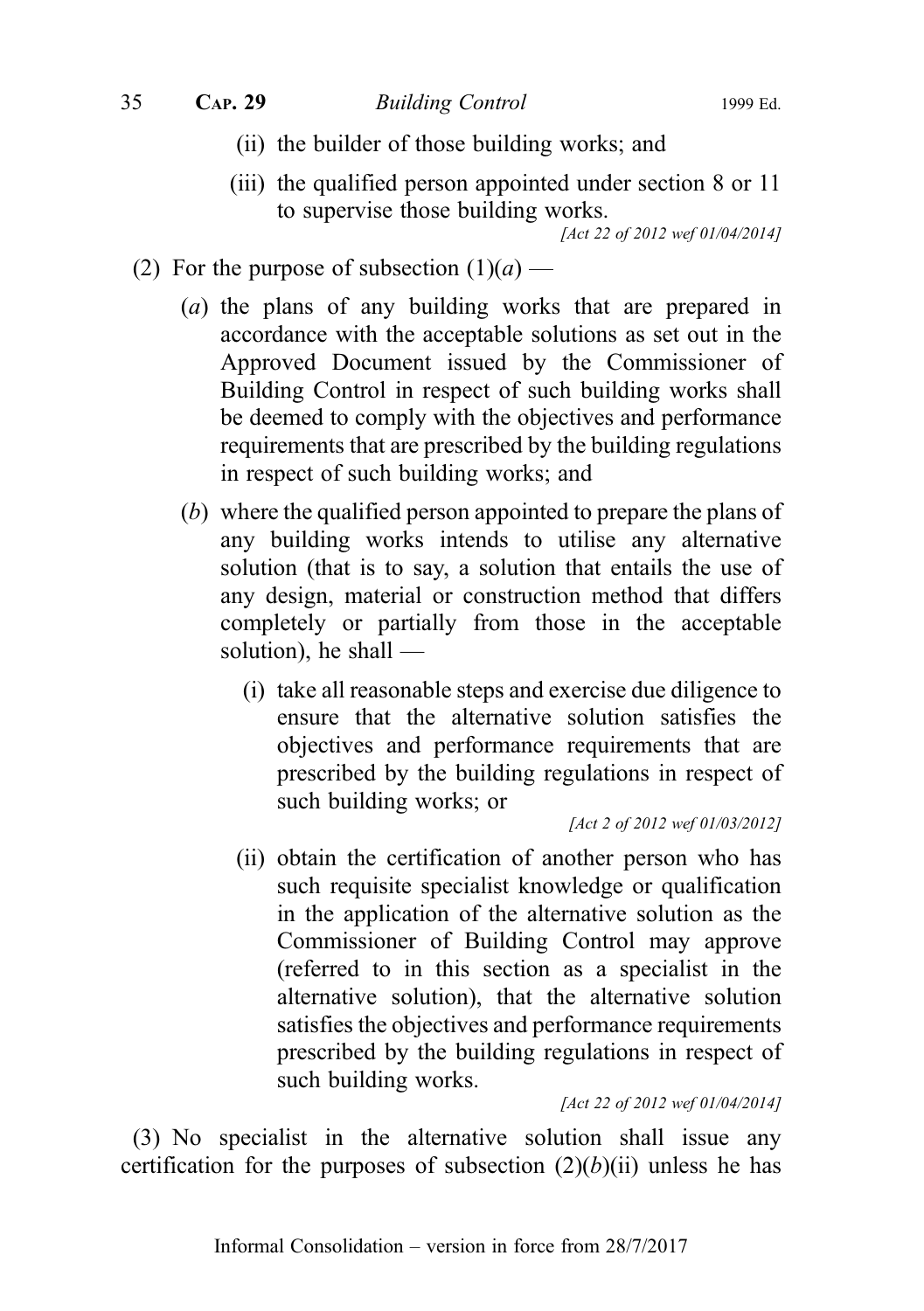1999 Ed. Building Control CAP. 29 36

taken all reasonable steps and exercised due diligence to ensure that the alternative solution in respect of which his certification is being sought satisfies the objectives and performance requirements that are prescribed by the building regulations in respect of the building works for which the alternative solution is to be applied.

[Act 22 of 2012 wef 01/04/2014]

(4) Every qualified person who is appointed under section 8 or 11 to supervise the carrying out of any building works, or the geotechnical aspects of any geotechnical building works, shall —

- (a) take all reasonable steps and exercise due diligence in supervising and inspecting the building works or geotechnical building works, as the case may be, to ensure that those building works are being carried out in accordance with —
	- (i) the provisions of this Act;
	- (ii) subject to section 6A, the building regulations;
	- (iii) the relevant plans approved by the Commissioner of Building Control; and
	- (iv) any terms and conditions imposed by the Commissioner of Building Control;
- (b) in the absence of a site supervisor, take all reasonable steps and exercise due diligence in giving immediate supervision to the carrying out of concreting, piling, pre-stressing, tightening of high-friction grip bolts or other critical structural works of the building works to ensure that such critical structural works of the building works are being carried out in accordance with —
	- (i) the provisions of this Act;
	- (ii) subject to section 6A, the building regulations;
	- (iii) the relevant plans approved by the Commissioner of Building Control; and
	- (iv) any terms and conditions imposed by the Commissioner of Building Control;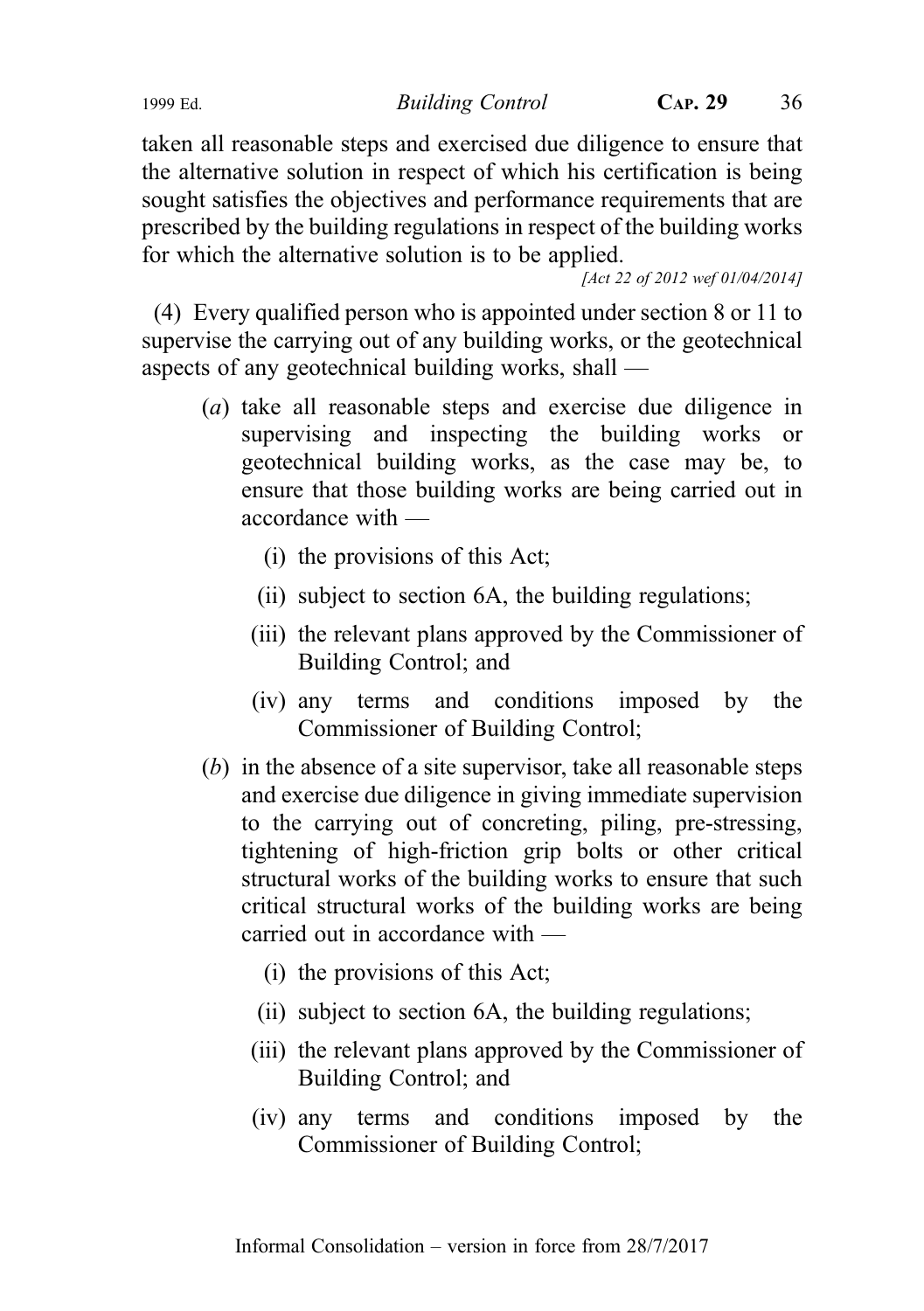- (c) notify the Commissioner of Building Control of any contravention of this Act or the building regulations in relation to those building works of which the qualified person knows or ought reasonably to know;
- (d) keep and maintain at the premises on which building works are carried out such documents, books and records as may be prescribed in the building regulations;
- (e) submit to the Commissioner of Building Control at the prescribed times such reports and certificates as may be prescribed in the building regulations; and
- (f) notify the Commissioner of Building Control if the building works have been suspended for a period of more than 3 months.

[Act 22 of 2012 wef 01/12/2012]

- (5) If any qualified person who is appointed under section 8 or 11
	- (a) to prepare the plans of any building works; or
	- (b) to supervise the carrying out of any building works, or the geotechnical aspects of any geotechnical building works, [Act 22 of 2012 wef 01/12/2012]

becomes unwilling or unable, whether by reason of the termination of his appointment or for any other reason, to carry out his duties under this Act, the qualified person shall, within 14 days of his ceasing to carry out his duties, notify the Commissioner of Building Control and the builder of those building works of that fact.

(6) If any site supervisor appointed under section 10 in respect of any building works becomes unwilling or unable, whether by reason of the termination of his appointment or for any other reason, to carry out his duties under section 10(5), the qualified person appointed under section 8 or 11 to supervise the carrying out of the building works shall —

- (a) appoint another site supervisor in his place; and
- (b) within 7 days thereafter, notify the Commissioner of Building Control of that substitute appointment.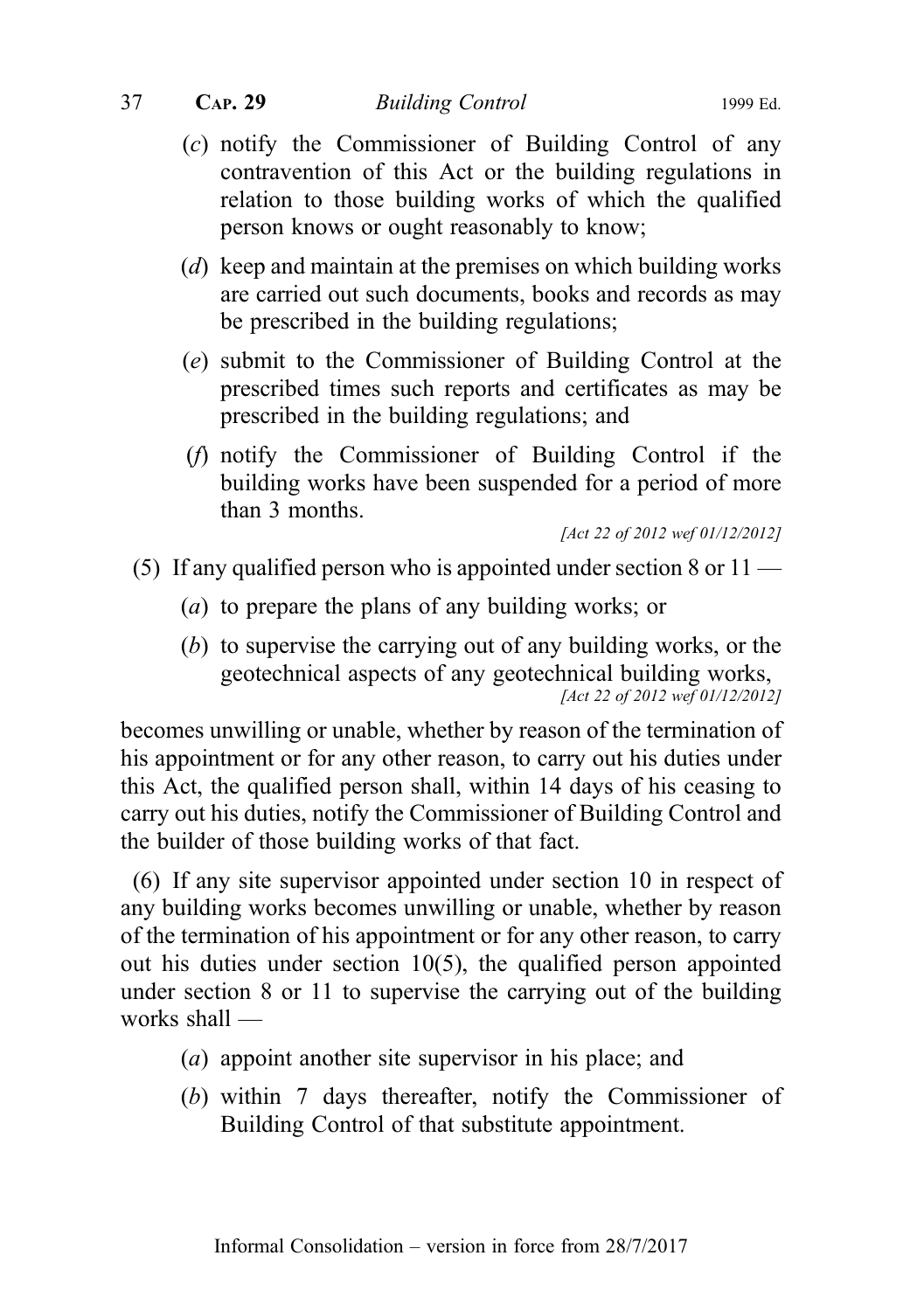1999 Ed. Building Control CAP. 29 38

(7) A qualified person who is appointed under section 8 or 11 to supervise the carrying out of any building works, or the geotechnical aspects of any geotechnical building works, shall not supervise —

- (a) any works relating to the structural elements of any major building works; or
- (b) the geotechnical aspects of the geotechnical building works,

if he, or any nominee of his, is a partner, an officer or an employee  $of -$ 

- (i) the developer of those building works;
- (ii) the builder of those building works; or
- (iii) an associate of the developer or builder referred to in paragraph (i) or (ii).

[Act 22 of 2012 wef 01/12/2012]

(8) If any qualified person appointed under section 8 or 11 to prepare the plans of any building works contravenes subsection  $(1)(a)$ or  $2(b)$ , he shall be guilty of an offence and shall be liable on conviction —

- ( $a$ ) to a fine not exceeding \$200,000 or to imprisonment for a term not exceeding 2 years or to both; and
- (b) in respect of a continuing contravention, to an additional fine not exceeding \$1,000 for each day or part thereof the qualified person fails to comply with the requirement,

and if the contravention continues after the conviction, the qualified person shall be guilty of a further offence and shall be liable on conviction of this further offence to a further fine not exceeding \$2,000 for every day or part thereof during which the contravention continues after conviction.

[Act 22 of 2012 wef 01/04/2014]

(8A) If any specialist in the alternative solution referred to in subsection  $(2)(b)(ii)$  contravenes subsection (3), he shall be guilty of an offence and shall be liable on conviction to a fine not exceeding \$200,000 or to imprisonment for a term not exceeding 2 years or to both.

[Act 22 of 2012 wef 01/04/2014]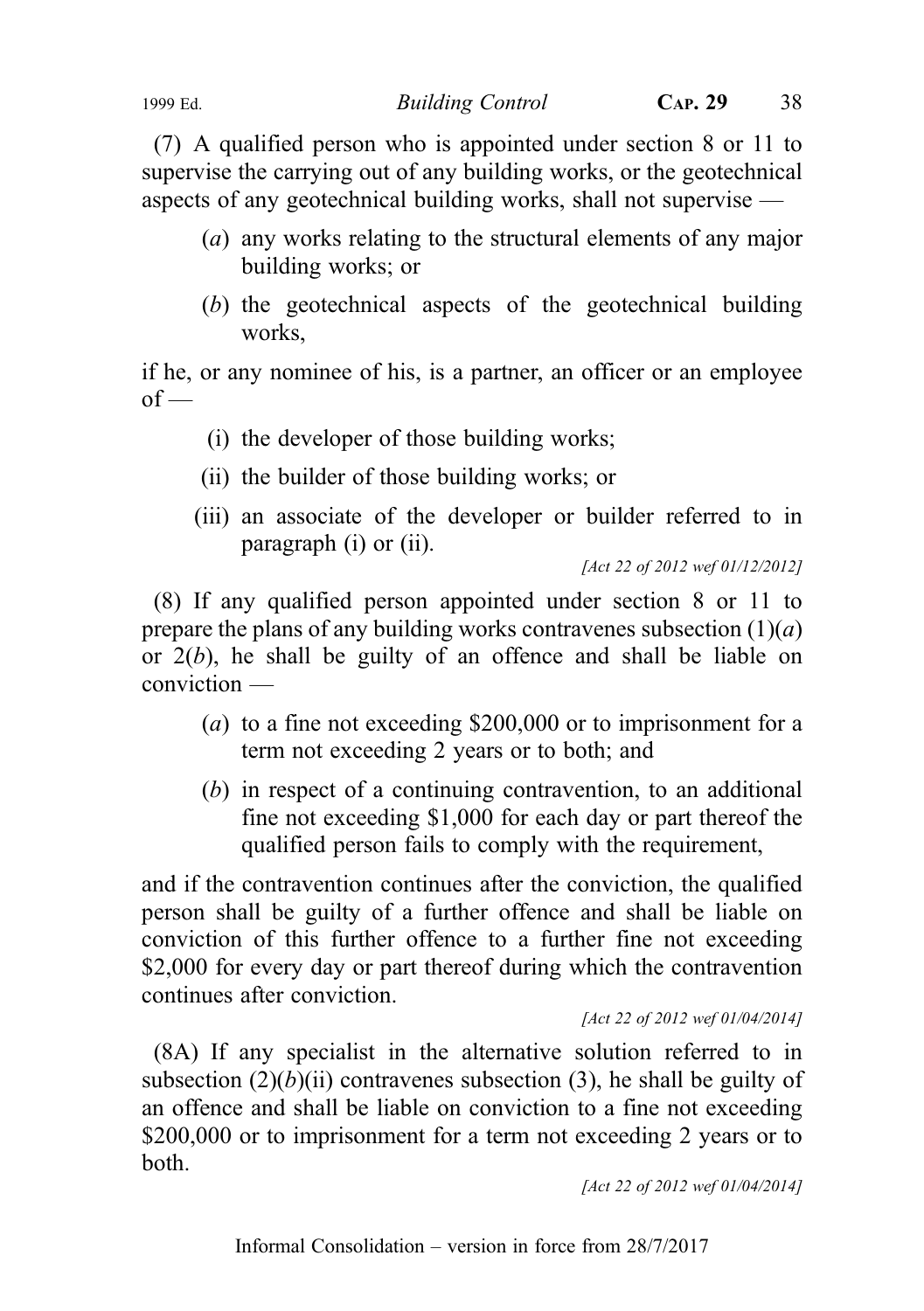(9) If any qualified person appointed under section 8 or 11 contravenes subsection  $(4)(a)$  or  $(b)$ , he shall be guilty of an offence and shall be liable on conviction —

- (a) to a fine not exceeding \$100,000 or to imprisonment for a term not exceeding 2 years or to both; and
- (b) in respect of a continuing contravention, to an additional fine not exceeding \$1,000 for each day or part thereof the qualified person fails to comply with the requirement,

and if the contravention continues after the conviction, the qualified person shall be guilty of a further offence and shall be liable on conviction of this further offence to a further fine not exceeding \$2,000 for every day or part thereof during which the contravention continues after conviction.

 $(10)$  If —

- (a) any qualified person appointed under section 8 or 11 to prepare the plans of any building works contravenes subsection  $(1)(b)$ ; or
- (b) any qualified person appointed under section 8 or 11 contravenes subsection  $(4)(c)$ ,  $(d)$  or  $(e)$  or  $(7)$ ,

the qualified person shall be guilty of an offence and shall be liable on conviction —

- (i) to a fine not exceeding \$20,000 or to imprisonment for a term not exceeding 12 months or to both; and
- (ii) in respect of a continuing contravention, to an additional fine not exceeding \$1,000 for each day or part thereof the qualified person contravenes subsection  $(1)(b)$  or  $(4)(c)$ ,  $(d)$ or (e), as the case may be,

and if the contravention continues after the conviction, the qualified person shall be guilty of a further offence and shall be liable on conviction of this further offence to a further fine not exceeding \$2,000 for every day or part thereof during which the contravention continues after conviction.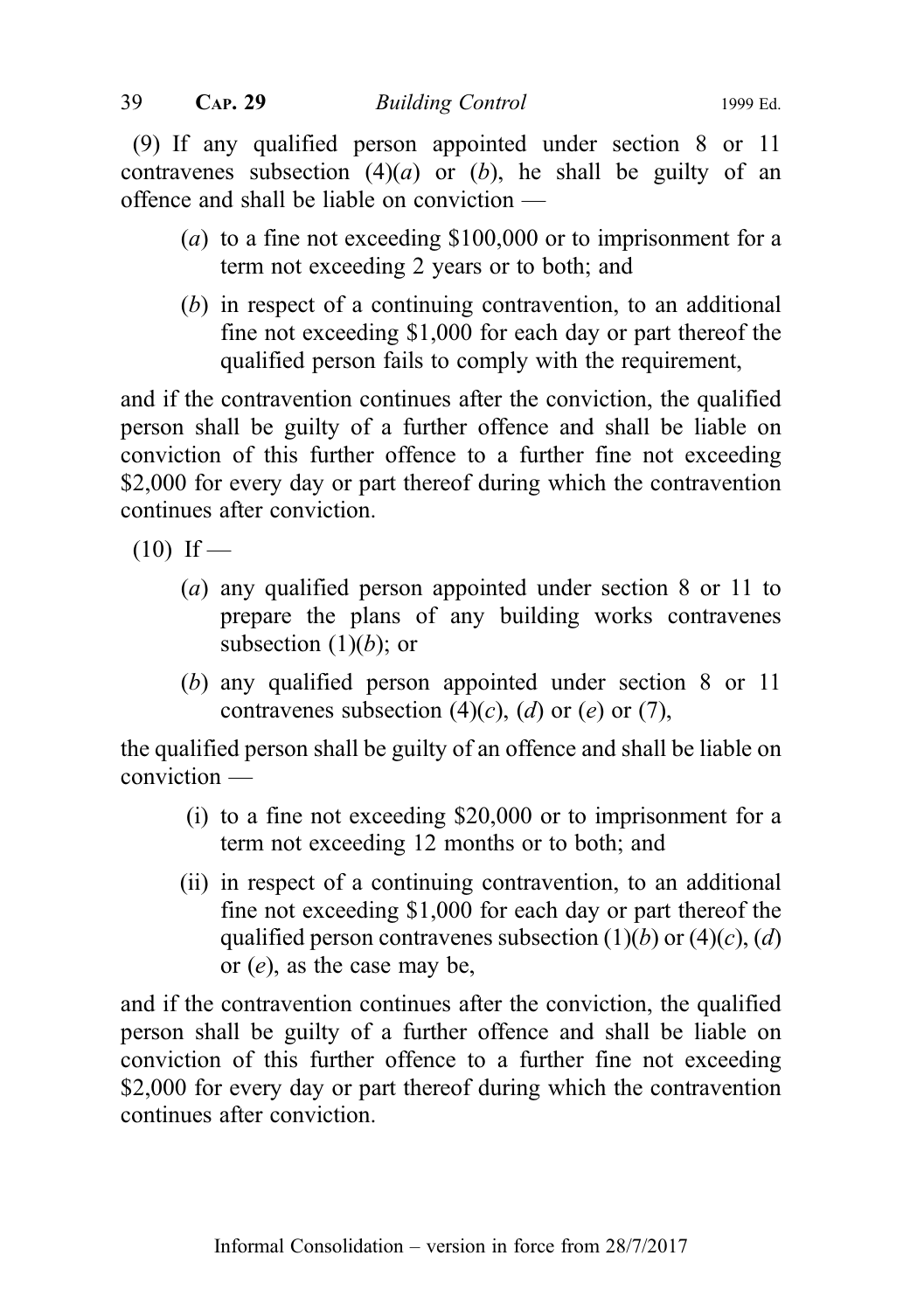$(11)$  If —

- (a) any qualified person appointed under section 8 or 11 to prepare the plans of any building works contravenes subsection (5); or
- (b) any qualified person appointed under section 8 or 11 contravenes subsection  $(4)(f)$  or  $(5)$ ,

the qualified person shall be guilty of an offence.

(12) It shall be a defence in any prosecution for a contravention of subsection  $(1)(b)$  or  $(4)(c)$  for the person charged to prove to the satisfaction of the court that he did not know and could not reasonably have discovered the contravention referred to in the charge.

[47/2007 wef 15/02/2008]

### Duties of site supervisors

10.—(1) The appropriate qualified person appointed under section 8 or 11 to supervise the carrying out of any large building works shall appoint the following site supervisors in respect of the structural elements of the large building works:

- (a) a team of site supervisors comprising not less than such number of persons as may be prescribed in relation to the value of those large building works; or
- (b) at least one site supervisor, in any other case.

(2) The appropriate qualified person appointed under section 8 or 11 to supervise the carrying out of any small-scale building works shall appoint at least one site supervisor, in respect of the critical structural elements of the small-scale building works.

(3) No person shall be appointed under this section as a site supervisor in respect of any building works for the purposes of this Act unless —

- (a) he possesses the initial practical experience and qualifications prescribed; and
- (b) he remains accredited with the Building and Construction Authority or a prescribed organisation.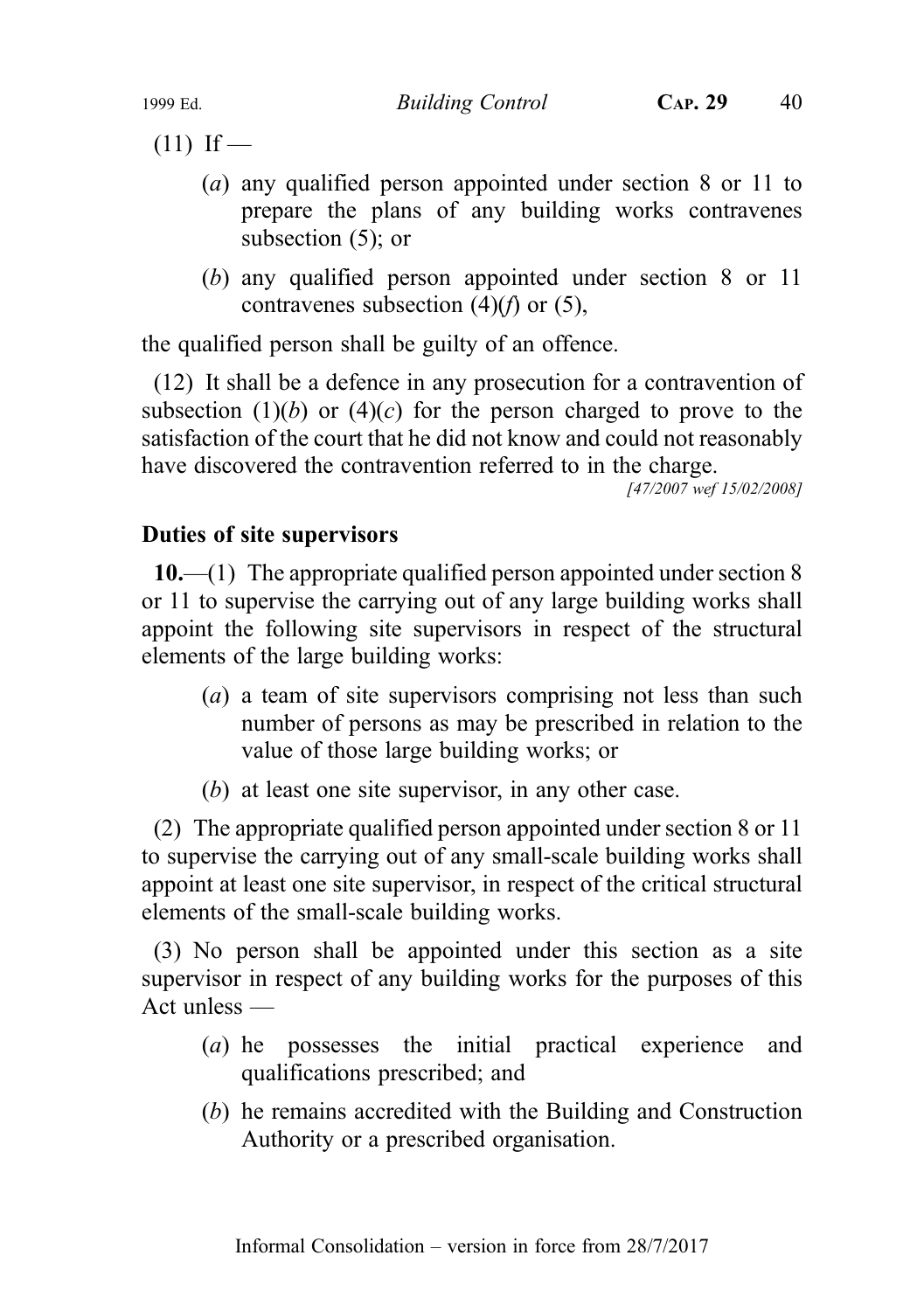(4) No site supervisor shall supervise any structural works of any major building works if he, or any nominee of his, is a partner, an officer or an employee of —

- (a) the developer or builder of those building works; or
- (b) any associate of the developer or builder of those building works.

(5) Every site supervisor appointed under this section in respect of any building works shall take all reasonable steps and exercise due diligence in giving —

- (a) in the case of large building works full-time supervision to the carrying out of the structural elements of the building works; and
- (b) in the case of small-scale building works immediate supervision to the carrying out of the critical structural elements of the building works,

to ensure that the structural elements or critical structural elements, as the case may be, of the building works in question are carried out in accordance with the plans of the building works supplied to him in accordance with section  $9(1)(c)$  by a qualified person, and with any terms and conditions imposed by the Commissioner of Building Control.

(6) If a site supervisor appointed in respect of any building works becomes unwilling or unable, whether by reason of the termination of his appointment or for any other reason, to carry out his duties under subsection (5), the site supervisor shall, within 7 days of his ceasing to carry out such duties, notify the Commissioner of Building Control of that fact.

(7) Any site supervisor who contravenes subsection (4) shall be guilty of an offence and shall be liable on conviction to a fine not exceeding \$20,000 or to imprisonment for a term not exceeding 2 years or to both.

(8) Any site supervisor who contravenes subsection (5) shall be guilty of an offence and shall be liable on conviction —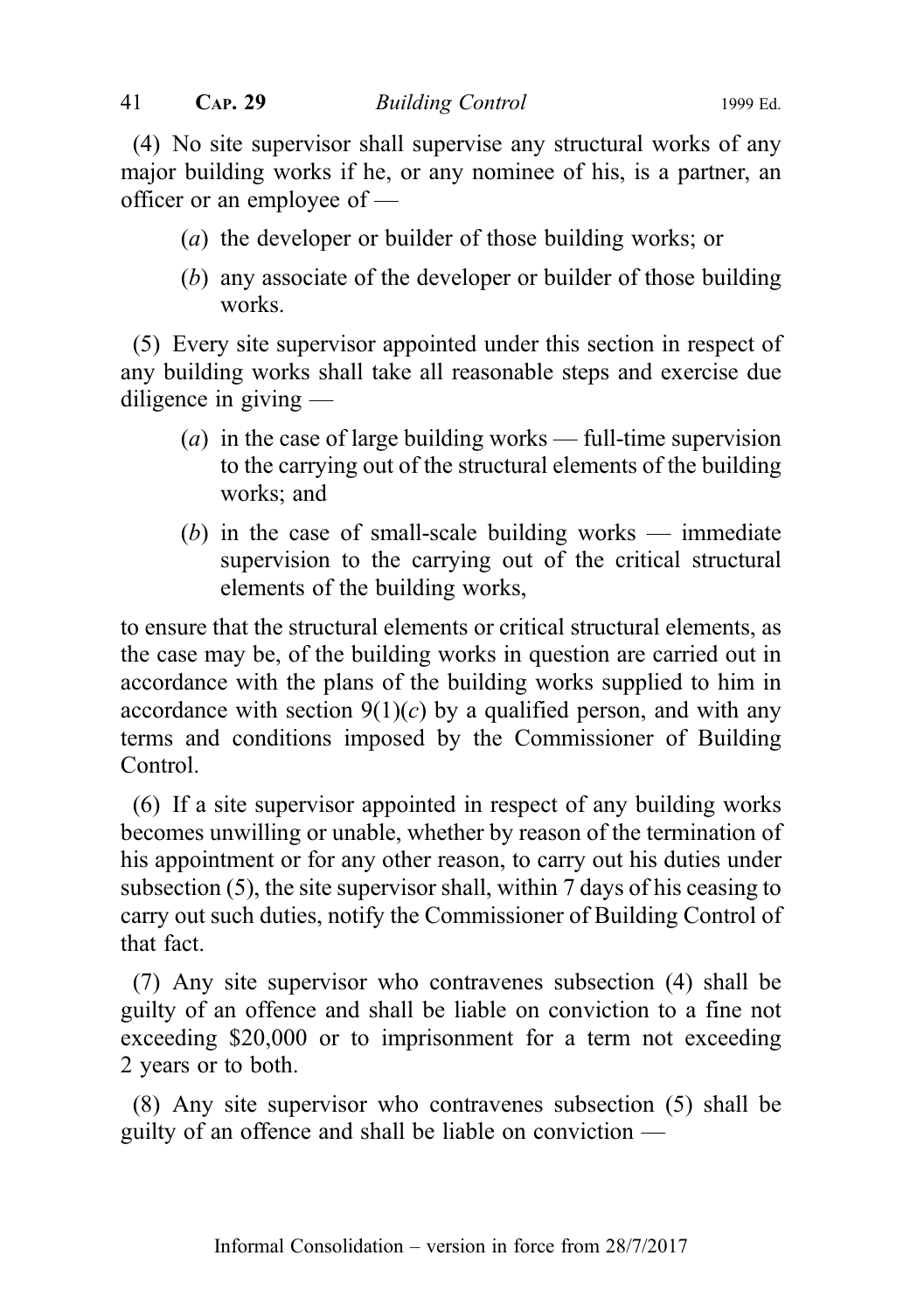- (a) to a fine not exceeding \$20,000 or to imprisonment for a term not exceeding 12 months or to both; and
- (b) in respect of a continuing contravention, to an additional fine not exceeding \$1,000 for each day or part thereof the site supervisor fails to comply with the requirement,

and if the contravention continues after the conviction, the site supervisor shall be guilty of a further offence and shall be liable on conviction of this further offence to a further fine not exceeding \$2,000 for every day or part thereof during which the contravention continues after conviction.

(9) Any site supervisor or qualified person who, without reasonable excuse, contravenes subsection (6) shall be guilty of an offence.

[47/2007 wef 15/02/2008]

#### Duties of builders

11.—(1) A builder undertaking any building works shall —

- (a) ensure that the building works are carried out in accordance  $with -$ 
	- (i) the provisions of this Act;
	- (ii) subject to section 6A, the building regulations;
	- (iii) the relevant plans approved by the Commissioner of Building Control and supplied to him by a qualified person under section  $9(1)(c)$ ; and
	- (iv) any terms and conditions imposed by the Commissioner of Building Control in accordance with the provisions of this Act and, subject to section 6A, the building regulations;
- (b) notify the Commissioner of Building Control of any contravention of this Act or the building regulations relating to those building works of which the builder knows or ought reasonably to know;
- (c) keep at the premises on which the building works are carried out, and make available on request (at a reasonable time) by any specialist builder appointed in respect of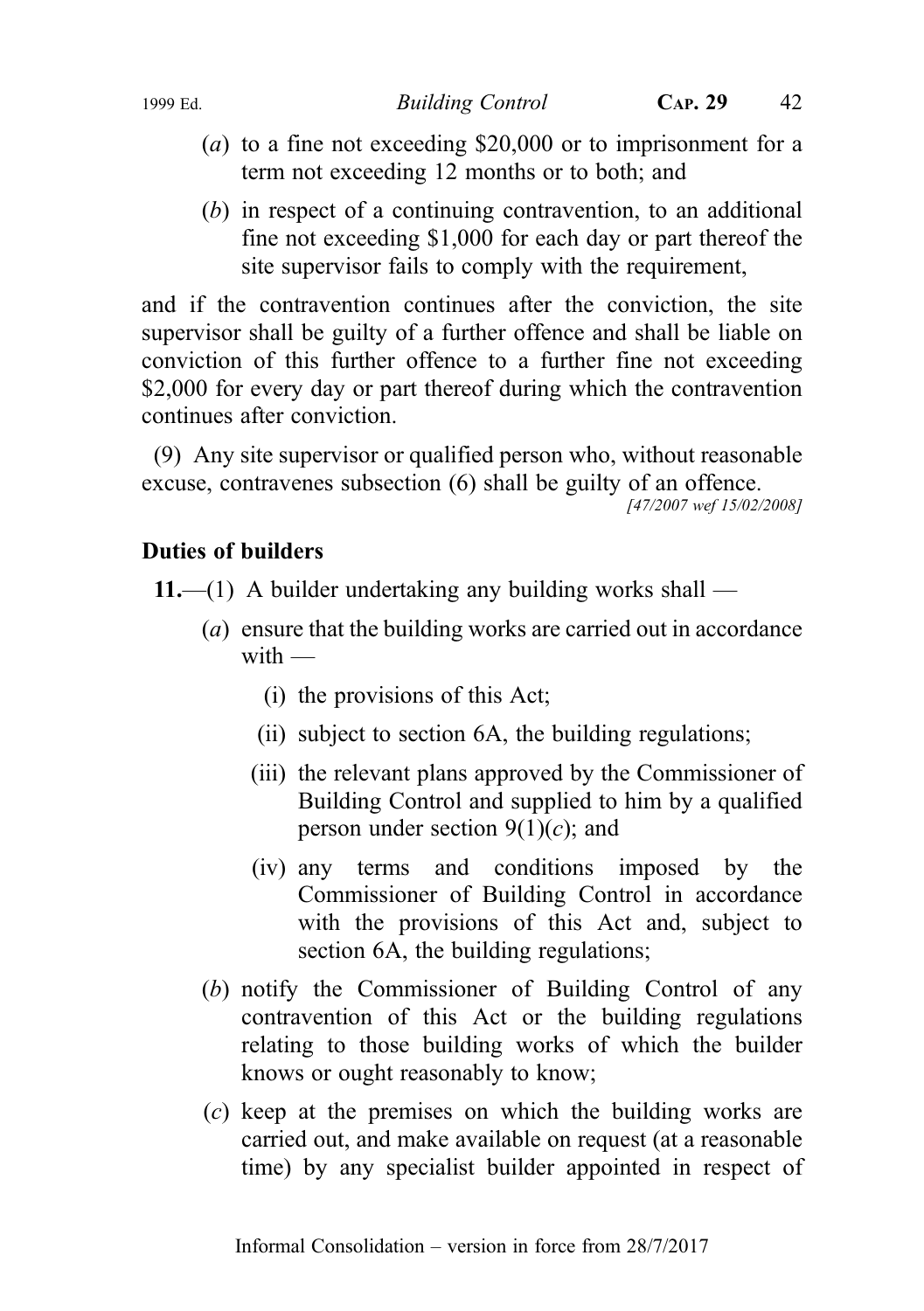specialist building works comprised in those same building works, all plans of those building works approved by the Commissioner of Building Control and supplied to him by a qualified person under section  $9(1)(c)$ ;

- (d) where no such qualified person has been appointed by the developer in respect of those building works, appoint —
	- (i) an appropriate qualified person to prepare the plans of the building works;
	- (ii) an appropriate qualified person to supervise the carrying out of those building works; and
	- (iii) where the building works comprise wholly or partly of any geotechnical building works —
		- (A) a geotechnical engineer (who may or may not be the same person referred to in sub-paragraph (i)) to prepare the plans relating to the geotechnical aspects of the geotechnical building works; and
		- (B) a geotechnical engineer (who may or may not be the same person referred to in sub-paragraph (ii)) to supervise the geotechnical aspects of the geotechnical building works;

[Act 22 of 2012 wef 01/12/2012]

- (e) have an adequate number of construction supervisors working under his direction to assist the builder to ensure that paragraph  $(a)$  is complied with;
- (f) within 7 days of the completion of the building works, certify that the new building has been erected or the building works have been carried out in accordance with the provisions of this Act and, subject to section 6A, the building regulations and deliver that certificate to the Commissioner of Building Control;
- (g) notify the Commissioner of Building Control of the appointment and termination of appointment of any specialist builder appointed by the builder in respect of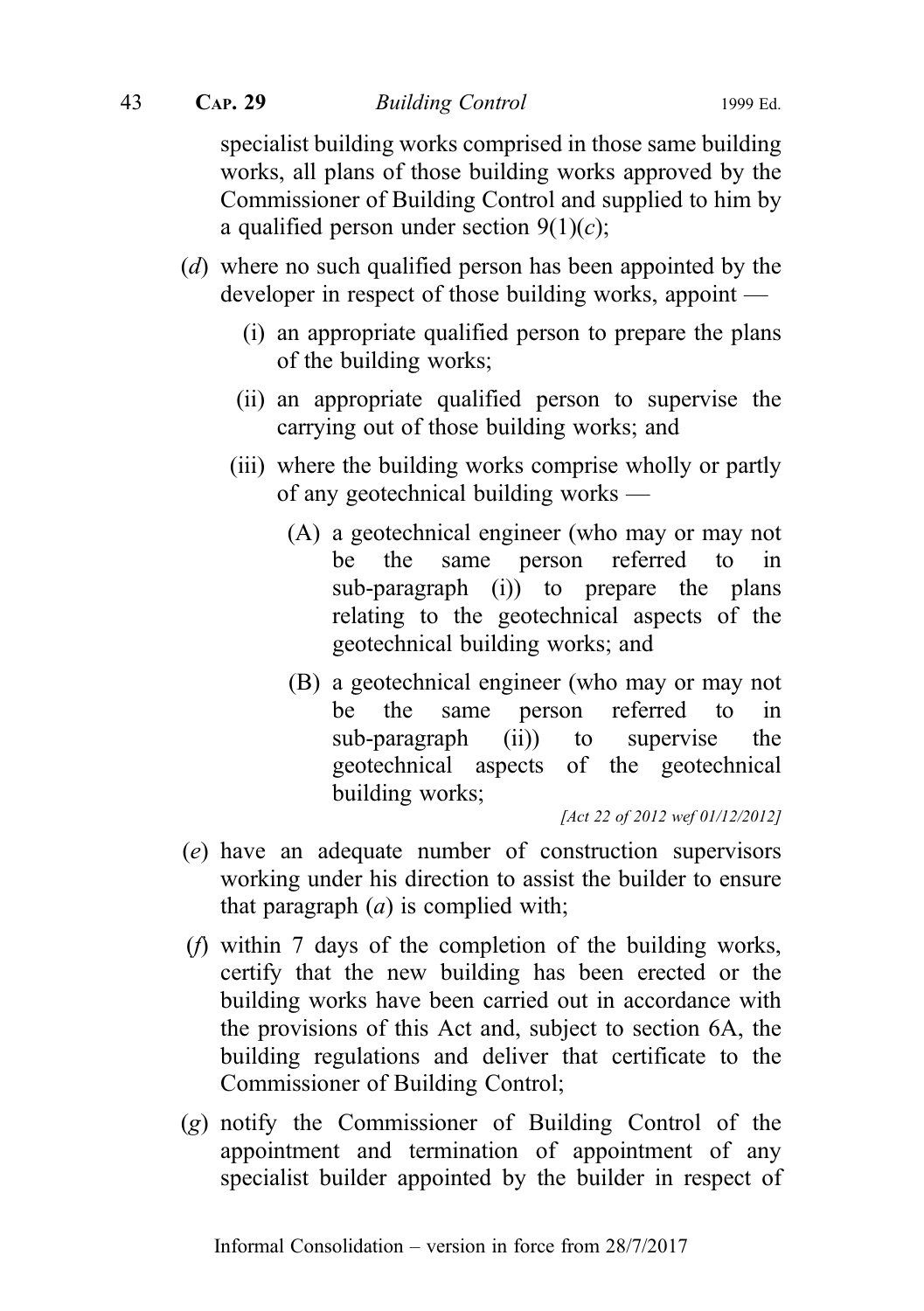specialist building works comprised in those same building works; and

(h) comply with such other duties as may be prescribed in the building regulations.

(2) A specialist builder undertaking any specialist building works shall —

- (a) ensure that the specialist building works are carried out in accordance with —
	- (i) the provisions of this Act;
	- (ii) subject to section 6A, the building regulations;
	- (iii) the relevant plans approved by the Commissioner of Building Control; and
	- (iv) any terms and conditions imposed by the Commissioner of Building Control in accordance with the provisions of this Act and, subject to section 6A, the building regulations;
- (b) notify the Commissioner of Building Control of any contravention of this Act or the building regulations relating to those specialist building works, being a contravention which the specialist builder knows or ought reasonably to know; and
- (c) comply with such other duties as may be prescribed in the building regulations.

(3) Without prejudice to subsection (2), a specialist builder who is appointed by the developer under section  $8(1)(f)(ii)$  in respect of any building works shall not carry out any work monitoring instruments measuring pore pressures for saturated and unsaturated levels, ground-water levels, ground movements or building movements and to measure forces, deformations or displacements in connection with those building works if he, or any nominee of his, is a partner, an officer or an employee of —

(a) the developer or builder of those building works; or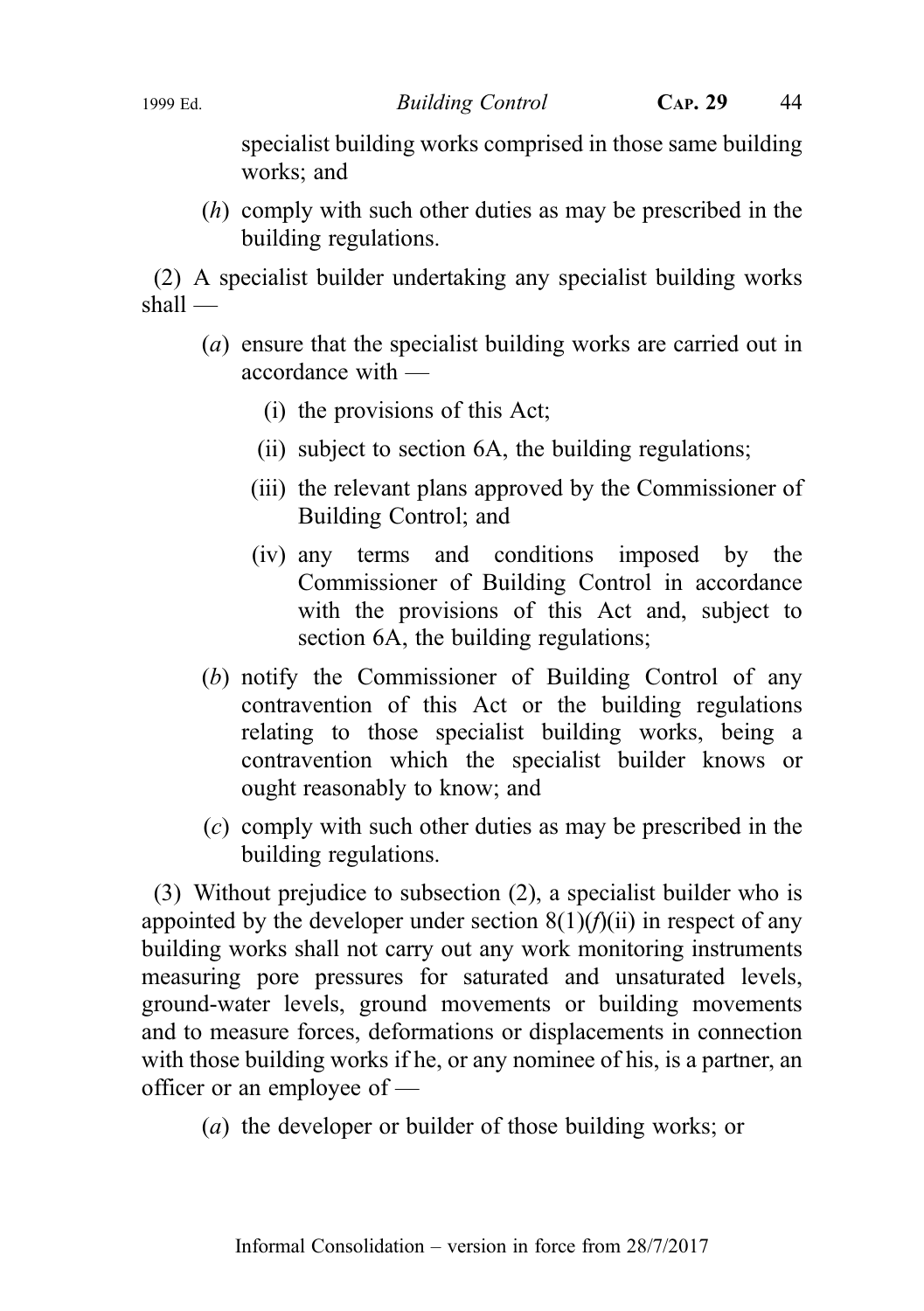(b) any associate of the developer or builder of those building works.

(4) If any builder or specialist builder appointed under this section or section 8 in respect of building works becomes unwilling to act or unable, whether by reason of the termination of his appointment or for any other reason, to carry out his duties under subsection (1) or (2), the builder or specialist builder, as the case may be, shall, within 14 days of his ceasing to carry out his duties, notify the Commissioner of Building Control of that fact.

(5) If any qualified person who is appointed under section 8 or this section —

- (a) to prepare the plans of any building works; or
- (b) to supervise any building works,

becomes unwilling or unable, whether by reason of the termination of his appointment or for any other reason, to carry out his duties under this Act, the builder and specialist builder of those building works shall cease or shall not commence carrying out the building works until the developer or the builder appoints another appropriate qualified person in respect of those building works.

(6) Any builder or specialist builder who contravenes subsection  $(1)(a)$ ,  $(2)(a)$  or  $(3)$  shall be guilty of an offence and shall be liable on conviction to a fine not exceeding \$200,000 or to imprisonment for a term not exceeding 2 years or to both.

 $(7)$  If —

- (a) a builder contravenes subsection  $(1)(b)$  or  $(c)$ ; or
- (b) a specialist builder contravenes subsection  $(2)(b)$ ,

the builder or specialist builder, as the case may be, shall be guilty of an offence and shall be liable on conviction —

- (i) to a fine not exceeding \$20,000 or to imprisonment for a term not exceeding 12 months or to both; and
- (ii) in respect of a continuing contravention, to an additional fine not exceeding \$1,000 for each day or part thereof the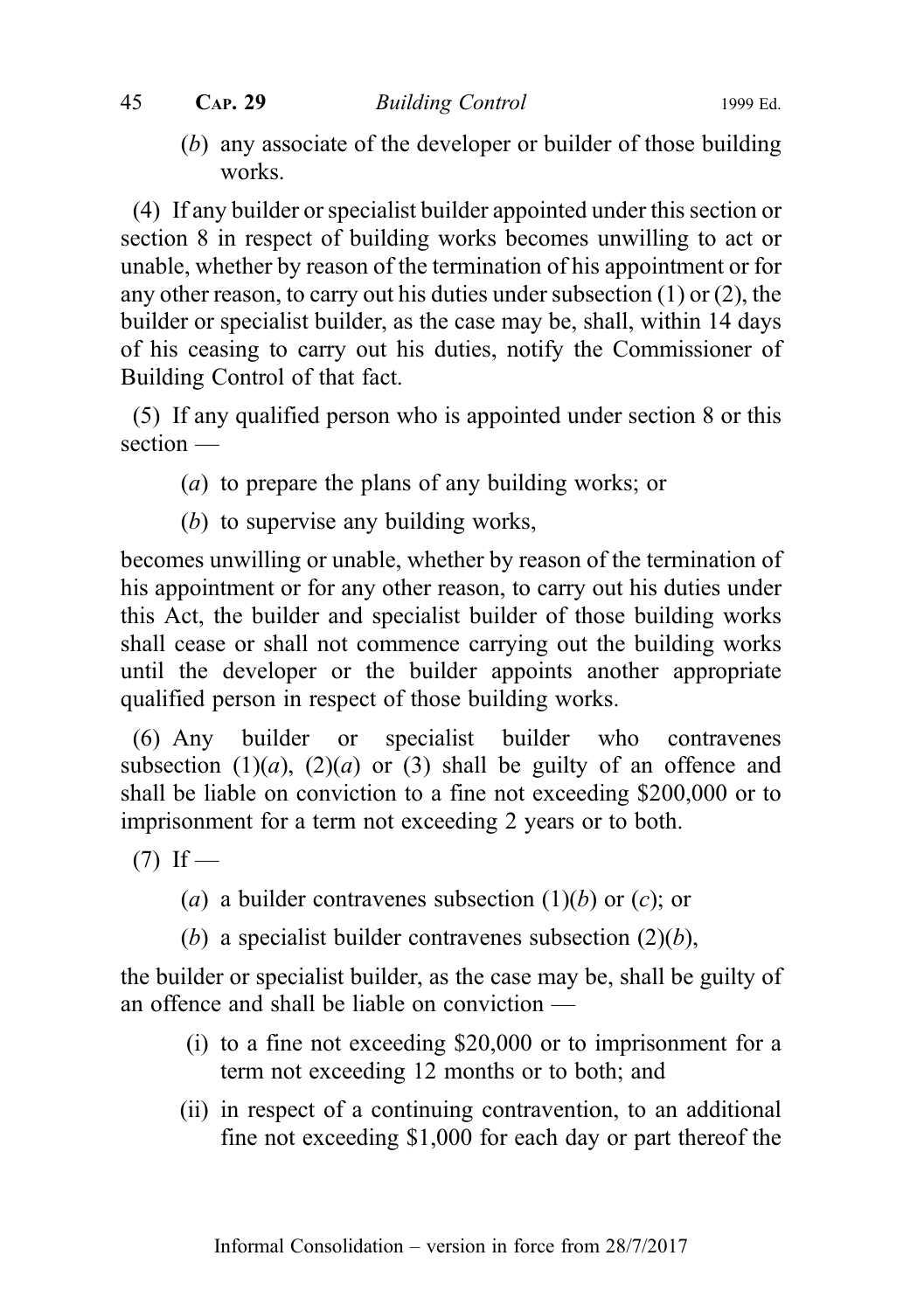1999 Ed. Building Control CAP. 29 46

builder or specialist builder contravenes subsection  $(1)(b)$ or  $(c)$  or  $(2)(b)$ ,

and if the contravention continues after the conviction, the builder or specialist builder, as the case may be, shall be guilty of a further offence and shall be liable on conviction of this further offence to a further fine not exceeding \$2,000 for every day or part thereof during which the contravention continues after conviction.

(8) It shall be a defence in any prosecution for a contravention of subsection  $(1)(b)$  or  $(2)(b)$  for the builder or specialist builder charged to prove to the satisfaction of the court that he did not know nor could reasonably have discovered the contravention or non-compliance referred to in the charge.

 $(9)$  If —

- (a) a builder, without reasonable excuse, contravenes subsection  $(1)(d)$ ,  $(e)$ ,  $(f)$ ,  $(g)$  or  $(h)$  or  $(4)$ ; or
- (b) a specialist builder, without reasonable excuse, contravenes subsection  $(2)(c)$  or  $(4)$ ,

the builder or specialist builder, as the case may be, shall be guilty of an offence.

(10) Any builder or specialist builder who contravenes subsection (5) shall be guilty of an offence and shall be liable on conviction —

- (a) to a fine not exceeding \$200,000 or to imprisonment for a term not exceeding 2 years or to both; and
- (b) in respect of a continuing contravention, to an additional fine not exceeding \$1,000 for each day or part thereof the contravention continues,

and if the contravention continues after the conviction, the builder or specialist builder, as the case may be, shall be guilty of a further offence and shall be liable on conviction of this further offence to a further fine not exceeding \$2,000 for every day or part thereof during which the contravention continues after conviction.

[47/2007 wef 15/02/2008]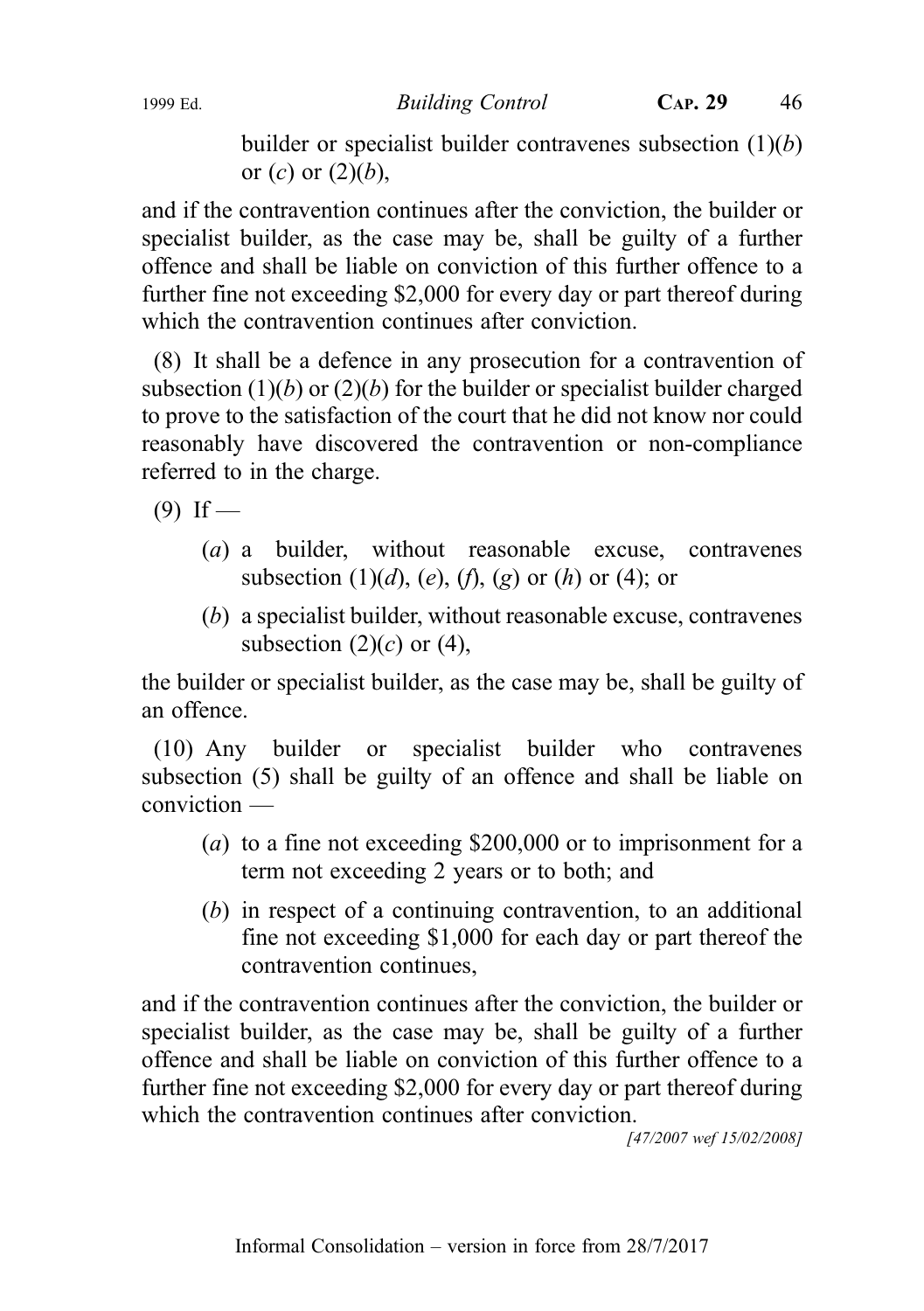47 **CAP. 29** Building Control 1999 Ed.

Division  $5 -$  Building occupancy

### Occupation of buildings

12.—(1) Except as otherwise provided in this Act, no person shall occupy, or permit or cause to be occupied, any building where any building works have been carried out unless the Commissioner of Building Control has issued a certificate of statutory completion in respect of that building.

[Act 22 of 2012 wef 28/10/2013]

(1A) An application for a certificate of statutory completion in respect of any building shall be made to the Commissioner of Building Control in the prescribed manner and accompanied by such certificates or written approvals required to be obtained in respect of the building as may be prescribed.

[Act 22 of 2012 wef 28/10/2013]

(2) Nothing in subsection (1) shall prohibit —

(a) the occupation by any person of any building for the sole purpose of preventing any damage to the building or any theft of any property therein; or

[Act 22 of 2012 wef 28/10/2013]

(b) the occupation by any person of any building in respect of which a temporary occupation permit has been granted.

(2A) An application for a temporary occupation permit in respect of any building shall be made to the Commissioner of Building Control in the prescribed manner and accompanied by such certificates or written approvals required to be obtained in respect of the building as may be prescribed.

[Act 22 of 2012 wef 28/10/2013]

(3) The Commissioner of Building Control may, on an application in the prescribed manner in relation to any building, grant a temporary occupation permit in respect of the building subject to such written directions as the Commissioner of Building Control may specify and, in particular, those written directions may —

(a) limit the period for which the temporary occupation permit is granted;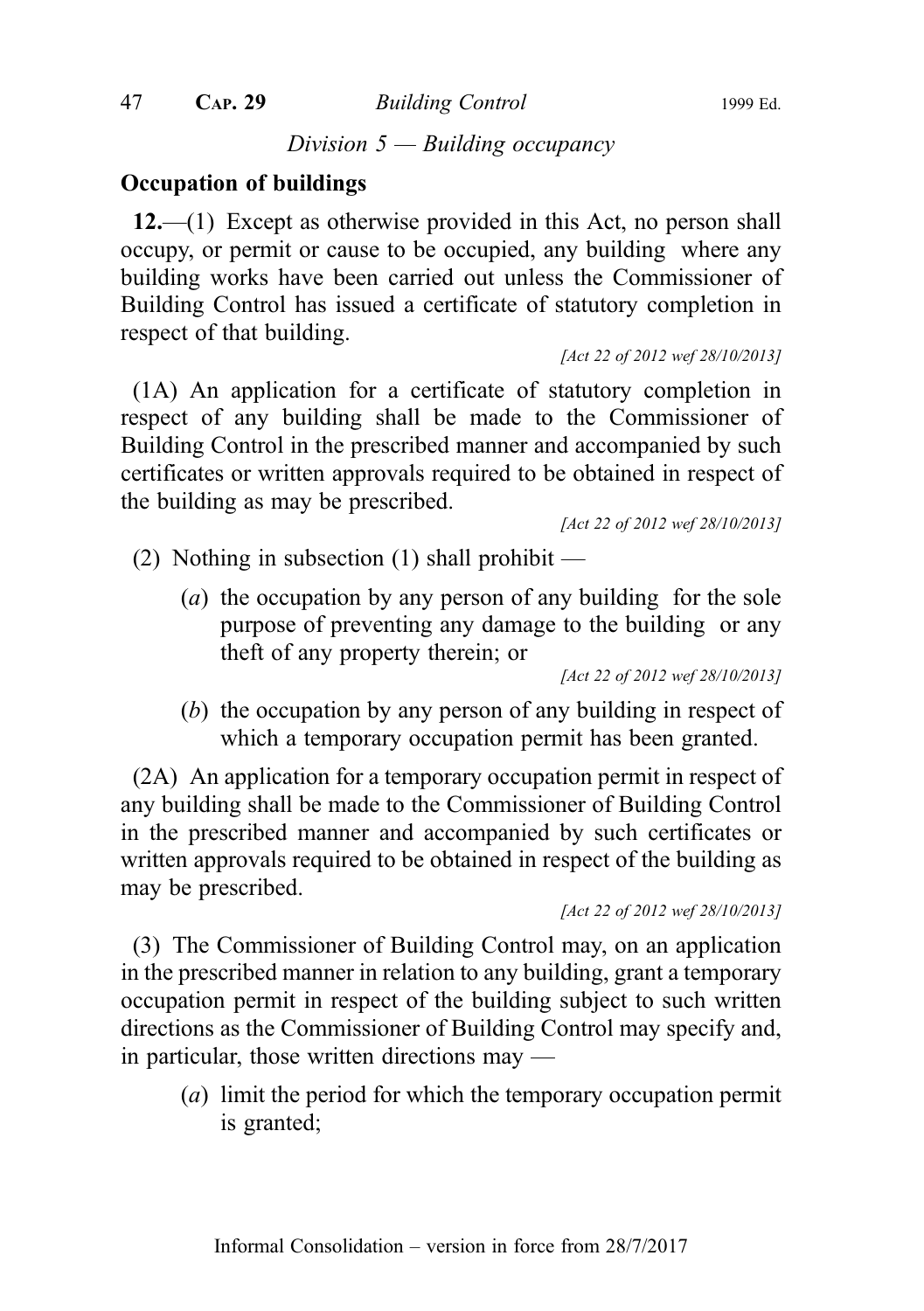- (b) require such work or alteration to the building to be carried out as may be specified to the satisfaction of the Commissioner of Building Control; and
- (c) provide for the completion of the work or alteration before the expiration of a specified period.

(4) A temporary occupation permit shall only be prima facie evidence that a building is suitable for occupation and is and shall not be taken to be evidence of compliance with the provisions of this Act, the building regulations or any other written law.

(5) The Commissioner of Building Control may amend, suspend or, in the event of failure to comply with any written direction issued under subsection (3), revoke any temporary occupation permit.

(6) Any person who contravenes subsection (1) or fails to comply with any written direction issued under subsection (3) shall be guilty of an offence and shall be liable on conviction —

- (a) to a fine not exceeding \$20,000 or to imprisonment for a term not exceeding 6 months or to both; and
- (b) in respect of a continuing contravention or failure to comply, to an additional fine not exceeding \$1,000 for each day or part thereof the contravention or failure to comply continues,

and if the contravention or failure to comply continues after the conviction, the person shall be guilty of a further offence and shall be liable on conviction of this further offence to a further fine not exceeding \$2,000 for every day or part thereof during which the contravention or failure to comply continues after conviction.

[47/2007 wef 15/02/2008]

#### Division  $6 - Accrelated$  checkers

#### Unlawful undertaking work as accredited checker, etc.

- 13.—(1) Any person who
	- (a) undertakes work which is required by this Act or the building regulations to be performed by an accredited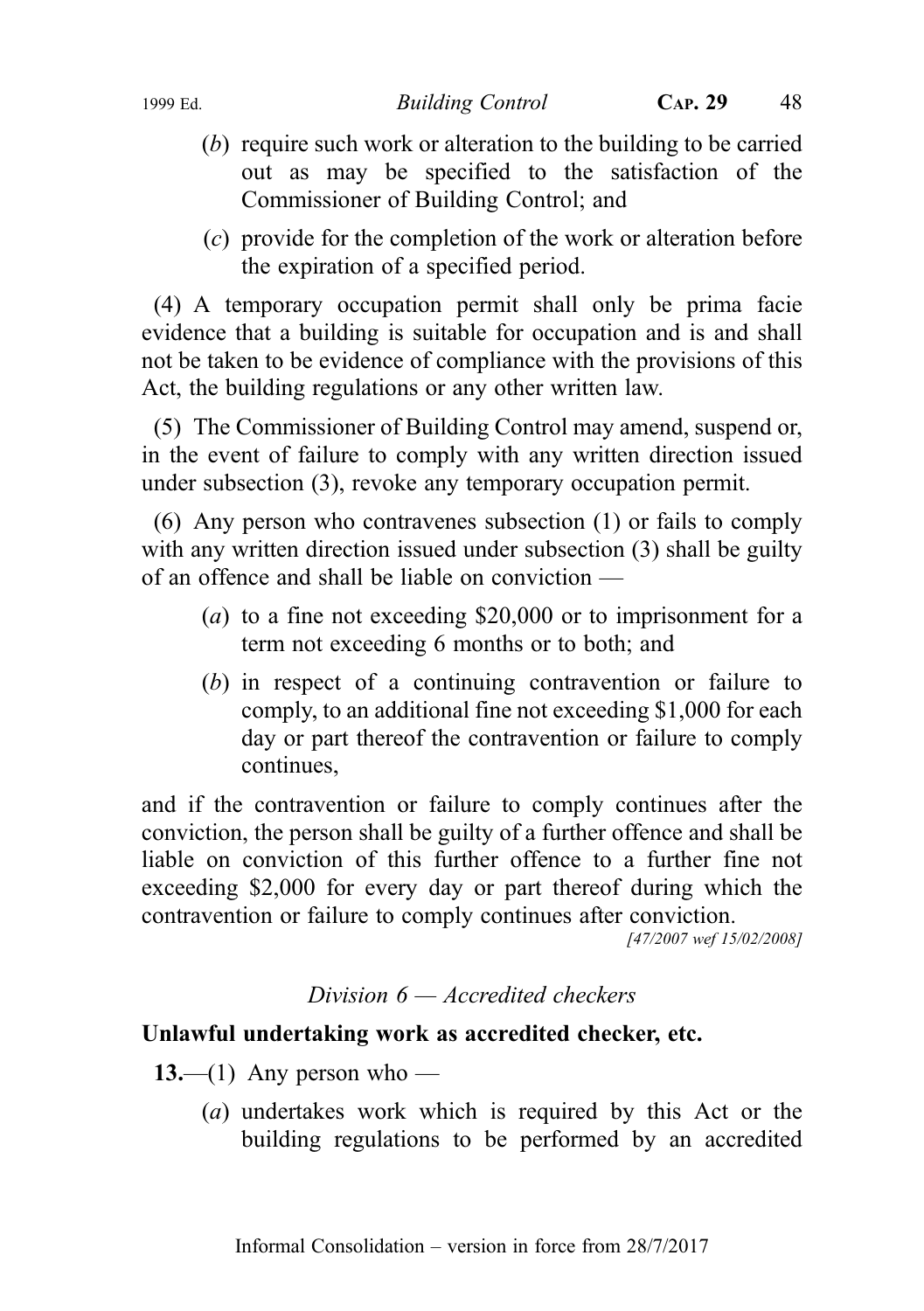checker when he is not an accredited checker under this Division or when his registration as such is suspended; or

(b) undertakes work which is required by this Act or the building regulations to be performed by a specialist accredited checker when he is not a specialist accredited checker under this Division or when his registration as such is suspended,

shall be guilty of an offence.

(2) Any person who undertakes any work on behalf of an organisation, being work which is required by this Act or the building regulations to be undertaken by an accredited checker who is either a director, partner, member or an employee of an accredited checking organisation when —

- (*a*) it is not registered as an accredited checking organisation under this Division; or
- (b) its registration as such is suspended,

shall be guilty of an offence.

- $(3)$  If
	- (a) an accredited checker undertakes work on his own behalf as an accredited checker in relation to building works the value of which is more than —
		- (i) \$10 million, if no other sum is prescribed under paragraph  $(b)$ ; or
		- (ii) such sum as the Minister may, by notification in the Gazette, specify; or
	- (b) a specialist accredited checker undertakes work on his own behalf as a specialist accredited checker in relation to building works the value of which is more than such sum as is specified by the Minister by notification in the Gazette,

the accredited checker or specialist accredited checker, as the case may be, shall be guilty of an offence.

(4) If an organisation which is not registered as an accredited checking organisation under this Division advertises or holds itself out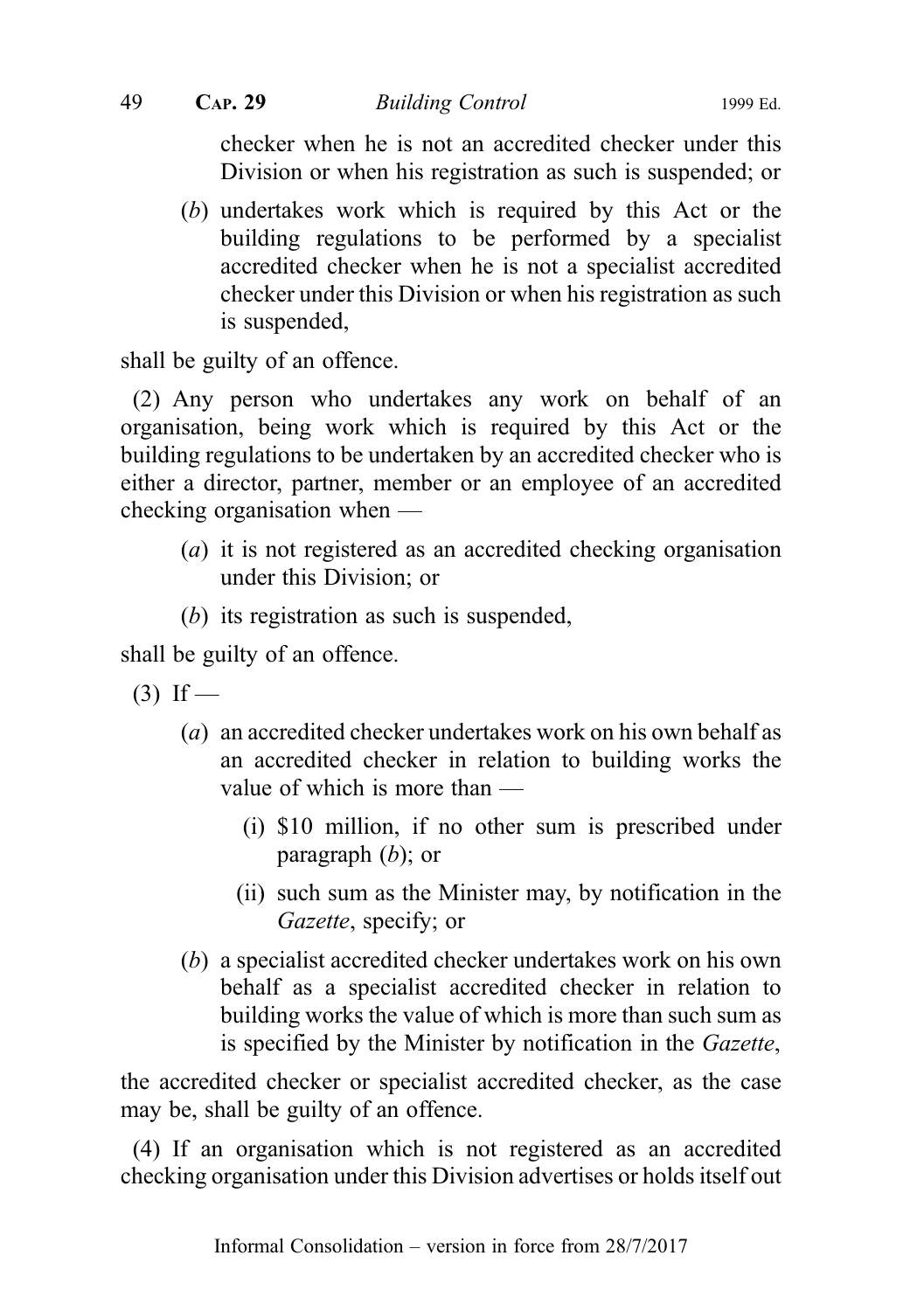or describes itself in any way to be an accredited checking organisation, that organisation shall be guilty of an offence.

[47/2007 wef 15/02/2008]

# Register of accredited checkers, etc.

14.—(1) The Commissioner of Building Control shall keep and maintain the following registers:

- (a) a register of accredited checkers registered under section 16;
- (b) a register of specialist accredited checkers registered under section 16; and
- (c) a register of accredited checking organisations registered under section 16,

in which shall be entered the names and prescribed particulars of the persons and organisations so registered.

(2) The absence of the name of any person or organisation from the registers kept under subsection (1) shall be prima facie evidence that —

- (a) in the case of the register of accredited checkers, that the person is not so registered or that his registration has been suspended or cancelled;
- (b) in the case of the register of specialist accredited checkers, that the person is not so registered or that his registration has been suspended or cancelled; and
- (c) in the case of the register of accredited checking organisations, that the organisation is not so registered or that its registration has been suspended or cancelled.

(3) The registers referred to in subsection (1) shall be kept and maintained at the office of the Commissioner of Building Control and shall be available for inspection by any person without charge during office hours.

[47/2007 wef 15/02/2008]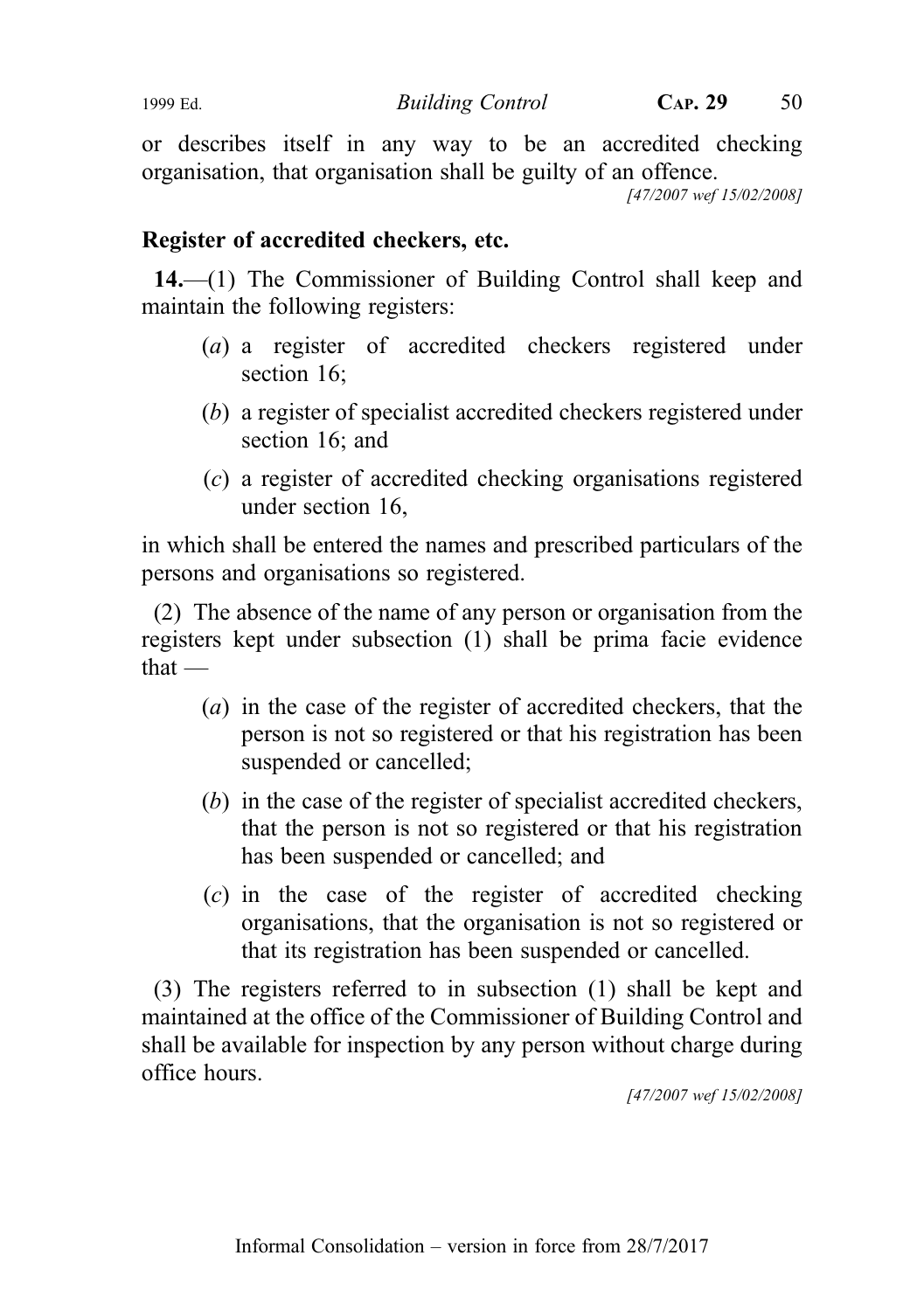# Who may be registered as accredited checker, etc., or accredited checking organisation

15.—(1) Subject to the provisions of this Act, a person who applies to be registered, or to renew his registration, as an accredited checker or as a specialist accredited checker, as the case may be, shall be eligible to be so registered or have his registration so renewed if, and only if  $-$ 

- (a) he has paid the prescribed fee for such registration or renewal;
- (b) he satisfies the Commissioner of Building Control that he has the qualifications and the practical experience (whether in Singapore or elsewhere) prescribed for an accredited checker, or the specialist qualifications and the specialist practical experience (whether in Singapore or elsewhere) prescribed for a specialist accredited checker, as the case may be; and
- (c) he satisfies such other requirements as may be prescribed for such registration or renewal.

(2) Without prejudice to subsection (1), the Commissioner of Building Control may refuse to register, or to renew the registration of, a person as an accredited checker or as a specialist accredited checker if, in the opinion of the Commissioner of Building Control —

- (a) the person is not of good character and reputation; or
- (b) there are reasonable grounds for believing that the person will not carry out the duties of an accredited checker or a specialist accredited checker, as the case may be, in accordance with this Act or the building regulations.

(3) Subject to the provisions of this Act, a partnership or corporation which applies to be registered, or to renew its registration, as an accredited checking organisation shall be eligible to be so registered or have its registration so renewed if, and only if —

- (*a*) it is
	- (i) a partnership consisting wholly of professional engineers registered under the Professional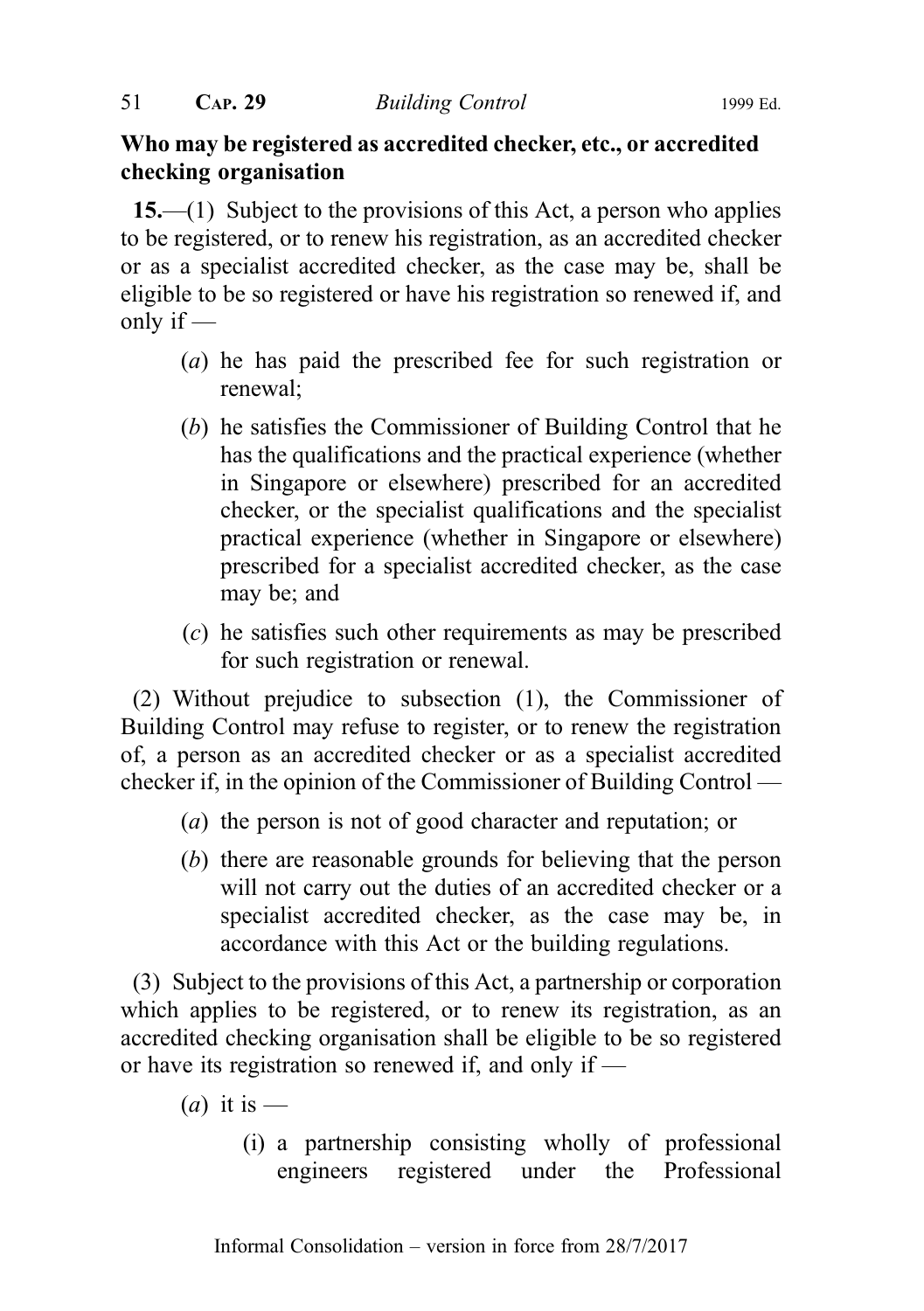Engineers Act (Cap. 253) or which is licensed under that Act to supply professional engineering services in Singapore; or

- (ii) a corporation licensed under the Professional Engineers Act to supply professional engineering services in Singapore; and
- (b) it satisfies the Commissioner of Building Control that it meets such requirements as may be prescribed for such registration or renewal.

[47/2007 wef 15/02/2008]

# Registration of accredited checkers, etc., or accredited checking organisations

 $16$ —(1) An application for registration, or to renew any registration, as —

- (a) an accredited checker;
- (b) a specialist accredited checker; or
- (c) an accredited checking organisation,

shall be made in such manner and shall be accompanied by such documents and particulars as the Commissioner of Building Control may determine.

(2) Upon receiving an application under subsection (1), or an application to renew such registration, the Commissioner of Building Control shall consider the application and may —

- (a) register or renew the registration of, as the case may be, the applicant as an accredited checker, a specialist accredited checker or an accredited checking organisation, with or without conditions; or
- (b) refuse the registration or renewal.

(3) Where the Commissioner of Building Control has registered a person, or renewed the person's registration, as an accredited checker, a specialist accredited checker or an accredited checking organisation, he shall issue to that person a certificate of such accreditation.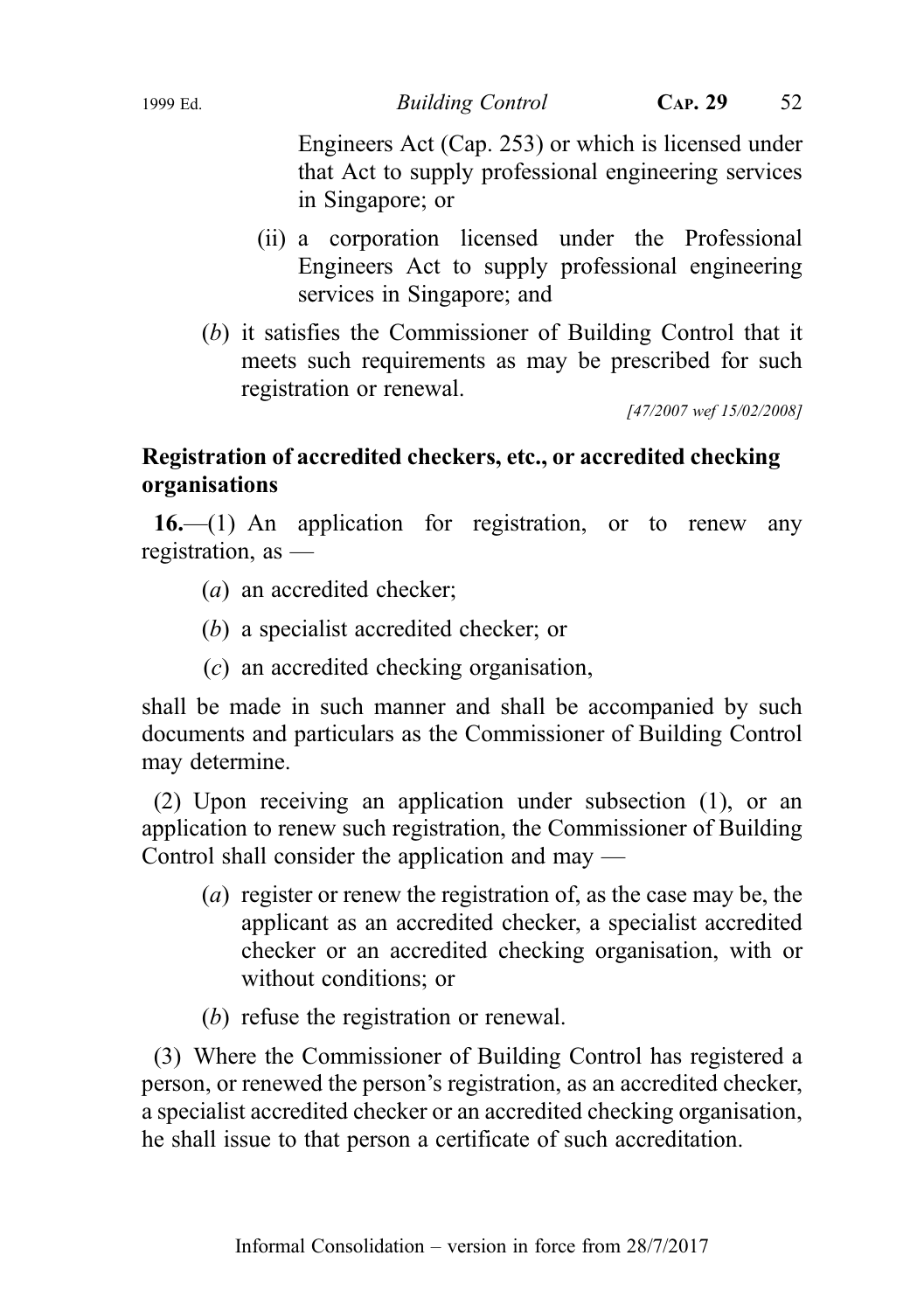(4) Every registration as an accredited checker, a specialist accredited checker or an accredited checking organisation shall, unless earlier cancelled under section 17, be valid for such period as may be specified therein (being not longer than 12 months), and upon its expiry, that registration may be renewed for such period as may be specified (being also not longer than 12 months).

(5) The Commissioner of Building Control may appoint a committee of persons to assist him in considering applications for registration, or renewal of registration, as an accredited checker, a specialist accredited checker or an accredited checking organisation. [47/2007 wef 15/02/2008]

# Cancellation, etc., of registration

17.—(1) Subject to section 22, the Commissioner of Building Control may by order cancel, or suspend for a period not exceeding 6 months, the registration of an accredited checker or a specialist accredited checker if the Commissioner of Building Control is satisfied that the accredited checker or specialist accredited checker, as the case may be —

- (a) obtained his registration or renewed registration by fraud or misrepresentation;
- (b) no longer satisfies any of the requirements in section 15(1) by virtue of which he was so registered;
- (c) is convicted of an offence involving fraud or dishonesty or an offence under this Act or the building regulations;
- (d) is for any medical reason or any other reason no longer in a position to carry out the duties of an accredited checker or a specialist accredited checker, as the case may be, effectively under this Act or the building regulations;
- (e) has contravened or failed to comply with section 18(4) or  $(5)$ ;
- (f) has for any reason been censured or ordered to pay a financial penalty by a Disciplinary Committee under the Professional Engineers Act (Cap. 253) or has had his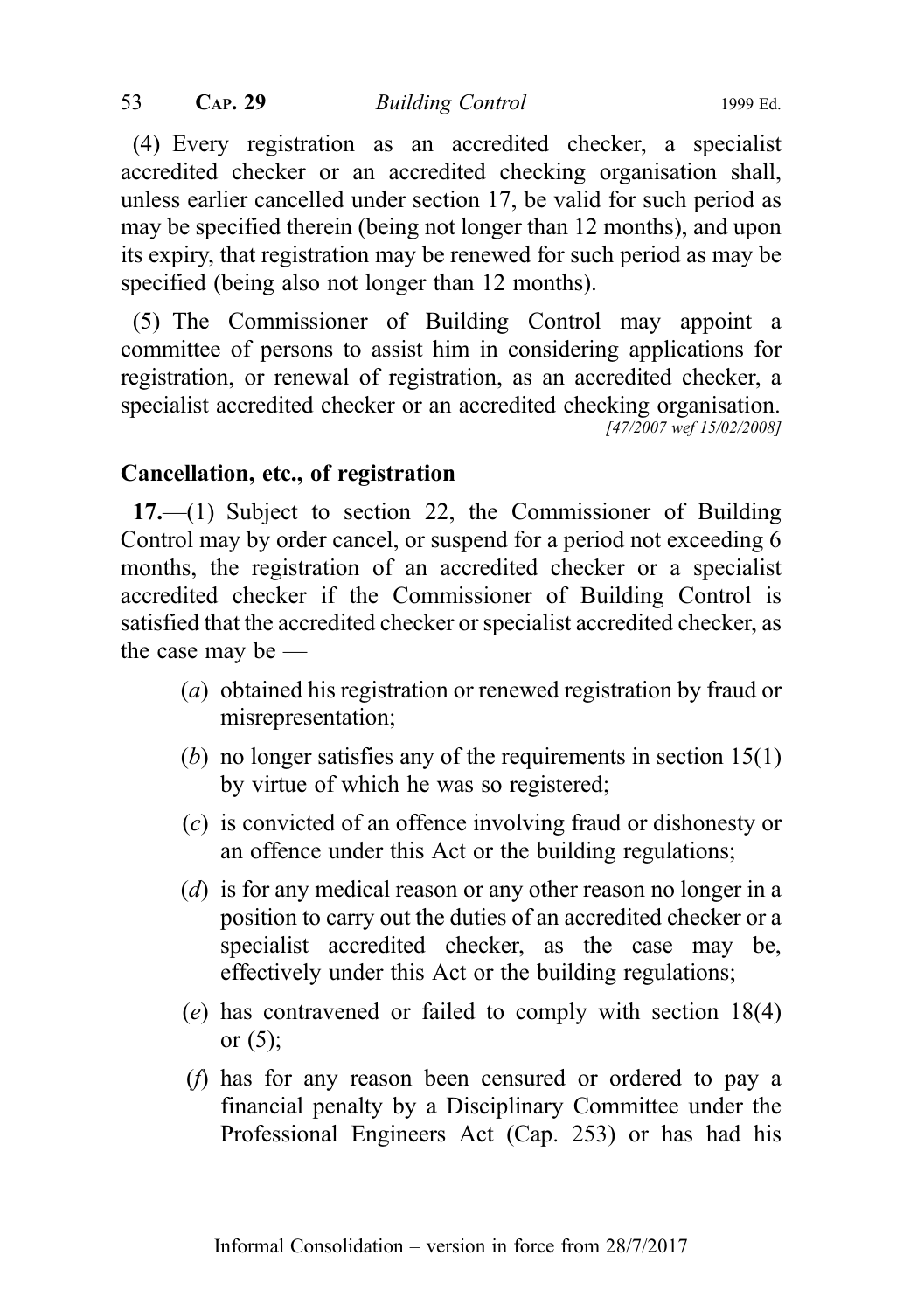registration as a professional engineer under that Act revoked or suspended; or

(g) has failed to meet such standards of performance as may be prescribed in the building regulations.

(2) The Commissioner of Building Control may by order cancel, or suspend for a period not exceeding 6 months, the registration of an accredited checking organisation if he is satisfied that —

- (a) it obtained its registration or renewal of registration by fraud or misrepresentation;
- (b) it has contravened or failed to comply with section 18(4) or (5);
- (c) it has been convicted of an offence under this Act or the building regulations;
- (d) any accredited checker who is
	- (i) a partner or an employee of the accredited checking organisation which is a partnership; or
	- (ii) a director or manager or an employee of the accredited checking organisation which is a corporation,

has been convicted of an offence under this Act or the building regulations;

- (e) it is no longer in a position to carry out the duties of an accredited checking organisation under this Act or the building regulations;
- (f) it no longer satisfies any of the prescribed requirements by virtue of which it was so registered; or
- (g) its performance as an accredited checking organisation, or the performance of any accredited checker who is a director, partner, member or an employee of the accredited checking organisation and acting on its behalf, fails to meet such standards of performance as may be prescribed in the building regulations.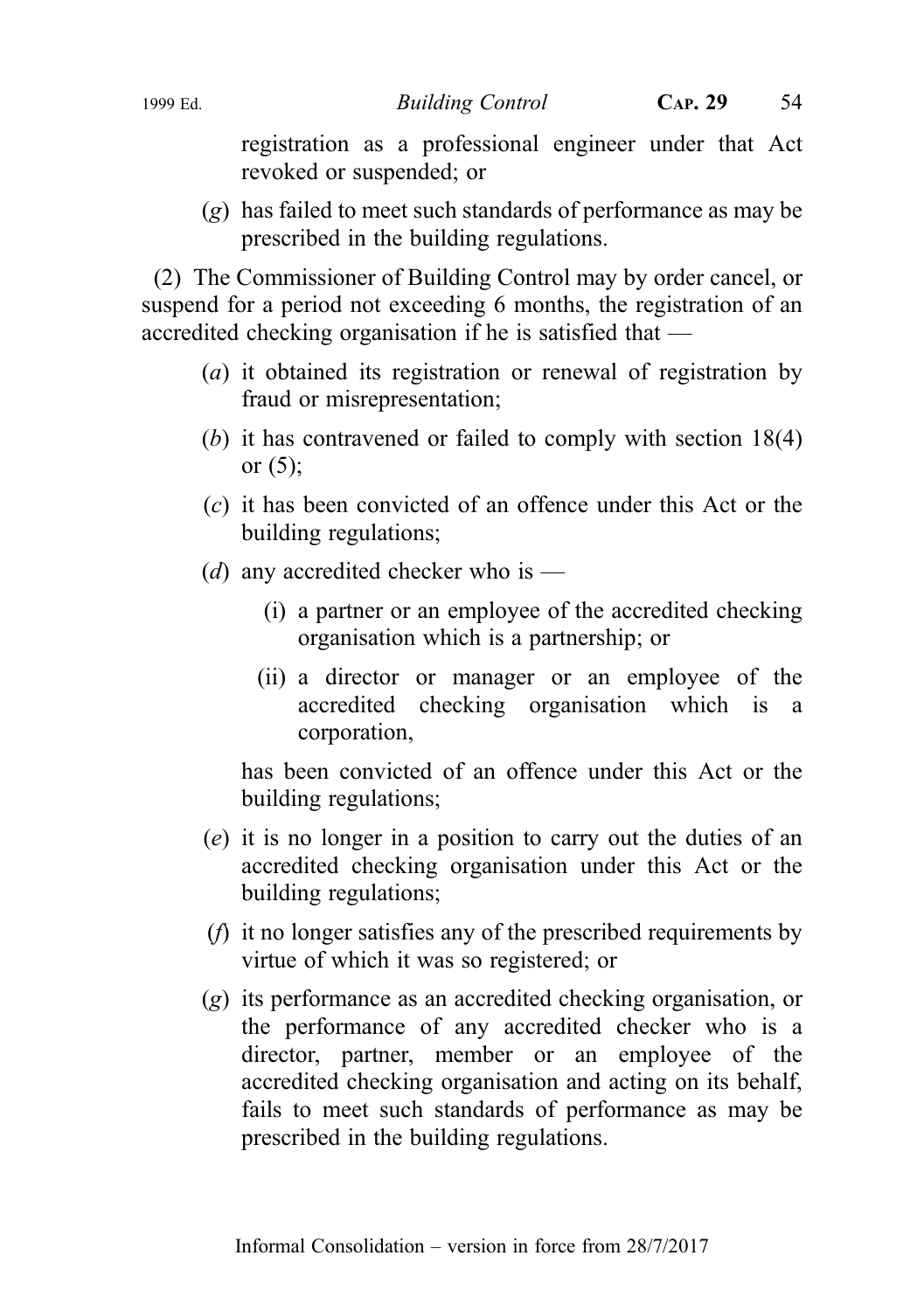(3) The Commissioner of Building Control shall not exercise his powers under subsection (1) or (2) unless an opportunity of being heard has been given to the accredited checker, specialist accredited checker or accredited checking organisation against whom the Commissioner of Building Control intends to exercise his powers.

(4) The Commissioner of Building Control may appoint —

- (a) a committee of persons; and
- (b) an advocate and solicitor,

to assist the Commissioner of Building Control in considering any representation that may be made to him under subsection (3).

(5) The Commissioner of Building Control may, in addition to any order made under subsection (1) or (2), order the accredited checker, specialist accredited checker or accredited checking organisation that is the subject of the order to pay to him such sums as he thinks fit, not exceeding \$10,000, in respect of costs and expenses of and incidental to any proceedings before the committee appointed under subsection  $(4)(a)$ .

(6) The costs and expenses referred to in subsection (5) shall include —

- (a) the costs and expenses of any advocate and solicitor appointed under subsection  $(4)(b)$ ;
- (b) such reasonable expenses as the Commissioner of Building Control may pay to witnesses; and
- (c) such reasonable expenses as are necessary for the conduct of proceedings before the committee appointed under subsection  $(4)(a)$ .

(7) Where the Commissioner of Building Control suspends or cancels the registration of an accredited checker, a specialist accredited checker or an accredited checking organisation under this section, he shall —

(a) cancel any certificate of accreditation issued to the person or organisation concerned under section 16(3); and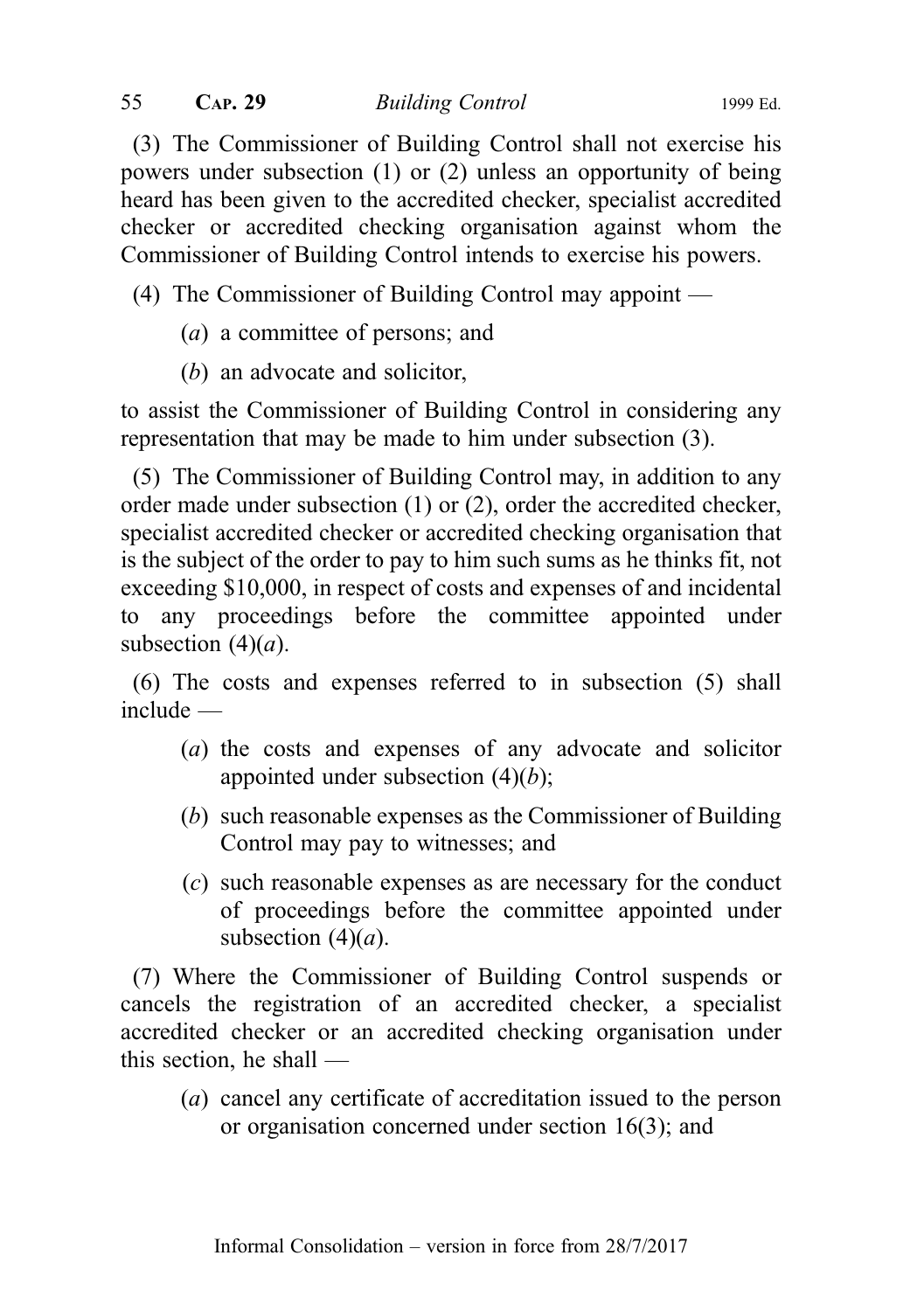(b) remove the name and particulars of that person or organisation from the register of accredited checkers, the register of specialist accredited checkers or the register of accredited checking organisations, as the case may be.

(8) If the registration of an accredited checker, a specialist accredited checker or an accredited checking organisation is suspended under this section for any period, then at the end of the period of suspension, his or its name and particulars shall be reinstated on the respective register under section 14, and his or its certificate of accreditation shall be restored.

(9) The person whose registration as an accredited checker, a specialist accredited checker or an accredited checking organisation is suspended or cancelled under this section shall, within 14 days of being notified of the suspension or cancellation of registration, surrender to the Commissioner of Building Control the certificate of accreditation issued under section 16(3), failing which the person or organisation shall be guilty of an offence.

(10) The Commissioner of Building Control shall cancel the registration of an accredited checker or a specialist accredited checker who has died or whose registration has been cancelled under subsection (11).

(11) If the Commissioner of Building Control has cancelled the registration of a person as an accredited checker under subsection (1), he shall also cancel the registration of the person as a specialist accredited checker.

[47/2007 wef 15/02/2008]

# Duties and independence of accredited checkers, etc., and accredited checking organisations

18.—(1) An accredited checker who —

- (a) is appointed in respect of any major building works; or
- (b) is acting on behalf of an accredited checking organisation,

shall check the detailed structural plans and design calculations of the building works in accordance with the building regulations and shall carry out such other duties as may be prescribed by those regulations.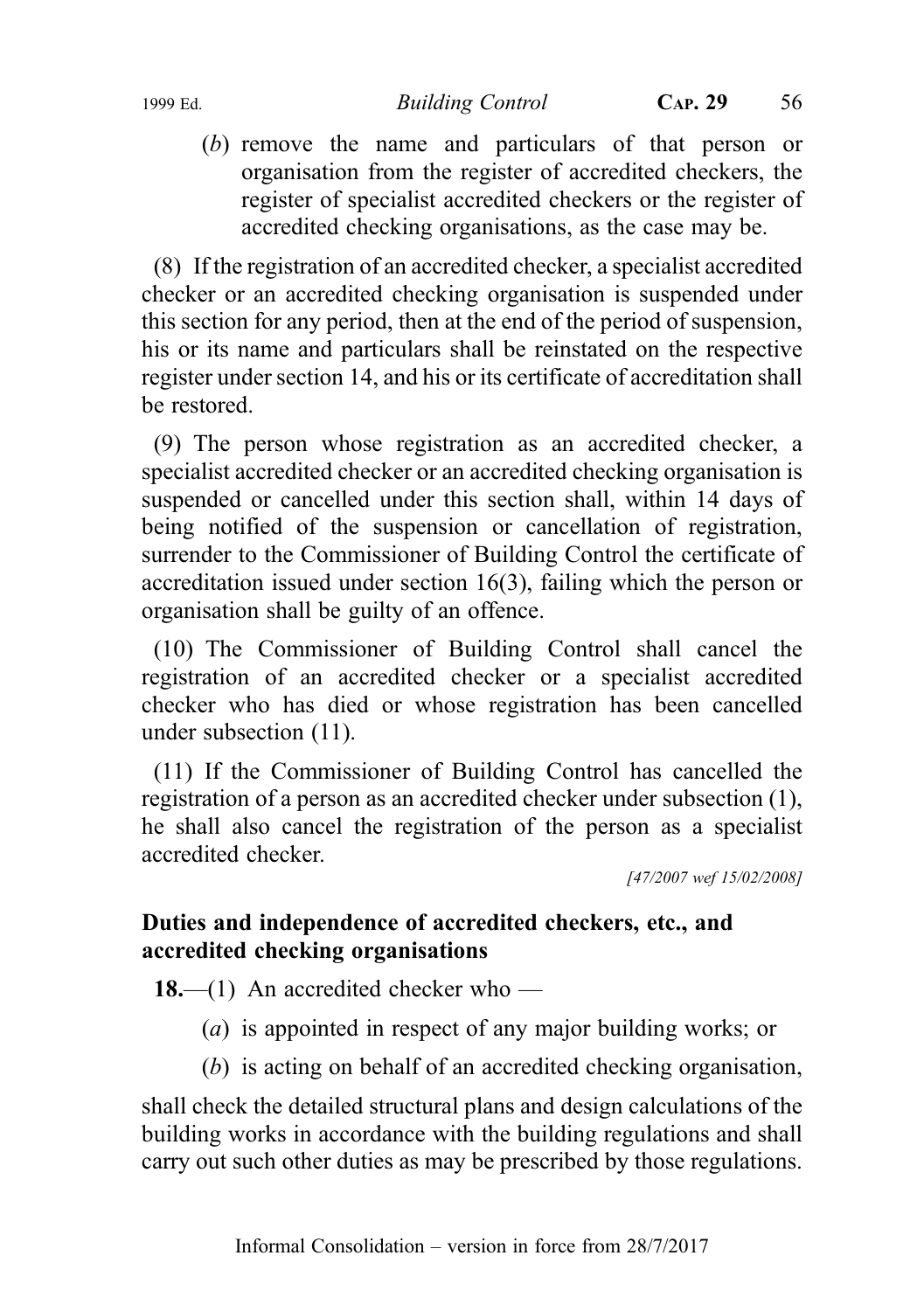(2) The specialist accredited checker appointed under section 8(1) in respect of any geotechnical building works shall check the geotechnical aspects of those building works in accordance with the building regulations and shall carry out such other duties as may be prescribed by those regulations.

[Act 22 of 2012 wef 01/12/2012]

(3) An accredited checker or a specialist accredited checker who contravenes subsection (1) or (2) shall be guilty of an offence and shall be liable on conviction to a fine not exceeding \$100,000 or to imprisonment for a term not exceeding 2 years or to both.

(4) An accredited checker shall not issue a certificate under section  $5(2)(d)$  or 5A in respect of the plans of any building works —

- (a) if the accredited checker has any professional or financial interest in the building works shown in the plans described in his certificate; or
- (b) in the case where the accredited checker is a director, partner, member or an employee of an accredited checking organisation and acting on behalf of the accredited checking organisation —
	- (i) if the accredited checking organisation that is a corporation and any of its directors; or
	- (ii) if any partner of the accredited checking organisation that is a partnership,

has a professional or financial interest in the building works shown in the plans described in the certificate by the accredited checking organisation under section  $5(2)(d)$ or 5A.

(5) A specialist accredited checker shall not issue a certificate under section  $5(2)(d)$  or 5A in respect of the geotechnical aspects of any geotechnical building works if the specialist accredited checker has any professional or financial interest in the geotechnical building works shown in the plans described in his certificate.

[Act 22 of 2012 wef 01/12/2012]

(6) An accredited checker shall be regarded as having a professional or financial interest in any building works if —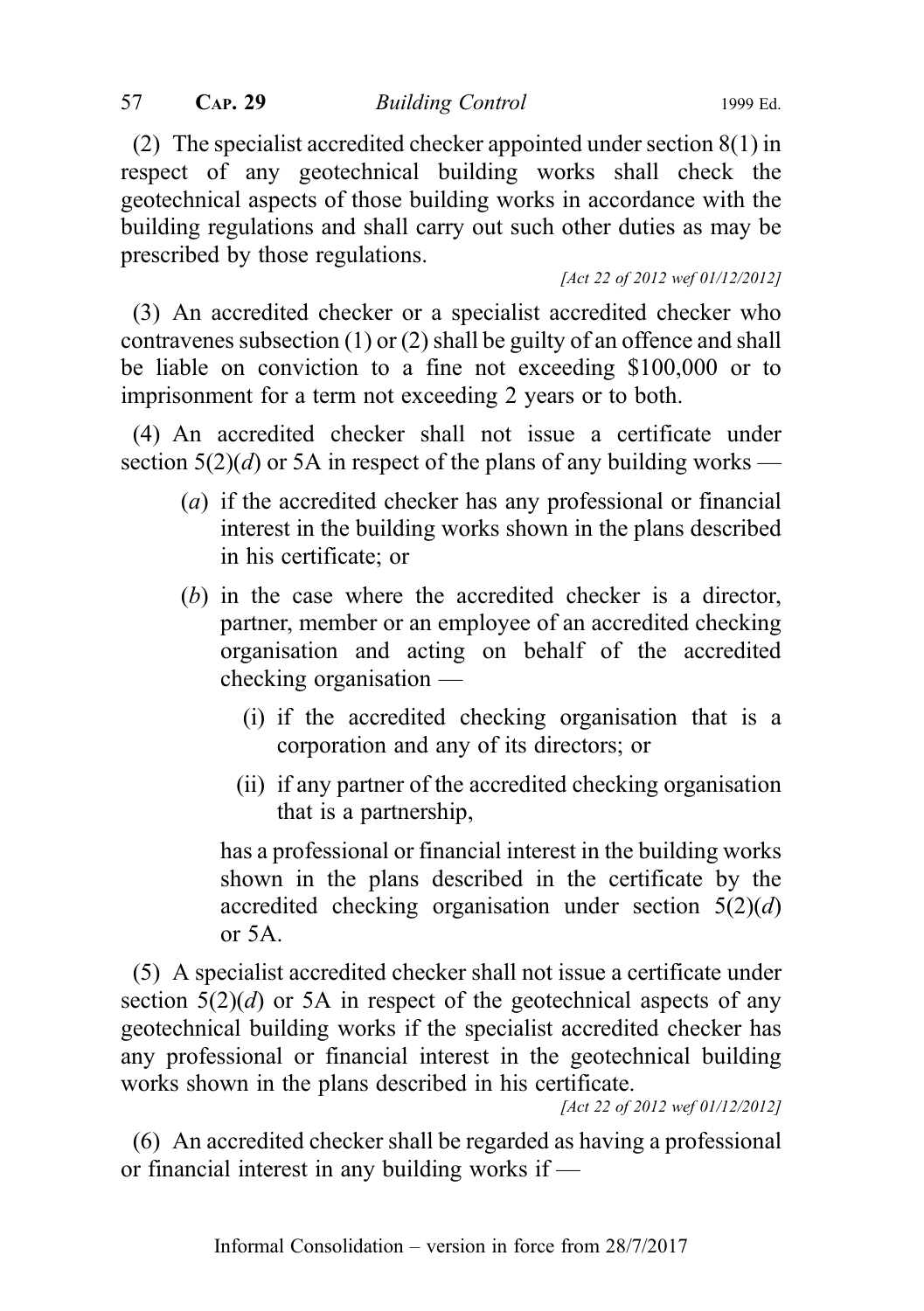#### 1999 Ed. Building Control CAP. 29 58

- (a) he is or has been responsible for the design or construction of the building or any of the building works in any capacity except building works relating to the alterations of the building which —
	- (i) do not affect any key structural element; or
	- (ii) affect any structural element but the effects are localised in nature and do not require any strengthening of any key structural element;
- (b) he or any nominee of his is a member or an officer or employee of a company or other body which has a professional or financial interest in the building works; or
- (c) he is a partner or is in the employment of a person who has a professional or financial interest in the building works.

(7) An accredited checking organisation shall be regarded as having a professional or financial interest in any building works if —

- (a) any of its directors, partners, members or employees is or has been responsible for the design or construction of the building or any of the building works in any capacity except building works relating to the alterations of the building which —
	- (i) do not affect any key structural element; or
	- (ii) affect any structural element but the effects are localised in nature and do not require any strengthening of any key structural element;
- (b) any nominee of the organisation is a member or an officer or employee of a company or other body which has a professional or financial interest in the building works; or
- (c) the organisation or any of its directors or partners is a partner or is in the employment of a person who has a professional or financial interest in the building works.
- (8) For the purposes of this  $Act -$ 
	- (a) a person shall be treated as having a professional or financial interest in the building works even if he has that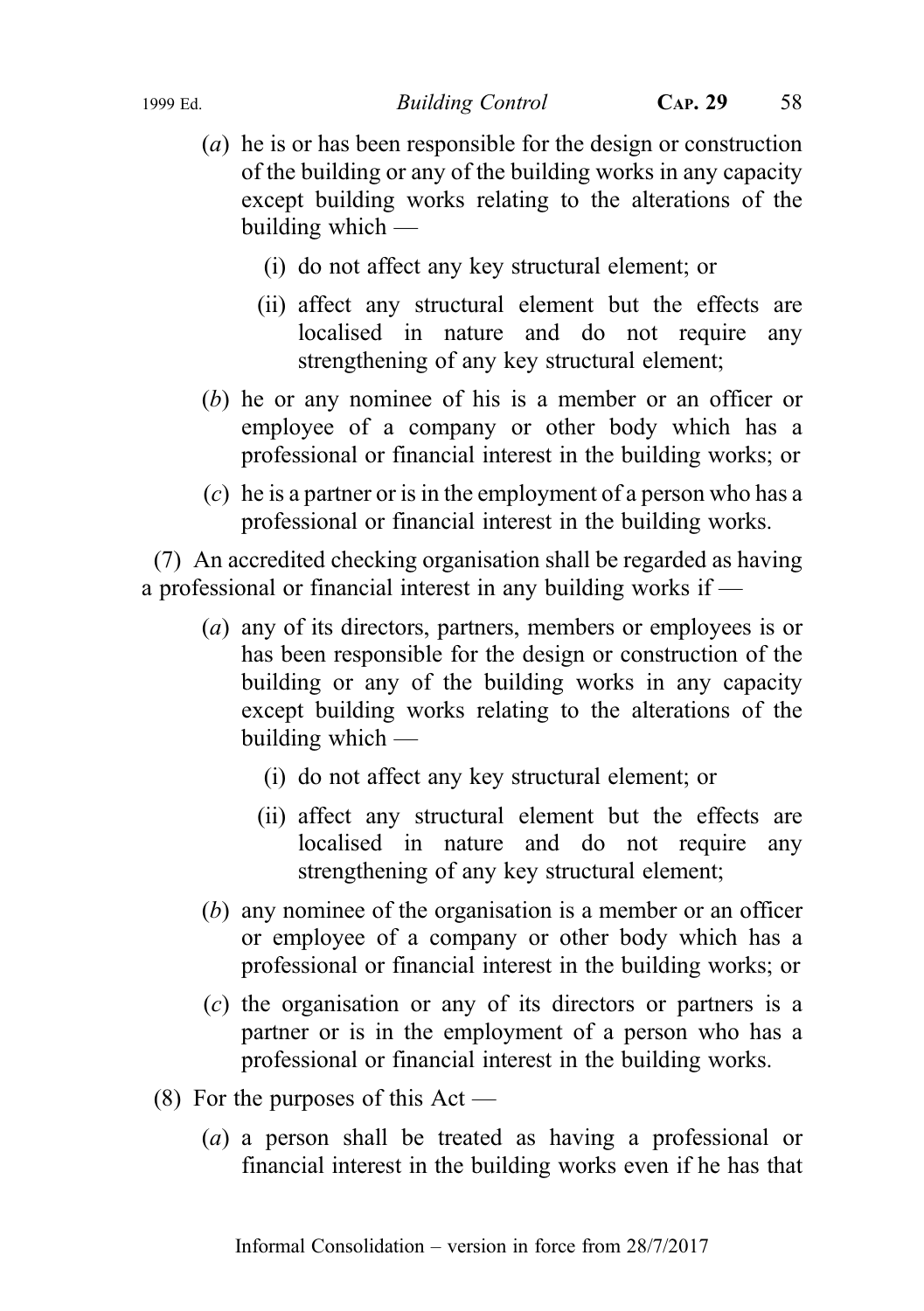interest only as trustee for the benefit of some other person; and

- (b) in the case of married people living together, the interest of one spouse shall, if known to the other, be deemed to be also an interest of the other.
- (9) For the purposes of this  $Act$ 
	- (a) involvement in the building works as an accredited checker or a specialist accredited checker; and
	- (b) entitlement to any fee paid for his function as an accredited checker or a specialist accredited checker,

shall not be regarded as constituting a professional or financial interest.

- $(10)$  If a person who is
	- (a) an accredited checker;
	- (b) a specialist accredited checker;
	- (c) an accredited checking organisation that is a corporation; or
	- (d) a partner of an accredited checking organisation that is a partnership, or a director of an accredited checking organisation that is a corporation,

contravenes subsection (4) or (5), as the case may be, the person shall be guilty of an offence and shall be liable on conviction to —

- (i) where the person is a corporation, a fine not exceeding \$100,000; and
- (ii) in any other case, a fine not exceeding \$50,000 or to imprisonment for a term not exceeding 2 years or to both. [47/2007 wef 15/02/2008]

## Division 7 — Enforcement and administration

## Demolition, etc., of unauthorised building works

19.—(1) Where, in the opinion of the Commissioner of Building Control, any building has been erected, or any building works are or have been carried out, in contravention of the provisions of this Act or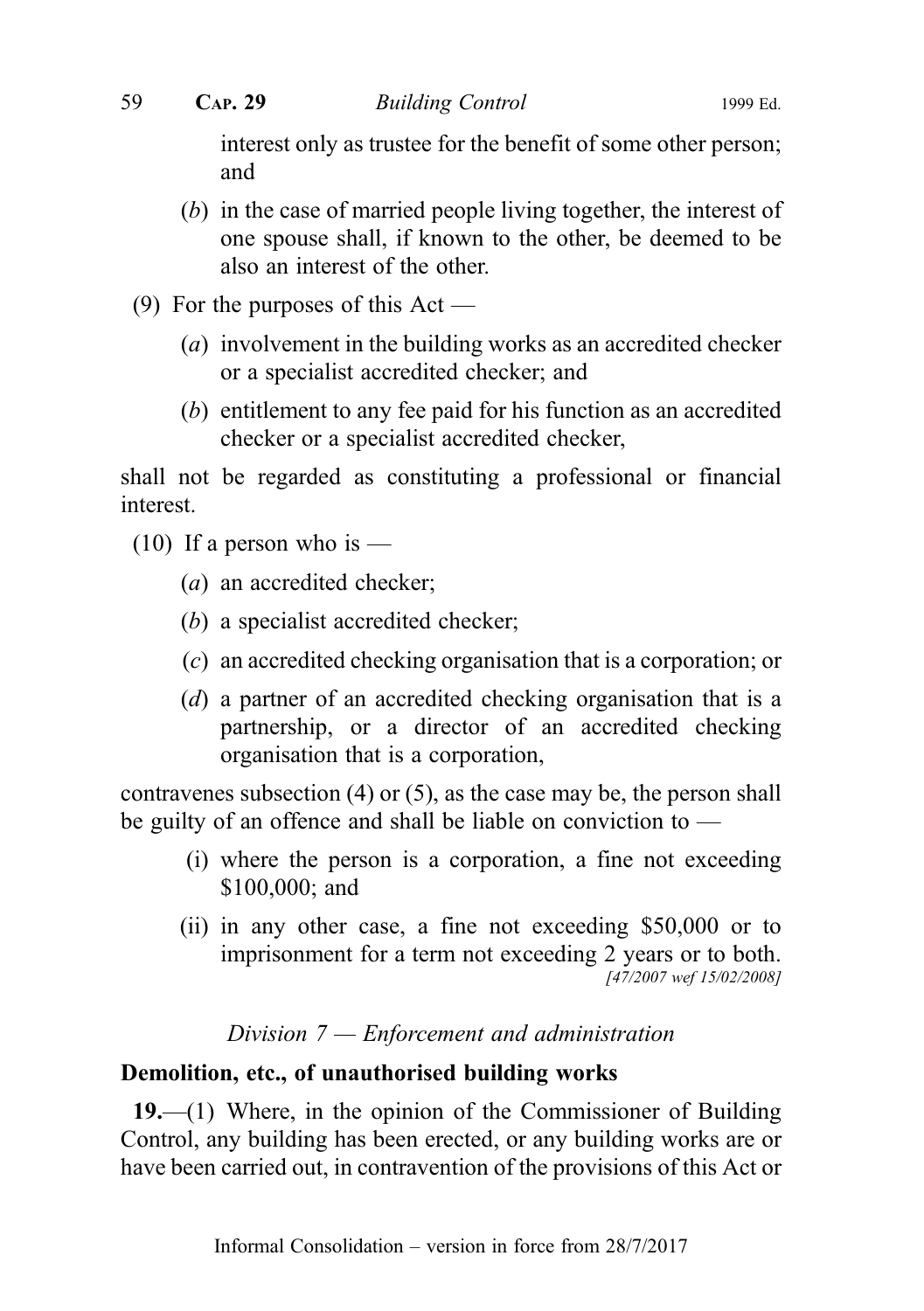#### 1999 Ed. Building Control CAP. 29 60

the building regulations, the Commissioner of Building Control may by order in writing require —

- (a) the cessation of the building works until the order is withdrawn;
- (b) the demolition of the building; or
- (c) such work or alteration to the building or building works to be carried out as may be necessary to cause the same to comply with the provisions of this Act and the building regulations or otherwise to put an end to the contravention thereof.

(2) An order made under subsection (1) shall specify all or any of the following:

- (a) the manner in which the demolition, work or alteration specified in the order is to be carried out;
- (b) the time within which the demolition, work or alteration shall commence;
- (c) the time within which the demolition, work or alteration shall be completed;
- (d) that the demolition, work or alteration shall be carried out with due diligence to the satisfaction of the Commissioner of Building Control.
- (3) An order made under subsection (1) shall be served
	- (a) where a building has been erected, on the owner or occupier of the building; and
	- (b) where building works are being carried out, on the developer of the building works or the builder carrying out the building works.

(4) If an order made under subsection (1) is not complied with, the Commissioner of Building Control may —

(a) demolish, remove or alter, or cause to be demolished, removed or altered, such building or building works or take such other steps as appear to the Commissioner of Building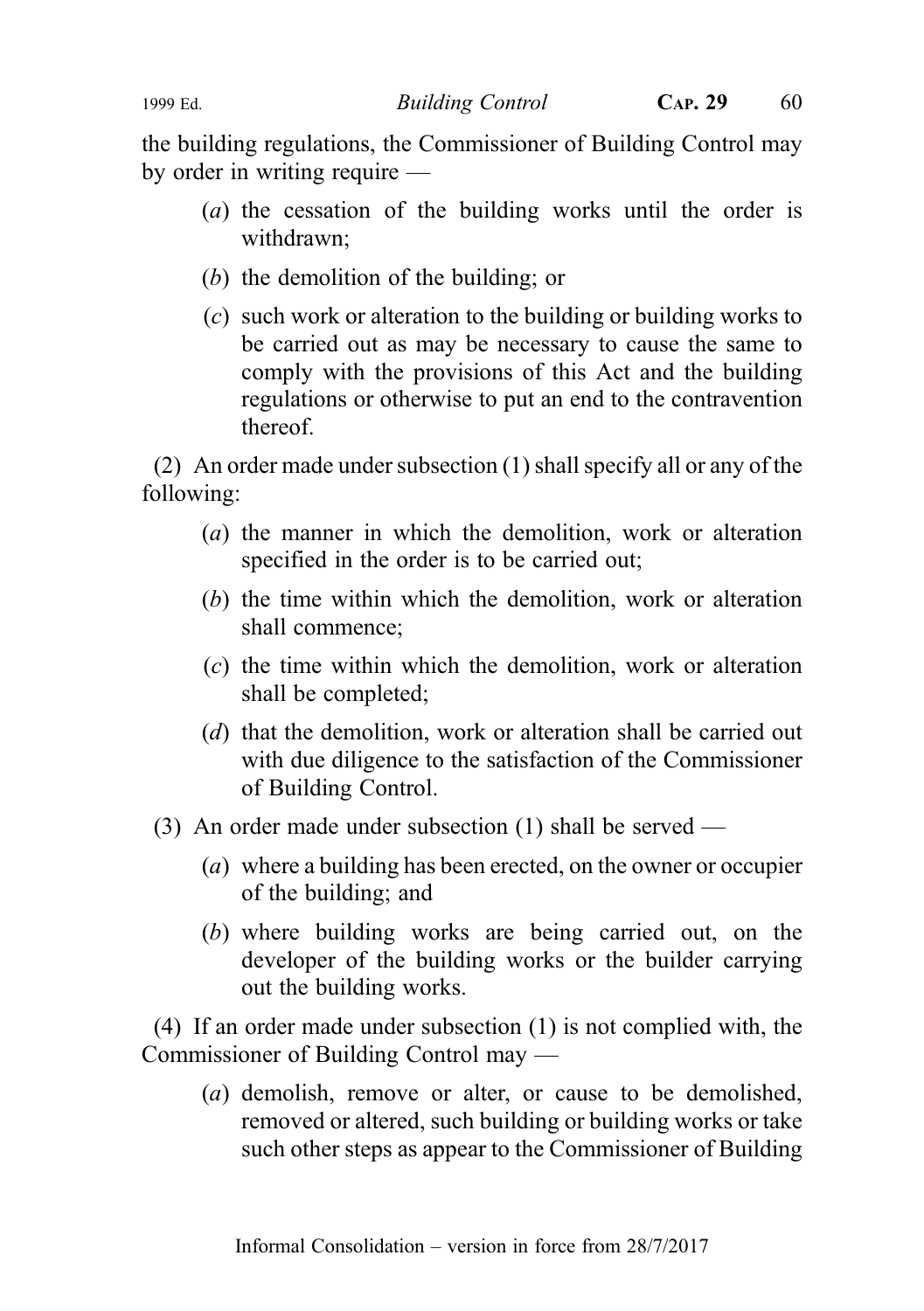Control to be necessary, including ordering the closure of the building; and

(b) recover all expenses reasonably incurred by him in the exercise of his powers under this section from the person in default.

(5) Without prejudice to the right of the Commissioner of Building Control to exercise his powers under subsection (4), if any person on whom an order made under subsection (1) is served fails to comply with the order, that person shall be guilty of an offence and shall be liable on conviction —

- (a) to a fine not exceeding \$20,000 or to imprisonment for a term not exceeding 6 months or to both; and
- (b) in respect of a continuing failure to comply, to an additional fine not exceeding \$500 for each day or part thereof the failure to comply continues,

and if the failure to comply continues after the conviction, the person shall be guilty of a further offence and shall be liable on conviction of this further offence to a further fine not exceeding \$1,000 for every day or part thereof during which the failure to comply continues after conviction.

(6) The Commissioner of Building Control may seize any materials resulting from the carrying out of any work under subsection (4).

(7) This section shall apply to any building works, whether or not for or connected with any temporary building.

[47/2007 wef 15/02/2008]

## Building offences

 $20$ —(1) Any person who commences or carries out, or permits or authorises the commencement or carrying out of —

(a) any building works (including geotechnical building works) the plans of which have not been approved by the Commissioner of Building Control under section 5 or 5A; or

[Act 22 of 2012 wef 01/12/2012]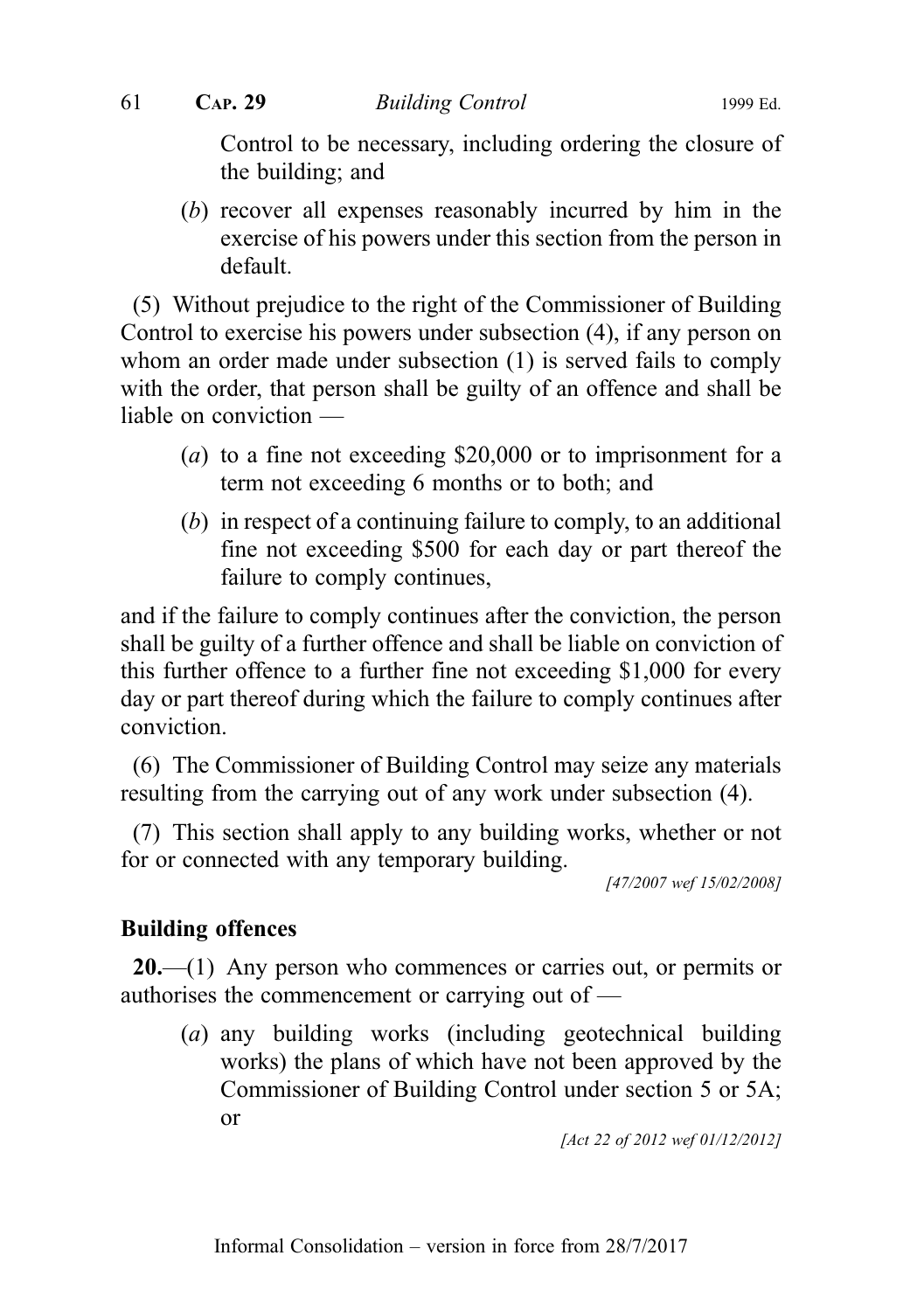(b) any building works (including geotechnical building works) for which there is no permit under section 6 in force, [Act 22 of 2012 wef 01/12/2012]

shall be guilty of an offence and shall be liable on conviction —

- (i) to a fine not exceeding \$200,000 or to imprisonment for a term not exceeding 2 years or to both; and
- (ii) in respect of a continuing contravention, to an additional fine not exceeding \$1,000 for each day or part thereof the contravention continues,

and if the contravention continues after the conviction, the person shall be guilty of a further offence and shall be liable on conviction of this further offence to a further fine not exceeding \$2,000 for every day or part thereof during which the contravention continues after conviction.

- (2) Any person who contravenes any term or condition of
	- (a) an approval of plans of any building works under section 5 or 5A; or
	- (b) a permit to carry out any building works under section 6,

shall be guilty of an offence and shall be liable on conviction —

- (i) to a fine not exceeding \$20,000 or to imprisonment for a term not exceeding 12 months or to both; and
- (ii) in respect of a continuing contravention, to an additional fine not exceeding \$1,000 for each day or part thereof the contravention continues,

and if the contravention continues after the conviction, the person shall be guilty of a further offence and shall be liable on conviction of this further offence to a further fine not exceeding \$2,000 for every day or part thereof during which the contravention continues after conviction.

(3) Any developer of any building works and any qualified person, site supervisor or builder directly concerned with the building works who, in carrying out the building works deviates, or permits or authorises the building works to deviate, in any material way from any plans of the building works approved by the Commissioner of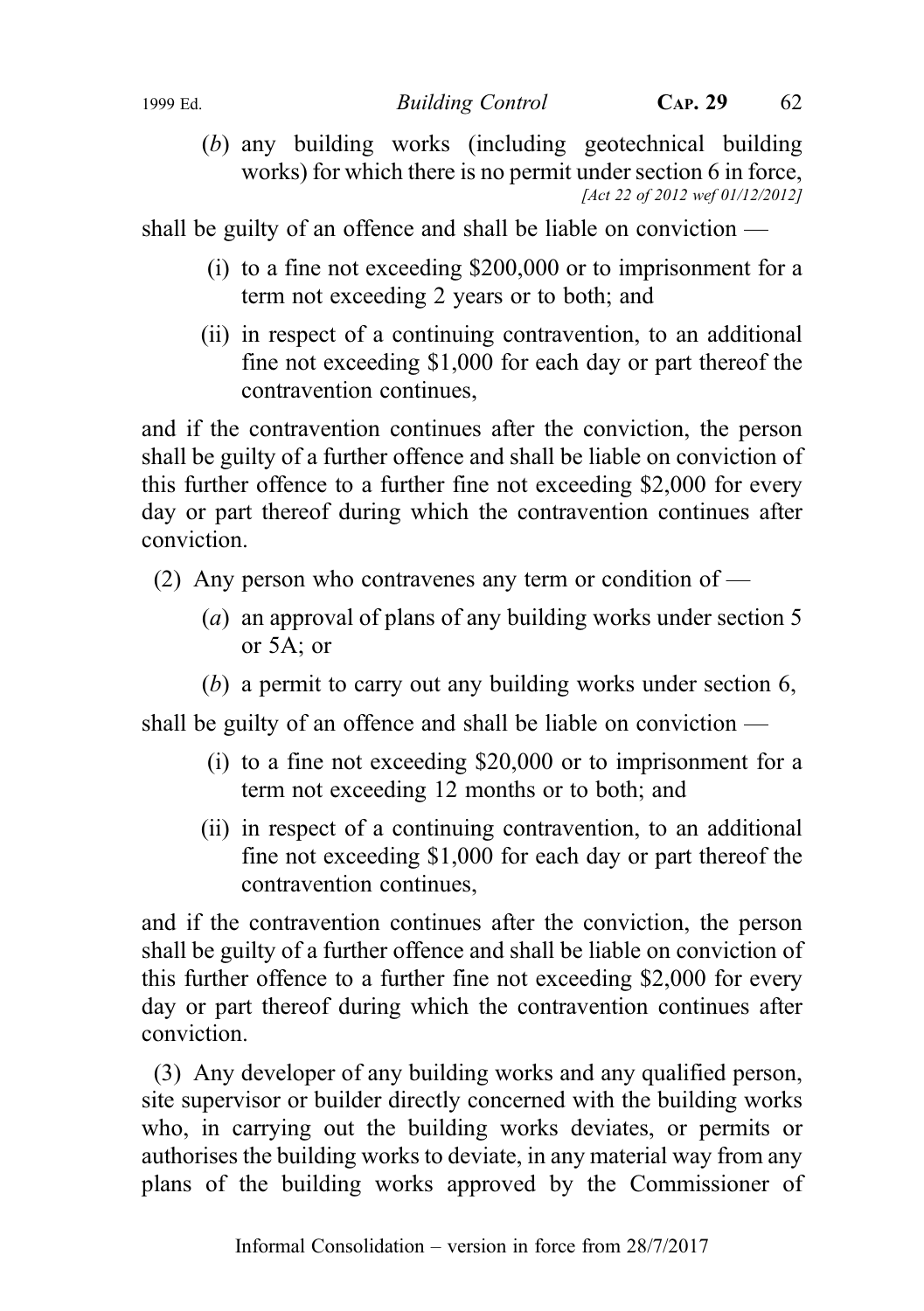63 CAP. 29 Building Control 1999 Ed.

Building Control under this Part shall each be guilty of an offence and shall be liable on conviction to a fine not exceeding \$100,000 or to imprisonment for a term not exceeding 2 years or to both.

[47/2007 wef 15/02/2008]

(4) [Deleted by Act 22 of 2012 wef 01/12/2012]

# Pecuniary penalty

21.—(1) Whether or not proceedings have been instituted against any person for an offence under section 20 in respect of any building works, the Commissioner of Building Control may require the person to pay a sum not exceeding 10 times the prescribed fees for the approval of plans of the building works or which would have been payable had each approval been obtained, for those building works, where it appears to the Commissioner of Building Control that such an offence has been committed.

(2) Any person who is aggrieved by a decision of the Commissioner of Building Control under subsection (1) may, within 14 days of being notified of the decision, appeal to the Minister against the decision.

(3) Where an appeal is made to the Minister under subsection (2), the Minister may confirm, vary or reverse the decision of the Commissioner of Building Control, or give such directions in the matter as he thinks fit, and the decision of the Minister shall be final.

(4) Every pecuniary penalty or part thereof outstanding shall be recoverable as a debt due to the Building and Construction Authority.

(5) On acceptance by the Commissioner of Building Control of the pecuniary penalty imposed under this section, the unauthorised building works in respect of which the penalty is paid shall be deemed to have been carried out without contravening section 20.

[47/2007 wef 15/02/2008]

## Appeals

**22.**—(1) Where an application made under —

- (*a*) section 5 or 5A for approval of plans of any building works;
- (b) section 6 for a permit to carry out any structural works;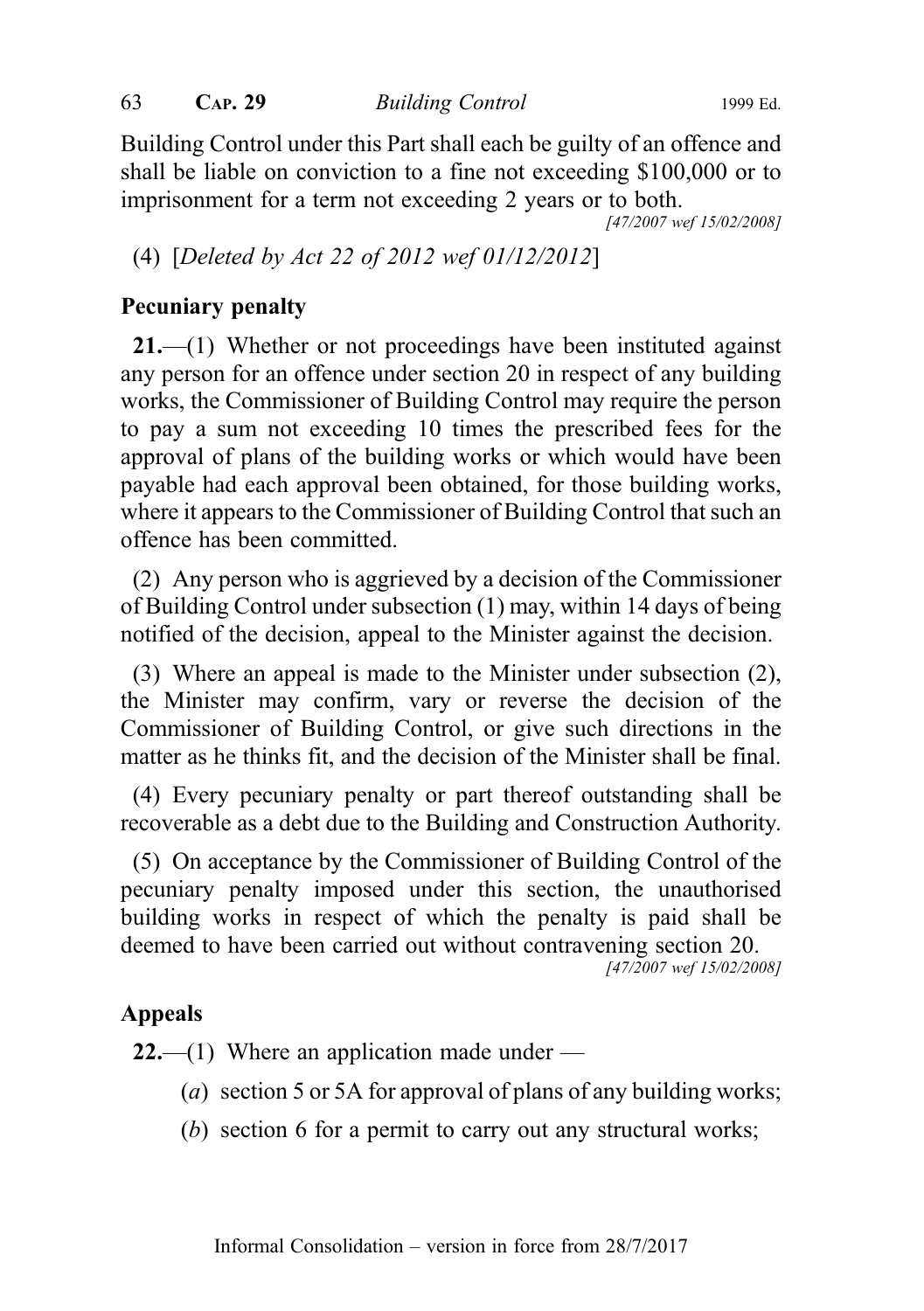- (c) section 6A for any modification or waiver of the requirements of the building regulations in relation to any particular building works;
- (d) section 7A(3) for a waiver of the operation of section  $7(1)$ in relation to any building works;

[Act 22 of 2012 wef 01/12/2012]

(e) section 15 for registration, or for the renewal of registration, as an accredited checker, a specialist accredited checker or an accredited checking organisation; or

[Act 22 of 2012 wef 01/12/2012]

(f) section 22FG for registration, or for the renewal of registration, as an energy auditor,

[Act 22 of 2012 wef 01/12/2012]

is refused, or is granted by the Commissioner of Building Control subject to terms and conditions, the applicant may, if aggrieved by the decision of the Commissioner of Building Control, appeal to the Minister against the decision within 14 days after being served with the notice of the decision.

(2) If the Commissioner of Building Control has made an order under section 17 in respect of an accredited checker, a specialist accredited checker or an accredited checking organisation, the accredited checker, specialist accredited checker or accredited checking organisation concerned may appeal to the Minister against the order within 14 days after being served with the notice of the order.

(2A) If the Commissioner of Building Control has cancelled or suspended the registration of an energy auditor under section 22FI, the energy auditor concerned may appeal to the Minister against the cancellation or suspension within 14 days after being served with the notice of the cancellation or suspension.

[Act 22 of 2012 wef 01/12/2012]

(3) In any appeal under this section in relation to the conviction of an accredited checker, a specialist accredited checker, an accredited checking organisation or an energy auditor for a criminal offence, the Minister on appeal from any order or decision of the Commissioner of Building Control shall accept the conviction as final and conclusive. [Act 22 of 2012 wef 01/12/2012]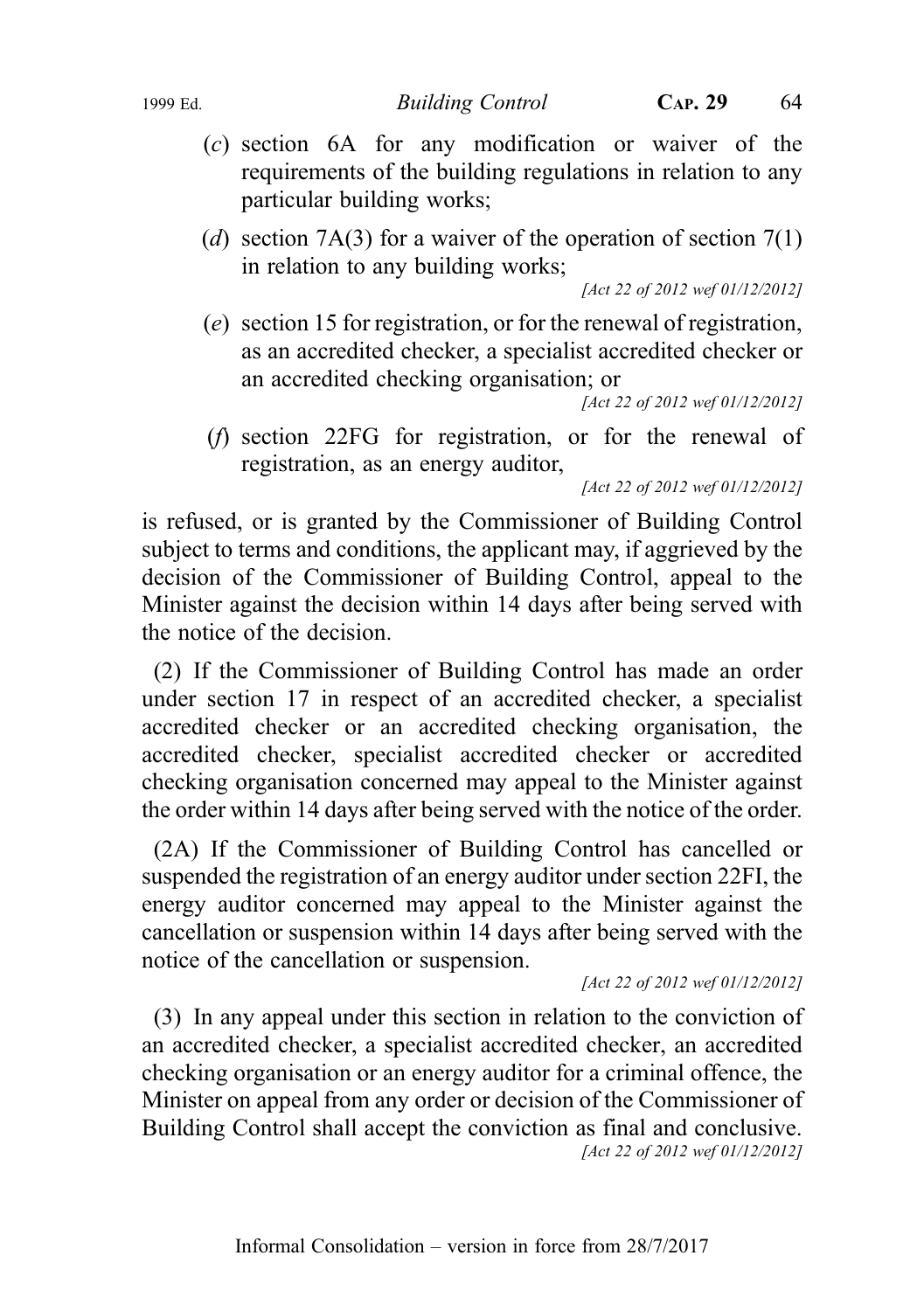(4) Where an appeal is brought under this section from a decision of the Commissioner of Building Control, the Minister may, after giving the aggrieved appellant an opportunity to make representations in writing, dismiss or allow the appeal, unconditionally or subject to such conditions as he thinks fit.

(5) The decision of the Minister in any appeal under this section shall be final.

[47/2007 wef 15/02/2008]

#### PART III

#### RETROFITTING OF EXTERIOR FEATURES

[34/2004 wef 01/10/2004]

#### Application and interpretation of this Part

 $22A$ .—(1) This Part shall apply to all exterior features on any building except  $-$ 

- (a) exterior features on any detached house, semi-detached house, terrace house or linked house, none of which are comprised in any strata title plan; and
- (b) exterior features located on the lowest level of any building.
- (2) In this Part, unless the context otherwise requires
	- "applicable date", in relation to an exterior feature, means such date as is prescribed under section 22C to be the applicable date for that exterior feature;
	- "grace period", in relation to an exterior feature, means such period starting from the applicable date for the exterior feature and ending after such time as is prescribed under section 22C for that exterior feature;
	- "prescribed age", in relation to an exterior feature, means such age as is prescribed under section 22C to be the prescribed age for that exterior feature.

[34/2004 wef 01/10/2004]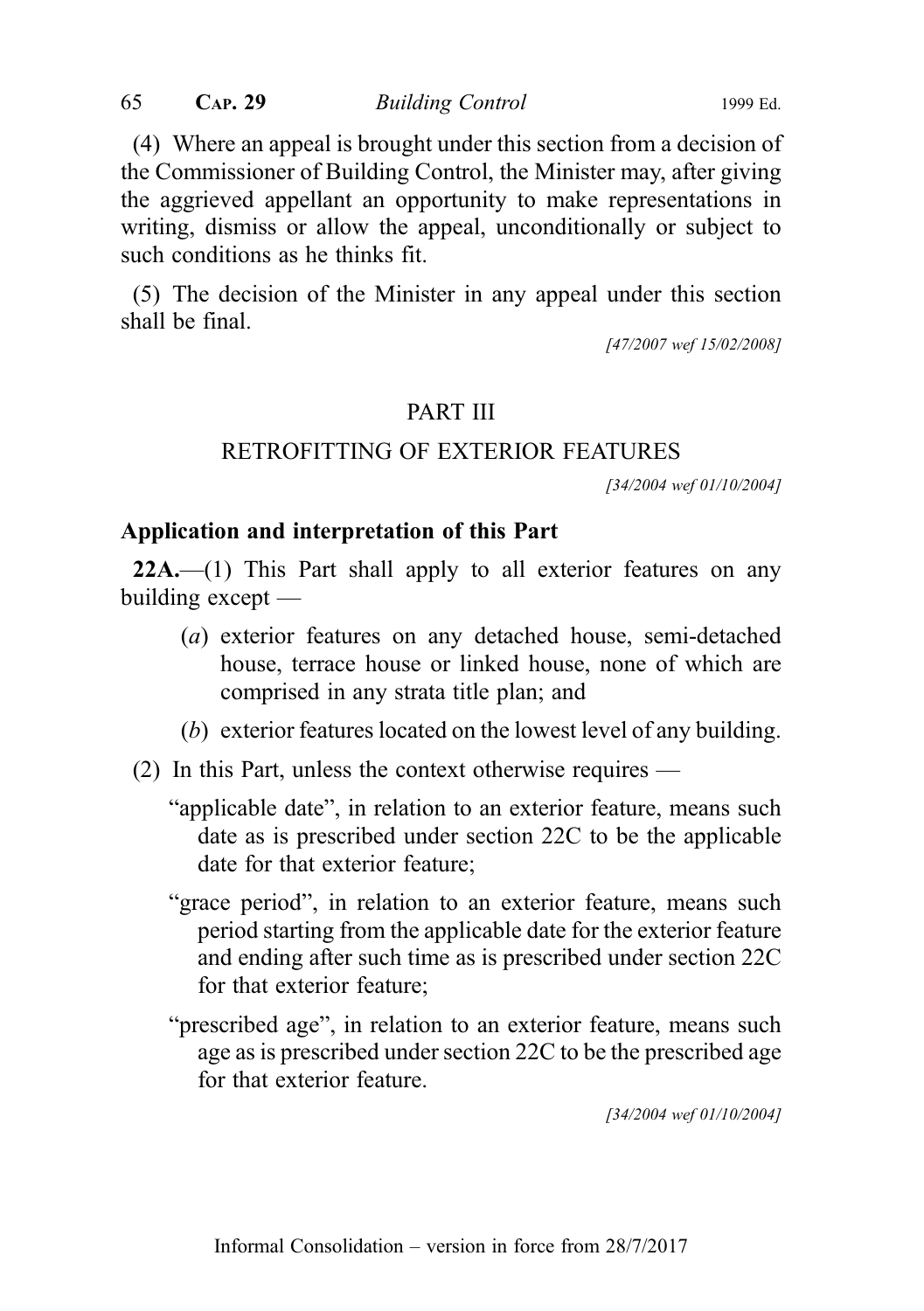#### Duty to retrofit exterior feature

22B.—(1) Where an exterior feature of a prescribed building has been installed on, forms part of, or projects outwards from the building at any time before the applicable date prescribed for the exterior feature, the person responsible for the exterior feature shall carry out or cause to be carried out retrofitting of that exterior feature in such manner, by such person and using such material as may be prescribed in relation to that exterior feature —

- (a) where there is no prescribed age for that exterior feature, or the exterior feature is, on that applicable date, of the prescribed age or older — within the grace period prescribed for that exterior feature; or
- (b) where the exterior feature is, on that applicable date, less than the prescribed age — within the grace period prescribed for that exterior feature or within the period before the exterior feature attains the prescribed age, whichever period is the longer.

(2) Any person who, without reasonable excuse, contravenes subsection (1) shall be guilty of an offence and shall be liable on conviction to a fine not exceeding \$5,000 or to imprisonment for a term not exceeding 6 months or to both and, in the case of a continuing offence, to a further fine not exceeding \$500 for every day or part thereof during which the offence continues after conviction.

(3) If a person is charged with an offence under subsection (2), it shall be a defence for him to prove that he was not the person responsible for the exterior feature at any time during that grace period or before the exterior feature attained that prescribed age, as the case may be.

(4) For the purposes of this Act, the age of an exterior feature of a building shall be reckoned from the date of its first installation on that building as determined in accordance with such date as is prescribed under section 22C for that exterior feature.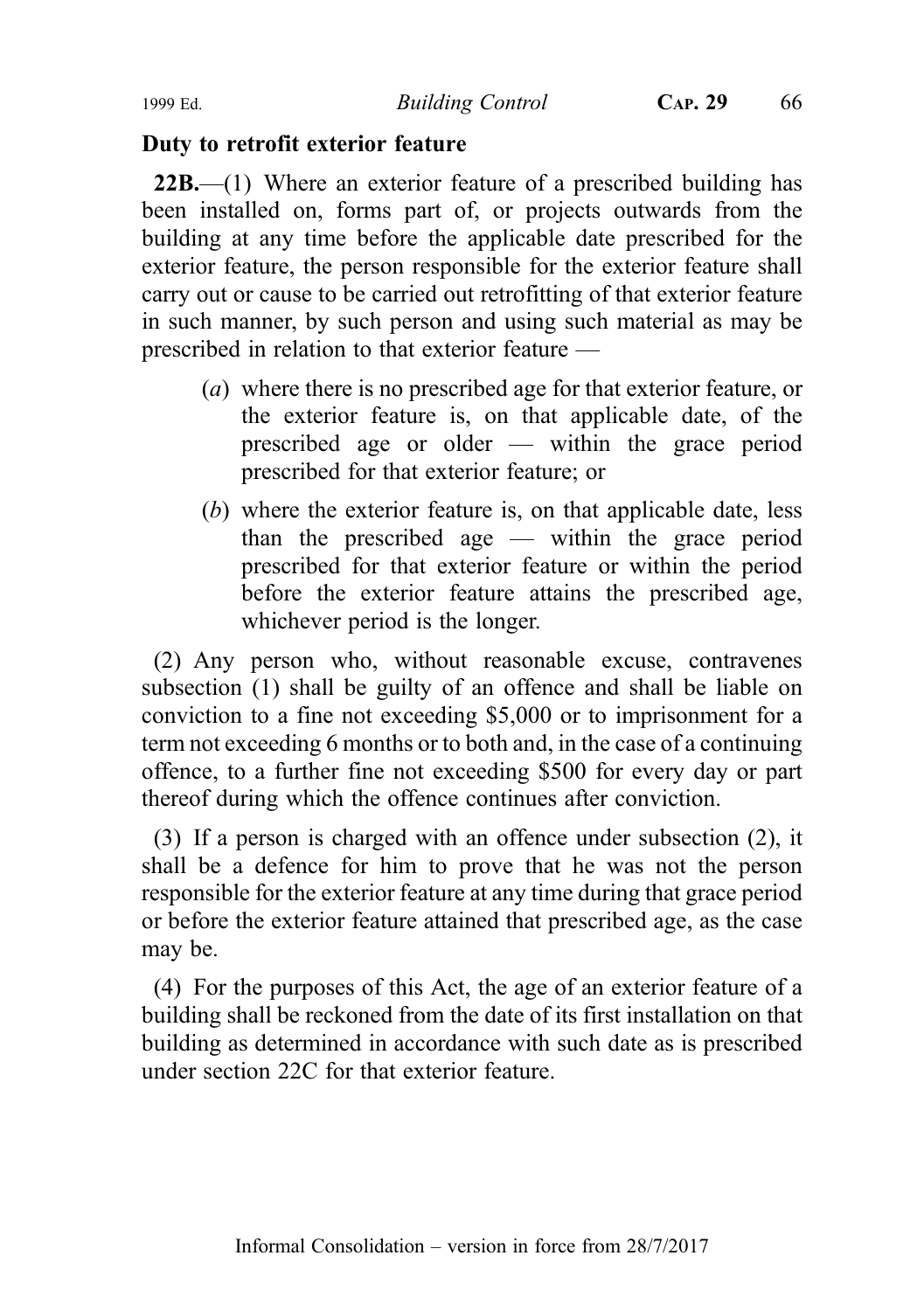(5) Nothing in this section shall be construed as —

- (a) prohibiting or preventing the Commissioner of Building Control from exercising any of his powers under any other provision of this Act or the building regulations; or
- (b) derogating from the effect of any other provision of this Act or the building regulations or any other written law for the time being in force.

[34/2004 wef 01/10/2004]

## Retrofitting orders

 $22C$ .—(1) The Minister may, by order published in the *Gazette*, prescribe any matter which is required or permitted to be prescribed by this Part.

(2) Without prejudice to the generality of subsection (1), the Minister may, in an order made under that subsection, prescribe —

- (a) the duties and responsibilities of any person authorised to carry out retrofitting of an exterior feature, including providing that any failure or neglect to comply with any such duty or responsibility shall be an offence;
- (b) different applicable dates, prescribed ages, grace periods and persons responsible for an exterior feature in relation to different exterior features;
- (c) different qualifications and training for persons authorised to carry out retrofitting in relation to different exterior features; and
- (d) that any contravention of any provision of the order shall be an offence punishable with a fine not exceeding \$5,000 or with imprisonment for a term not exceeding 6 months or with both and, in the case of a continuing offence, with a further fine not exceeding \$500 for every day or part thereof during which the offence continues after conviction.

(3) All orders made under this section shall be presented to Parliament as soon as possible after publication in the Gazette.

[34/2004 wef 01/10/2004]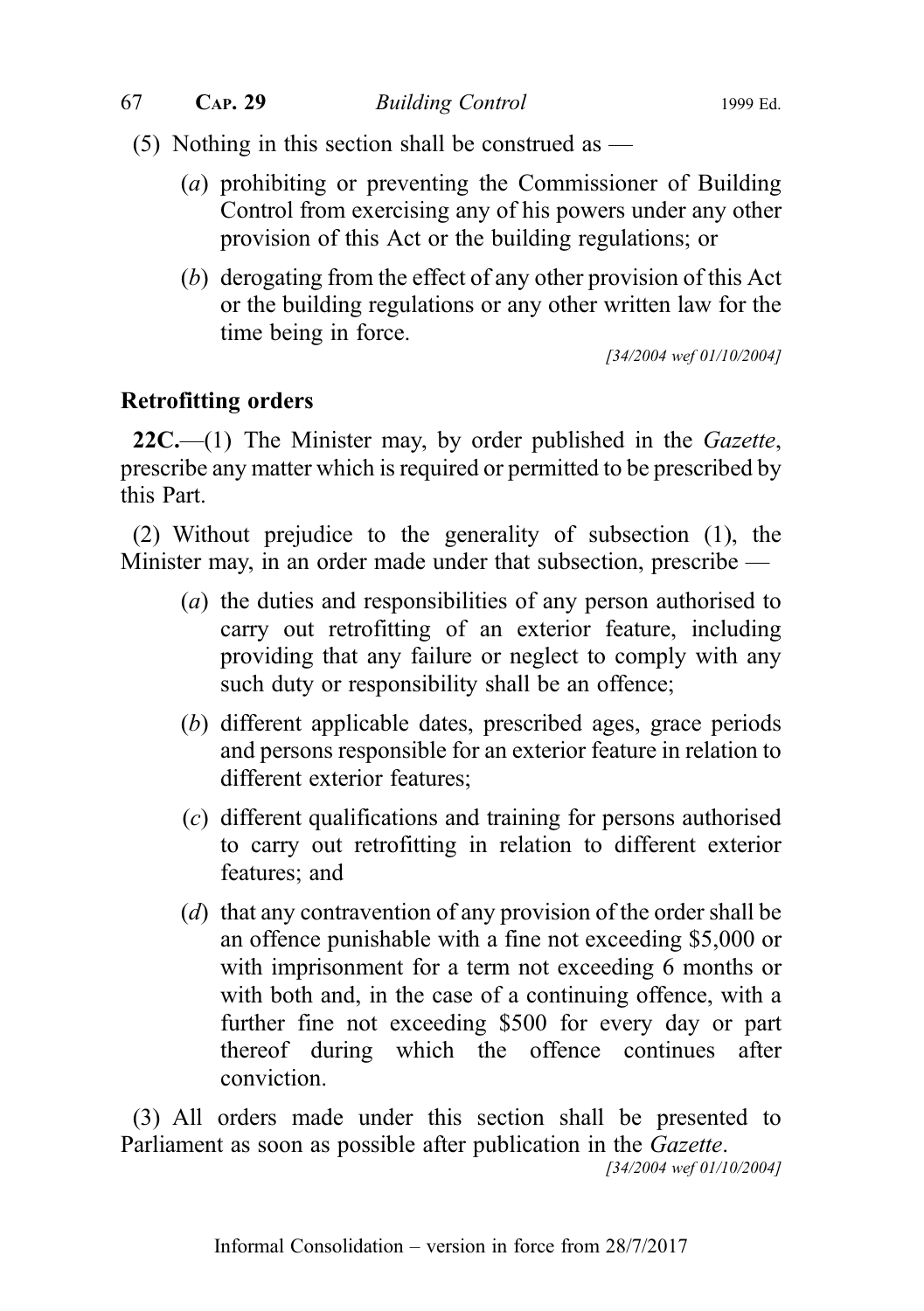1999 Ed. Building Control CAP. 29 68

# PART IIIA

# DISABILITY AND OTHER PERFORMANCE REQUIREMENTS FOR BUILDINGS

[47/2007 wef 15/02/2008]

# Interpretation of this Part

 $22D$ ,—(1) In this Part, unless the context otherwise requires —

"building" does not include a temporary building;

"performance requirement" means a performance requirement in the building regulations that —

- (a) is to facilitate the access to, and use of, a building and its facilities by persons with disabilities; or
- (b) is prescribed in the building regulations for the purposes of this Part;
- "person with disability" means an individual who has an impairment of hearing or sight, or an impairment which limits his ability to walk, or which restricts him to using a wheelchair;

"physical feature", in relation to a building, includes the following physical features (permanent or temporary):

- (a) any feature arising from the design or construction of the building;
- (b) any feature of any approach to, exit from or access to such a building;
- (c) any fixtures, fittings or facility in or on the premises of the building; or
- (d) any other physical element or quality of the land on which the building stands.

(2) A physical feature of a building satisfies the relevant performance requirement for the purposes of this Part where the physical feature is constructed or installed in or in connection with the building in accordance with the performance requirement that —

(a) is relevant in relation to that physical feature; and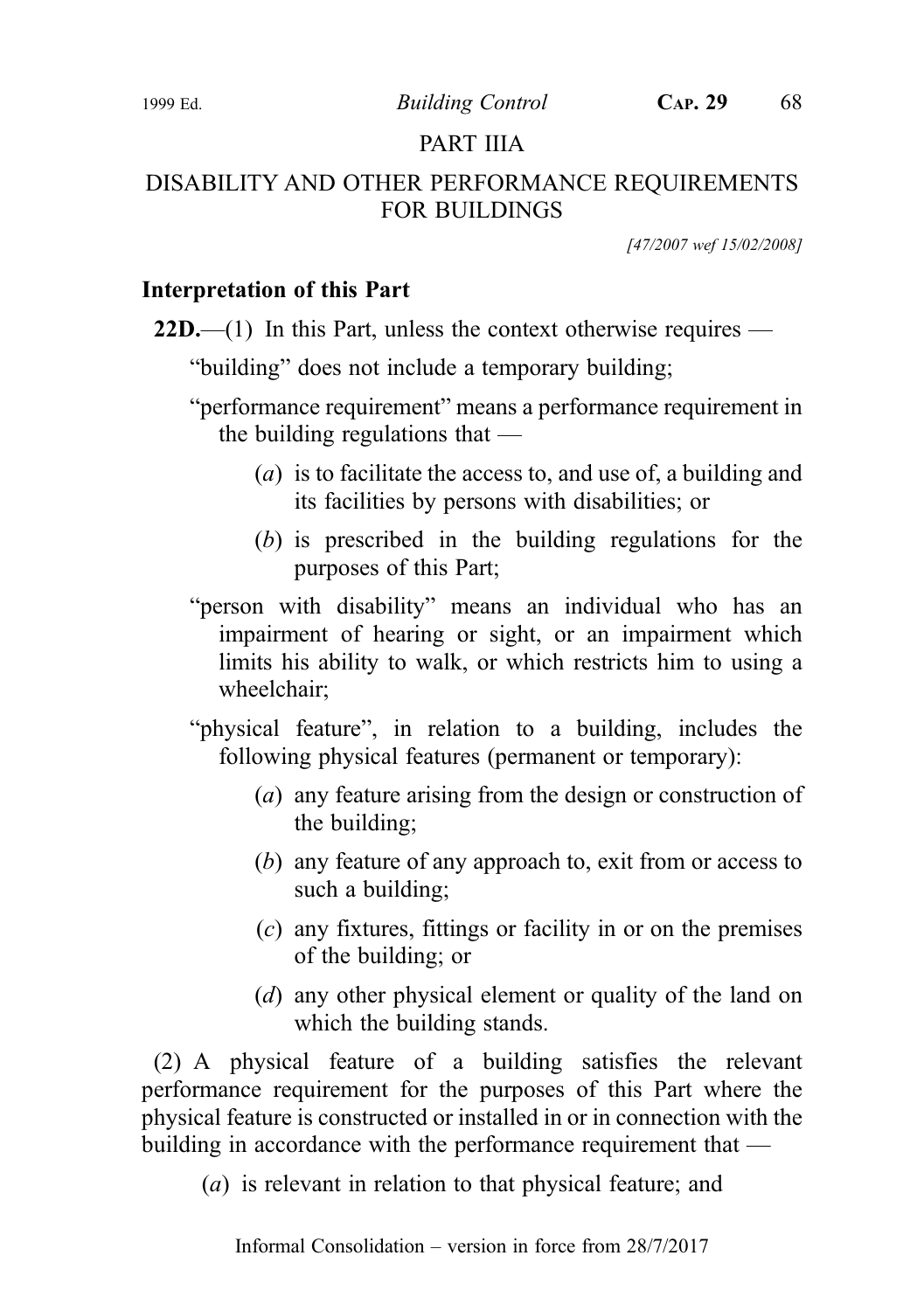- (b) is in effect at the following time:
	- (i) the day upon which the works to construct or install the physical feature started; or
	- (ii) in the case of a physical feature provided as part of building works to which Part II applies, the day a certificate of statutory completion is issued in respect of the building on the completion of those building works.

(3) For the avoidance of doubt, this Part shall apply to the physical features of any building, whether constructed before, on or after the commencement of section 4 of the Building Control (Amendment) Act 2007.

[47/2007 wef 15/02/2008]

#### Duty of building owner, etc., not to alter

 $22E$ .—(1) Every owner or occupier of a building shall not remove, alter or obstruct, or cause the removal, alteration or obstruction of, any physical feature of the building where —

- (a) the physical feature satisfies the relevant performance requirement for the purposes of this Part; and
- (b) the removal, alteration or obstruction will cause the physical feature to cease to satisfy the relevant performance requirement.

(2) Where, in the opinion of the Commissioner of Building Control, any physical feature of a building referred to in subsection  $(1)(a)$  has been removed, altered or obstructed so as to cease to satisfy the relevant performance requirement, the Commissioner of Building Control may, by notice in writing, require such repairs, work or alteration to the physical feature or the building or other remedial action as he thinks fit to be carried out to reinstate the physical feature so as to satisfy the relevant performance requirement.

- (3) A notice to reinstate under subsection (2) shall specify
	- (a) the manner in which the repairs, work, alteration or remedial action specified in the notice is to be carried out;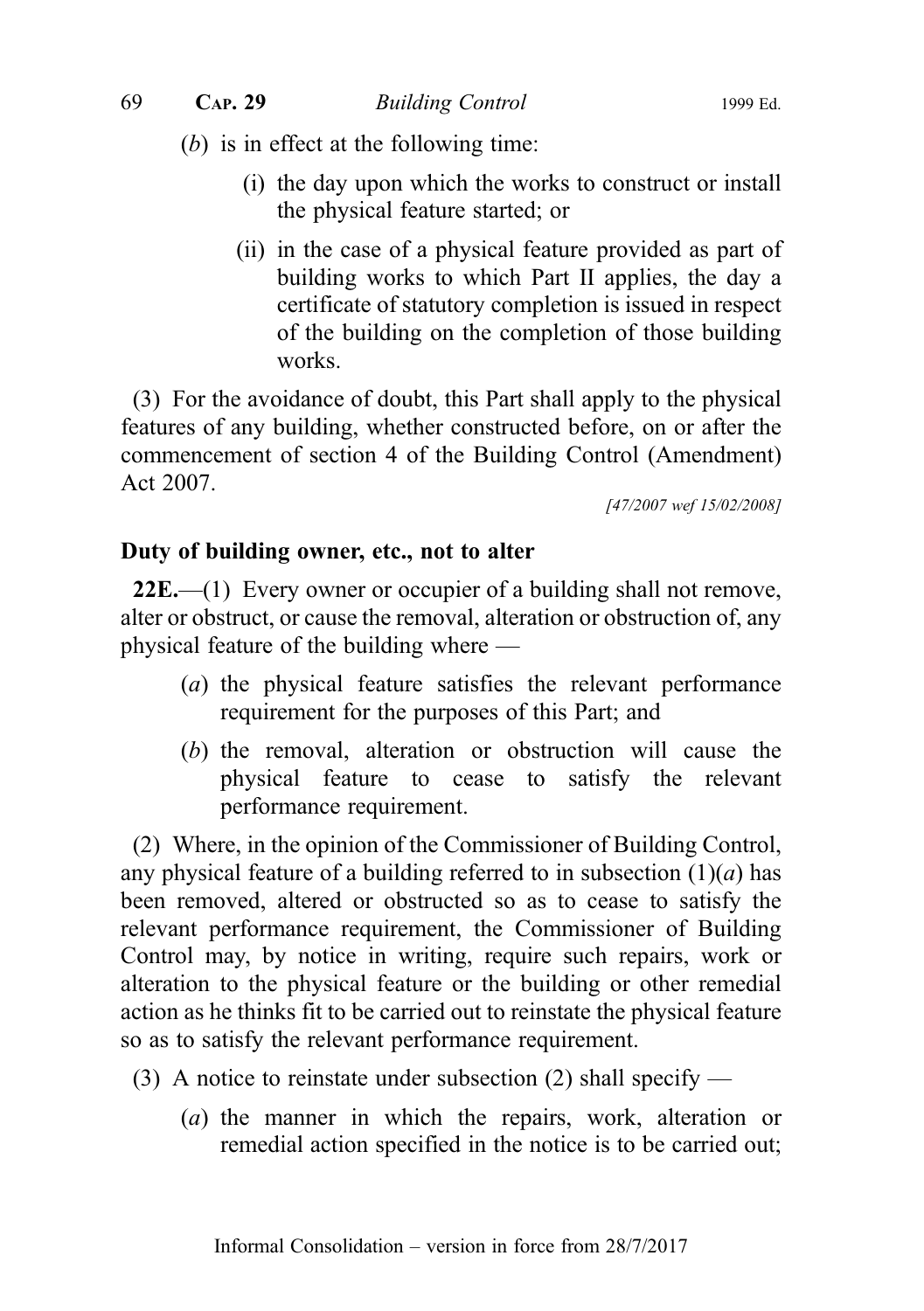- (b) the time within which the repairs, work, alteration or remedial action shall commence;
- (c) the time within which the repairs, work, alteration or remedial action shall be completed; and
- (d) that the repairs, work, alteration or remedial action shall be carried out with due diligence to the satisfaction of the Commissioner of Building Control.

(4) A notice to reinstate under subsection (2) shall be made in respect of any building or any physical feature thereof and shall be served —

- $(a)$  on the owner of the building;
- (b) where that owner is not known or cannot be found by reasonable inquiry, on the occupier of the building;
- (c) in the case of a physical feature comprised in any common property or limited common property of any subdivided building, on the owner thereof; or
- (*d*) in the case of a physical feature comprised in any common property of residential or commercial property in any housing estate of the Housing and Development Board —
	- (i) on the Town Council receiving any rent or charge for the maintenance of that common property; or
	- (ii) where there is no Town Council with the function and duty to maintain that common property, on the Housing and Development Board.

(5) If any person on whom a notice under subsection (2) is served fails, without reasonable excuse, to comply with the requirements of that notice, that person shall be guilty of an offence and shall be liable on conviction —

- (a) to a fine not exceeding \$5,000 or to imprisonment for a term not exceeding 3 months or to both;
- (b) to a further fine not exceeding \$250 for each day or part thereof the person fails, without reasonable excuse, to comply with the requirements of that notice; and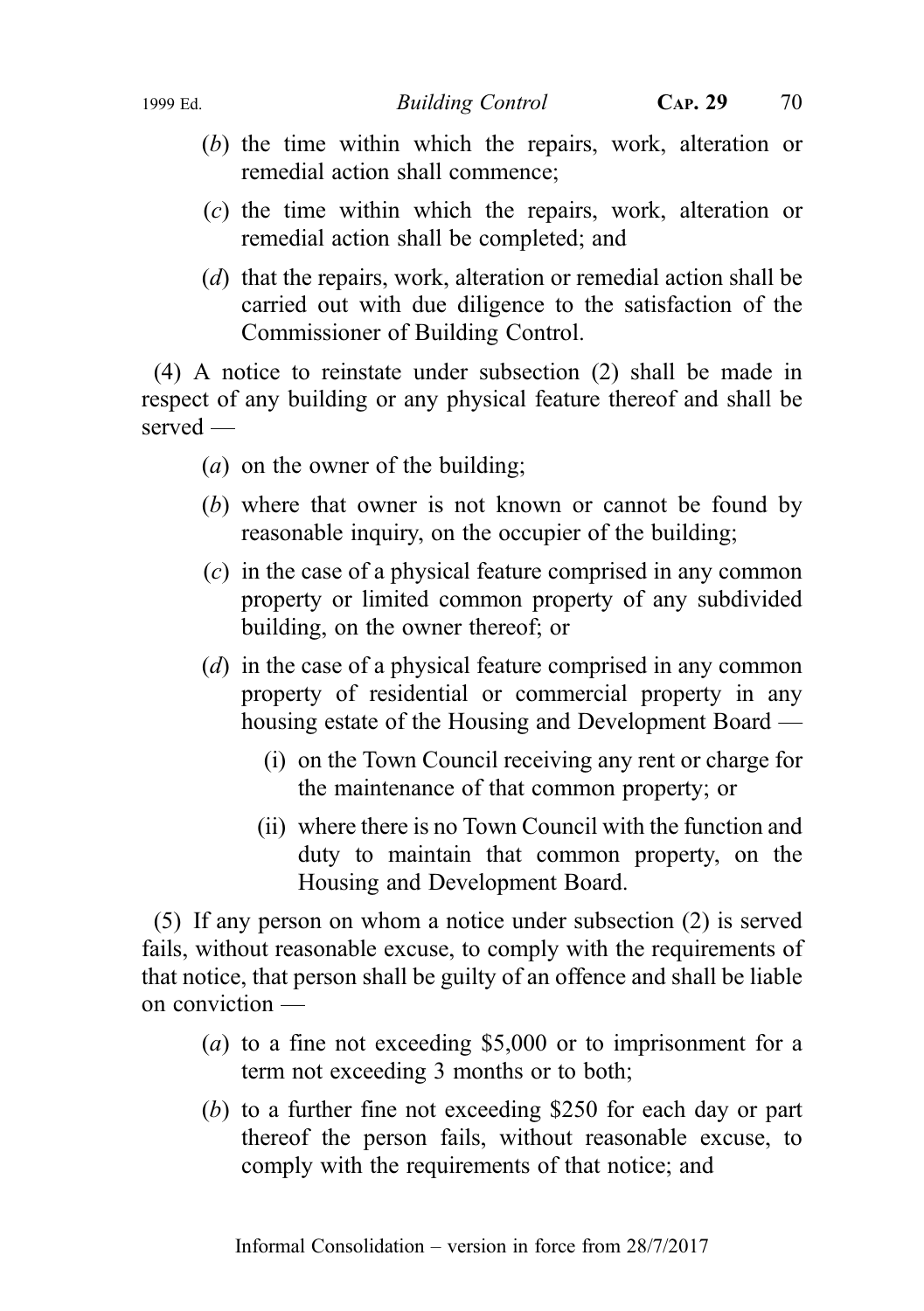71 CAP. 29 Building Control 1999 Ed.

(c) in the case of a continuing offence after conviction, to a further fine not exceeding \$500 for every day or part thereof during which the failure to comply continues after conviction.

[47/2007 wef 15/02/2008]

### Appeal against notice to reinstate

22F.—(1) Any person on whom a notice to reinstate under section 22E(2) is served may, within 21 days after the date of receipt of the notice, appeal in writing to the Minister against the notice in the prescribed manner.

(2) Notwithstanding that an appeal is lodged under subsection (1), the notice appealed against shall take effect and be complied with unless otherwise ordered by the Minister.

(3) The Minister may determine an appeal under this section by confirming, varying or cancelling the notice of the Commissioner of Building Control under section 22E(2).

(4) The decision of the Minister in any appeal under this section shall be final.

[47/2007 wef 15/02/2008]

## PART IIIB

# ENVIRONMENTAL SUSTAINABILITY MEASURES FOR EXISTING BUILDINGS

[Act 22 of 2012 wef 01/12/2012]

#### Interpretation of this Part

22FA. In this Part, unless the context otherwise requires —

- "as-built score", in relation to an existing building which has undergone a major energy-use change, means the Green Mark score awarded to that building upon the completion of the major energy-use change;
- "design score", in relation to an existing building for which a major energy-use change is proposed, means the Green Mark score projected for that building upon the completion of the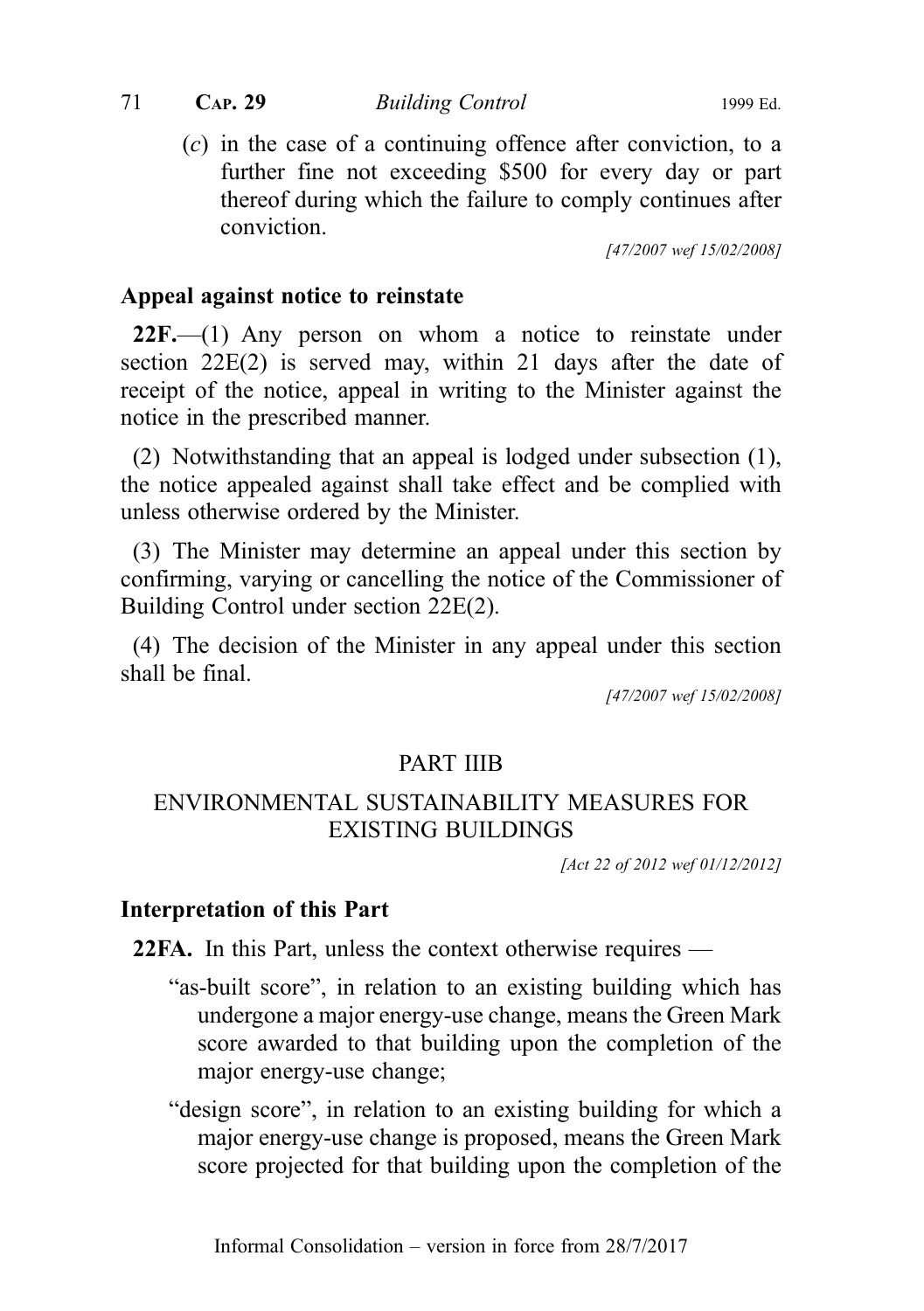major energy-use change, assessed based on the design of the proposed major energy-use change;

- "energy auditor" means a person registered as an energy auditor under section 22FG;
- "existing building" means any building in respect of which a certificate of statutory completion or a temporary occupation permit is issued;
- "Green Mark score" means a numerical score to assess the environmental sustainability of a building, calculated using the prescribed scoring methodology;
- "major energy-use change", in relation to an existing building, means —
	- (a) the installation, substantial alteration or replacement of a prescribed cooling system of the building; or
	- (b) such other change to the energy requirements of the building as may be prescribed;
- "mechanical engineer" means a professional engineer registered under the Professional Engineers Act (Cap. 253) in the branch of mechanical engineering who has in force a practising certificate issued under that Act;
- "minimum environmental sustainability standard", in relation to any building, means the prescribed minimum standard of environmental sustainability applicable to that building, or to a building of that type or class, expressed in terms of a Green Mark score and other specified requirements;
- "prescribed building" means an existing building in any class or type of buildings for the time being prescribed for the purposes of this Part.

[Act 22 of 2012 wef 01/12/2012]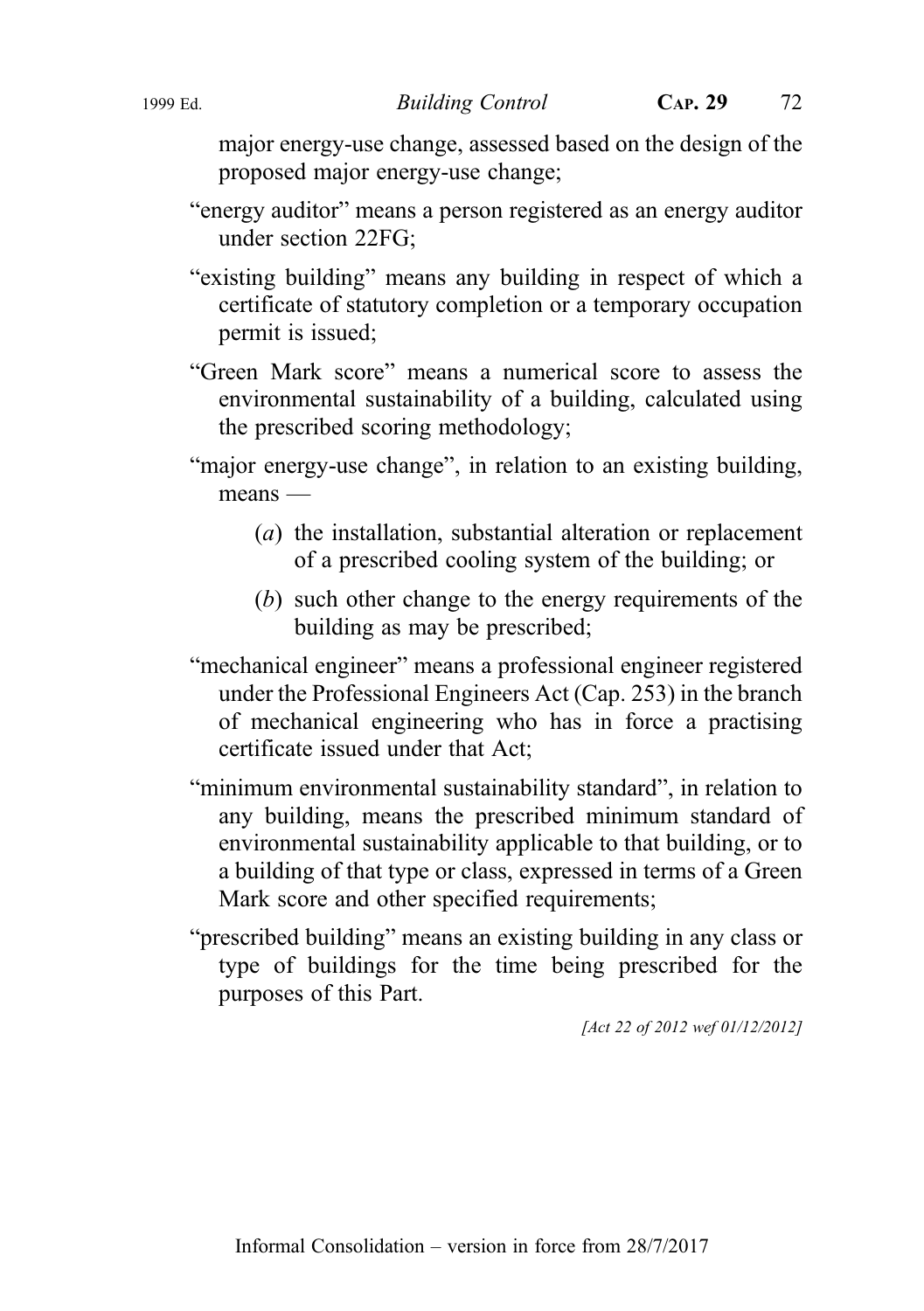## Submission of design score for building undergoing major energy-use change

22FB.—(1) No owner of any prescribed building shall carry out, or permit or authorise the carrying out of, any major energy-use change to that building, unless the owner has first —

- (a) appointed a mechanical engineer to assess the design score for the major energy-use change to the building;
- (b) submitted the design score assessed by the mechanical engineer appointed under paragraph (a) to the Commissioner of Building Control for approval, in the prescribed form and manner and accompanied by such documents and fee as may be prescribed; and
- (c) obtained the approval of the Commissioner of Building Control for the design score, which approval has not lapsed at the time of commencement of the major energy-use change.

(2) Subject to subsection (5), the Commissioner of Building Control shall not approve the design score in relation to a prescribed building unless the design score meets the prevailing minimum environmental sustainability standard for that building or a building of that class or type.

(3) Upon receiving the submission of a design score relating to a prescribed building for approval under subsection (1), the Commissioner of Building Control may direct the owner of the building in writing —

- (a) to comply with such requirements in relation to the major energy-use change as the Commissioner of Building Control may specify so that the design score meets the minimum environmental sustainability standard applicable to the building; and
- (b) to re-submit the design score for his approval within such period as may be specified in the direction.

(4) If the direction given by the Commissioner of Building Control under subsection (3) is not complied with within the period specified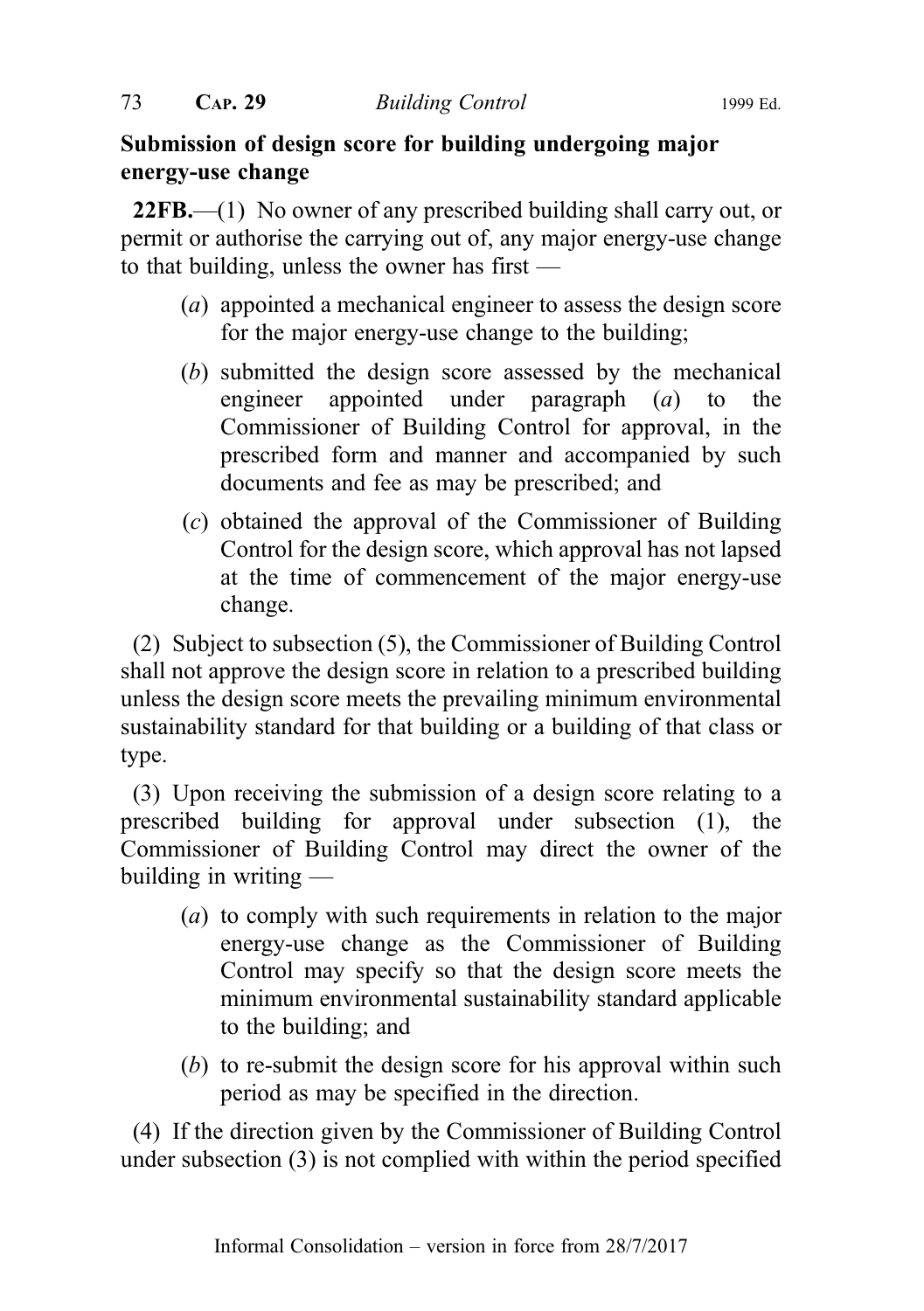in that direction, or such further period as may be extended by the Commissioner of Building Control, the application for approval of the design score shall, at the end of that period, be deemed to be disapproved by the Commissioner of Building Control.

(5) The Commissioner of Building Control may, on the application of an owner of a prescribed building in any particular case, modify or waive any requirement in relation to the minimum environmental sustainability standard applicable to the building, subject to such conditions as the Commissioner of Building Control may impose.

(6) The Commissioner of Building Control may approve the design score on the basis of a declaration by the mechanical engineer who assessed the score certifying the correctness of the design score.

(7) A mechanical engineer appointed under subsection  $(1)(a)$  in relation to a prescribed building shall —

- (a) design the proposed major energy-use change to the building so that the design score meets the minimum environmental sustainability standard applicable to the building;
- (b) assess the design score for the major energy-use change to the building in the manner prescribed; and
- (c) provide to the owner of the building
	- (i) the design score and the documents on which the design score was assessed;
	- (ii) a declaration as to whether the design score meets the minimum environmental sustainability standard applicable to the building; and
	- (iii) such other documents as may be required by the Commissioner of Building Control.

(8) Any owner of a prescribed building who, without reasonable excuse, contravenes subsection (1) shall be guilty of an offence and shall be liable on conviction to a fine not exceeding \$100,000 and, in the case of a continuing offence, to a further fine not exceeding \$1,000 for every day or part thereof during which the offence continues after conviction.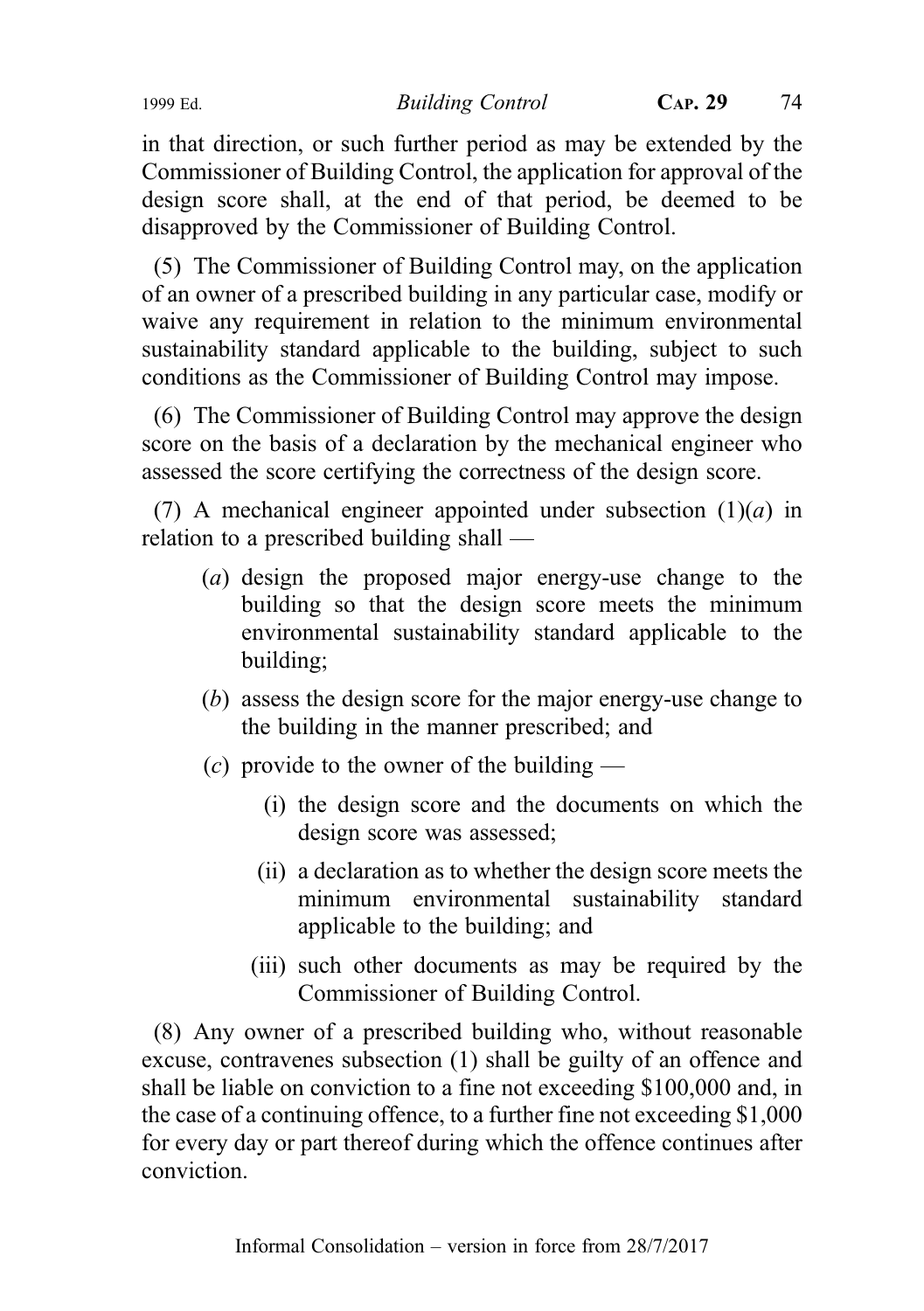- (9) Any mechanical engineer who
	- (a) without reasonable excuse, contravenes subsection (7); or
	- (b) furnishes any information or makes any statement in relation to the design score, or in any other document required under subsection  $(7)(c)$ , which he knows or has reason to believe is false,

shall be guilty of an offence and shall be liable on conviction to a fine not exceeding \$10,000.

[Act 22 of 2012 wef 01/12/2012]

## Deviation from approved design score

22FC. Where the design score in relation to any major energy-use change to a prescribed building has been approved by the Commissioner of Building Control under section 22FB and the owner of the building, in carrying out the major energy-use change, intends to depart or deviate from the design on which the approved design score was assessed, the mechanical engineer appointed under section  $22FB(1)(a)$  —

- (a) shall ensure that the design score for the major energy-use change with such departure or deviation still meets the minimum environmental sustainability standard, subject to any modification or waiver under section 22FB(5); but
- (b) need not re-submit the design score to the Commissioner of Building Control for approval.

[Act 22 of 2012 wef 01/12/2012]

## Lapsing or revocation of approval of design score

 $22FD$ , (1) Unless earlier revoked under subsection (2), any approval granted under section 22FB in respect of a design score for a major energy-use change shall lapse if no works in respect of that major energy-use change have started within the prescribed period after the approval is granted.

(2) The Commissioner of Building Control may, at any time, revoke any approval granted in respect of a design score if he is satisfied that any information or document submitted to him in connection with the design score is false in a material particular.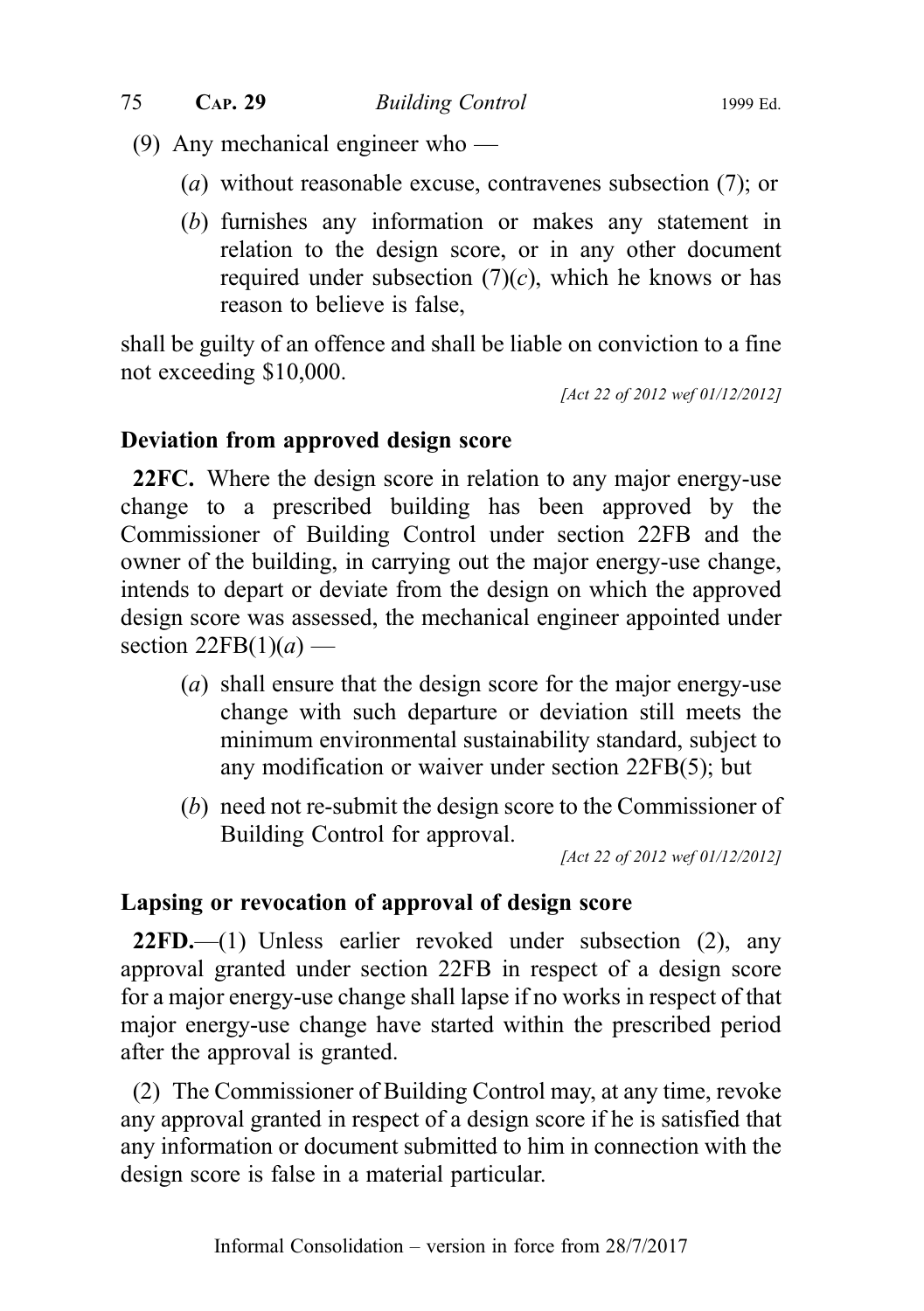(3) Where the approval of a design score is revoked under subsection (2), the owner of the prescribed building shall not carry out or continue the major energy-use change to which the revoked approval relates unless he has first re-submitted the design score to the Commissioner of Building Control and obtained the approval of the Commissioner of Building Control therefor.

(4) Any owner of a prescribed building who, without reasonable excuse, contravenes subsection (3) shall be guilty of an offence and shall be liable on conviction to a fine not exceeding \$20,000.

[Act 22 of 2012 wef 01/12/2012]

# Completion of major energy-use change and submission of asbuilt score

22FE.—(1) The owner of a prescribed building shall, not later than 3 years after the approval of the design score for a major energy-use change to that building by the Commissioner of Building Control —

- (a) complete the major energy-use change in accordance with the design score approved by the Commissioner of Building Control, subject to any departure or deviation which complies with section 22FC; and
- (b) submit to the Commissioner of Building Control in such form and manner and within such time as may be prescribed —
	- (i) the as-built score of the building assessed by the mechanical engineer appointed under section  $22FB(1)(a)$  or, if that mechanical engineer has vacated his appointment, another mechanical engineer appointed under subsection (5), for approval by the Commissioner of Building Control;
	- (ii) a declaration by the mechanical engineer who assessed the as-built score certifying the correctness of the as-built score; and
	- (iii) such other documents as may be prescribed.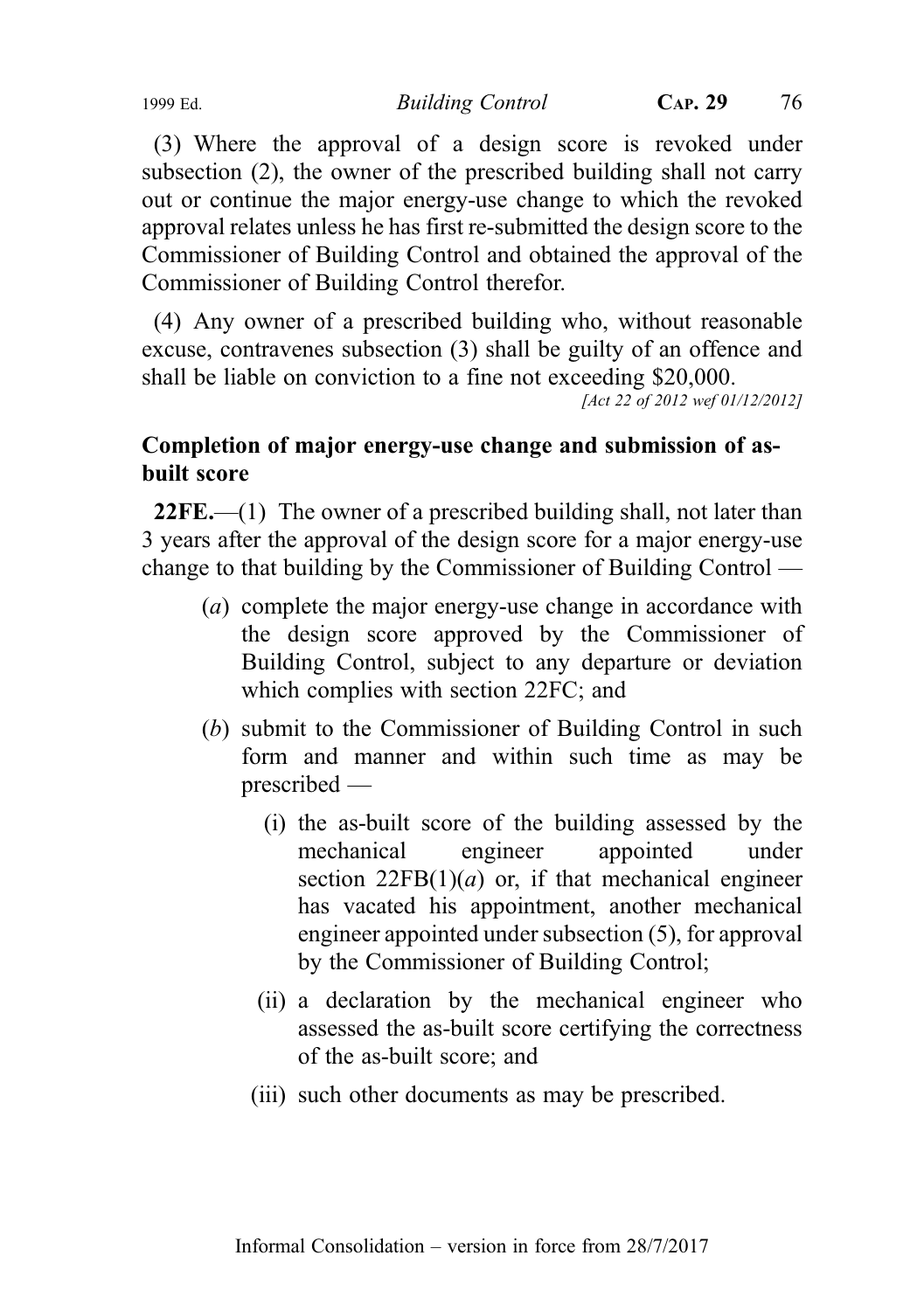(2) The Commissioner of Building Control may approve the as-built score on the basis of a declaration by the mechanical engineer who assessed the score certifying the correctness of the as-built score.

(3) A mechanical engineer appointed to assess the as-built score in relation to a prescribed building shall, within 7 days after the completion of the major energy-use change —

- (a) assess the as-built score of the building in the manner prescribed; and
- (b) provide to the owner of the building
	- (i) the as-built score and the documents on which the asbuilt score was assessed;
	- (ii) a declaration as to whether the as-built score meets the minimum environmental sustainability standard applicable to the building;
	- (iii) such document certifying the completion of the major energy-use change as the Commissioner of Building Control may specify; and
	- (iv) such other documents as may be required by the Commissioner of Building Control.

(4) If the owner of the prescribed building ceases to be the owner thereof before the submission of the as-built score under subsection  $(1)(b)$ , he shall notify the Commissioner of Building Control of that fact not later than 7 days after he ceases to be the owner thereof.

(5) If any mechanical engineer appointed under section  $22FB(1)(a)$ in relation to a prescribed building vacates his appointment before the submission of the as-built score under subsection  $(1)(b)$  for that building, the owner of the building shall —

- (a) appoint another mechanical engineer to assess the as-built score; and
- (b) within 7 days thereafter, notify the Commissioner of Building Control of that substitute appointment.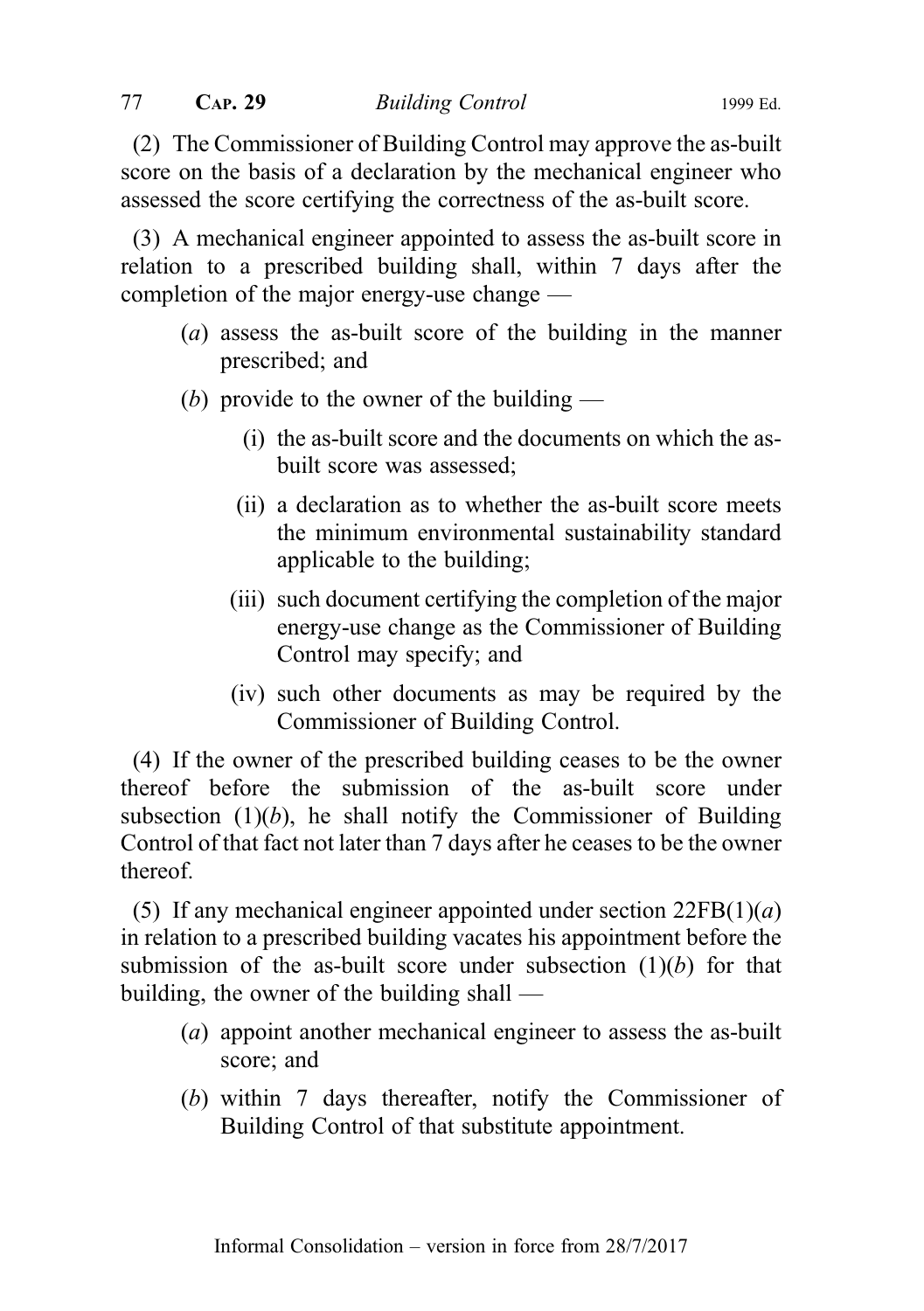(6) Any owner of a prescribed building who, without reasonable excuse, contravenes subsection (1) shall be guilty of an offence and shall be liable on conviction to a fine not exceeding \$100,000 and, in the case of a continuing offence, to a further fine not exceeding \$1,000 for every day or part thereof during which the offence continues after conviction.

(7) Any owner of a prescribed building who, without reasonable excuse, contravenes subsection (4) or (5) shall be guilty of an offence and shall be liable on conviction to a fine not exceeding \$10,000.

(8) Any mechanical engineer who —

- (a) without reasonable excuse, contravenes subsection (3); or
- (b) furnishes any information or makes any statement in relation to the as-built score, or in any other document required under subsection  $(3)(b)$ , which he knows or has reason to believe is false,

shall be guilty of an offence and shall be liable on conviction to a fine not exceeding \$10,000.

[Act 22 of 2012 wef 01/12/2012]

# Periodic audit of energy efficiency of building cooling system

 $22FF$ , (1) Subject to subsection (2), the Commissioner of Building Control may, by notice served on the owner of any of the following buildings, require an audit to be carried out as to whether the cooling system of the building meets the prescribed energy efficiency standard applicable to such cooling system (referred to in this Part as an energy audit):

- (a) any building in respect of which an application for planning permission is submitted to the competent authority under the Planning Act (Cap. 232) on or after 1st December 2010;
- (b) any prescribed building which has undergone a major energy-use change under this Part.
- (2) A notice under subsection (1) may be issued
	- (a) to the owner of any building in respect of which the application for planning permission is submitted to the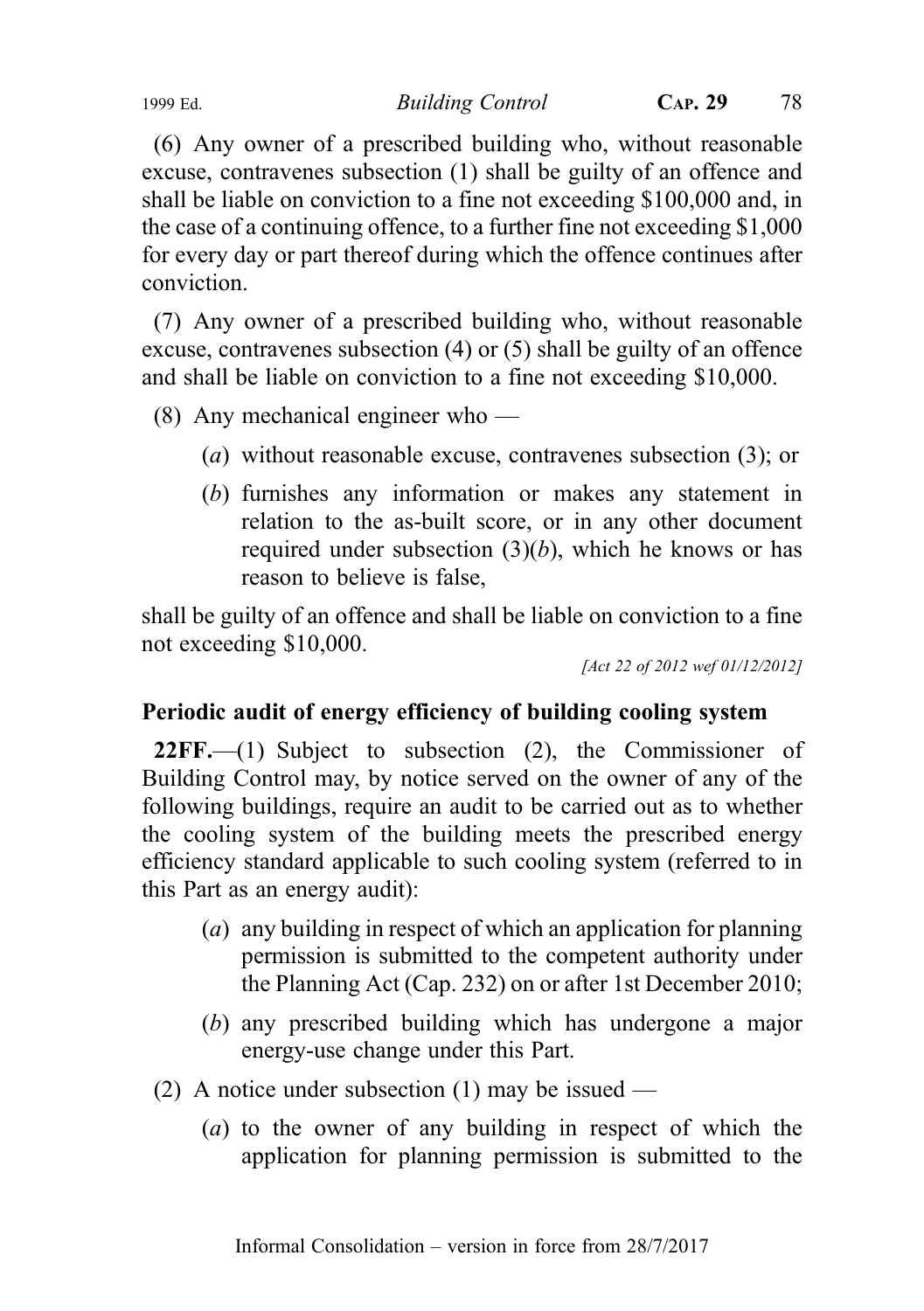competent authority under the Planning Act on or after 1st December 2010 —

- (i) at any time after the temporary occupation permit or, if no temporary occupation permit is issued, the certificate of statutory completion is issued in respect of that building; and
- (ii) thereafter at intervals of not less than 3 years after the date of the last notice under this section; and
- (b) to the owner of any prescribed building which has undergone a major energy-use change —
	- (i) at any time on or after the third anniversary of the date of the approval of the as-built score referred to in section  $22FE(1)(b)(i)$ ; and
	- (ii) thereafter at intervals of not less than 3 years after the date of the last notice under this section.

(3) The owner of a building on whom a notice is served under subsection (1) shall, within such period as may be specified in the notice under that subsection or such longer period as the Commissioner of Building Control may allow in any particular case —

- (a) appoint a person referred to in section 22FG to carry out the energy audit;
- (b) if the cooling system does not meet the applicable prescribed energy efficiency standard, carry out such maintenance work or take such other measures in relation to the cooling system to ensure that it meets the applicable prescribed energy efficiency standard; and
- (c) submit the report of the energy audit to the Commissioner of Building Control in such form and manner as the Commissioner of Building Control may specify.

(4) Any owner of a building who, without reasonable excuse, contravenes subsection (3) shall be guilty of an offence and shall be liable on conviction to a fine not exceeding \$20,000 and, in the case of a continuing offence, to a further fine not exceeding \$500 for every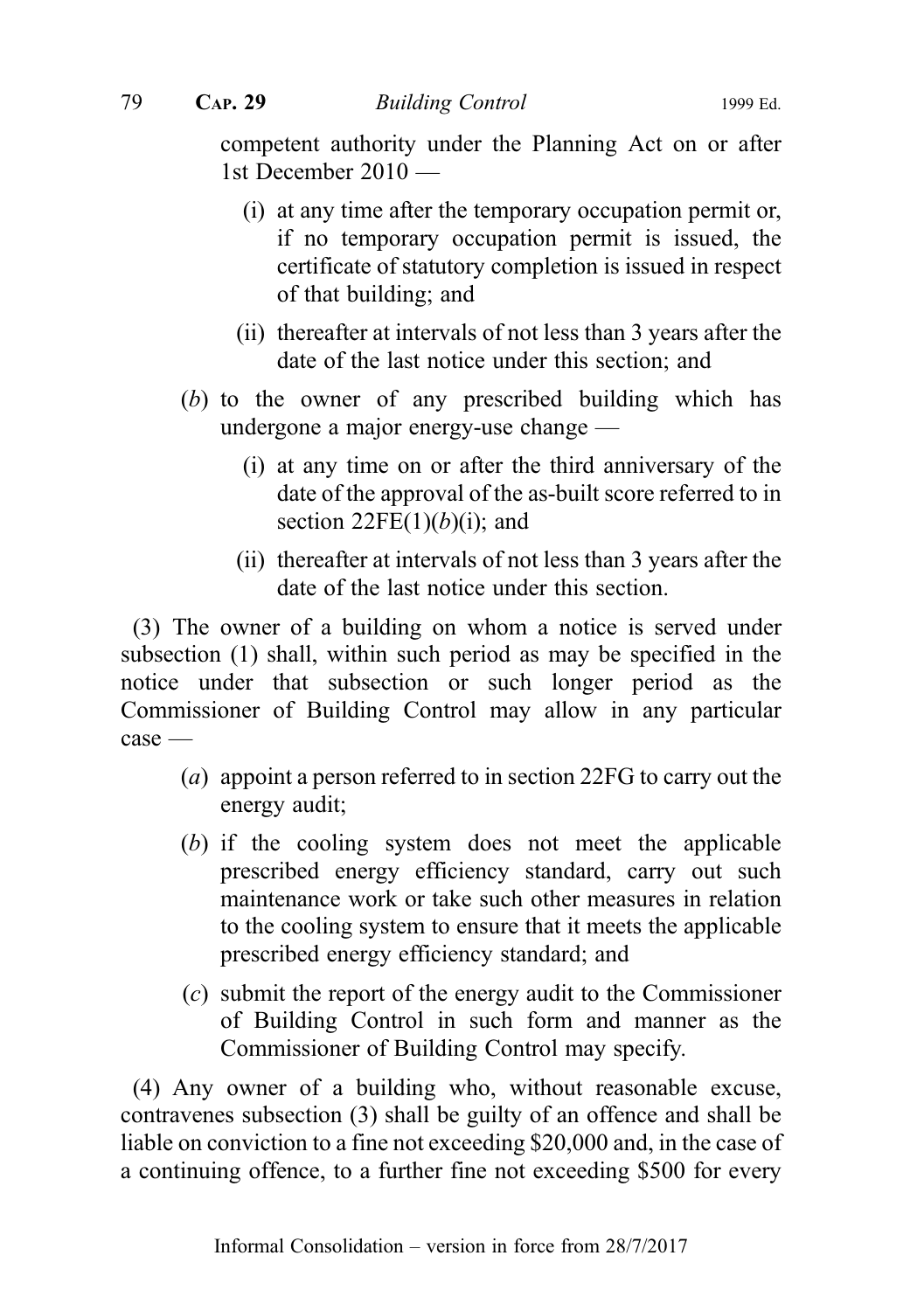day or part thereof during which the offence continues after conviction.

(5) The Commissioner of Building Control may, on the application of an owner of a building in any particular case, modify any requirement in relation to the prescribed energy efficiency standard for the cooling system of the building, subject to such conditions as the Commissioner of Building Control may impose.

[Act 22 of 2012 wef 01/12/2012]

### Persons who may carry out energy audit

 $22FG$ —(1) The following persons may be appointed to carry out an energy audit under section 22FF:

 $(a)$  a mechanical engineer;

- (b) an energy auditor registered under this section;
- (c) such other class or classes of persons as may be prescribed.

(2) An application to be registered as an energy auditor shall be made to the Commissioner of Building Control in the prescribed manner and shall be accompanied by such other documents or information and such application fee as may be prescribed.

(3) An individual shall be eligible to be registered as an energy auditor if he has the prescribed qualifications or experience in relation to assessing the energy efficiency of cooling systems of buildings.

(4) The Commissioner of Building Control shall consider the application and may register the applicant if he is satisfied that the applicant has the requisite qualifications and is capable of carrying out the duties of an energy auditor under this Act and the building regulations.

(5) The registration of an energy auditor shall be valid for such period as may be prescribed, being at least one year.

(6) The Commissioner of Building Control may appoint a committee of persons to assist him in considering applications for registration, or renewal of registration, as an energy auditor.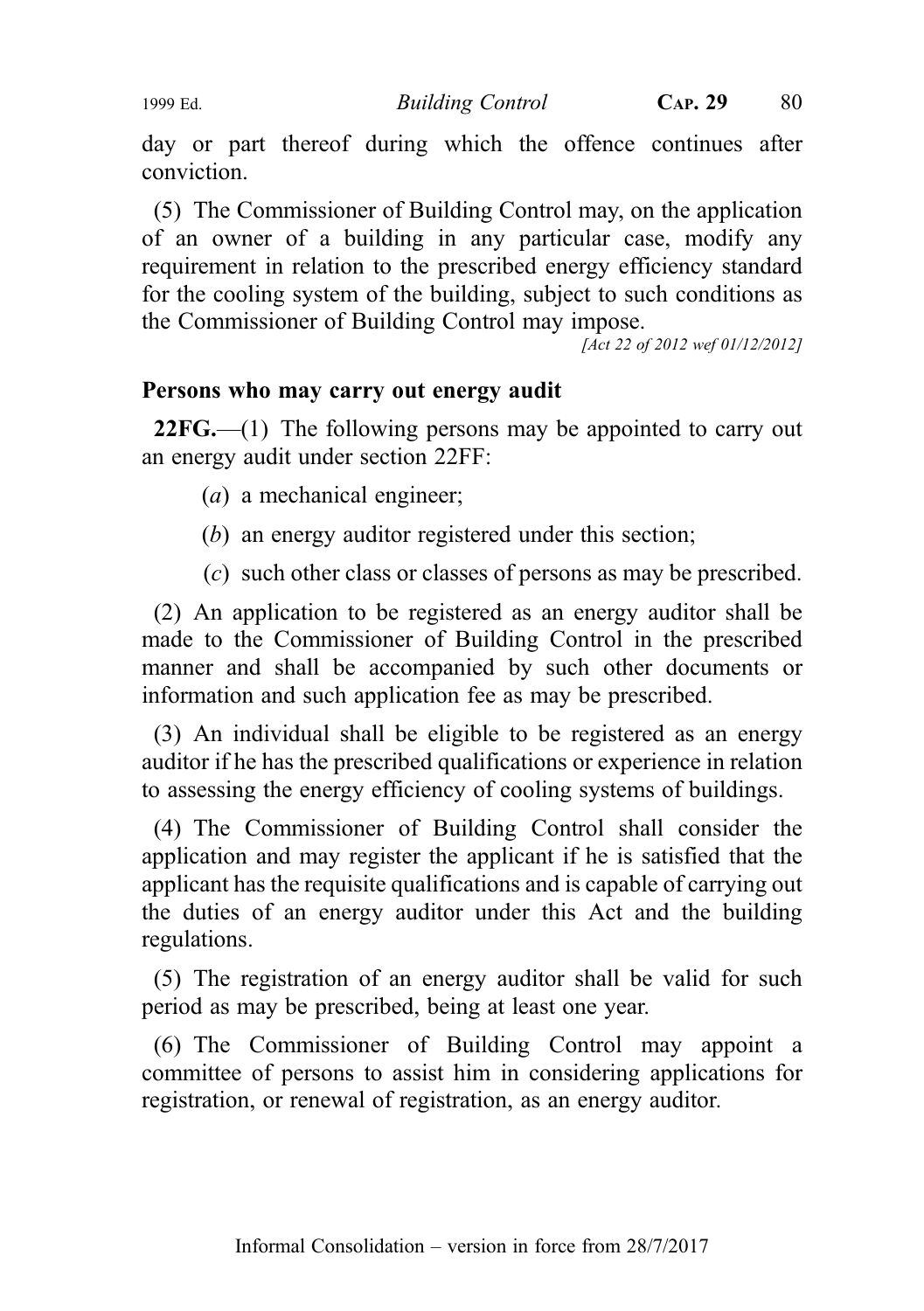(7) The Commissioner of Building Control shall keep a register of energy auditors in which shall be entered the names of all persons registered under this section as energy auditors.

[Act 22 of 2012 wef 01/12/2012]

## Duties of person carrying out energy audit

22FH.—(1) Any person appointed to carry out an energy audit under section 22FF of a cooling system of a building —

- (a) shall carry out the energy audit in the prescribed manner;
- (b) may, if the cooling system of the building fails to attain the prescribed energy efficiency standard applicable to such a cooling system, recommend to the owner of the building such measures as may be necessary to attain the prescribed energy efficiency standard; and
- (c) shall, on completion of the energy audit of the cooling system (including of any maintenance work or other measures taken to meet the prescribed energy efficiency standard), prepare and sign a report of the result of the energy audit in such form as the Commissioner of Building Control may specify.
- (2) Any person appointed to carry out an energy audit who
	- (a) without reasonable excuse, contravenes subsection (1); or
	- (b) furnishes any information or makes any statement in relation to the energy audit report required under subsection  $(1)(c)$ , which he knows or has reason to believe is false,

shall be guilty of an offence and shall be liable on conviction to a fine not exceeding \$10,000.

[Act 22 of 2012 wef 01/12/2012]

## Cancellation or suspension of registration of energy auditor

22FI.—(1) Subject to section 22, the Commissioner of Building Control may cancel, or suspend for a period not exceeding 6 months, the registration of an energy auditor if the Commissioner of Building Control is satisfied that —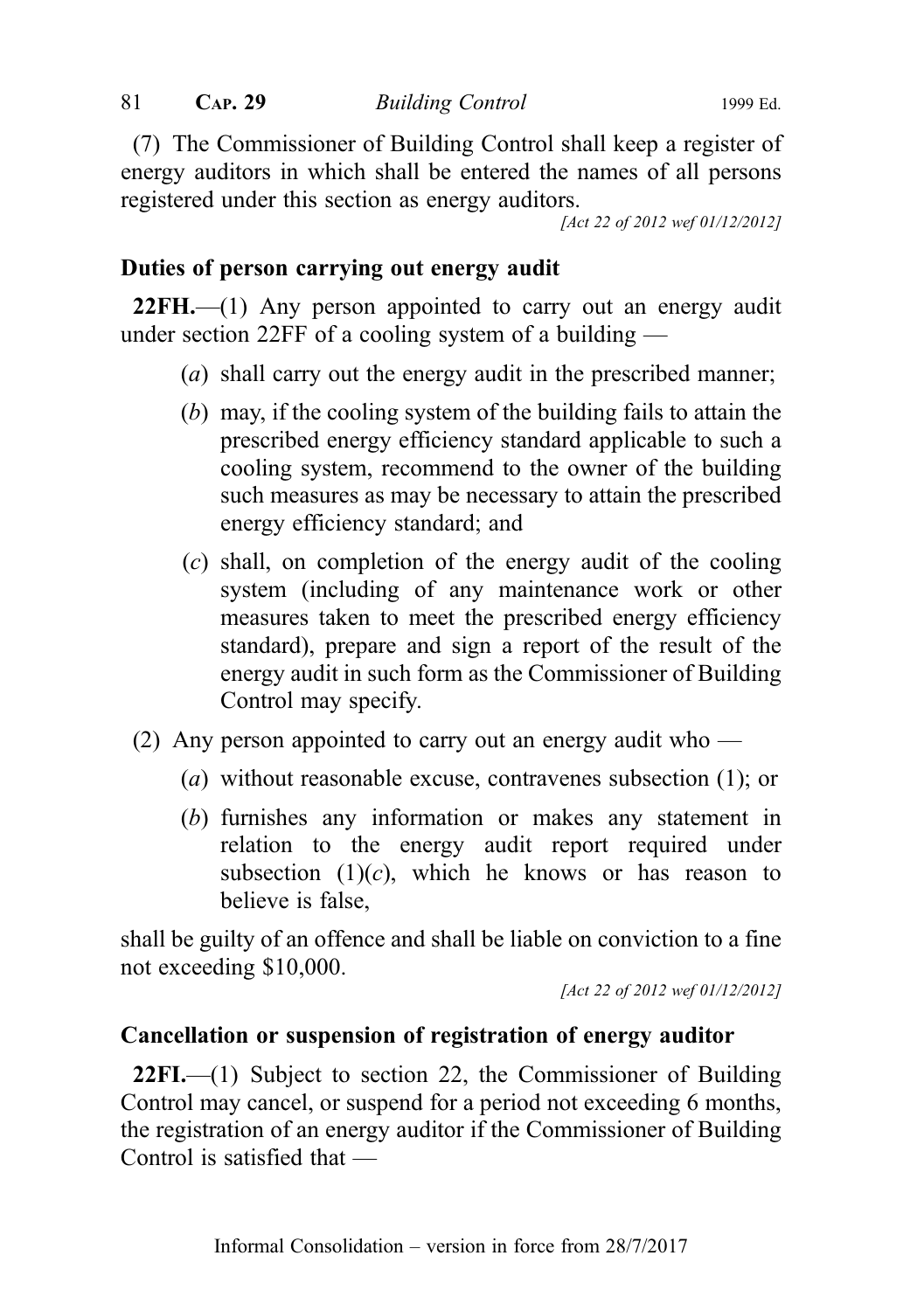- (a) the person obtained his registration or renewal of registration by fraud or misrepresentation;
- (b) the person has been convicted of an offence which, in the opinion of the Commissioner of Building Control, renders him unfit to remain registered as an energy auditor;
- (c) the person is no longer capable of carrying out the duties of an energy auditor;
- (d) the person no longer satisfies the prescribed requirements by virtue of which he was so registered; or
- (e) for prescribed reasons, the person is no longer suitable to be registered as an energy auditor.

(2) The Commissioner of Building Control shall not cancel or suspend the registration of any energy auditor under subsection (1) without giving the energy auditor an opportunity to be heard.

(3) Where the Commissioner of Building Control cancels or suspends the registration of an energy auditor under this section, the Commissioner of Building Control shall remove the name and particulars of that person from the register of energy auditors.

(4) If the registration of an energy auditor is suspended under this section for any period, then at the end of the period of suspension, his name and particulars shall be reinstated in the register of energy auditors.

[Act 22 of 2012 wef 01/12/2012]

#### Power to obtain energy consumption and other information

22FJ.—(1) For the purpose of monitoring the energy efficiency and environmental sustainability of any building, the Commissioner of Building Control may do all or any of the following:

- (a) by a notice in writing to the owner of the building require the owner to furnish to him all or any of the following information in respect of the building:
	- (i) the electricity consumption by users of the building as a whole or any part of the building or by different users in the building;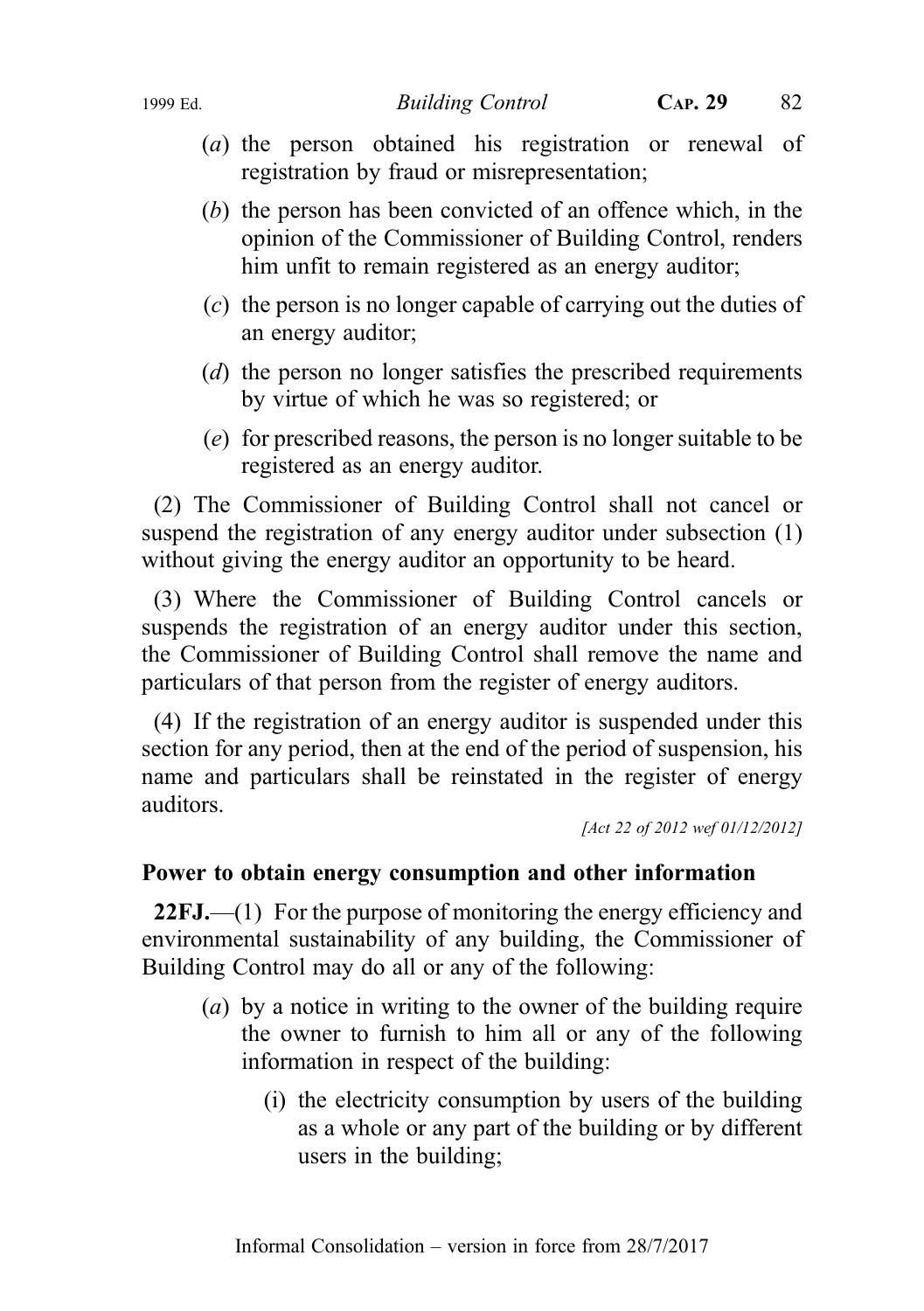83 CAP. 29 Building Control 1999 Ed.

- (ii) the consumption of other types of energy by users of the building as a whole or any part of the building or by different users in the building;
- (iii) the consumption of chilled water supplied to the cooling system of the building;
- (iv) such other information relating to the building, the users of the building and their energy usage as the Commissioner of Building Control may specify in the notice;
- (b) by a notice in writing to a supplier of electricity, gas or any other type of energy (referred to in this section as an energy supplier), require the energy supplier to furnish to the Commissioner of Building Control information in the possession of the energy supplier relating to the energy consumption of any building or buildings specified in the notice;
- (c) by a notice in writing to a supplier of any cooling system to buildings, require that person to furnish to the Commissioner of Building Control information specified in the notice relating to the supply of cooling systems by that person to any building or buildings.

(2) The person to whom a notice is directed under subsection (1) shall provide the data required in the form and manner and within the time specified in the notice.

(3) Any person who, without reasonable excuse, fails to comply with subsection (2) shall be guilty of an offence and shall be liable on conviction to a fine not exceeding \$10,000.

[Act 22 of 2012 wef 01/12/2012]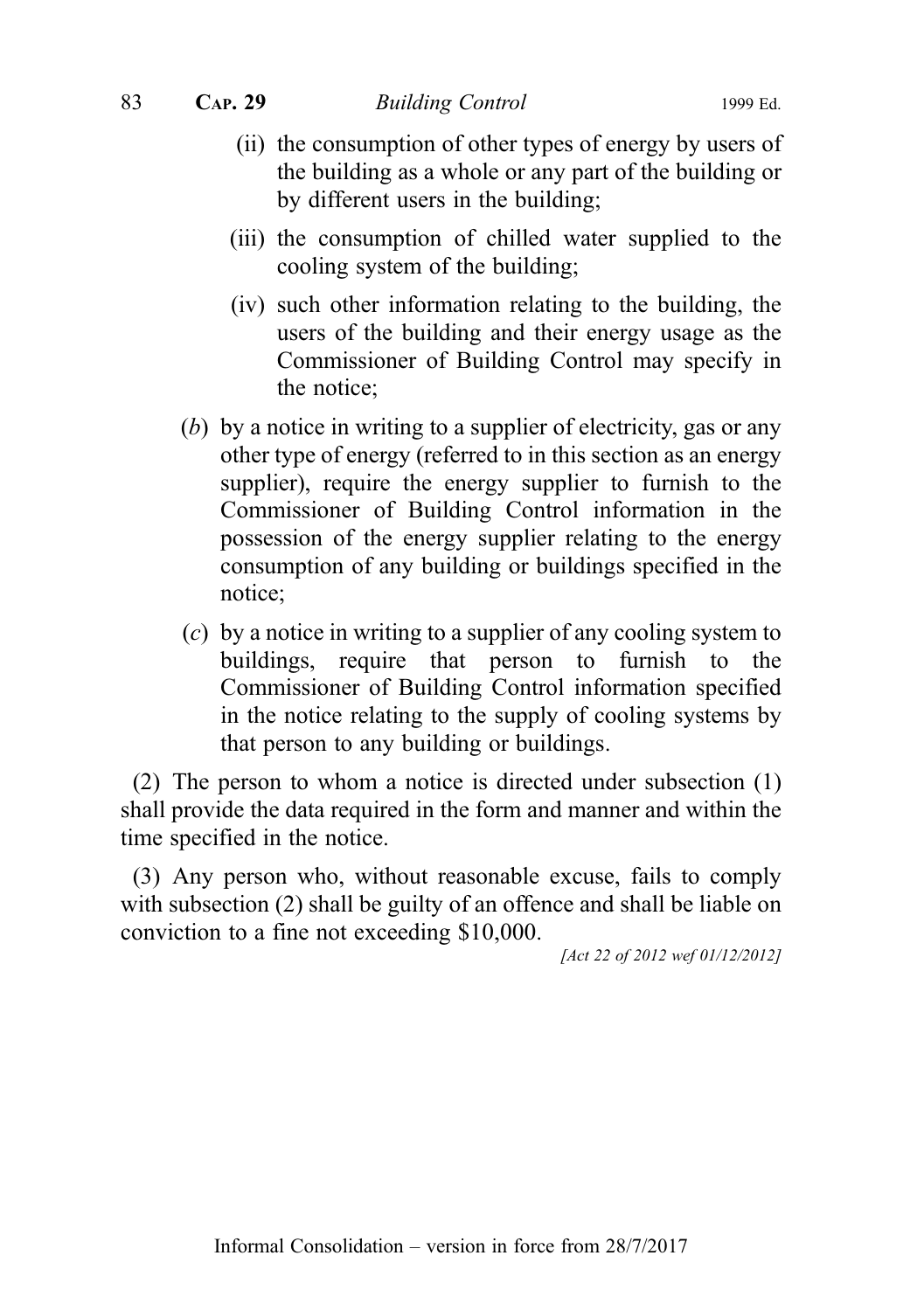# PART IV

# DANGEROUS BUILDINGS AND OCCURRENCES

# Interpretation of this Part

22G. In this Part, "building" includes a building or any part thereof in respect of which building works are being carried out.

[18/2003 wef 01/01/2004]

# Dangerous building works

23.—(1) If the Commissioner of Building Control is of the opinion that any building works are being carried out in such a manner as  $-$ 

- (a) will cause, or will be likely to cause, a risk of injury to any person or damage to any property;
- (b) will cause, or will be likely to cause, or may have caused a total or partial collapse of —
	- (i) the building in respect of which the building works are or have been carried out; or
	- (ii) any building, street, slope or natural formation opposite, parallel, adjacent or in otherwise close proximity to those building works, or any part of any such building, street or land; or

[Act 22 of 2012 wef 01/12/2012]

(c) will render, or will be likely to render, or may have rendered the building in respect of which the building works are or have been carried out or any building, street, slope or natural formation opposite, parallel, adjacent or in otherwise close proximity to those building works, or any part of any such building, street or land, so unstable or so dangerous that it will collapse or be likely to collapse (whether totally or partially),

[Act 22 of 2012 wef 01/12/2012]

the Commissioner of Building Control may do either or both of the following:

(A) engage a qualified person or a specialist to carry out such investigations and tests as may be necessary and to advise the Commissioner of Building Control on all matters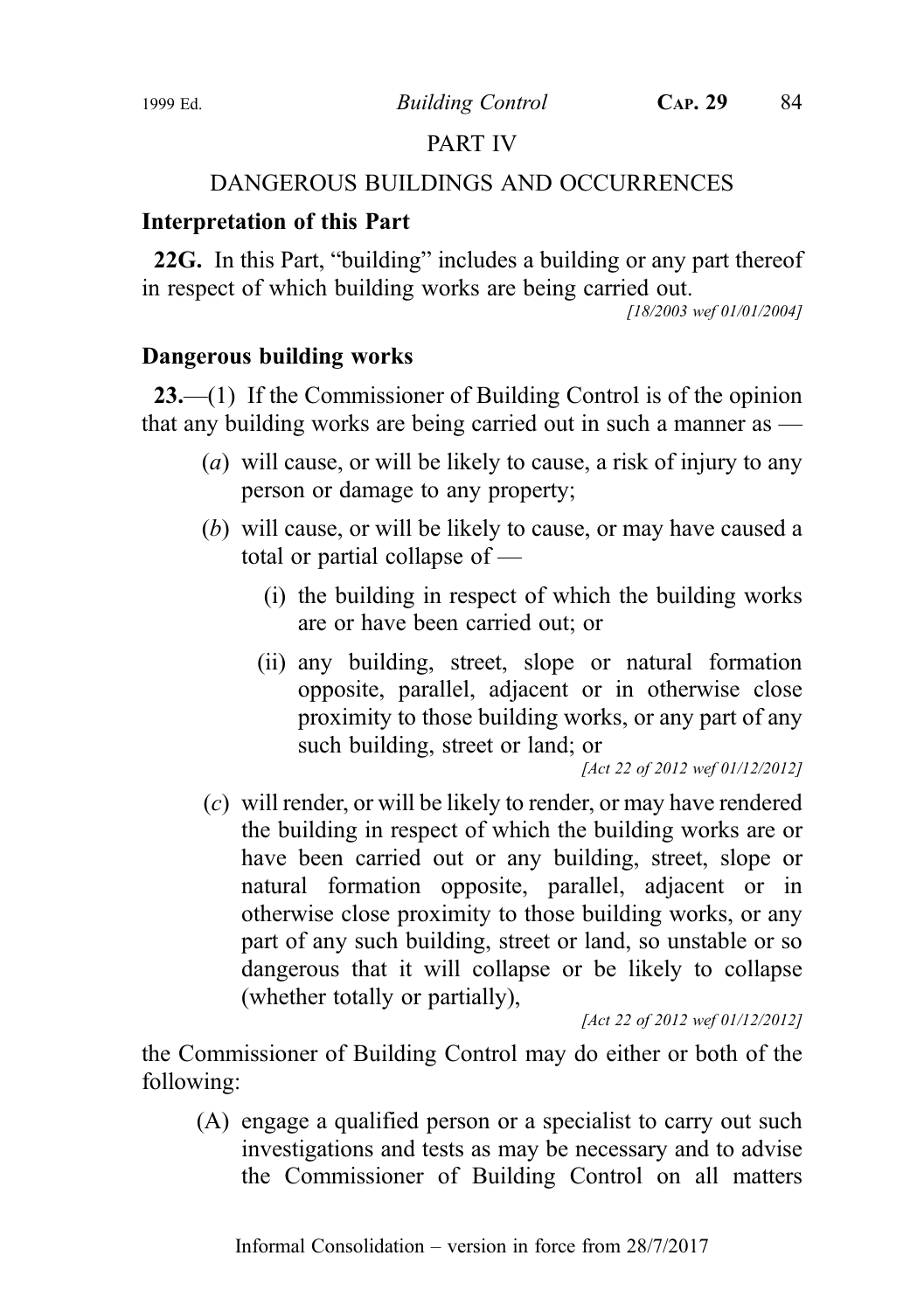85 CAP. 29 Building Control 1999 Ed.

relating to the safety of the building in respect of which the building works are or have been carried out or the building, street, slope or natural formation opposite, parallel, adjacent or in otherwise close proximity to those building works, as the case may be, the reasons for its collapse (if applicable) and the measures that should be taken to obviate any possible danger that might arise from the condition of the building;

[Act 22 of 2012 wef 01/12/2012]

(B) make all or any of the orders in subsection (2).

(2) The Commissioner of Building Control may, for the purpose of obviating any danger or preventing any situation referred to in subsection  $(1)(a)$ ,  $(b)$  or  $(c)$  from happening, order the developer of those building works —

- (a) to immediately stop the building works;
- (b) to carry out or cause to be carried out (at the developer's cost) such inspection as the Commissioner of Building Control may specify of either or both of the following:
	- (i) the building in respect of which the building works are or have been carried out;
	- (ii) the building, street, slope or natural formation opposite, parallel, adjacent or in otherwise close proximity to those building works;

[Act 22 of 2012 wef 01/12/2012]

- (c) to execute or cause to be executed (at the developer's cost) such building works as the Commissioner of Building Control may specify (which may include retrofitting under Part III); or
- (d) to demolish or cause to be demolished (at the developer's cost) the building in respect of which the building works are or have been carried out or any part thereof, and remove any rubbish resulting from the demolition.

(3) Where the building works referred to in subsection (1) comprise structural works, the Commissioner of Building Control may, in lieu of or in addition to any engagement or order in subsection (1) or (2),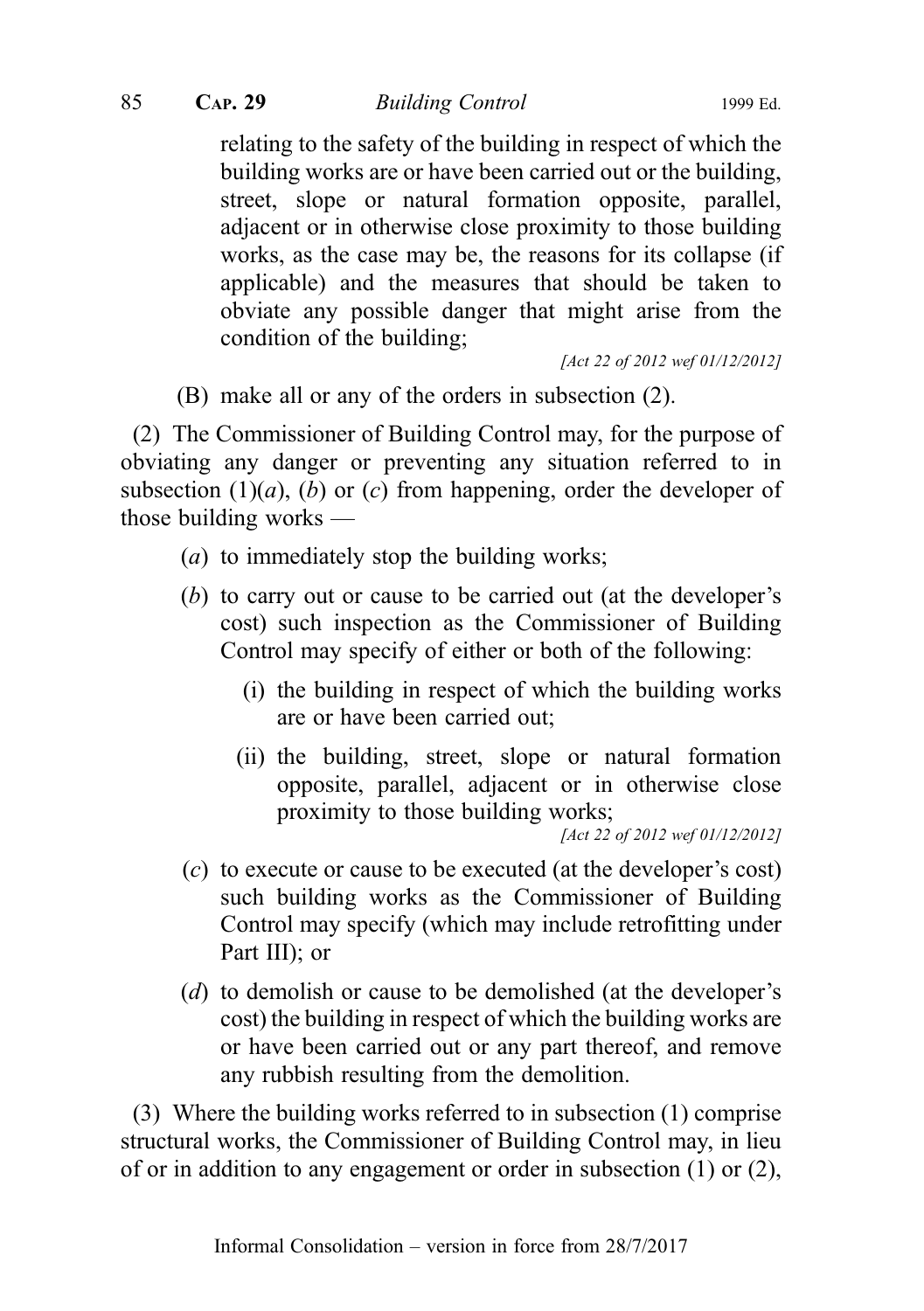revoke any permit granted under section 6 to carry out those structural works.

(4) If the person to whom an order in subsection (2) is given fails to comply with the order within the time specified, the Commissioner of Building Control may execute the order in such manner as he thinks fit and recover in a court of competent jurisdiction as a debt due to him all expenses reasonably incurred by him in doing so from the person in default.

(5) Without prejudice to the right of the Commissioner of Building Control to exercise his powers under subsection (4), any person who, without reasonable excuse, fails to comply with any order in subsection (2) that the person is given shall be guilty of an offence and shall be liable on conviction to —

- (a) where the order is to immediately stop the building works —
	- (i) a fine not exceeding \$500,000 or imprisonment for a term not exceeding 2 years or both; and
	- (ii) in respect of a continuing failure to comply, an additional fine not exceeding \$10,000 for each day or part thereof the person fails to comply with the order; or
- (b) in the case of any other order in subsection  $(2)$ 
	- (i) a fine not exceeding \$100,000 or imprisonment for a term not exceeding 12 months or both; and
	- (ii) in respect of a continuing failure to comply, an additional fine not exceeding \$2,500 for each day or part thereof the person fails to comply with the order,

and if the failure to comply continues after the conviction, the person shall be guilty of a further offence and shall be liable on conviction of this further offence to a further fine not exceeding —

(A) where the order is to immediately stop the building works — \$20,000 for each day or part thereof the person fails to comply with the order after conviction; or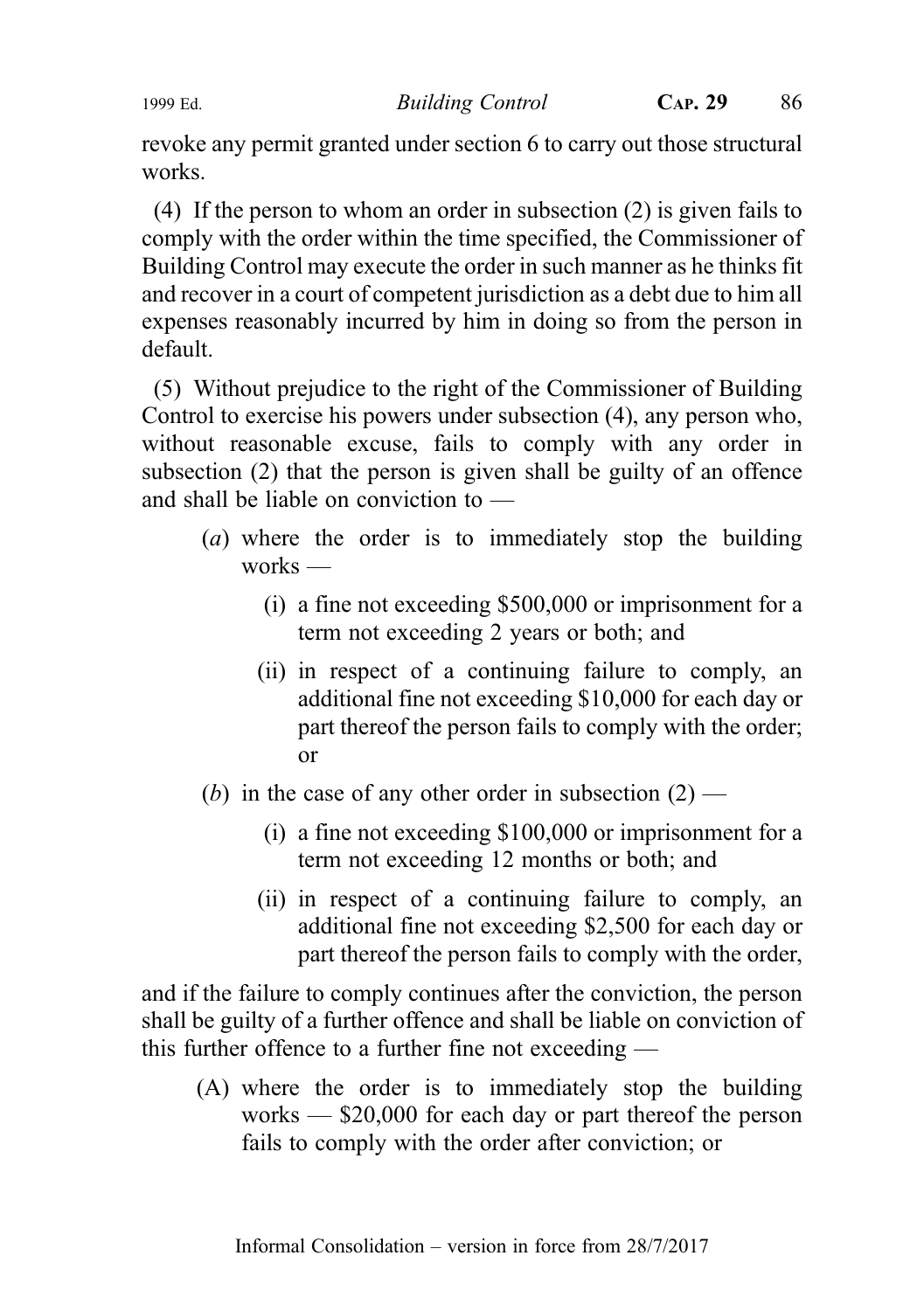(B) in the case of any other order in subsection  $(2)$  — \$5,000 for each day or part thereof the person fails to comply with the order after conviction.

(6) Any person to whom any order in subsection (2) is given shall, while the order is in force, display a copy of the order at every entrance to the building to which the order relates, and such copy shall be displayed in a way that it can be easily read by people outside the building.

(7) Any person who contravenes subsection (6) shall be guilty of an offence.

(8) The Commissioner of Building Control may also order the developer of the building works concerned to pay or reimburse the Commissioner of Building Control, all or a specified part of the expenses he has incurred in engaging a qualified person or a specialist under subsection (1) (A).

(9) The Commissioner of Building Control may recover in a court of competent jurisdiction as a debt due to him so much of the amount payable under an order made under subsection (8) as is not paid in accordance with that order.

(10) Any person on whom an order under subsection (8) is served may, within 14 days after the date of receipt of the order, appeal in writing to the Minister against the order in the prescribed manner.

(11) The Minister may determine an appeal under subsection (10) by confirming, varying or cancelling the order of the Commissioner of Building Control under subsection (8); and the decision of the Minister in any such appeal shall be final.

[47/2007 wef 15/02/2008]

## Dangerous buildings

24.—(1) If the Commissioner of Building Control is of the opinion that a building is in such a condition, or is used to carry such loads, as to be or likely to be dangerous, the Commissioner of Building Control may, for the purpose of obviating any danger, order the owner of the building to do all or any of the following: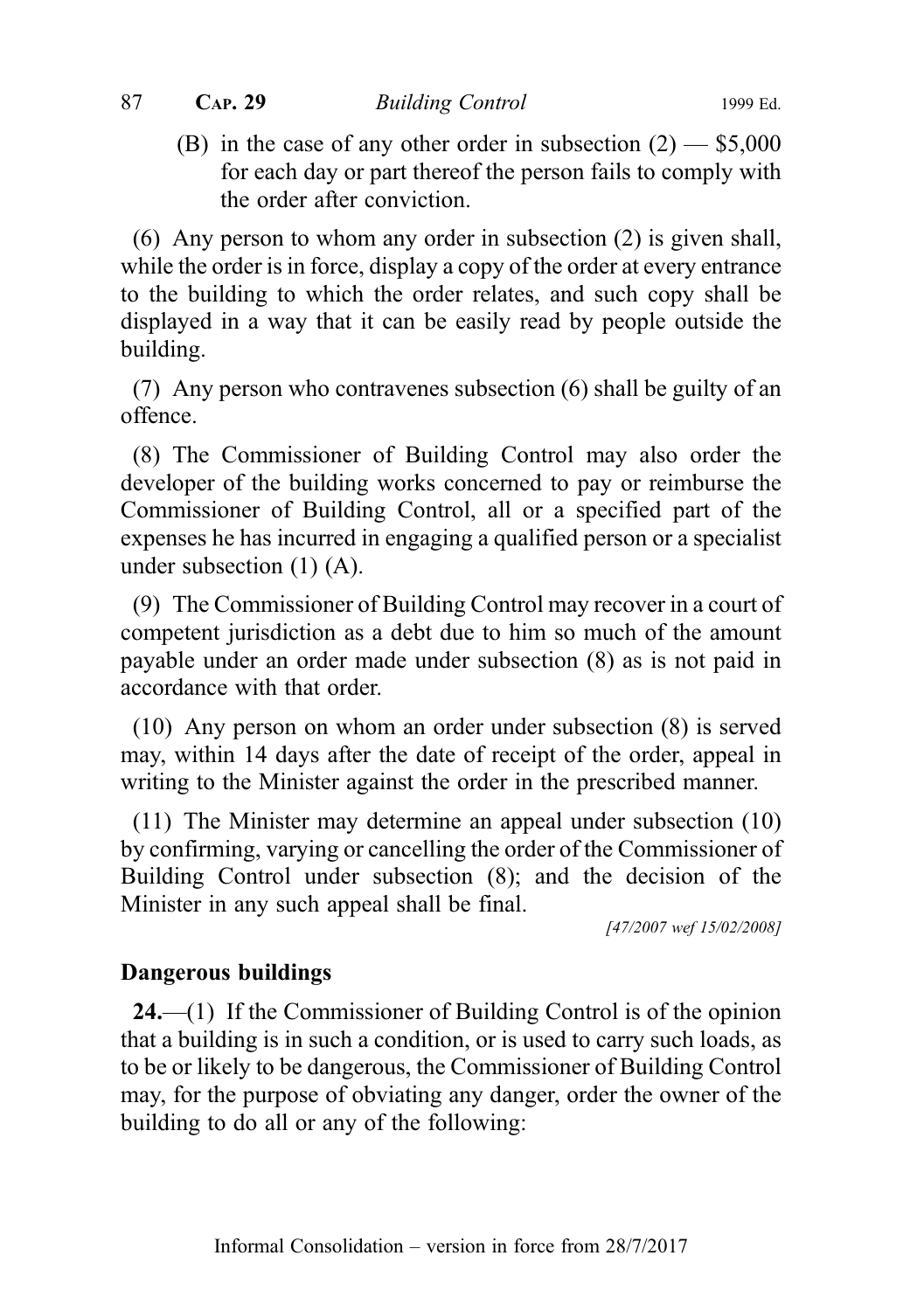(a) to appoint an appropriate qualified person to carry out (at the owner's cost) such inspection of the building as the Commissioner of Building Control may specify;

[Act 22 of 2012 wef 01/12/2012]

- (b) to execute or cause to be executed (at the owner's cost) such building works as the Commissioner of Building Control may specify (which may include retrofitting under Part III);
- (c) to demolish or cause to be demolished (at the owner's cost) the building or any part thereof, and remove any rubbish resulting from the demolition;
- (d) to cause (at the owner's cost) the building to be shored up or otherwise secured and a proper hoarding or fence to be put up for the protection of the public from danger, or arranging for the building to be watched.

(2) The Commissioner of Building Control may, in lieu of or in addition to any order under subsection (1), make —

- (a) an order (referred to in this Part as an occupancy order) directing the owner or occupier of the building to not allow more than the number of people stated in the occupancy order to be in the building at any time or to otherwise restrict the use of the building, until he, being satisfied that any inspection or building works referred to in subsection (1) are completed, withdraws the order; or
- (b) an order (referred to in this Part as a closure order) directing the closure of the building, and that every owner and occupier of the building must quit the building and must not allow anyone else to occupy the building except as permitted under this Part.

(3) Before exercising any of his powers under subsection (2), the Commissioner of Building Control shall, if it is reasonably practicable to do so, give notice of his intention to make an occupancy order or a closure order, as the case may be.

(4) If the person to whom an order in subsection (1) is given fails to comply with the order within the time specified, the Commissioner of Building Control may ––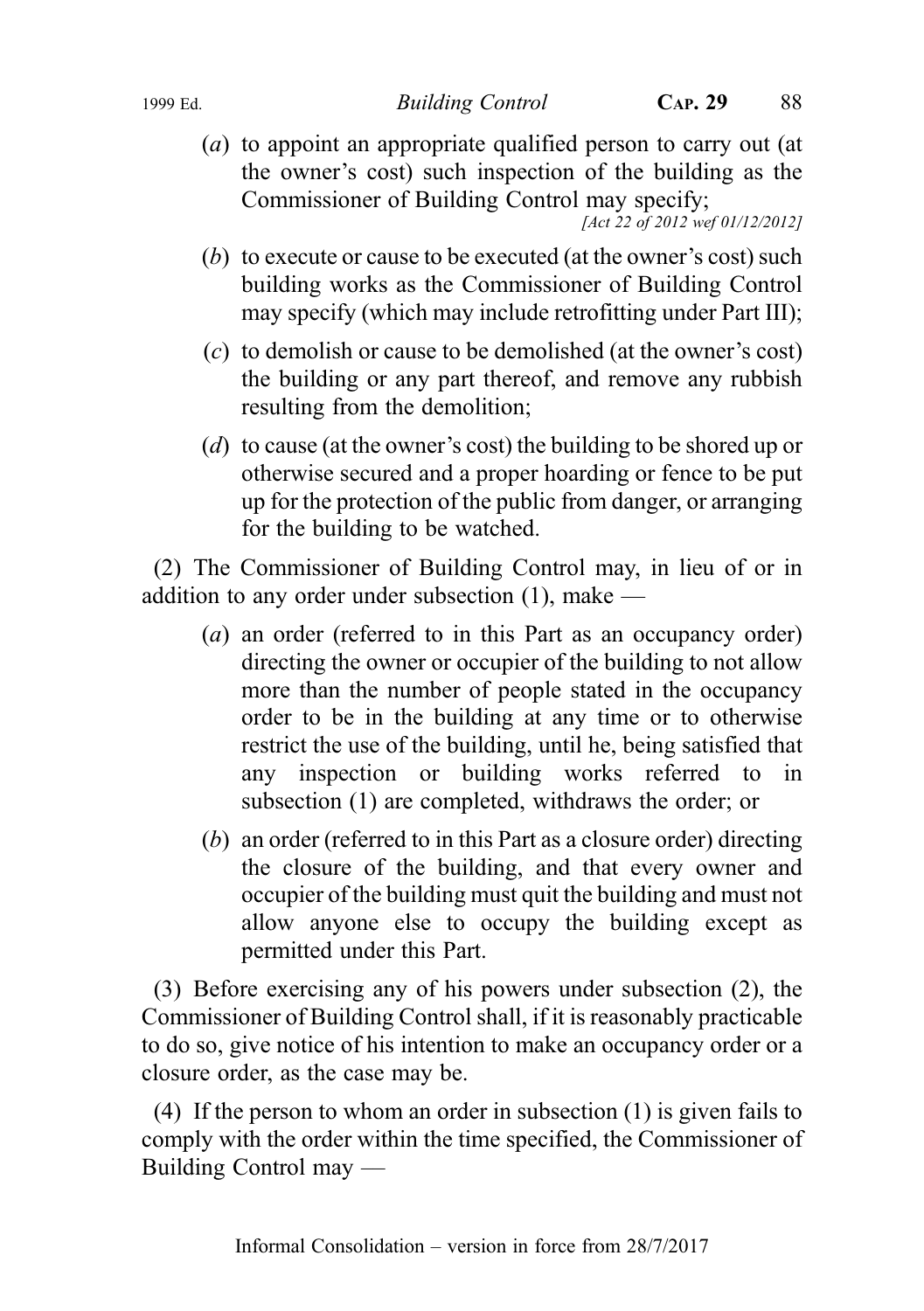- (a) execute the order in such manner as he thinks fit; and
- (b) recover in a court of competent jurisdiction as a debt due to him all expenses reasonably incurred by him in doing so from the person in default,

except that so far as the expenses incurred under this section consist of expenses of fencing off the building, or arranging for it to be watched, the expenses shall not be recoverable in respect of any period after the danger has been removed by other steps under this section.

(5) Without prejudice to the right of the Commissioner of Building Control to exercise his powers under subsection (4), any person who, without reasonable excuse, fails to comply with any order in subsection (1) that the person is given shall be guilty of an offence and shall be liable on conviction —

- (a) to a fine not exceeding \$100,000 or to imprisonment for a term not exceeding 12 months or to both; and
- (b) in respect of a continuing failure to comply, to an additional fine not exceeding \$2,500 for each day or part thereof the person fails to comply with the order,

and if the failure to comply continues after the conviction, the person shall be guilty of a further offence and shall be liable on conviction of this further offence to a further fine not exceeding \$5,000 for each day or part thereof the person fails to comply with the order after conviction.

(6) Any person to whom any occupancy order or closure order under subsection (2) is given shall, while the order is in force, display a copy of the order at every entrance to the building to which the order relates, and such copy shall be displayed in a way that it can be easily read by people outside the building.

(7) Any person who contravenes subsection (6) shall be guilty of an offence.

[47/2007 wef 15/02/2008]

## Dangerous slopes

24A.—(1) If the Commissioner of Building Control is of the opinion that any natural, formed or man-made land or slope which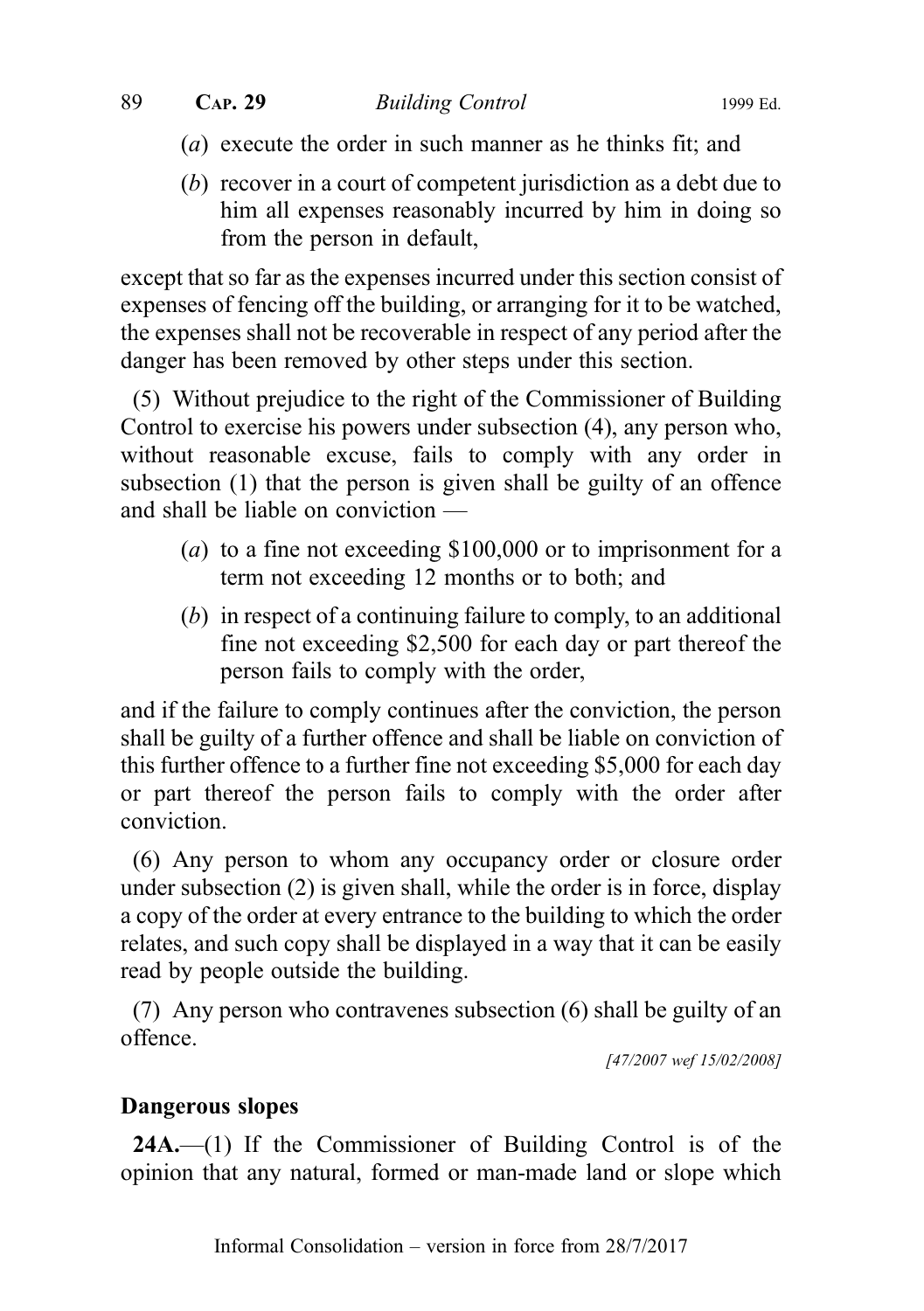abuts or is in close proximity to any building is in such a condition as to be dangerous or likely to be dangerous to the building, the Commissioner of Building Control may, for the purpose of obviating any danger, order the owner of the land or slope to do all or any of the following:

- (a) to appoint an appropriate qualified person to carry out (at the owner's cost) such investigation in relation to the land or slope as the Commissioner of Building Control may specify;
- (b) to submit to the Commissioner of Building Control the findings of the investigation by the qualified person under paragraph (a);
- (c) to execute or cause to be executed (at the owner's cost) such building works or other works as the Commissioner of Building Control may specify to obviate the danger.

(2) The Commissioner of Building Control may, in lieu of or in addition to any order under subsection (1), make a closure order in relation to either or both of the following:

- (a) the building that is endangered by the land or slope;
- (b) the land or slope.

(3) Before exercising any of his powers under subsection (2), the Commissioner of Building Control shall, if it is reasonably practicable to do so, give notice of his intention to make the closure order.

(4) Any person to whom a closure order under subsection (2) is given shall, while the order is in force, display a copy of the order in a way that it can be easily read by people —

- (a) at every entrance to any building to which the order relates; and
- (b) on any hoarding, fence, cordon, barricade or other physical barrier to entry upon any land or slope to which the order relates.

(5) If the person to whom an order in subsection (1) is given fails to comply with the order within the time specified, the Commissioner of Building Control may —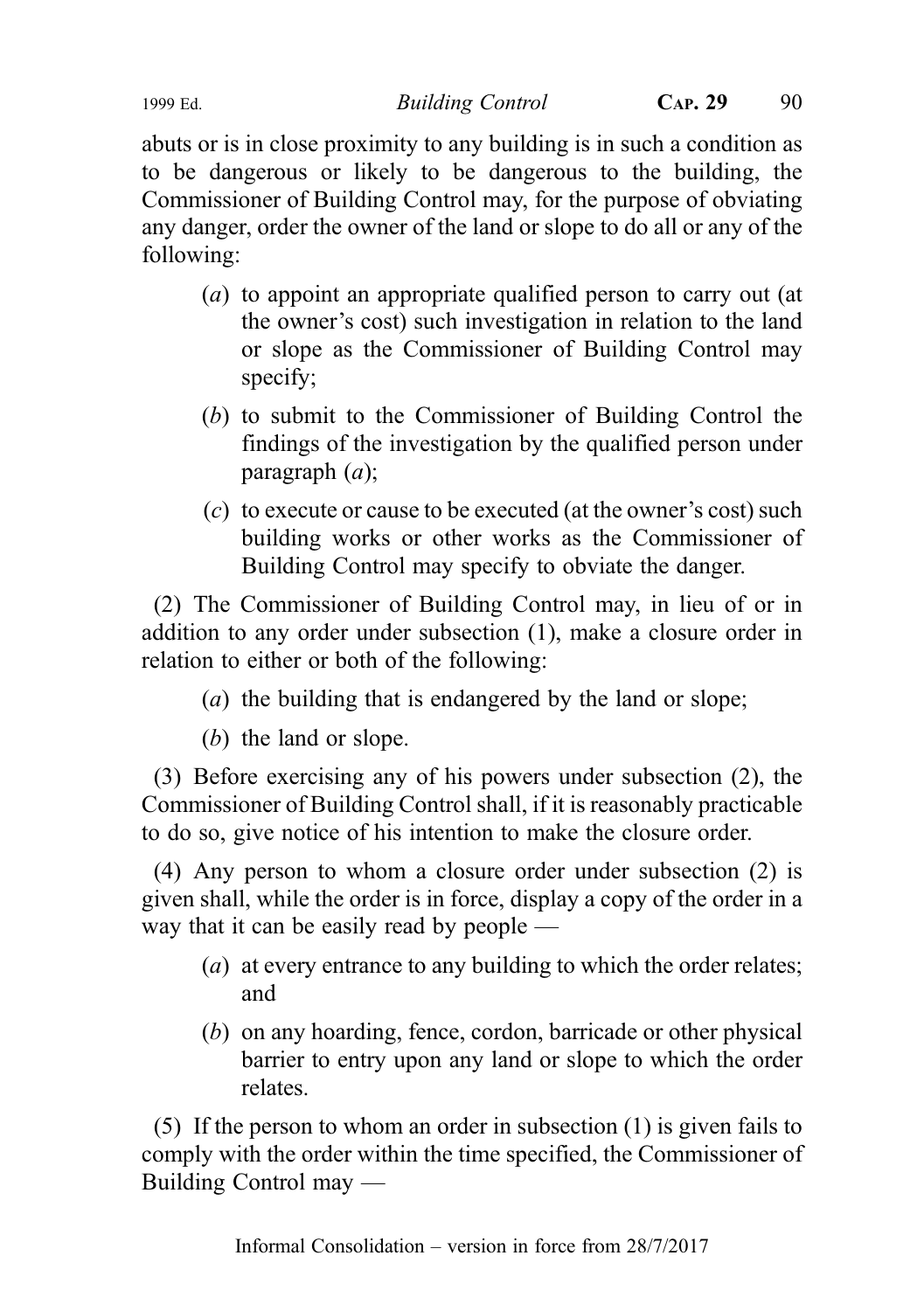- (a) execute the order in such manner as he thinks fit; and
- (b) recover in a court of competent jurisdiction as a debt due to him all expenses reasonably incurred by him in doing so from the person in default.

(6) Without prejudice to the right of the Commissioner of Building Control to exercise his powers under subsection (5), any person who, without reasonable excuse, fails to comply with any order in subsection (1) that the person is given shall be guilty of an offence and shall be liable on conviction —

- (a) to a fine not exceeding \$100,000 or to imprisonment for a term not exceeding 12 months or to both; and
- (b) in respect of a continuing failure to comply, to an additional fine not exceeding \$2,500 for each day or part thereof the person fails to comply with the order,

and if the failure to comply continues after the conviction, the person shall be guilty of a further offence and shall be liable on conviction of this further offence to a further fine not exceeding \$5,000 for each day or part thereof the person fails to comply with the order after conviction.

[Act 22 of 2012 wef 01/12/2012]

## Closure orders

25.—(1) Where the Commissioner of Building Control makes any closure order, the order shall be served on the owner and every occupier of the building or the land or slope, as the case may be.

> [4/99] [47/2007 wef 15/02/2008] [Act 22 of 2012 wef 01/12/2012]

(2) A closure order in respect of a building may require the owner or occupier of the building to which the order relates to cease to inhabit the building and to remove all goods, furniture and effects from the building before the order comes into force.

[2/91] [Act 22 of 2012 wef 01/12/2012]

(2A) A closure order in respect of land or a slope may do one or more of the following: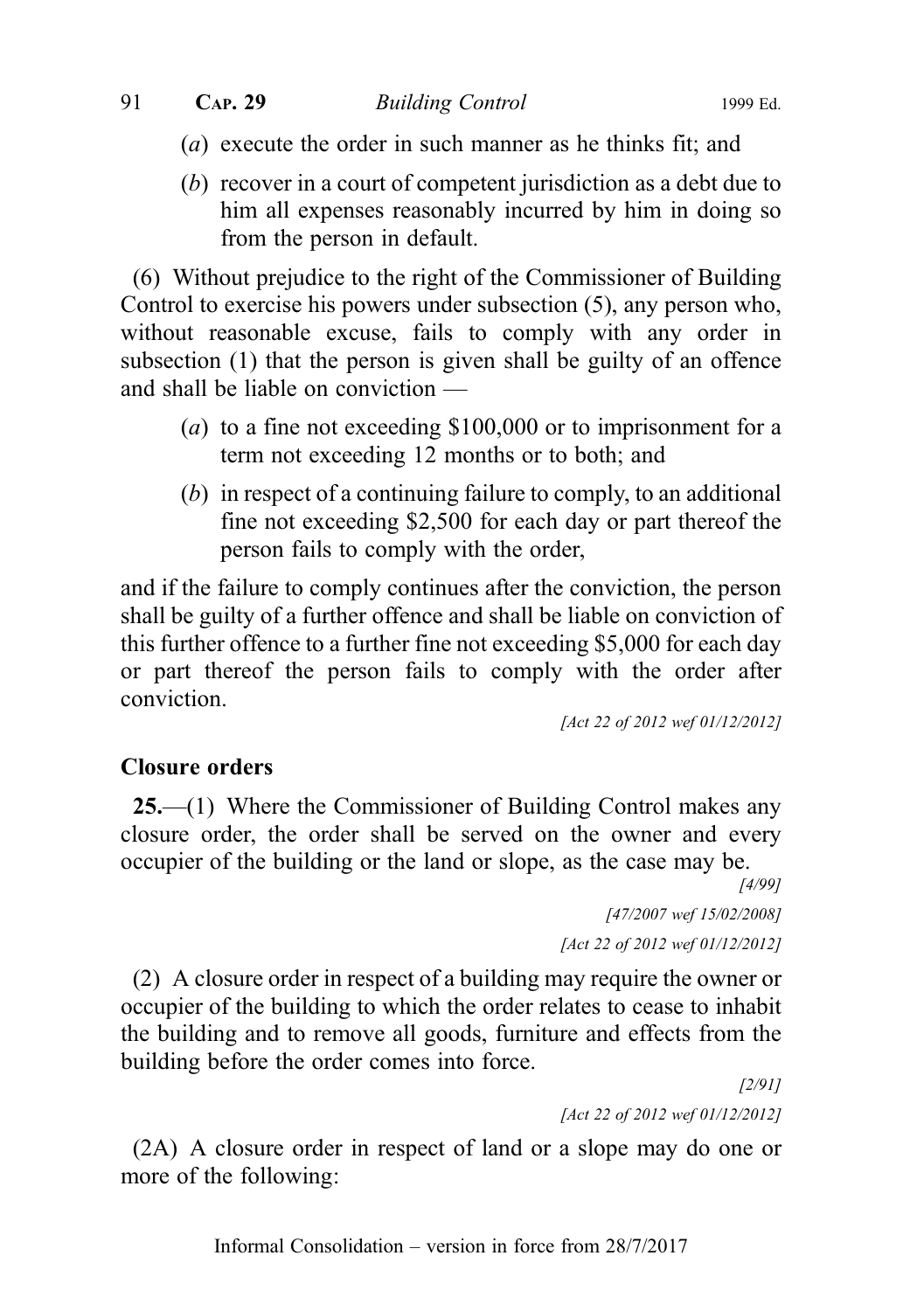- (a) require the owner or occupier of the land or slope to which the order relates to secure the area within or around the land or slope to prevent access into the area;
- (b) specify the means by which the area is to be secured, including the installation of any hoarding, fence, cordon, barricade or other physical barrier to entry;
- (c) require the installation of safety features within or around the land or slope, including adequate lighting and warning signs or lights.

[Act 22 of 2012 wef 01/12/2012]

(3) Except with the permission in writing of the Commissioner of Building Control, no person, other than a public officer in the course of his duty, shall —

- (a) enter or be in a building at any time while a closure order is in force in respect of the building; or
- (b) enter or be on any land or slope at any time while a closure order is in force in respect of the land or slope.

[Act 22 of 2012 wef 01/12/2012] [47/2007 wef 15/02/2008]

(3A) Any person who contravenes or fails to comply with subsection (3) shall be guilty of an offence and shall be liable on conviction to a fine not exceeding \$10,000 or to imprisonment for a term not exceeding 12 months or to both and, in the case of a continuing offence, to a further fine not exceeding \$200 for every day during which the offence continues after conviction.

(4) Where the Commissioner of Building Control thinks fit, he may, subject to such conditions as he may impose, by notice in writing permit any person to enter and be in a building or on any land or slope while a closure order is in force in respect of the building or land or slope, as the case may be.

[4/99] [Act 22 of 2012 wef 01/12/2012]

(5) Any permission granted under subsection (4) may be cancelled by the Commissioner of Building Control at any time and for any reason.

[4/99]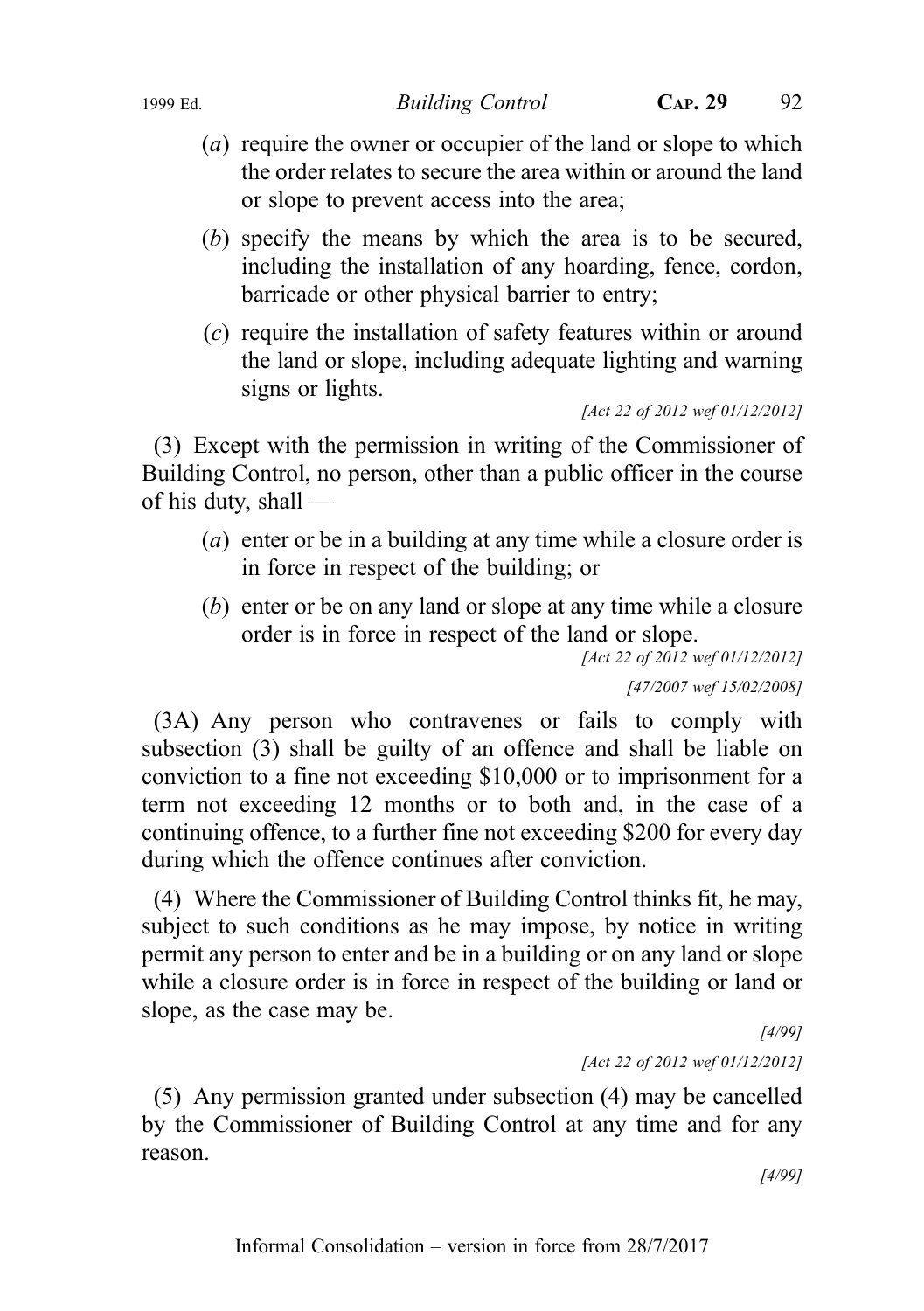(6) Where a closure order is in force in respect of a building or any land or slope —

(a) any police officer may, with such force or assistance as may be necessary, remove therefrom any person who is in the building or on the land or slope in contravention of subsection (3);

[Act 22 of 2012 wef 01/12/2012]

(b) the Commissioner of Building Control may seal or cause to be sealed, all or any of the entrances to or exits from the building or the means of access to or egress from the land or slope, as the case may be; and

[Act 22 of 2012 wef 01/12/2012]

(c) the Commissioner of Building Control or any police officer may remove all goods, furniture and effects from the building.

[2/91; 4/99]

(7) A closure order shall remain in force in respect of a building until the Commissioner of Building Control had served a notice of expiry of the order on the owner of the building by causing the notice to be posted upon a conspicuous part of the building to which it relates and by serving a copy of the notice upon the owner.

[4/99]

(7A) A closure order shall remain in force in respect of any land or slope until the Commissioner of Building Control has served a notice of expiry of the order on the owner of the land or slope.

[Act 22 of 2012 wef 01/12/2012]

(8) Every notice of expiry of a closure order shall specify the building or the land or slope to which it relates and the date upon which the order expires.

[Act 22 of 2012 wef 01/12/2012]

#### Investigations into dangerous occurrences

25A.—(1) Where the Commissioner of Building Control becomes aware of any dangerous occurrence in any premises at which building works are carried out or in any other premises, the Commissioner of Building Control may direct any person authorised on his behalf to investigate the circumstances of the dangerous occurrence.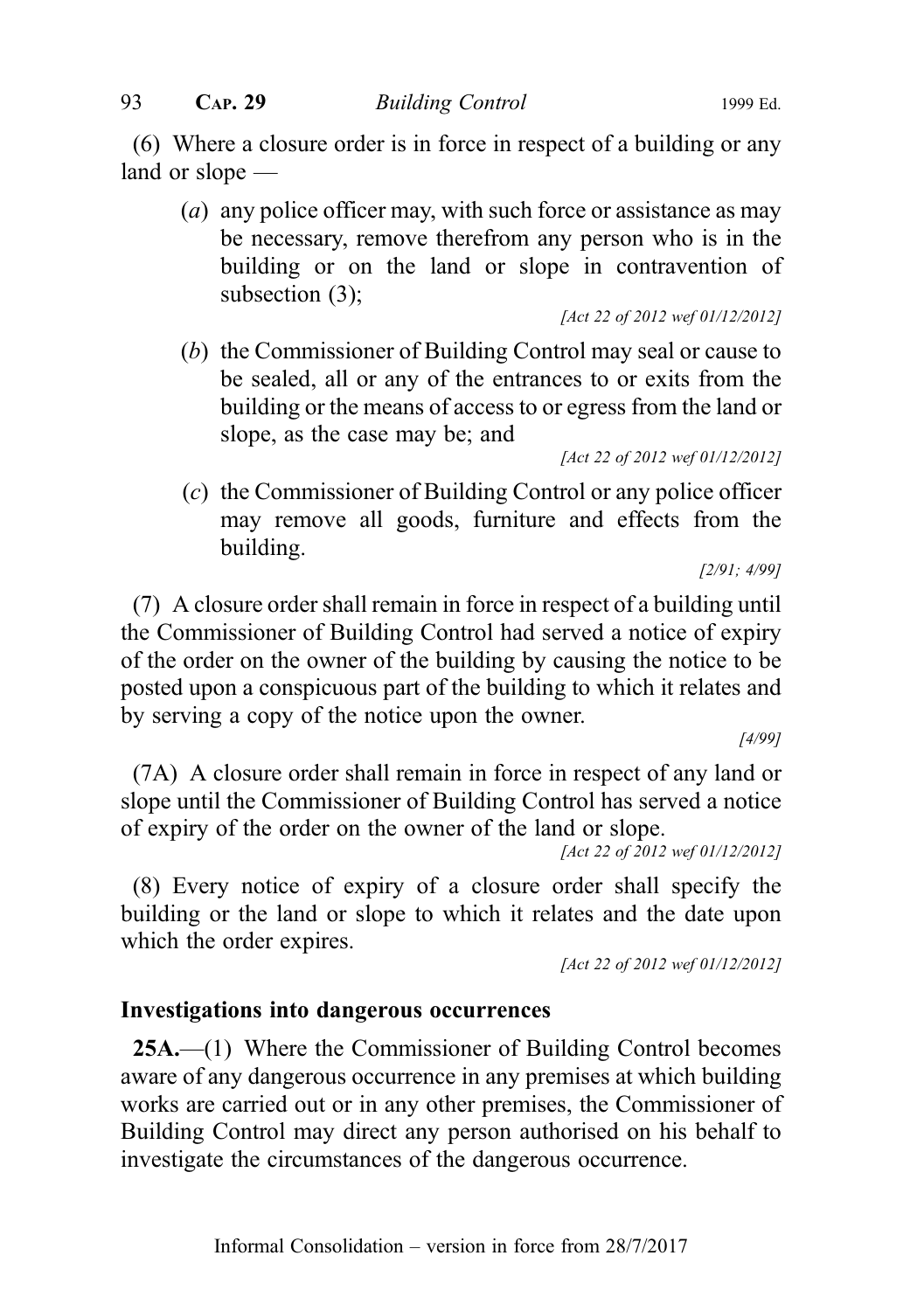(2) No person shall, without the prior consent of the Commissioner of Building Control —

- (a) alter, replace, remove or add to any building element, machinery, equipment, plant or article at any premises in respect of which the Commissioner of Building Control has made any direction under subsection (1); or
- (b) modify any premises in respect of which the Commissioner of Building Control has made any direction under subsection  $(1)$ .

(3) Any person who contravenes subsection (2) shall be guilty of an offence and shall be liable on conviction to a fine not exceeding \$10,000 or to imprisonment for a term not exceeding 12 months or to both.

(4) Nothing in subsection (2) shall operate to interfere with rescue work or work necessary for the general safety of life and property.

(5) In this section, "dangerous occurrence" means —

(a) the collapse or structural failure of any building (completed or otherwise);

[Act 22 of 2012 wef 01/12/2012]

(b) any structural distress that is likely to lead to the instability of any building (completed or otherwise); or

[Act 22 of 2012 wef 01/12/2012]

(c) the instability or failure of any land or slope which abuts or is in close proximity to a building,

[Act 22 of 2012 wef 01/12/2012]

whether or not the collapse, structural failure or structural distress of the building or the instability or failure of the land or slope results in any death, bodily injury or injury to health.

> [47/2007 wef 15/02/2008] [Act 22 of 2012 wef 01/12/2012]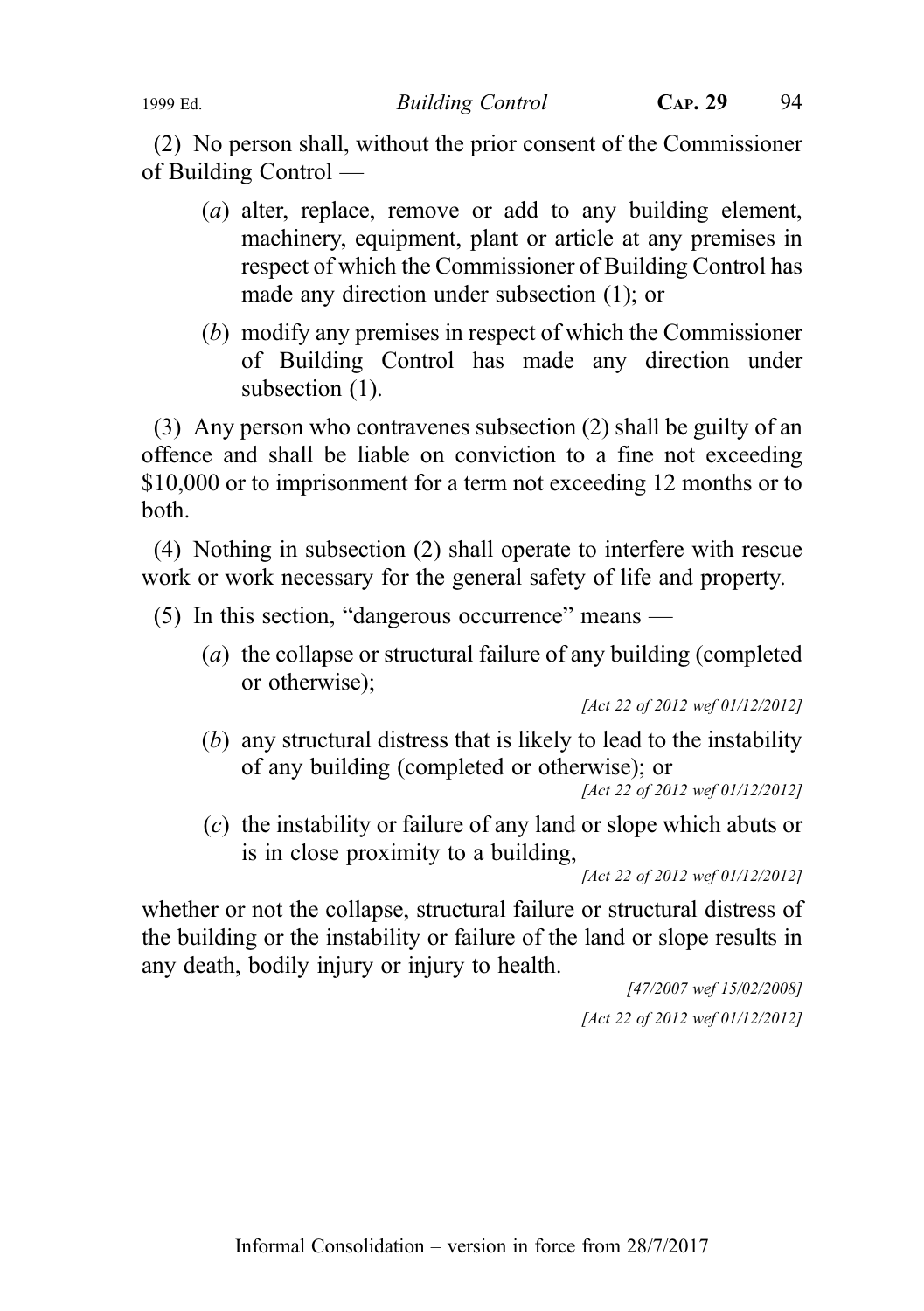## PART V

#### INSPECTION OF BUILDINGS

## Interpretation of this Part

 $26$ —(1) In this Part —

" $\alpha$ wner" —

- (a) in relation to a subdivided building comprised in a strata title plan under the Land Titles (Strata) Act, means —
	- (i) the management corporation having control of the common property of the building, or the person receiving any rent or charge for the maintenance and management of that common property; and
	- (ii) in relation to any limited common property of the building, the subsidiary management corporation established under the Building Maintenance and Strata Management Act having control of the limited common property, or the person receiving any rent or charge for the maintenance and management of that limited common property;
- (b) in relation to any subdivided building which is not comprised in a strata title plan under the Land Titles (Strata) Act, means —
	- (i) in relation to the common property of residential and commercial property in any housing estate of the Housing and Development Board, that Board;
	- (ii) in relation to the common property of any subdivided building in any housing estate under the HUDC Housing Estates Act, any body corporate constituted under an order made by the Minister under section 3 of that Act; and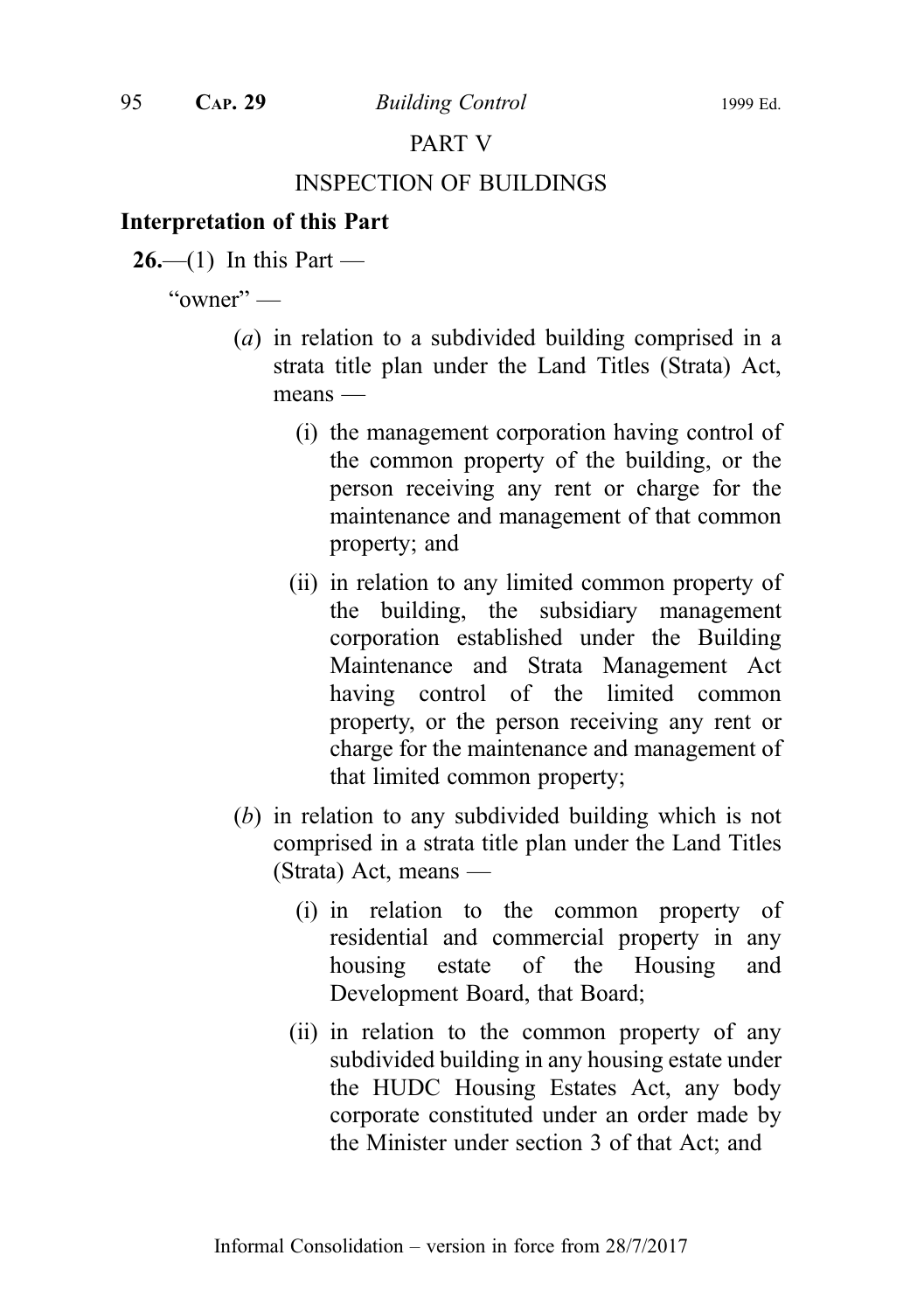- (iii) in relation to the common property of any other subdivided building, every person who is a registered proprietor in the land-register under the Land Titles Act of the fee simple, estate in perpetuity or leasehold estate of a lot in that building, or the person receiving any rent or charge for the maintenance and management of the common property of the building;
- (c) in relation to any premises which are not subdivided, means any person who is the registered proprietor of the fee simple, estate in perpetuity or leasehold estate of those premises in the land-register under the Land Titles Act; and
- (d) where paragraphs  $(a)$ ,  $(b)$  and  $(c)$  do not apply, means the person for the time being receiving the rent of the premises or building, whether on his own account or as agent or trustee or as receiver, or who would receive the same if the premises or building were let to a tenant and includes the person whose name is entered in the Valuation List prepared under section 10 of the Property Tax Act as the owner of the premises or building, or a mortgagee in possession;

[Act 22 of 2012 wef 28/07/2017]

- "special building" means any building of which not less than 90% of its floor area is used solely for residential purposes, and in this definition, "floor area" means the total area of floor space within the building measured between party walls including the thickness of external walls;
- "structural engineer" means a person who is registered under the Professional Engineers Act (Cap. 253) in the civil or structural engineering discipline and who has in force a practising certificate issued under that Act authorising him to engage in civil or structural engineering work.

[23/91; 18/95]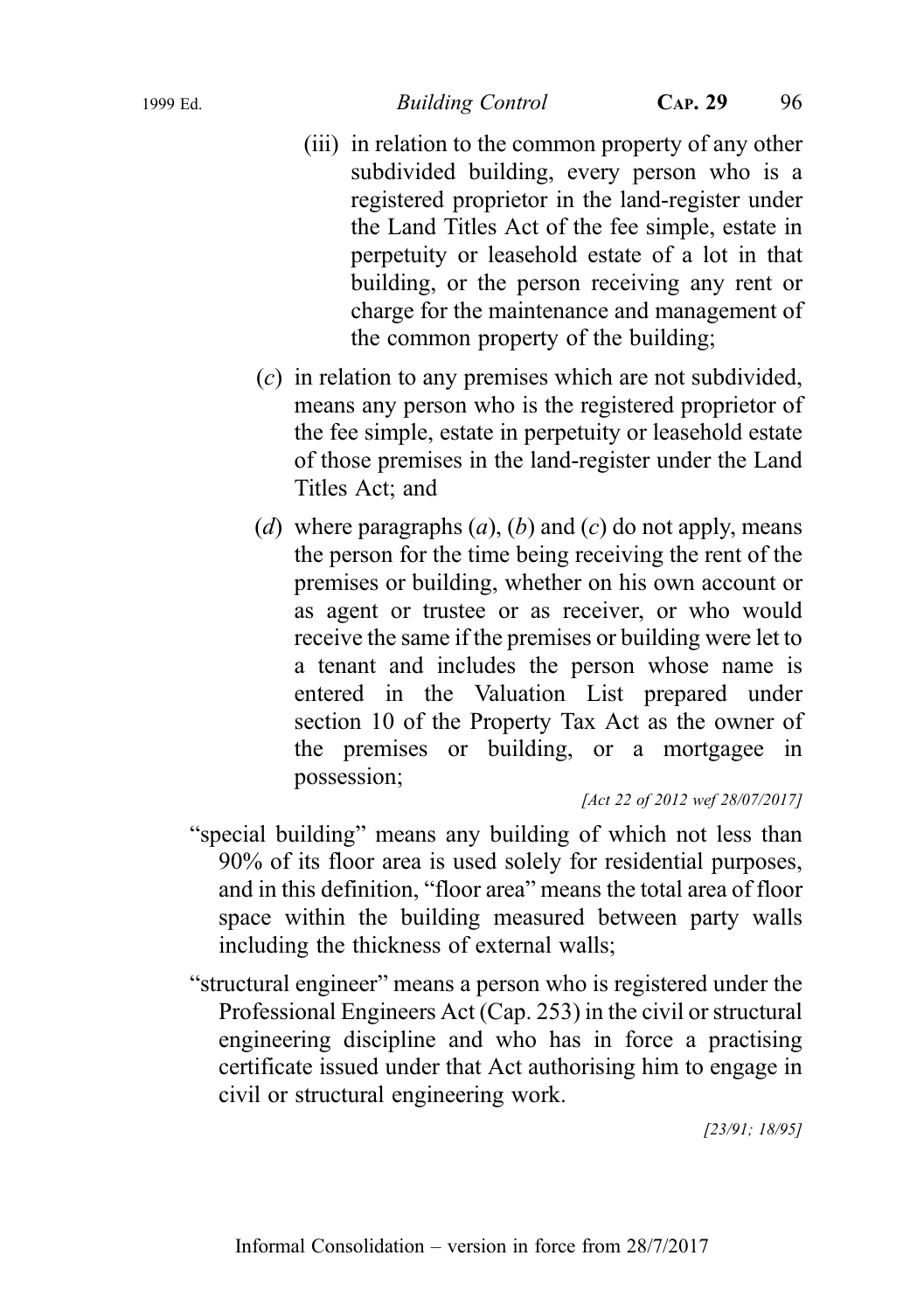(2) For the purposes of this Part, a building which is physically connected with another building —

- (a) shall, although so connected, be treated as a separate building if it is so constructed as to be capable of remaining in position and being used independently of the other building or as to require only minor modification as to render it so capable; and
- (b) shall not be treated as other than a separate building merely because it is so connected with the other building at or below ground level or by means of a bridge or similar structure (whether affording access or accommodation to both).

# Application of this Part

- 27. This Part shall apply to buildings other than
	- (a) detached houses, semi-detached houses, terraced or linked houses which are used solely by the owners or occupiers thereof solely as their residence; and
	- (b) temporary buildings.

[18/95]

## Periodic inspection of buildings

**28.**—(1) Subject to subsections (2) and (2A), the Commissioner of Building Control may, by notice served on the owner of a building to which this Part applies, require the building to be inspected.

[4/99]

[Act 22 of 2012 wef 28/07/2017]

(2) In relation to any building to which this Part applies, a notice under subsection (1) may be made —

(a) where the building (other than a special building) is used other than solely for residential purposes — after the fifth year commencing from the date the first temporary occupation permit or first certificate of statutory completion was issued in respect of the building, whichever was issued earlier, and thereafter at intervals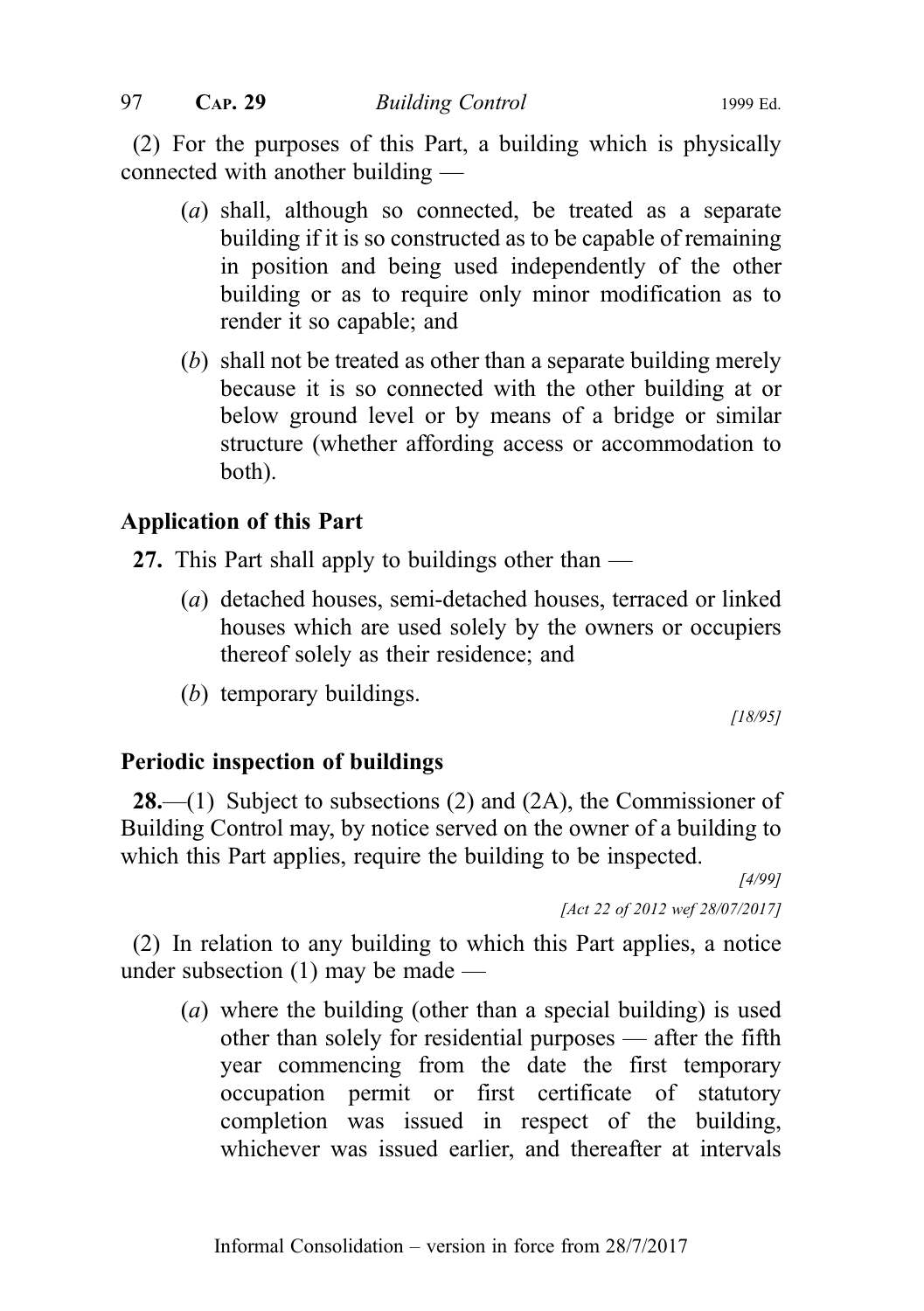of not less than 5 years from the date of the last notice under this section; or

[34/2004 wef 01/10/2004]

(b) where the building is a special building or is used solely for residential purposes — after the tenth year commencing from the date the first temporary occupation permit or first certificate of statutory completion was issued in respect of the building, whichever was issued earlier, and thereafter at intervals of not less than 10 years from the date of the last notice under this section.

[18/95] [34/2004 wef 01/10/2004]

(2A) In relation to any building to which this Part applies and in respect of which no temporary occupation permit or certificate of statutory completion has been issued, a notice under subsection (1) may be served at such time as the Commissioner of Building Control considers appropriate, and thereafter —

- (a) at intervals of not less than 5 years from the date of the last notice under this section for a building (other than a special building) used other than solely for residential purposes; or
- (b) at intervals of not less than 10 years from the date of the last notice under this section for a building which is a special building or used solely for residential purposes.

```
[Act 22 of 2012 wef 28/07/2017]
```
(3) Every owner of a building to which this Part applies shall, on receipt of a notice under subsection (1), cause the building to be inspected within the period specified in the notice and in the prescribed manner by a structural engineer appointed by the owner. [18/95]

(4) Where a building comprising 2 or more flats is not subdivided and there are subsisting leases for those flats registered under the Registration of Deeds Act (Cap. 269) or the Land Titles Act (Cap. 157), the owners of those flats shall, on receipt of a notice under subsection (1), jointly appoint a structural engineer to inspect the building within such time as may be specified in the notice and in the prescribed manner.

[18/95]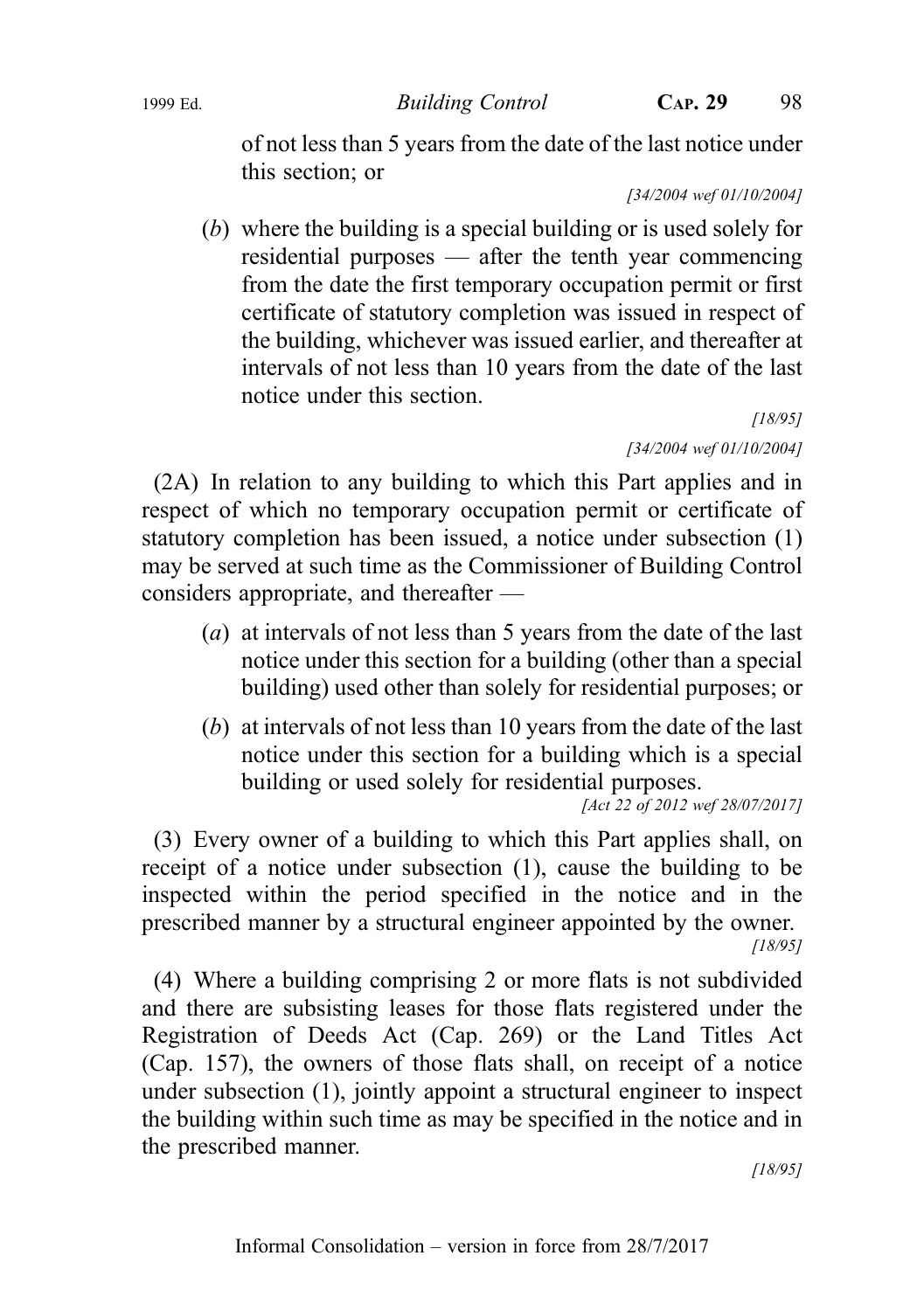(5) The structural engineer who is appointed by the owner of a building to carry out an inspection of a building under this section shall be entitled at all reasonable times to full and free access to the building and any part thereof he is required to inspect.

[18/95]

(5A) Any person who hinders, obstructs or delays the structural engineer in the performance of his duty under subsection (5) shall be guilty of an offence and shall be liable on conviction to a fine not exceeding \$5,000 and, in the case of a continuing offence, to a further fine not exceeding \$500 for every day during which the offence continues after conviction.

[47/2007 wef 15/02/2008]

(6) A structural engineer appointed to carry out an inspection of a building under this section shall —

- (a) carry out the inspection in the prescribed manner;
- (b) on completion of the inspection, prepare and sign a report of the result of the inspection; and
- (c) serve a copy of the report on the Commissioner of Building Control within such period as the Commissioner of Building Control may specify in the notice under subsection  $(1)$ .

[18/95; 4/99]

(7) Where the report of the result of the inspection of a building prepared under subsection  $(6)(b)$  contains any measure or other building works recommended by the structural engineer to be carried out to ensure the structural stability or integrity of the building, the owner of the building shall, within such period and subject to such conditions as may be specified by the Commissioner of Building Control, carry out or cause to be carried out such measure or building works as is recommended by the structural engineer in the report.

[18/95; 4/99]

[34/2004 wef 01/10/2004] [Act 22 of 2012 wef 28/07/2017]

(8) Any owner of a building who contravenes or fails to comply with a notice under subsection (1) shall be guilty of an offence and shall be liable on conviction to a fine not exceeding \$20,000.

[47/2007 wef 15/02/2008]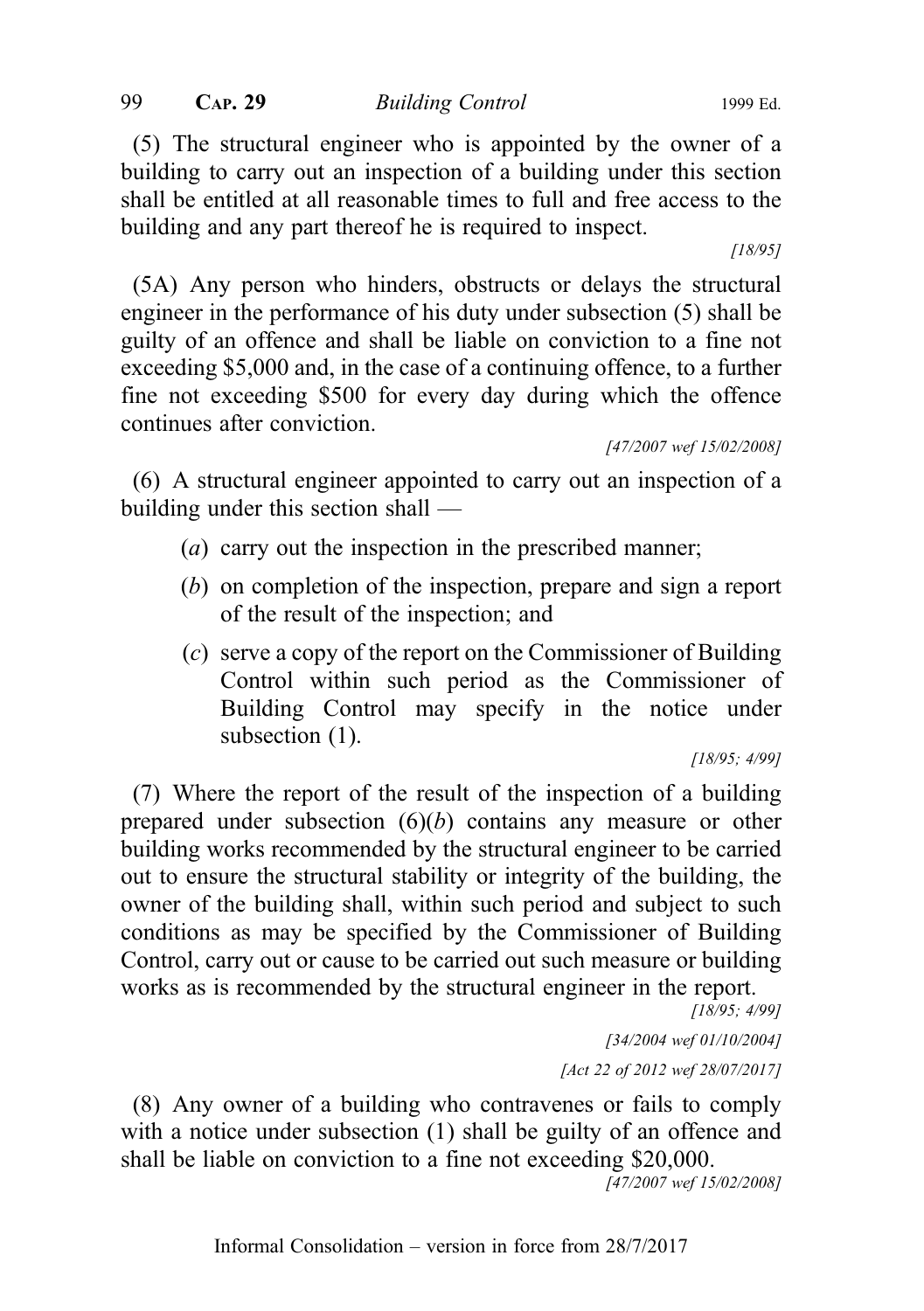(9) Any owner of a building who fails to comply with subsection (3), (4) or (7) within the period specified in the notice under subsection (1) or within the period specified under subsection (7), as the case may be, shall be guilty of an offence and shall be liable on conviction to a fine not exceeding \$20,000 or to imprisonment for a term not exceeding 12 months or to both, and in respect of a continuing contravention, to an additional fine not exceeding \$500 for each day or part thereof during which the contravention continues, and if the contravention continues after the conviction, the person shall be guilty of a further offence and shall be liable on conviction of this further offence to a further fine not exceeding \$2,000 for every day or part thereof during which the contravention continues after conviction.

[18/95]

[47/2007 wef 15/02/2008]

(10) Any structural engineer who contravenes or fails to comply with subsection  $(6)(a)$ ,  $(b)$  or  $(c)$  shall be guilty of an offence and shall be liable on conviction to a fine not exceeding \$20,000.

[47/2007 wef 15/02/2008]

(11) The Minister may, by order, provide for the application of this section with such adaptations or modifications as may be specified therein to buildings in respect of which no certificate of fitness for occupation has been issued under regulations made under the repealed Act.

# Independence of structural engineers

 $29$ ,  $-$ (1) A structural engineer shall not be appointed by the Commissioner of Building Control or owner of a building for the purpose of carrying out an inspection of a building under section 28 if the structural engineer has any professional or financial interest in the building.

[4/99]

(2) A structural engineer shall be regarded as having a professional or financial interest in any building if —

(a) he is or has been responsible for the design or construction of the building or any of the building works in any capacity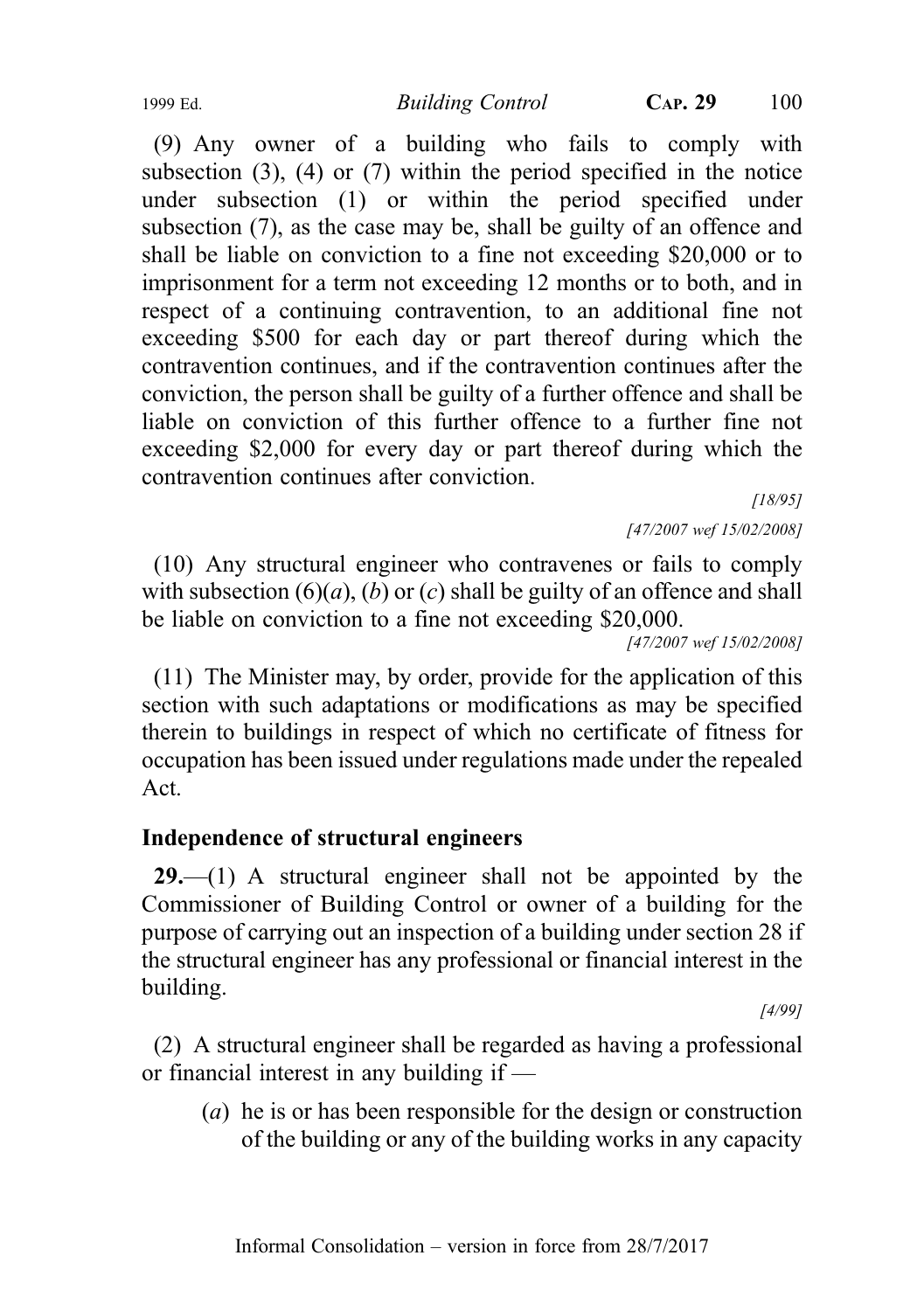except building works relating to the alterations of the building which —

- (i) do not affect any key structural element; or
- (ii) affect any structural element but the effects are localised in nature and do not require any strengthening of any key structural element;
- (b) he or any nominee of his is a member, officer or employee of a company or other body which has a professional or financial interest in the building or any part thereof;
- (c) he is a partner or is in the employment of a person who has a professional or financial interest in the building or any part thereof; or
- (d) he holds any interest in the building or any part thereof.

[18/95]

- (3) For the purposes of this section
	- (a) a person shall be treated as having a professional or financial interest in the building even if he has that interest only as trustee for the benefit of some other person; and
	- (b) in the case of married people living together, the interest of one spouse shall, if known to the other be deemed to be also an interest of the other.
- (4) For the purposes of this section
	- (a) involvement in the inspection of a building under section 28; and
	- (b) entitlement to any fee paid for carrying out any inspection under section 28,

shall not be regarded as constituting a professional or financial interest.

(5) The Minister may, by notification in the Gazette, exempt from subsection (1) any building owned by any public authority constituted by any public Act.

```
[Act 22 of 2012 wef 28/07/2017]
           [18/95]
```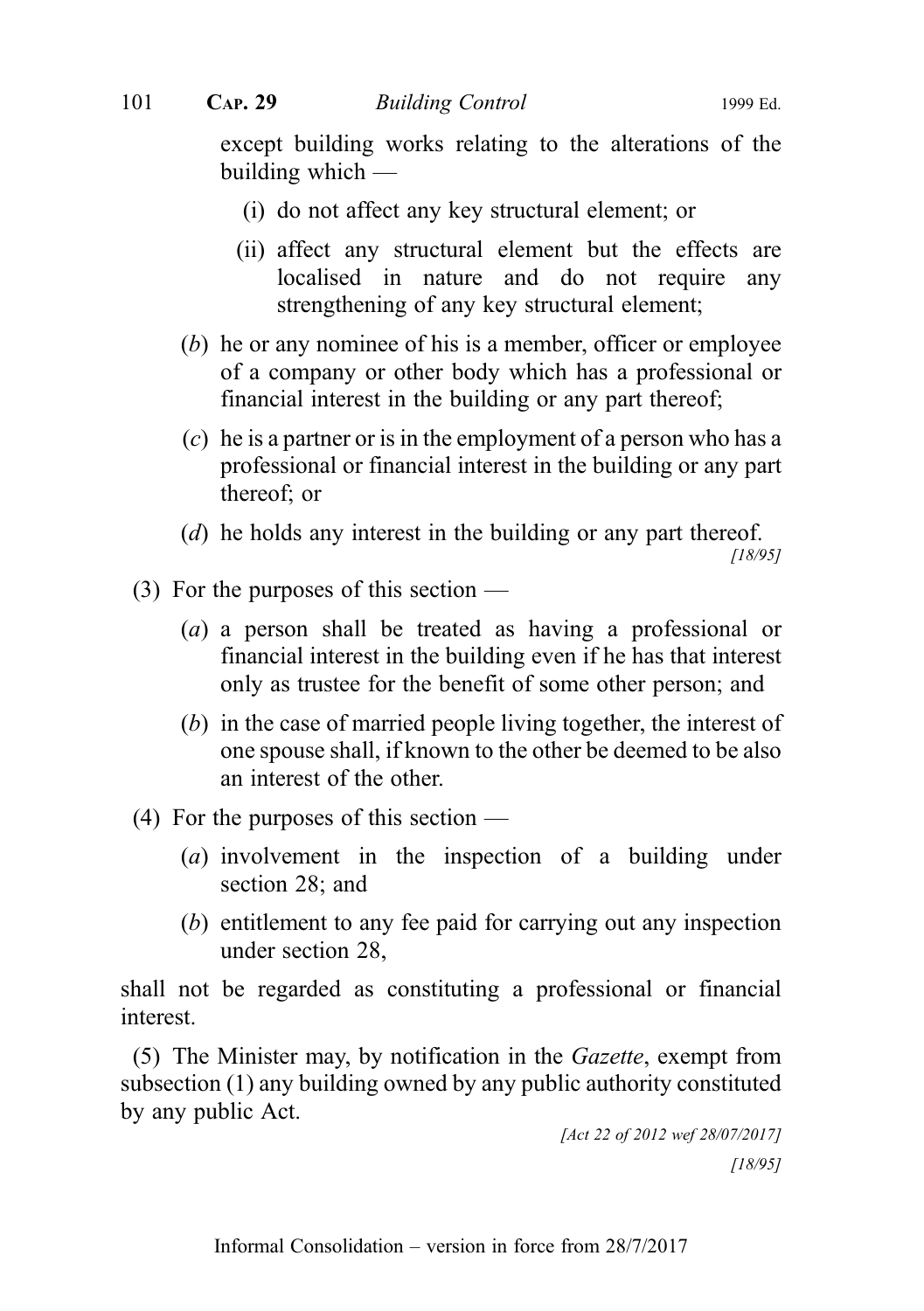# PART VA

## LICENSING OF BUILDERS

[47/2007 wef 16/12/2008]

# Interpretation of this Part

29A.— $(1)$  In this Part, unless the context otherwise requires —

"builder" means a general builder or a specialist builder;

"building works" means any building works to which Part II applies;

"Commissioner" means the Commissioner of Building Control and includes such other person as the Commissioner generally or specially authorises under section 3(2);

"corporation" shall not include a limited liability partnership;

"minor specialist building works" means the following specialist building works:

- (a) all specialist building works associated with minor building works;
- (b) structural steelwork comprising fabrication and erection work for structures with a cantilever length of not more than 3 metres, a clear span of less than 6 metres and a plan area not exceeding 150 square metres;
- (c) pre-cast concrete work comprising casting of pre-cast reinforced concrete slabs or planks on site; and
- (d) such other specialist building works as the Minister may, by notification in the Gazette, declare to be minor specialist building works;

[30/2008 wef 17/12/2008]

"partnership" includes a limited liability partnership;

"prescribed" means prescribed in the regulations made under section 29L.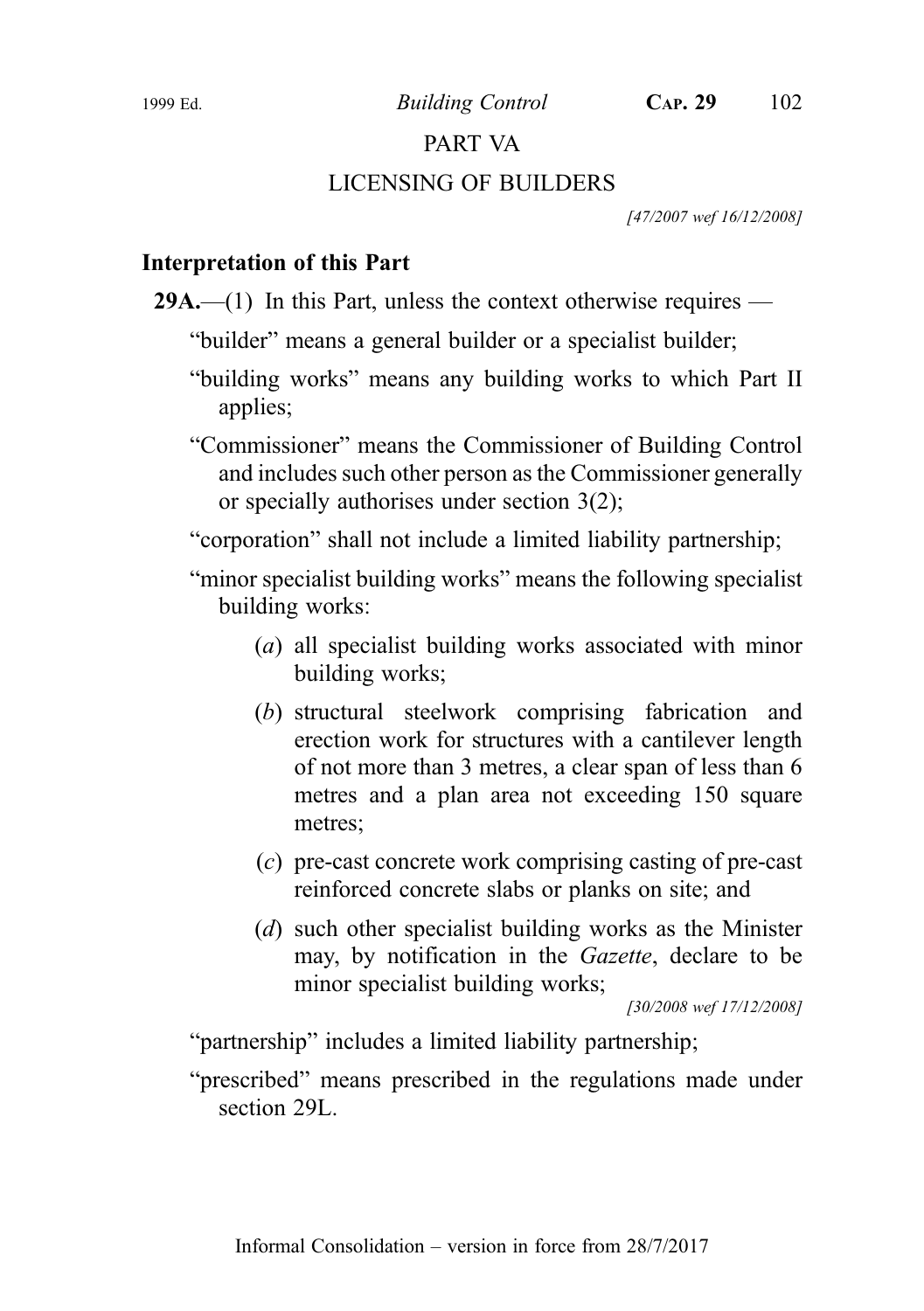- (2) For the purposes of this Part
	- (a) a person carries on the business of a general builder if the person carries out, or undertakes to carry out, (whether exclusively or in conjunction with any other business) general building works for or on behalf of another person for a fixed sum, percentage, or valuable consideration, or reward other than wages, but not if the person carries out, or undertakes to carry out, general building works only as a sub‑contractor;
	- (b) a person carries on the business of a specialist builder if the person carries out, or undertakes to carry out, (whether exclusively or in conjunction with any other business) any specialist building works for or on behalf of another person for a fixed sum, percentage, or valuable consideration, or reward other than wages;
	- (c) a person carries out general building works or specialist building works whether that person carries it out personally, or directly or indirectly causes it to be carried out; and [Act 22 of 2012 wef 01/12/2012]
	- (d) a person shall be deemed to carry on the business of a general builder or specialist builder if he carries out general building works or specialist building works, as the case may be, on or in respect of a building for himself.

[Act 22 of 2012 wef 01/12/2012]

(e) [Deleted by Act 22 of 2012 wef 01/12/2012]

(3) For the avoidance of doubt, nothing in this Part shall prohibit or prevent —

- (a) any person not licensed under this Part from carrying out any building works to which Part II does not apply;
- (b) any site supervisor or team of site supervisors appointed under section 10 from carrying on any activity solely for the purpose of that section; or
- (c) a qualified person, or any person under the direction or supervision of such a qualified person, from carrying on any activity within the practice of architecture or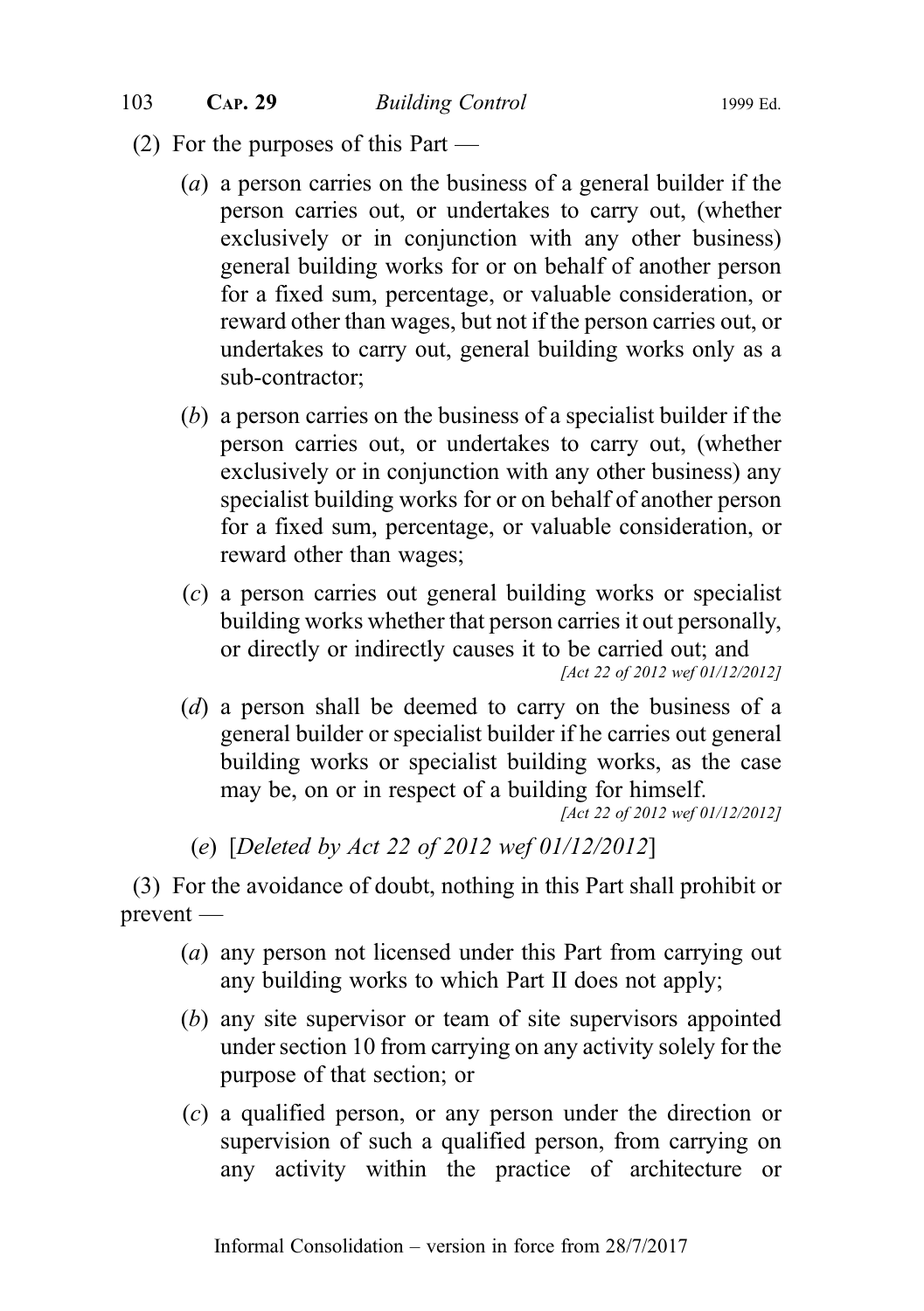professional engineering which the qualified person is authorised to carry on under any written law other than this Act.

[47/2007 wef 16/12/2008]

# Prohibition against unlicensed builders

**29B.**—(1) Subject to the provisions of this Act, no person shall —

- (a) advertise or hold himself out or conduct himself in any way or by any means as a person who is authorised to carry on the business of a general builder or a specialist builder in Singapore; or
- (b) assume, take or use (either alone or in combination with any other word, letter or device) the name or title of "licensed general builder" or, as the case may be, "licensed specialist builder", or any name, title or description calculated to lead others to believe he is so licensed, or by words or conduct hold himself out as being so licensed,

unless he is in possession of a general builder's licence and a specialist builder's licence, respectively.

- (2) Subject to the provisions of this Act, no person shall
	- (a) carry on the business of a general builder in Singapore unless he is in possession of a general builder's licence;
	- (b) carry on a business carrying out, or undertaking to carry out, (whether exclusively or in conjunction with any other business) general building works and minor specialist building works or minor specialist building works only, unless he is in possession of a general builder's licence; or
	- (c) carry on the business of a specialist builder in Singapore unless he is in possession of a specialist builder's licence.

(3) Any person who contravenes subsection (1) or (2) shall be guilty of an offence and shall be liable on conviction to —

(a) a fine not exceeding \$20,000 or to imprisonment for a term not exceeding 12 months or to both;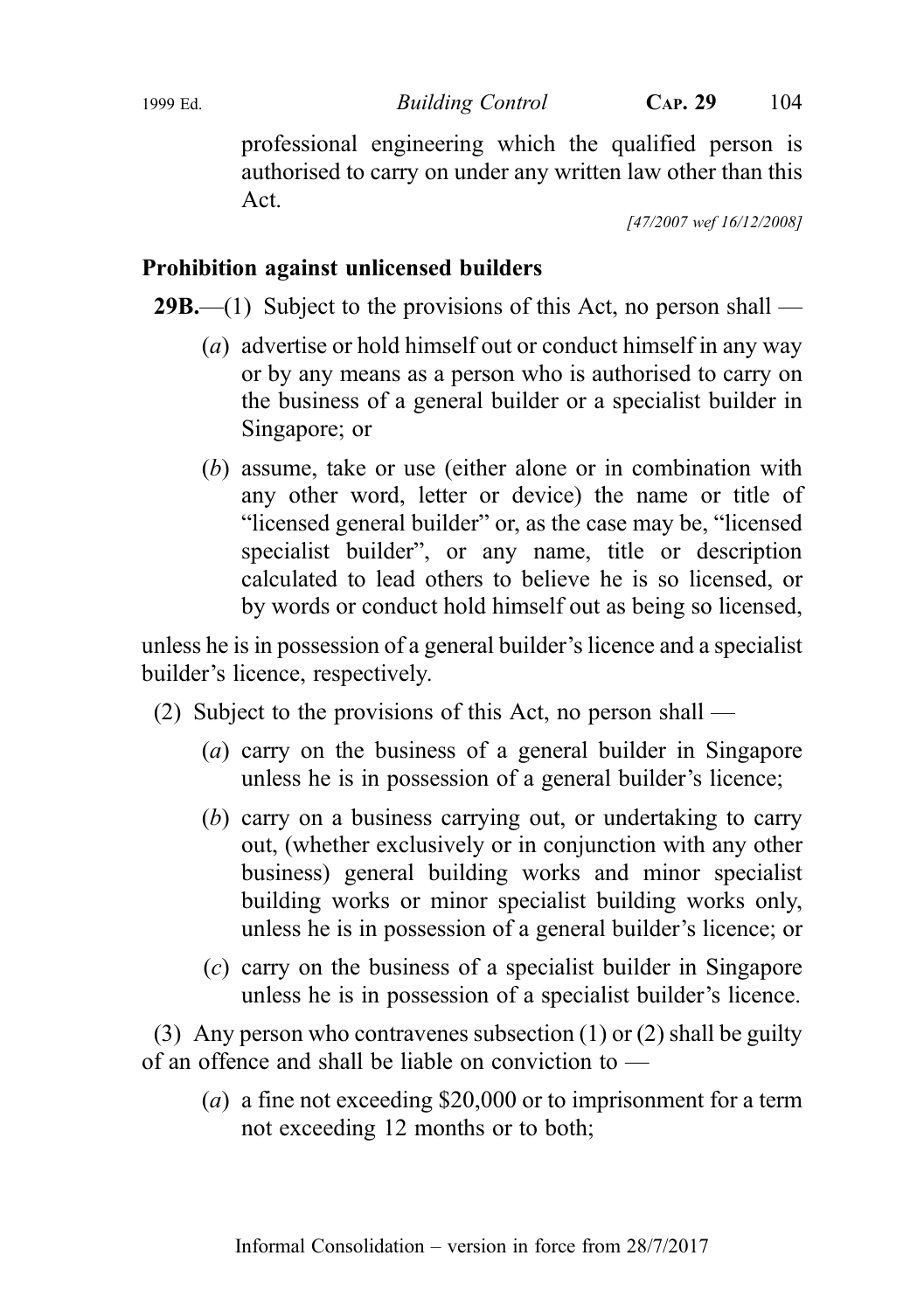- (b) a further fine not exceeding \$500 for each day or part thereof the person fails, without reasonable excuse, to comply with the requirements of that subsection; and
- (c) in the case of a continuing offence after conviction, to a further fine not exceeding \$1,000 for every day or part thereof during which the offence continues after conviction.

(4) Subject to the provisions of this Act, a person who carries out any general building works or specialist building works in contravention of subsection (2) shall not be entitled to recover in any court any charge, fee or remuneration for the general building works or specialist building works so carried out.

(5) Nothing in this section shall apply to prevent a corporation or limited liability partnership that ceases to have in force a builder's licence from carrying on any activity necessary to the winding up of the corporation or limited liability partnership.

[47/2007 wef 16/12/2008]

## Classes of builder's licences

 $29C$ .—(1) A licence may be granted under this Part to a builder authorising the builder —

- (a) to carry on the business of a general builder generally, known as a Class 1 general builder's licence;
- (b) to carry on the business of a general builder restricted to contracts or engagements for an estimated final price each of not more than \$3 million, or such other amount as the Minister may by order in the *Gazette* specify in lieu thereof, known as a Class 2 general builder's licence; or

[30/2008 wef 17/12/2008]

(c) to carry on the business of a specialist builder specified therein, known as a specialist builder's licence of that class.

(2) In this section, any reference to the estimated final price in relation to any building works shall be a reference to the total fee chargeable at practical completion for the building works, including any goods and services tax payable in relation to the supply of the work, and —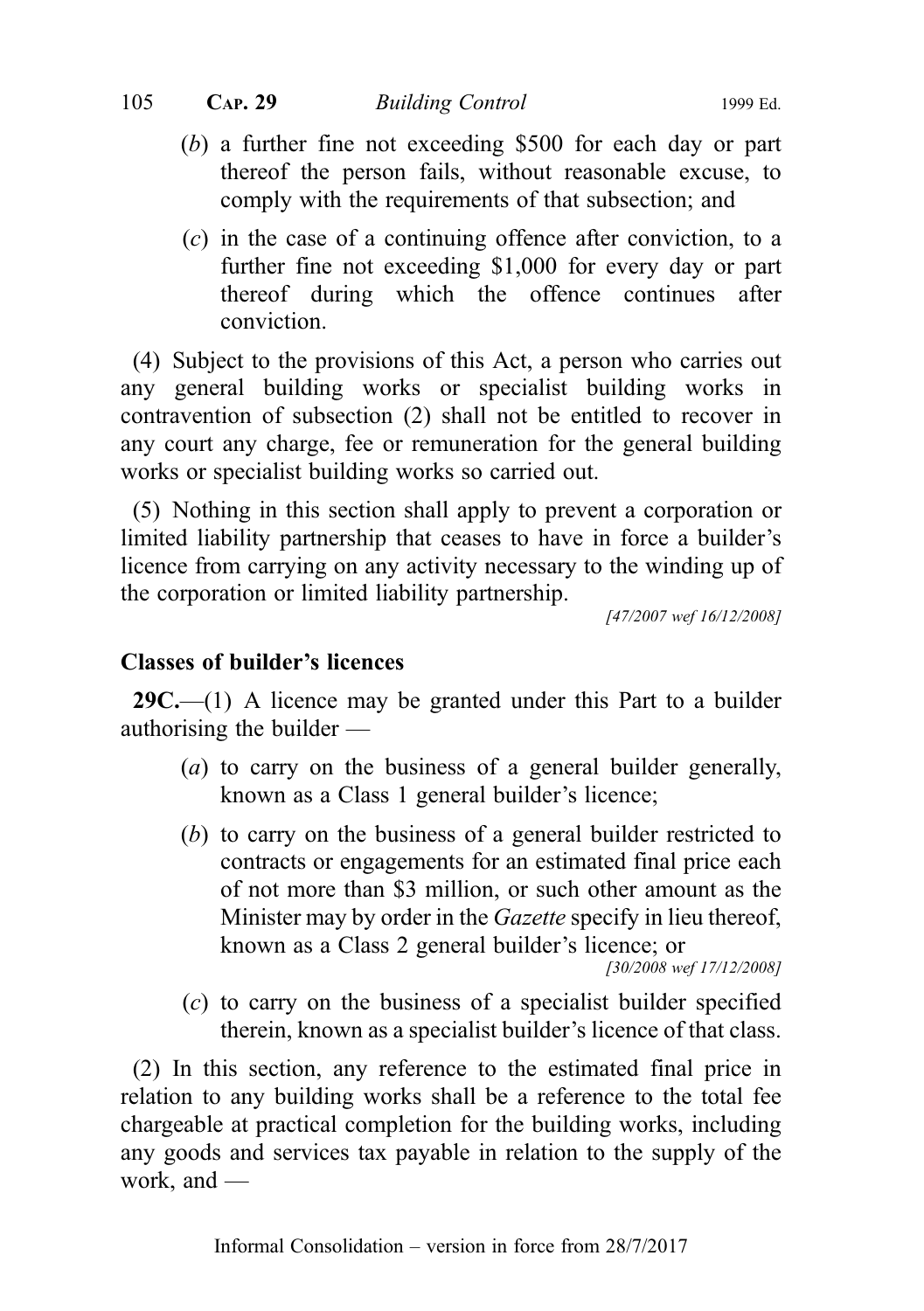- (a) where a number of distinct contracts or engagements to perform building works are entered into in connection with the same building by the same person, the estimated final price shall be the moneys payable in respect of the performance of all the contracts or engagements in the aggregate, notwithstanding that some or all of such contracts or engagements taken severally do not exceed the sum specified in subsection  $(1)(b)$ ; and
- (b) in any case where the Commissioner is satisfied that the contracts or engagements are substantially in respect of the same undertaking or that they were entered into with a view to evading the provisions of this Act, the estimated final price shall be the moneys payable in respect of the performance of such of the contracts or engagements in the aggregate as the Commissioner shall determine.

[47/2007 wef 16/12/2008]

## Register of licensed builders

29D.—(1) The Commissioner shall keep a register of builders in which shall be entered the names of all persons licensed under this Part as general builders or specialist builders, and such other particulars in relation thereto as may from time to time be prescribed.

- (2) A person may, on payment of the prescribed fee, if any
	- (a) inspect the register of builders during the ordinary hours of business of the Commissioner; or
	- (b) obtain from the Commissioner a certificate as to the licence or non-licence of a named person on a specified date or during a specified period.

(3) A certificate purporting to be signed by the Commissioner certifying that a person was or was not licensed under this Part on a specified date or during a specified period is admissible in any proceedings as evidence of the matters stated in the certificate.

[47/2007 wef 16/12/2008]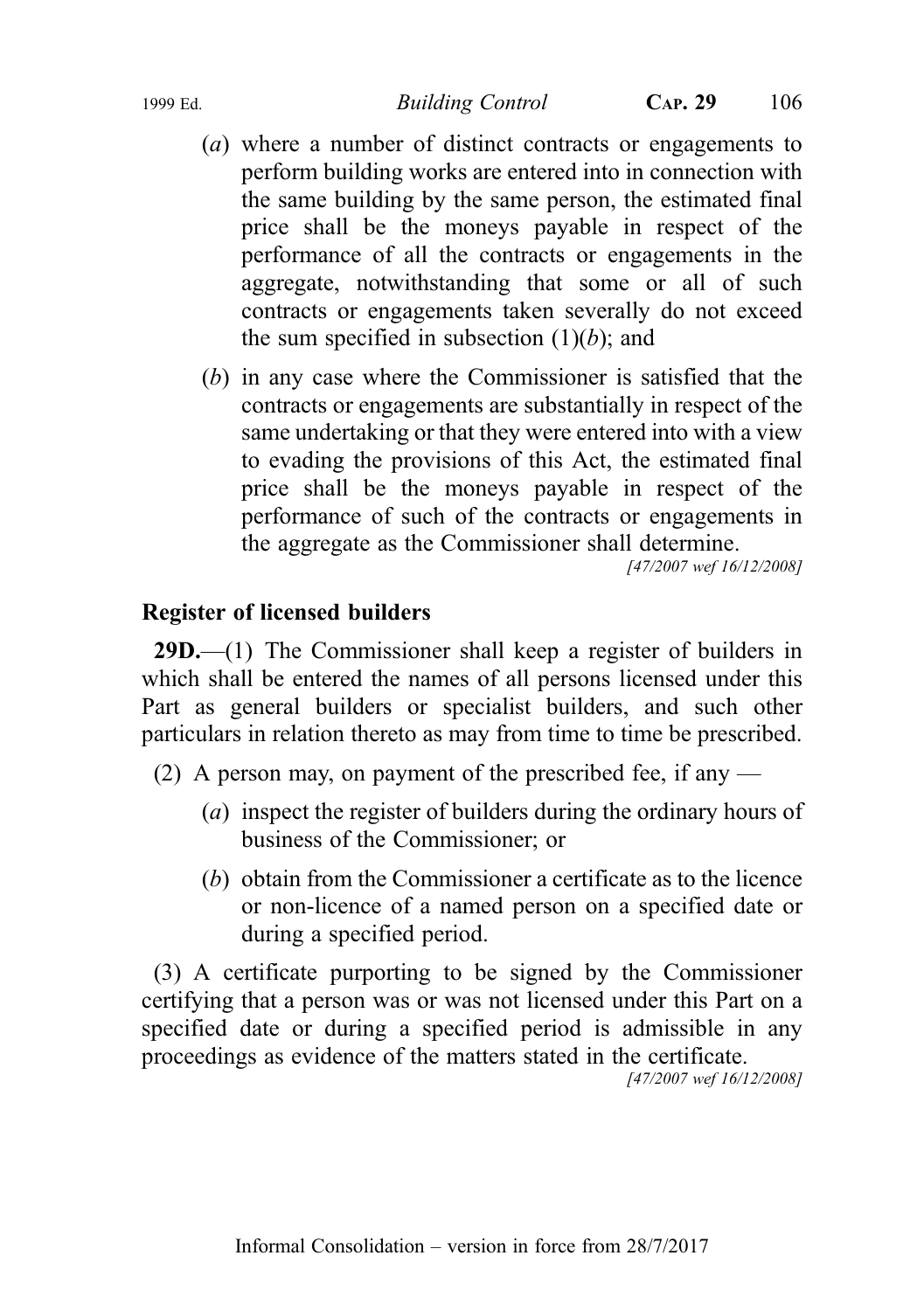# Application for builder's licence

**29E.**—(1) An application for a builder's licence shall be made to the Commissioner in the prescribed manner and accompanied by the appropriate application fee as may be prescribed.

(2) An applicant for a builder's licence shall, at the request of the Commissioner, provide any further information or evidence that the Commissioner may require to decide the application.

(3) Subject to sections 29F and 29G, upon receiving an application for a builder's licence under subsection (1), the Commissioner shall consider the application and may —

- (a) where the application is for a general builder's licence
	- (i) grant a Class 1 or Class 2 builder's licence, with or without conditions; or
	- (ii) refuse to grant any such licence; or
- (b) where the application is for a specialist builder's licence
	- (i) grant a specialist builder's licence for the appropriate class of specialist building works, with or without conditions; or
	- (ii) refuse to grant any such licence.

(4) In deciding whether to grant a licence, the Commissioner may make inquiries and investigations that are reasonable and appropriate in the circumstances so as to be satisfied as to —

- (a) the good character of the applicant or, if the applicant is a corporation or partnership, the general character of the management of the corporation or of the partners, as the case may be;
- (b) the financial condition of the applicant; and
- (c) whether the public interest will be served by the granting of the licence,

 $in$ cluding  $-$ 

(i) seeking confirmation about the experience of applicants through site inspections and referee checks; and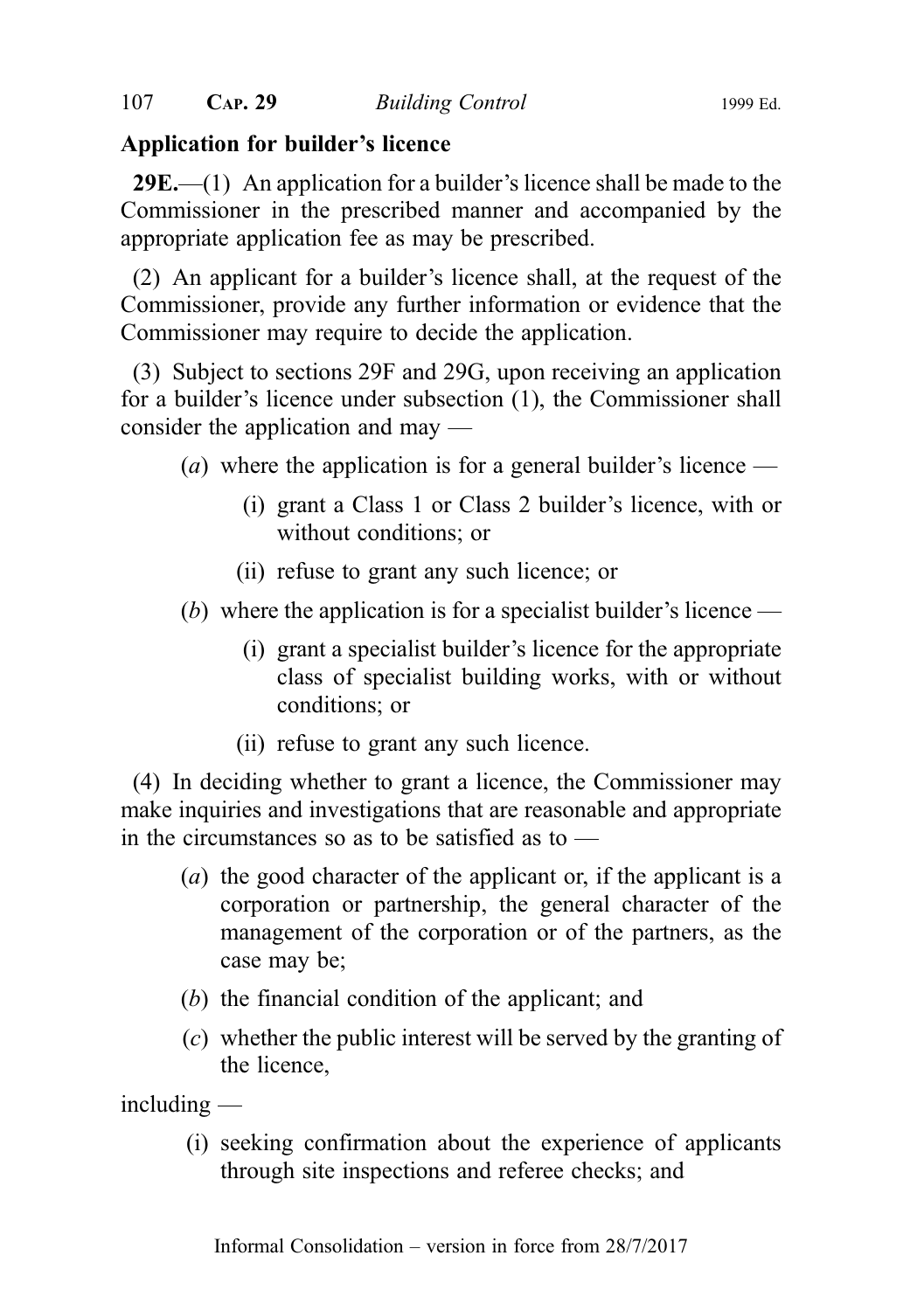(ii) carrying out checks with the Commissioner for Workplace Safety and Health appointed under section 7 of the Workplace Safety and Health Act (Cap. 354A) and the Official Assignee.

(5) The Commissioner may refuse to grant a licence under this section to any corporation or partnership if, in the opinion of the Commissioner, the past conduct of any director, manager or employee of the corporation or any partner, manager or employee of the partnership affords reasonable grounds for believing that the corporation or partnership, as the case may be, will not carry on the business of a general builder or specialist builder in accordance with any written law and with honesty and integrity.

(6) Every builder's licence shall, unless earlier revoked, be valid for such period as may be specified therein (being not longer than 3 years), and upon its expiry, the licence may be renewed.

[47/2007 wef 16/12/2008]

#### Who may be licensed as general builder

**29F.**—(1) Subject to subsections  $(2)$ ,  $(4)$  and  $(5)$ , a natural person who applies for a general builder's licence shall be eligible to be granted such a licence if, and only if —

- (a) he has paid the prescribed fees for such licence;
- (b) he satisfies the Commissioner that he is a person of good character, and that he intends to carry on business on his own account;
- $(c)$  he
	- (i) has completed the prescribed course of training and has the prescribed practical experience (whether in Singapore or elsewhere) in the work of a general builder or as a supervisor of general building works; or
	- (ii) although not having complied with the requirements of sub‑paragraph (i), satisfies the Commissioner that he has nevertheless had such practical experience in the work of a general builder or as a supervisor of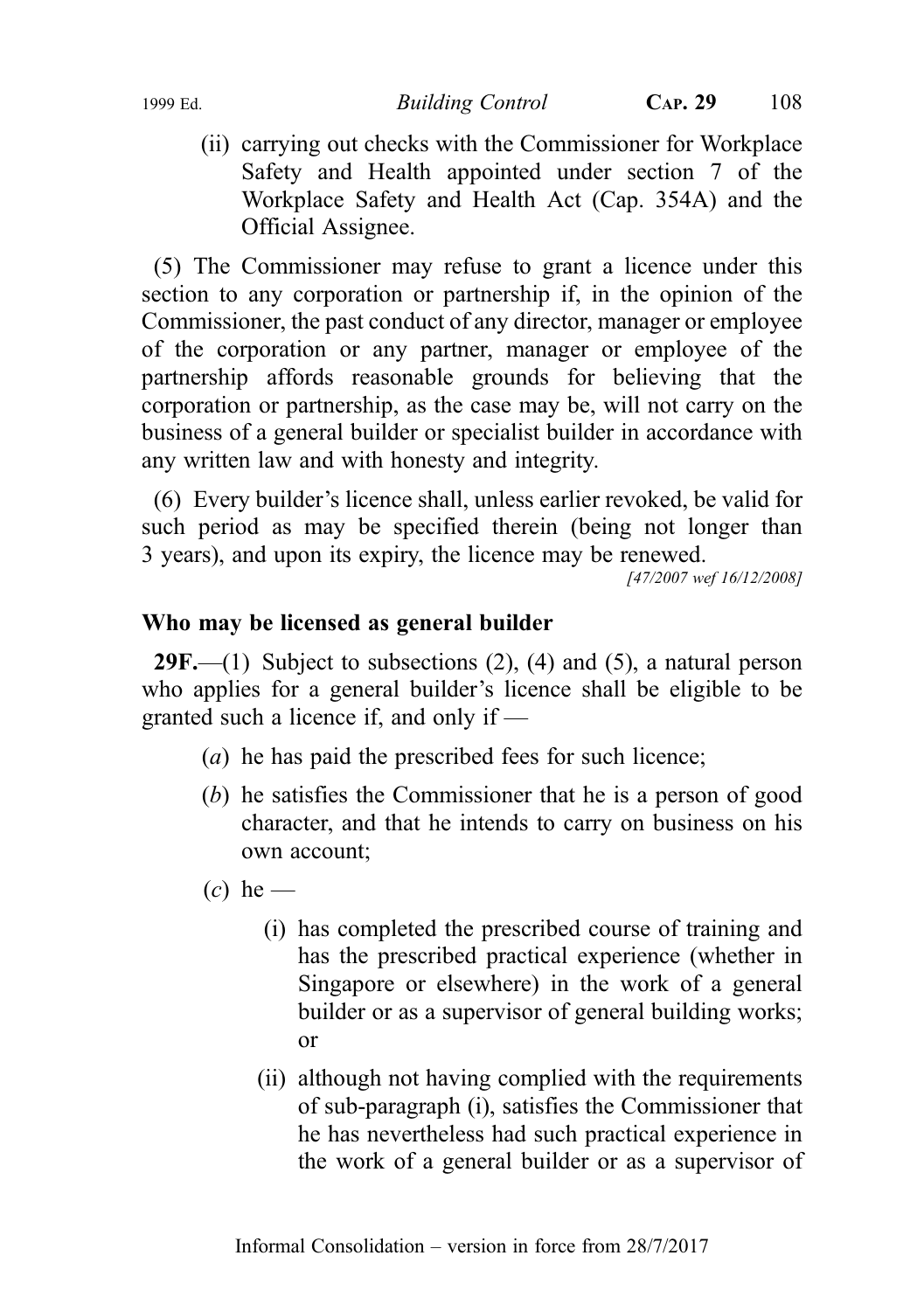general building works, as to render him, in the opinion of the Commissioner, competent to carry on the business of a general builder in Singapore; and

- (d) he satisfies the Commissioner that the execution and performance of any general building works in Singapore that he undertakes shall be under —
	- (i) his personal supervision; or
	- (ii) the personal supervision of at least one of his employees, being an employee who satisfies the Commissioner that the employee has the prescribed qualifications and prescribed practical experience.

[30/2008 wef 17/02/2008]

(2) Where a natural person applies for a general builder's licence in partnership with another natural person or other natural persons, the partnership shall, subject to subsections (4) and (5), be eligible to be granted such a licence if, and only if —

- (a) at least one partner satisfies the Commissioner that he meets the requirements of subsection (1);
- (b) the applicant satisfies the Commissioner that the management of the business of the partnership in so far it relates to general building works in Singapore shall at all times be under the charge and direction of a partner of the partnership who —
	- (i) has the prescribed qualifications and prescribed practical experience; or
	- (ii) although not having the prescribed qualifications and prescribed practical experience, satisfies the Commissioner that he has nevertheless had such practical experience as to render him, in the opinion of the Commissioner, competent to manage the business of a general builder in Singapore; and
- (c) the applicant satisfies the Commissioner that the execution and performance of any general building works in Singapore undertaken by the partnership shall be under the personal supervision of —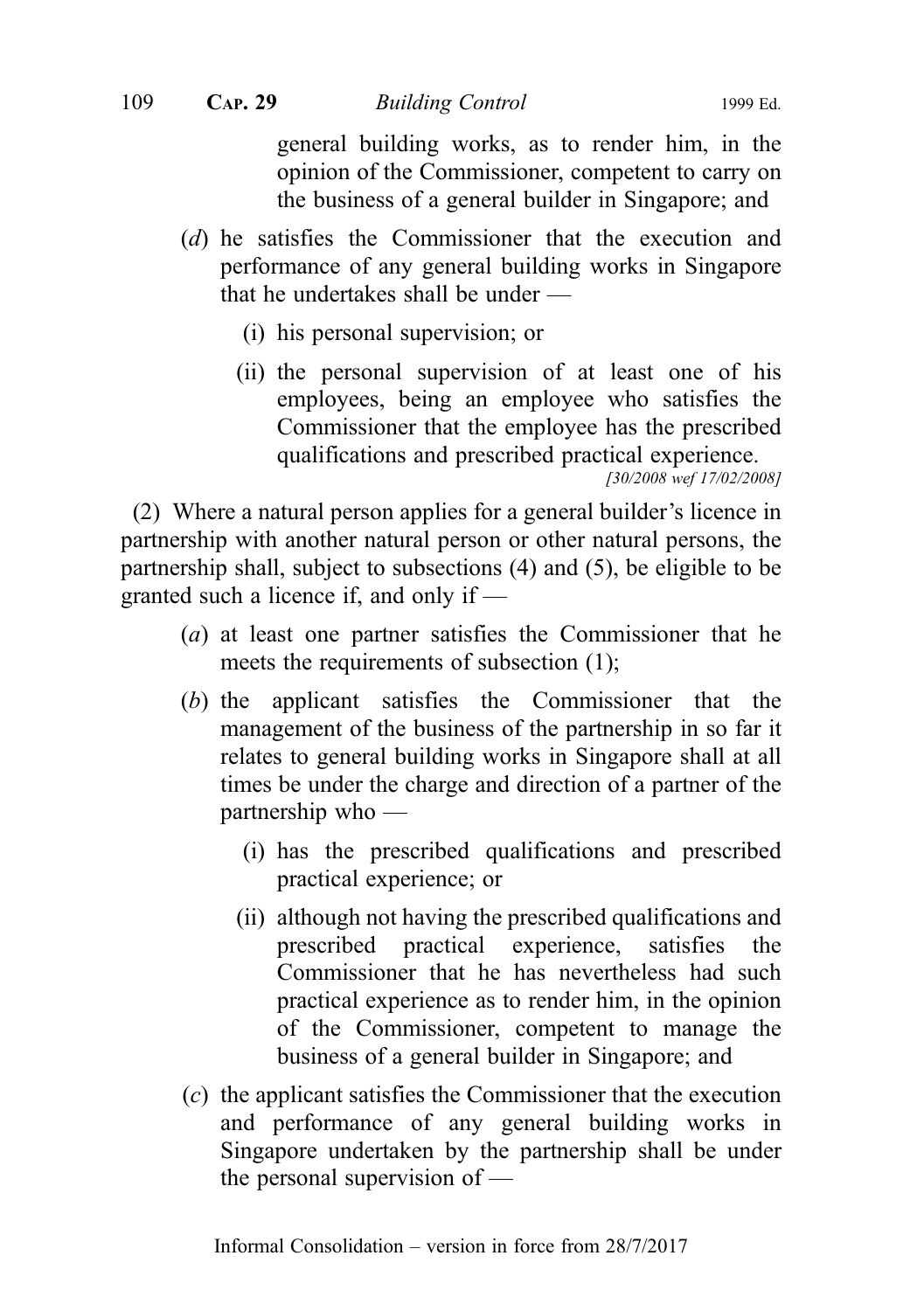- (i) at least one partner of the partnership; or
- (ii) at least one of its employees, being a person employed in such a manner and with such similar duties and responsibilities as a partner,

who satisfies the Commissioner that he has the prescribed qualifications and prescribed practical experience.

[30/2008 wef 17/02/2008]

(3) Subject to subsection (4), a corporation which applies for a general builder's licence, shall be eligible to be granted such a licence if, and only if  $-$ 

- (a) it has paid the prescribed fees for such licence;
- (b) it is neither a company limited by guarantee nor a corporation sole;
- (c) the paid-up capital of the corporation is
	- (i) not less than \$25,000 (or its equivalent in a foreign currency) where it is applying for a Class 2 general builder's licence; or
	- (ii) not less than \$300,000 (or its equivalent in a foreign currency) where it is applying for a Class 1 general builder's licence;
- (d) it satisfies the Commissioner that it is duly authorised to carry on the business of a general builder;

(da) the corporation is accredited or registered with a prescribed professional or technical body or organisation;

[Act 22 of 2012 wef 01/12/2012]

(e) it further satisfies the Commissioner that the management of the business of the corporation in so far it relates to general building works in Singapore shall at all times be under the charge and direction of a director of the corporation, or a member of the board of management of the corporation, or an employee (being a person employed in such a manner and with such similar duties and responsibilities of a director or member of its board of management) who —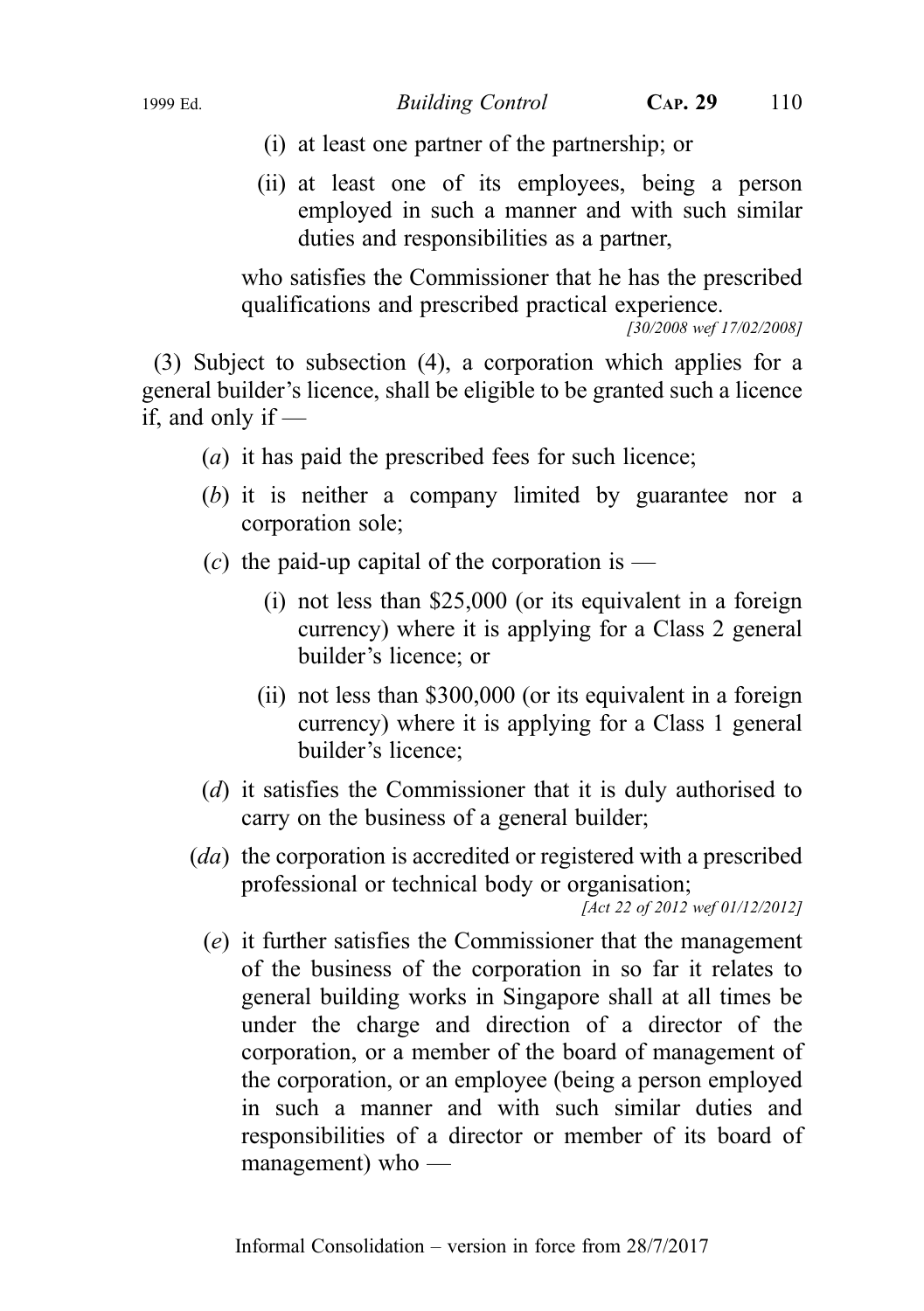- (i) has the prescribed qualifications and prescribed practical experience; or
- (ii) although not having the prescribed qualifications and prescribed practical experience, satisfies the Commissioner that he has nevertheless had such practical experience as to render him, in the opinion of the Commissioner, competent to manage the business of a general builder in Singapore; and
- (f) the applicant satisfies the Commissioner that the execution and performance of any general building works in Singapore undertaken by the corporation shall be under the personal supervision of —
	- (i) at least one director of the corporation or a member of its board of management; or
	- (ii) at least one of its employees, being a person employed in such a manner and with such similar duties and responsibilities as a director or member of its board of management,

who satisfies the Commissioner that he has the prescribed qualifications and prescribed practical experience.

 $\sqrt{30/2008}$  wef 17/02/2008]

(4) Notwithstanding subsection (1), (2) or (3), the Commissioner may require an applicant under that subsection to satisfy him that the applicant has sufficient material and financial resources available to enable the applicant to meet his or its financial obligations as and when they become due, and may refuse to grant a licence to an applicant who fails to so satisfy him.

(5) No natural person and no partnership shall be eligible for a Class 1 general builder's licence.

[47/2007 wef 16/12/2008]

#### Who may be licensed as specialist builder

 $29G$ —(1) Any natural person who applies for a licence to be a specialist builder for any class of specialist building works shall, subject to subsection (4), be eligible to be granted such a specialist builder's licence if, and only if —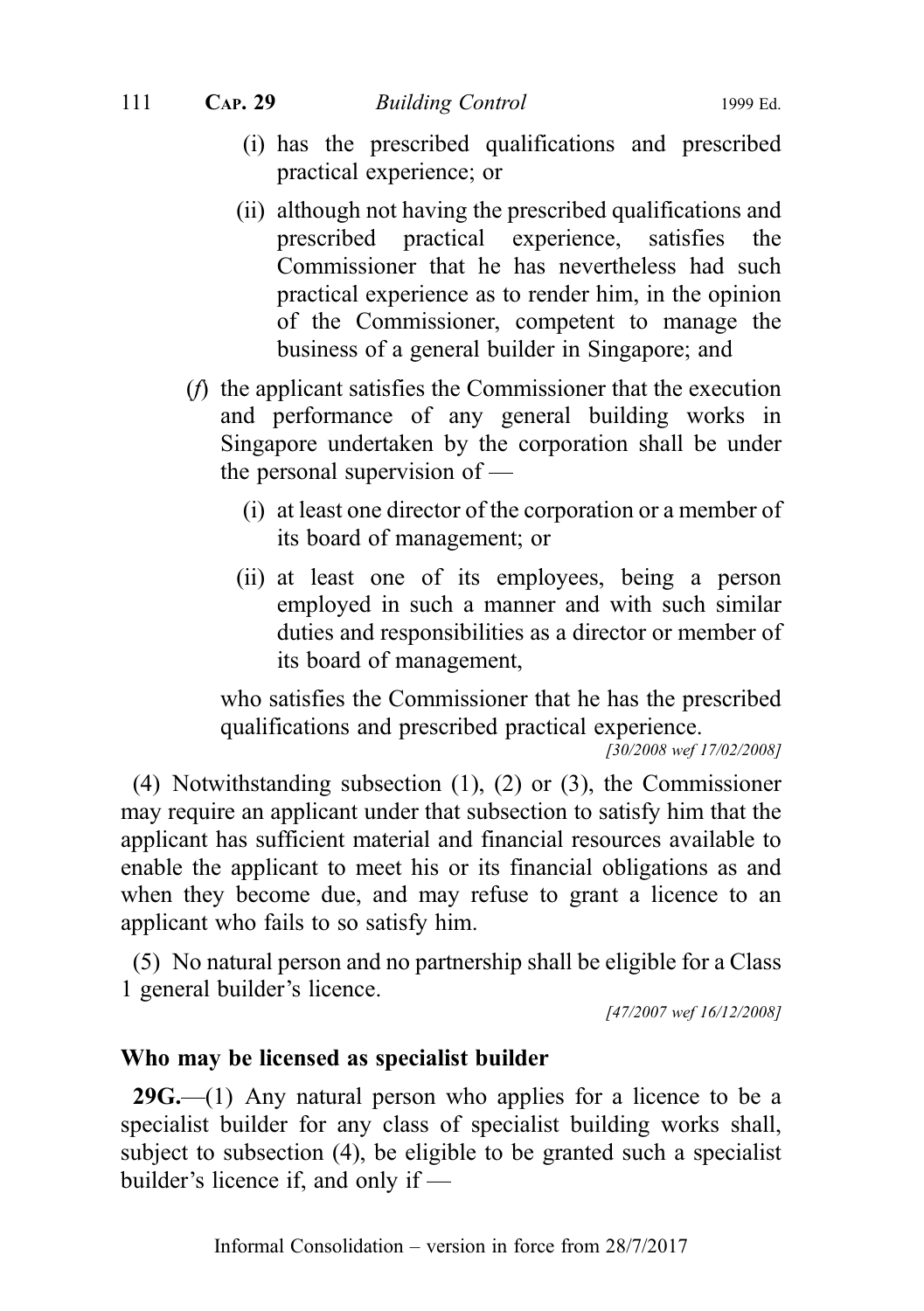1999 Ed. Building Control CAP. 29 112

- (a) he has paid the prescribed fees for such licence;
- (b) he satisfies the Commissioner that he is a person of good character, and that he intends to carry on business on his own account;
- $(c)$  he
	- (i) has completed the prescribed course of training and has the prescribed practical experience (whether in Singapore or elsewhere) in the work of a specialist builder for that class of specialist building works or as a supervisor of such specialist building works for a specialist builder's licence of that class; or
	- (ii) although not having complied with the requirements of sub‑paragraph (i), satisfies the Commissioner that he has nevertheless had such practical experience in the work of a specialist builder for that class of specialist building works or as a supervisor of such specialist building works as to render him, in the opinion of the Commissioner, competent to carry on the business of a specialist builder of that class in Singapore; and
- (d) he satisfies the Commissioner that the execution and performance of any specialist building works in Singapore that he undertakes shall be under —
	- (i) his personal supervision; or
	- (ii) the personal supervision of at least one of his employees, being an employee who satisfies the Commissioner that the employee has the prescribed qualifications and prescribed practical experience. [30/2008 wef 17/02/2008]

(2) Where a natural person applies in partnership with another natural person or other natural persons for a specialist builder's licence for any class of specialist building works, the partnership shall, subject to subsection (4), be eligible to be granted such a specialist builder's licence if, and only if —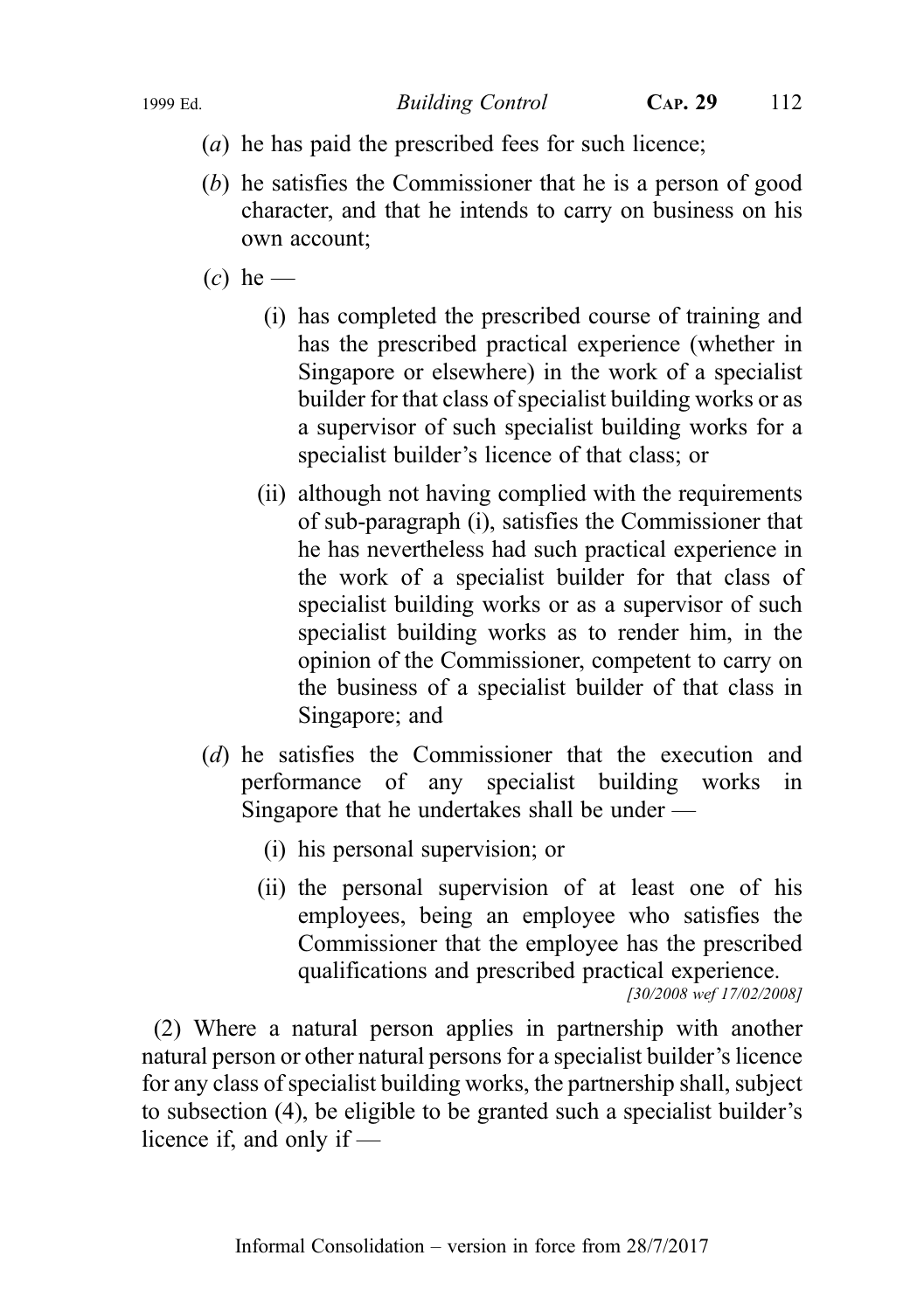- (a) at least one partner satisfies the Commissioner that he meets the requirements of subsection (1);
- (b) the applicant satisfies the Commissioner that the management of the business of the partnership in so far it relates to specialist building works of that class in Singapore shall at all times be under the charge and direction of a partner of the partnership who —
	- (i) has the prescribed qualifications and prescribed practical experience; or
	- (ii) although not having the prescribed qualifications and prescribed practical experience, satisfies the Commissioner that he has nevertheless had such practical experience for that class of specialist building works as to render him, in the opinion of the Commissioner, competent to manage the business of a specialist builder in Singapore for that class of specialist building works; and
- (c) the applicant satisfies the Commissioner that the execution and performance of that class of specialist building works in Singapore undertaken by the partnership shall be under the personal supervision of —
	- (i) at least one partner of the partnership; or
	- (ii) at least one of its employees, being a person employed in such a manner and with such similar duties and responsibilities as a partner,

who satisfies the Commissioner that he has the prescribed qualifications and prescribed practical experience.

[30/2008 wef 17/02/2008]

(3) Subject to subsection (4), a corporation which applies for a specialist builder's licence for any class of specialist building works, shall be eligible to be granted such a licence if, and only if —

- (a) it has paid the prescribed fees for such licence;
- (b) it is neither a company limited by guarantee nor a corporation sole;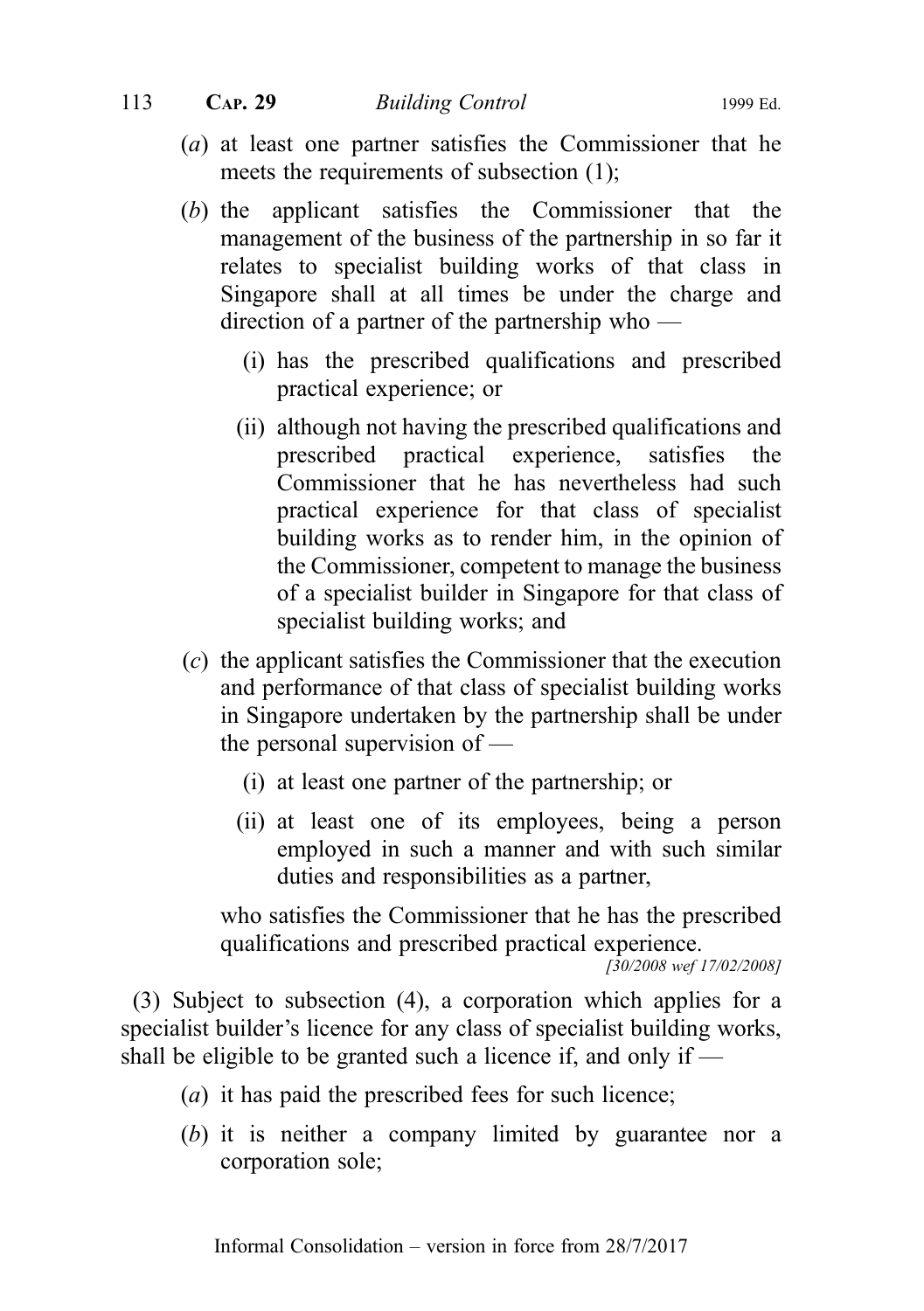- (c) the paid-up capital of the corporation is not less than \$25,000 (or its equivalent in a foreign currency);
- (d) it satisfies the Commissioner that it is duly authorised to carry on the business of a specialist builder;
- (da) the corporation is accredited or registered with a prescribed professional or technical body or organisation;

[Act 22 of 2012 wef 01/12/2012]

- (e) it further satisfies the Commissioner that the management of the business of the corporation in so far it relates to specialist building works of that class in Singapore shall at all times be under the charge and direction of a director of the corporation, or a member of the board of management of the corporation, or an employee (being a person employed in such a manner and with such similar duties and responsibilities of a director or member of its board of management) who —
	- (i) has the prescribed qualifications and prescribed practical experience; or
	- (ii) although not having the prescribed qualifications and prescribed practical experience, satisfies the Commissioner that he has nevertheless had such practical experience for that class of specialist building works as to render him, in the opinion of the Commissioner, competent to manage the business of a specialist builder in Singapore for that class of specialist building works; and
- (f) the applicant satisfies the Commissioner that the execution and performance of that class of specialist building works in Singapore undertaken by the corporation shall be under the personal supervision of —
	- (i) at least one director of the corporation or a member of its board of management; or
	- (ii) at least one of its employees, being a person employed in such a manner and with such similar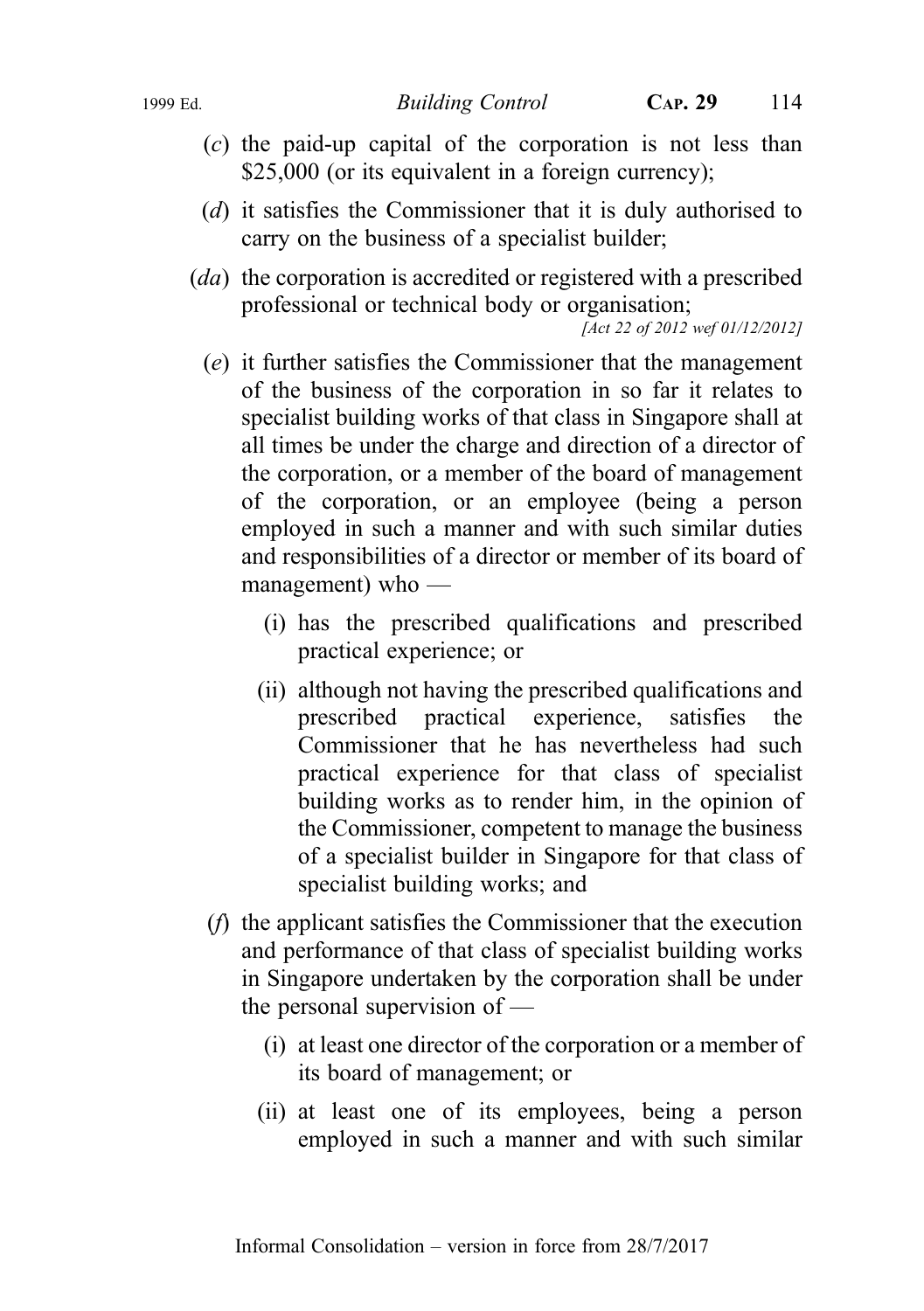115 CAP. 29 Building Control 1999 Ed.

duties and responsibilities as a director or member of its board of management,

who satisfies the Commissioner that he has the prescribed qualifications and prescribed practical experience.

[30/2008 wef 17/02/2008]

(4) Notwithstanding subsection (1), (2) or (3), the Commissioner may require an applicant under that subsection to satisfy him that the applicant has sufficient material and financial resources available to enable the applicant to meet his or its financial obligations as and when they become due, and may refuse to grant a licence to an applicant who fails to so satisfy him.

[47/2007 wef 16/12/2008]

# Conditions of builder's licence relating to construction personnel

 $29H$ ,—(1) From the appointed day, it shall be a condition of every Class 1 general builder's licence (whether granted before the appointed day or otherwise) that the builder holding that licence —

- (a) shall lodge with the Commissioner a manpower programme that satisfies the requirements in subsection (2) in respect of each significant general building work project to be undertaken in Singapore by the builder on or after that appointed day; and
- (b) shall, at all times when carrying on the general building works in connection with that significant general building work project, take all practicable steps to ensure that the registered construction personnel employed by or on the licensed general builder's behalf or engaged in connection with that significant general building work project comply with the manpower programme lodged under paragraph  $(a)$ in respect of that significant general building work project.

(2) A manpower programme in respect of any particular significant general building work project shall be a program or scheme specifying all or any of the following:

(a) the number (which shall not be less than the number prescribed) of different classes of registered construction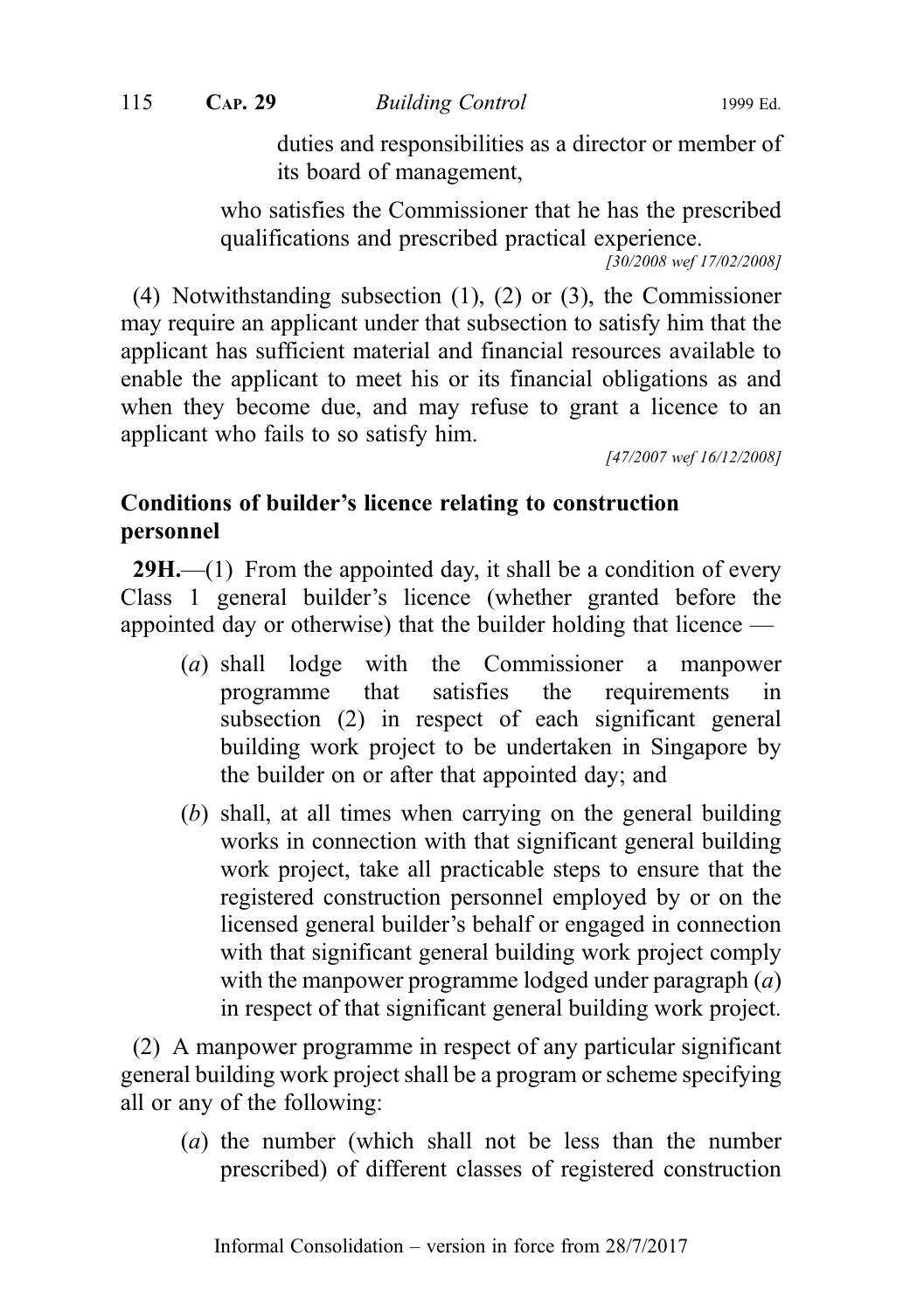personnel to be employed by or on behalf of the licensed general builder or to be engaged in connection with that significant general building work project;

(b) the proportion (which shall not be less than the proportion prescribed) of different classes of registered construction personnel to be employed by or on behalf of the licensed general builder or to be engaged in connection with that significant general building work project.

(3) If there is any change in the number or proportion of registered construction personnel —

- (a) specified in a manpower programme lodged by a licensed general builder under subsection  $(1)(a)$  in respect of any particular significant building work project; or
- (b) employed by or on behalf of the licensed general builder or to be engaged in connection with that particular significant building work project,

the licensed general builder shall notify the Commissioner of the change within 7 days after that change.

(4) In this section, "take all practicable steps", in relation to any result in any circumstances, means taking all steps to achieve the result that it is reasonably practicable to take in the circumstances; and for the avoidance of doubt, a person required by this section to take all practicable steps is required to take those steps only in respect of circumstances that the person knows or ought reasonably to know about.

- (5) In this section, unless the context otherwise requires
	- "appointed day" means such day as the Minister may, by notification in the Gazette, specify to be the appointed day for the purposes of this section;
	- "construction foreman" means a natural person who carries out, or undertakes to carry out, for or on behalf of another person for a fixed sum, percentage, or valuable consideration, wages or other reward, the supervision and co-ordination of construction tradesmen or other workman in any prescribed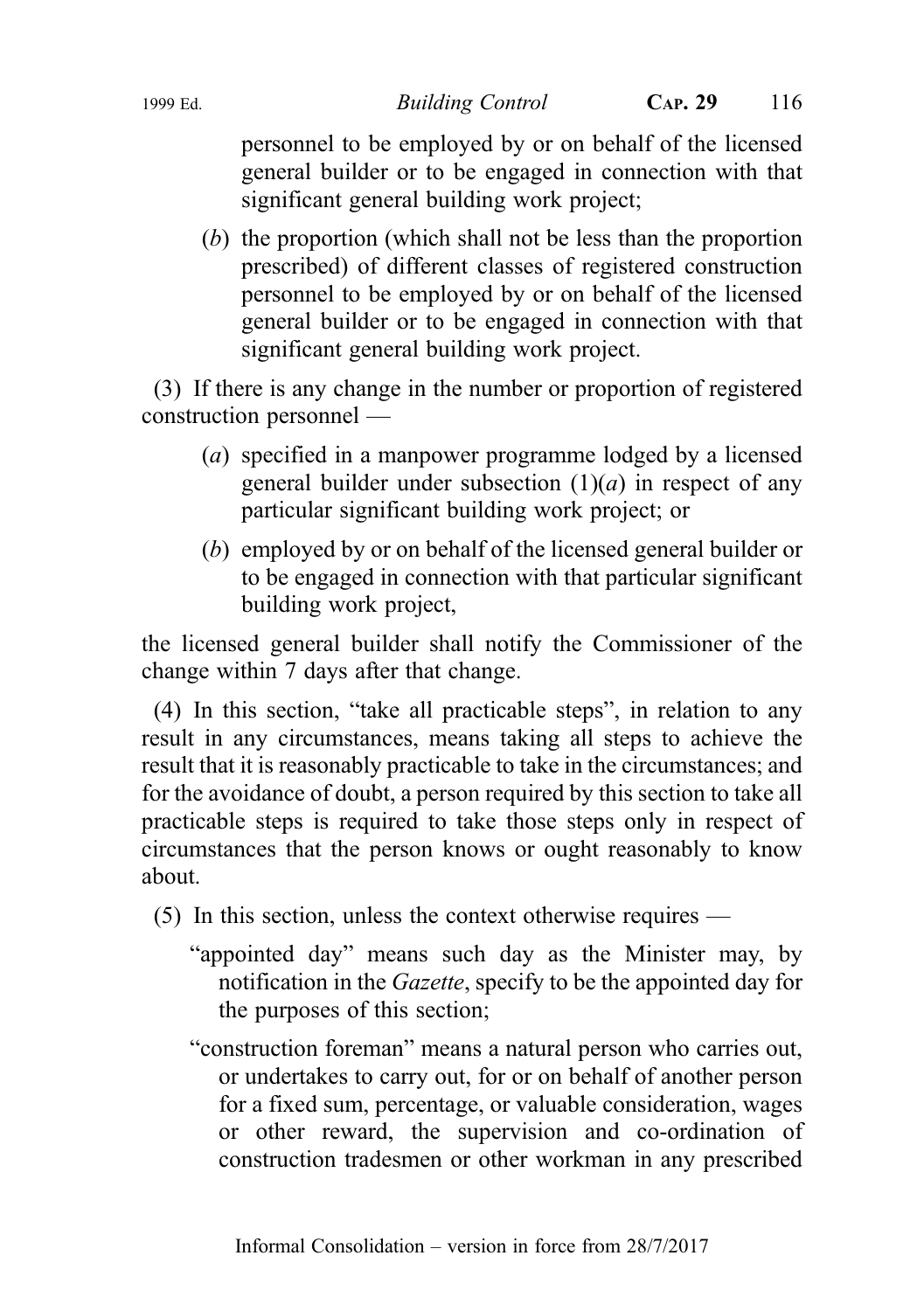class of work connected with any building works, and a construction foreman shall be classified according to the class of work he so supervises for reward;

"construction personnel" means any natural person who is —

- (a) a construction foreman of any class;
- (b) a construction supervisor of any class; or
- (c) a construction tradesman of any class;
- "construction supervisor" means a natural person, not being a builder, who oversees the execution or performance of building works for or on behalf of another person for a fixed sum, percentage, or valuable consideration, wages or other reward, but does not include a construction foreman or other person employed in a like or less responsible capacity;
- "construction tradesman" means a natural person, not being a builder, who carries out, or undertakes to carry out, for or on behalf of another person, for a fixed sum, percentage, or valuable consideration, wages or other reward, any prescribed class of work connected with any building works, and a construction tradesman shall be classified according to the class of work he so carries out for reward;
- "engaged" means engaged under a contract of service or a contract for services;
- "registered" means registered with the Building and Construction Authority;
- "significant general building work project" means any building works the value of which is \$10 million or such other amount as the Minister may, by order in the Gazette, specify in lieu thereof, or more.

[47/2007 wef 16/12/2008] [30/2008 wef 17/02/2008]

# Other conditions of builder's licence

29I.—(1) It shall be a condition of every Class 2 builder's licence that the licensed builder holding such a licence shall not enter into any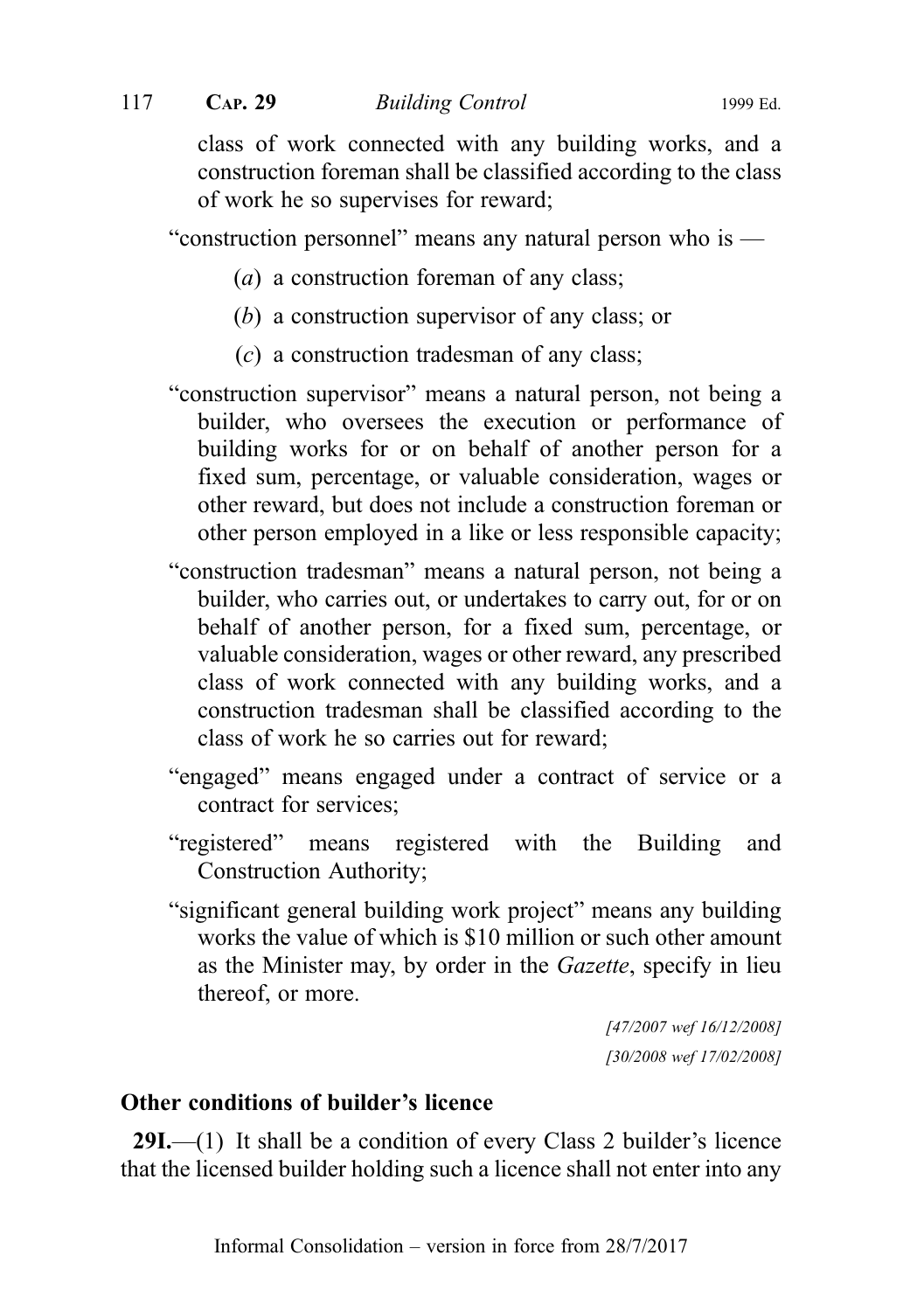contract or engagement to carry out general building works for an estimated final price which exceeds the amount specified under section  $29C(1)(b)$ .

(2) Where any general building works or specialist building works are carried out by a licensed builder who is a natural person, that person shall ensure that —

- (a) the execution and performance of the general building works or specialist building works, as the case may be, shall be personally supervised —
	- (i) by himself; or
	- (ii) by at least one of his employees who is employed to manage and supervise those building works undertaken and who has the prescribed qualifications and prescribed practical experience referred to in section  $29F(1)(d)(ii)$  or  $29G(1)(d)(ii)$ , as the case may be; and

[Act 2 of 2012 wef 01/03/2012]

(b) the name of that licensed builder or employee shall appear in any sign affixed or erected on the site where the general building works or specialist building works are carried out.

(3) Where any general building works or specialist building works are carried out by a licensed builder which is a partnership, the partners thereof shall ensure that the execution and performance of the general building works or specialist building works, as the case may be, shall be personally supervised by —

- (a) at least one partner of the partnership; or
- (b) at least one of its employees who is employed in such a manner and with such similar duties and responsibilities as a partner,

who has the prescribed qualifications and prescribed practical experience referred to in section  $29F(2)(c)$  or  $29G(2)(c)$ , as the case may be.

[Act 2 of 2012 wef 01/03/2012]

(4) Where any general building works or specialist building works are carried out by a licensed builder which is a corporation, the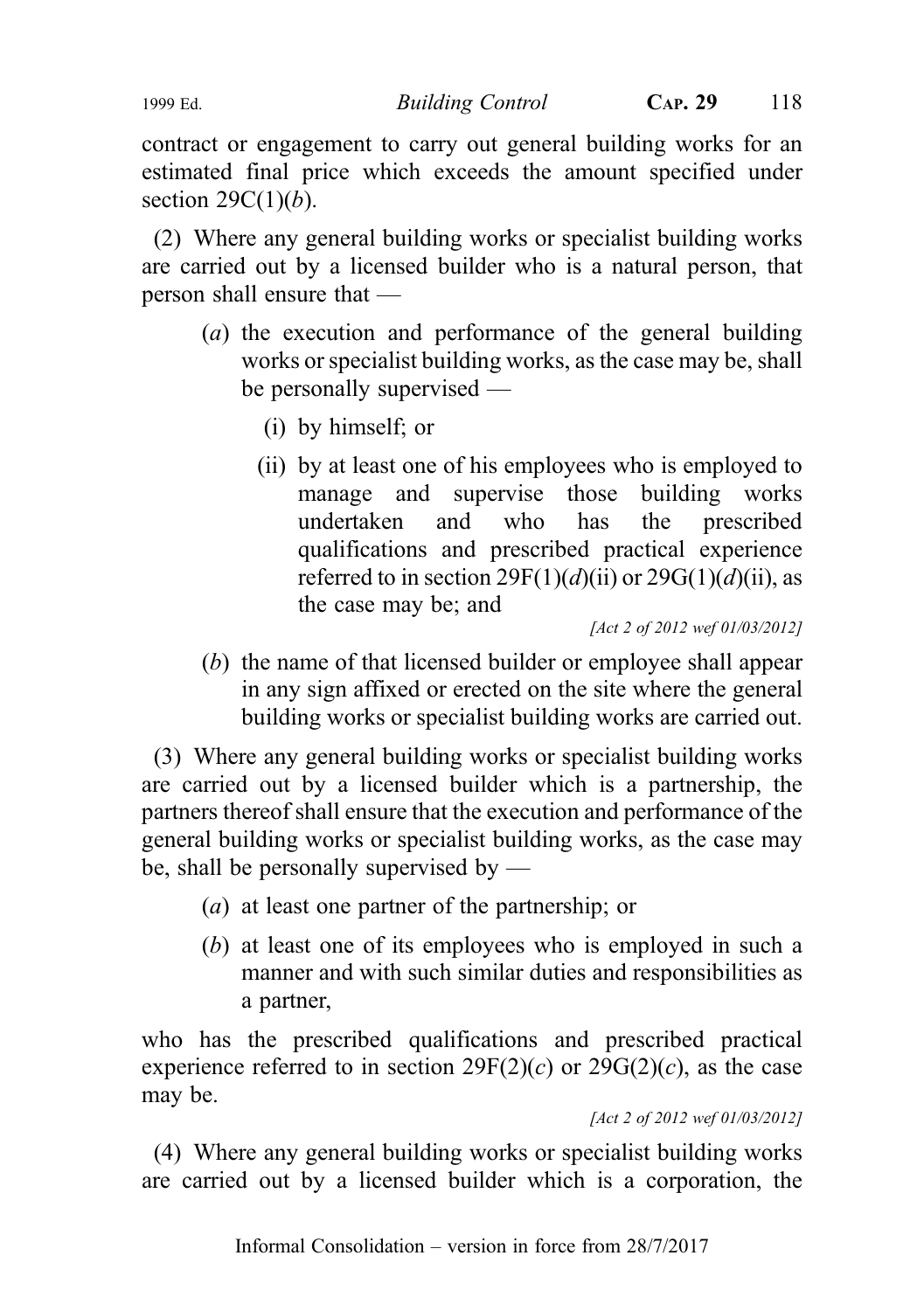corporation shall ensure that the execution and performance of the general building works or specialist building works, as the case may be, shall be personally supervised by —

- (a) at least one director of the corporation or a member of its board of management; or
- (b) at least one of its employees who is employed in such a manner and with such similar duties and responsibilities as a director or member of its board of management,

who has the prescribed qualifications and prescribed practical experience referred to in section  $29F(3)(f)$  or  $29G(3)(f)$ , as the case may be.

```
[Act 2 of 2012 wef 01/03/2012]
```
(5) It shall be a condition of every builder's licence granted to a partnership or a corporation that the management of the business of the partnership or corporation in so far it relates to general building works or specialist building works, as the case may be, shall at all times be under the charge and direction of —

- (a) a partner in the case of the partnership; or
- (b) in the case of a corporation, a director or a member of the board of management of the corporation or an employee of the corporation who is employed in such a manner and with such similar duties and responsibilities as a director or member of its board of management,

who satisfies the Commissioner that he meets the requirements of section 29F(2)(b) or (3)(e) or 29G(2)(b) or (3)(e), as the case may be.

(6) Without prejudice to subsections (1) to (5), the Commissioner may grant a builder's licence subject to such other conditions as the Commissioner thinks fit and may at any time vary any existing conditions (other than those specified in subsections (1) to (5)) of such a licence or impose additional conditions thereto.

(7) Before making any modification to the conditions of a builder's licence under this section, the Commissioner shall give notice to the licensed builder concerned —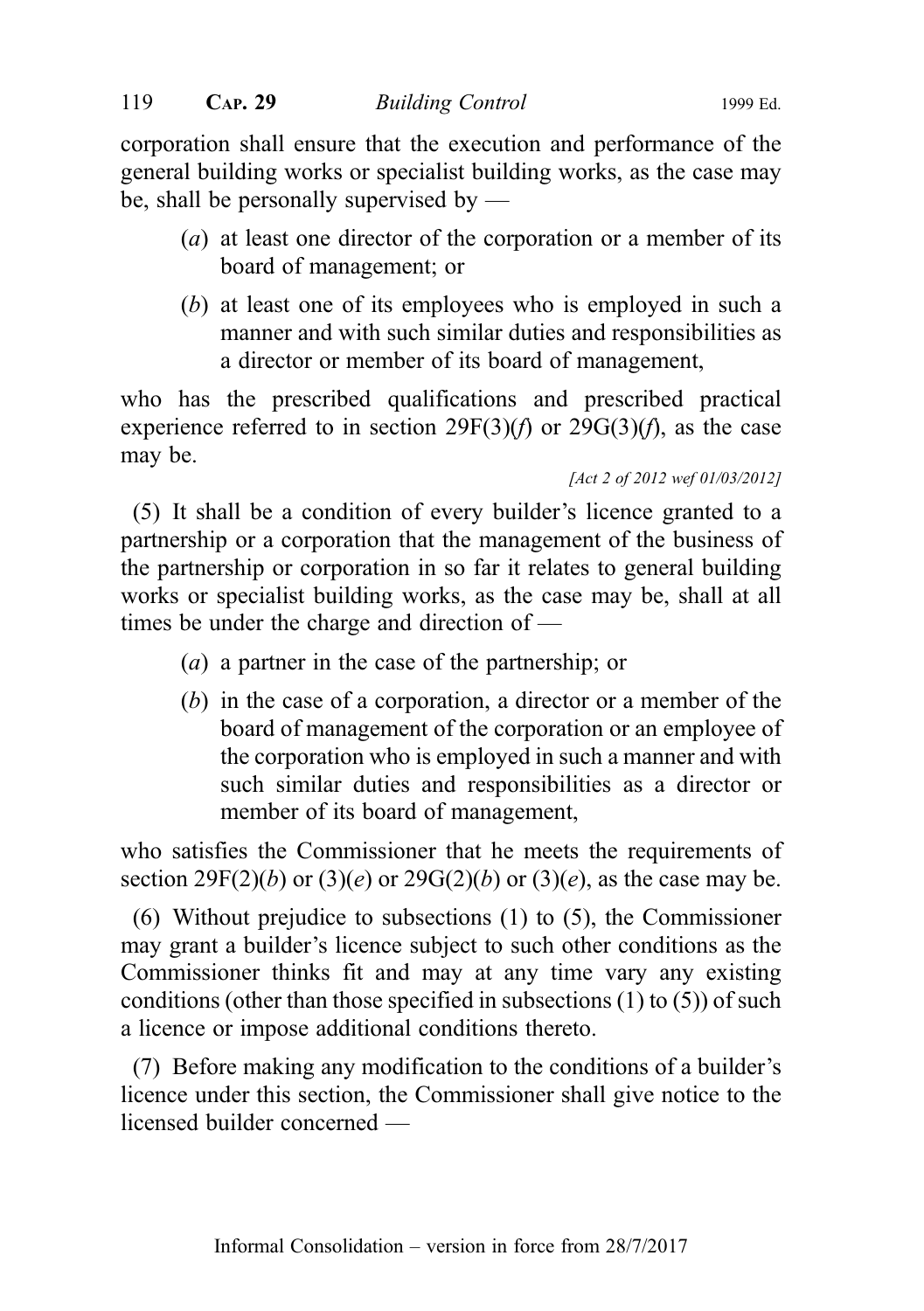- (a) stating that he proposes to make the modification in the manner specified in the notice; and
- (b) specifying the time (being not less than 14 days from the date of service of notice on the licensed builder concerned) within which written representations with respect to the proposed modification may be made.

(8) Upon receipt of any written representation referred to in subsection  $(7)(b)$ , the Commissioner shall consider the representation and may reject the representation or amend the proposed modification in accordance with the representation, or otherwise and, in either event, shall thereupon issue a direction in writing to the licensed builder concerned requiring that effect be given to the proposed modification specified in the notice or to such modification as subsequently amended by the Commissioner within a reasonable time.

[47/2007 wef 16/12/2008]

#### Revocation of licences, etc.

**29J.**—(1) Subject to subsection  $(3)$ , the Commissioner may by order revoke any general builder's licence or specialist builder's licence if he is satisfied that —

- (a) the licensed builder fails to comply with any of the relevant requirements of section  $29H(1)$  or  $(3)$  or  $29I(1)$  or  $(5)$ , as the case may be;
- (b) the licensed builder has failed to comply with any condition imposed by the Commissioner under section 29I(6);
- (c) for a period exceeding 28 days
	- (i) the licensed builder ceases to, or ceases to have any employee thereof referred to in section 29I(2), personally supervise the execution and performance of any general building works or specialist building works in Singapore undertaken by the licensed builder; or
	- (ii) where the licensed builder is a partnership or a corporation, it ceases to have any director, manager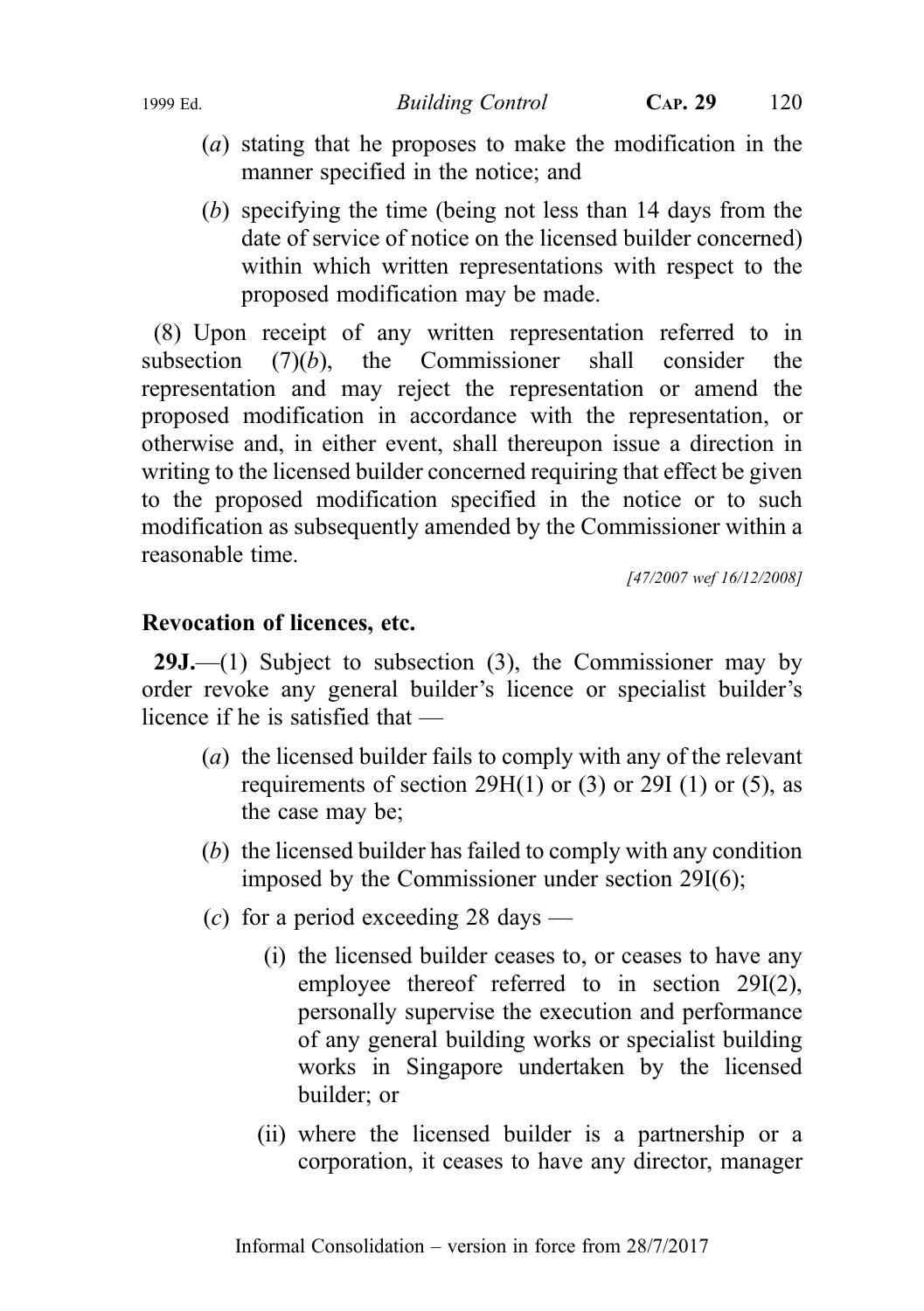or employee of the corporation, or any partner or employee of the partnership, as the case may be, referred to in section 29I(3) or (4) personally supervise the execution and performance of any general building works or specialist building works in Singapore undertaken by the licensed builder;

- (d) the licence had been obtained by fraud or misrepresentation;
- (e) the licensed builder has ceased to carry on business as a general builder or specialist builder, as the case may be, in Singapore;
- (f) the licensed builder has been declared bankrupt or has gone into compulsory or voluntary liquidation other than for the purpose of amalgamation or reconstruction;
- (g) the licensed builder has been convicted of an offence under this Act;
- (h) the conduct of any director, manager or employee of the corporation, or any partner or employee of the partnership, that is a licensed builder affords grounds for believing that the corporation or partnership, as the case may be, will not carry on the business of a general builder or specialist builder, as the case may be, in Singapore in accordance with any written law and with honesty and integrity;
- $(i)$  the public interest or national security of Singapore so requires; or
- (j) the licensed builder has refused or failed to comply with an order of the Commissioner made under subsection  $(2)(b)$ or  $(d)$ .

(2) The Commissioner may, in any case in which he considers that no cause of sufficient gravity for revoking any general builder's licence or specialist builder's licence exists, by order —

- (a) suspend the licence for a period not exceeding 6 months;
- (b) impose on the builder concerned a financial penalty not exceeding \$20,000;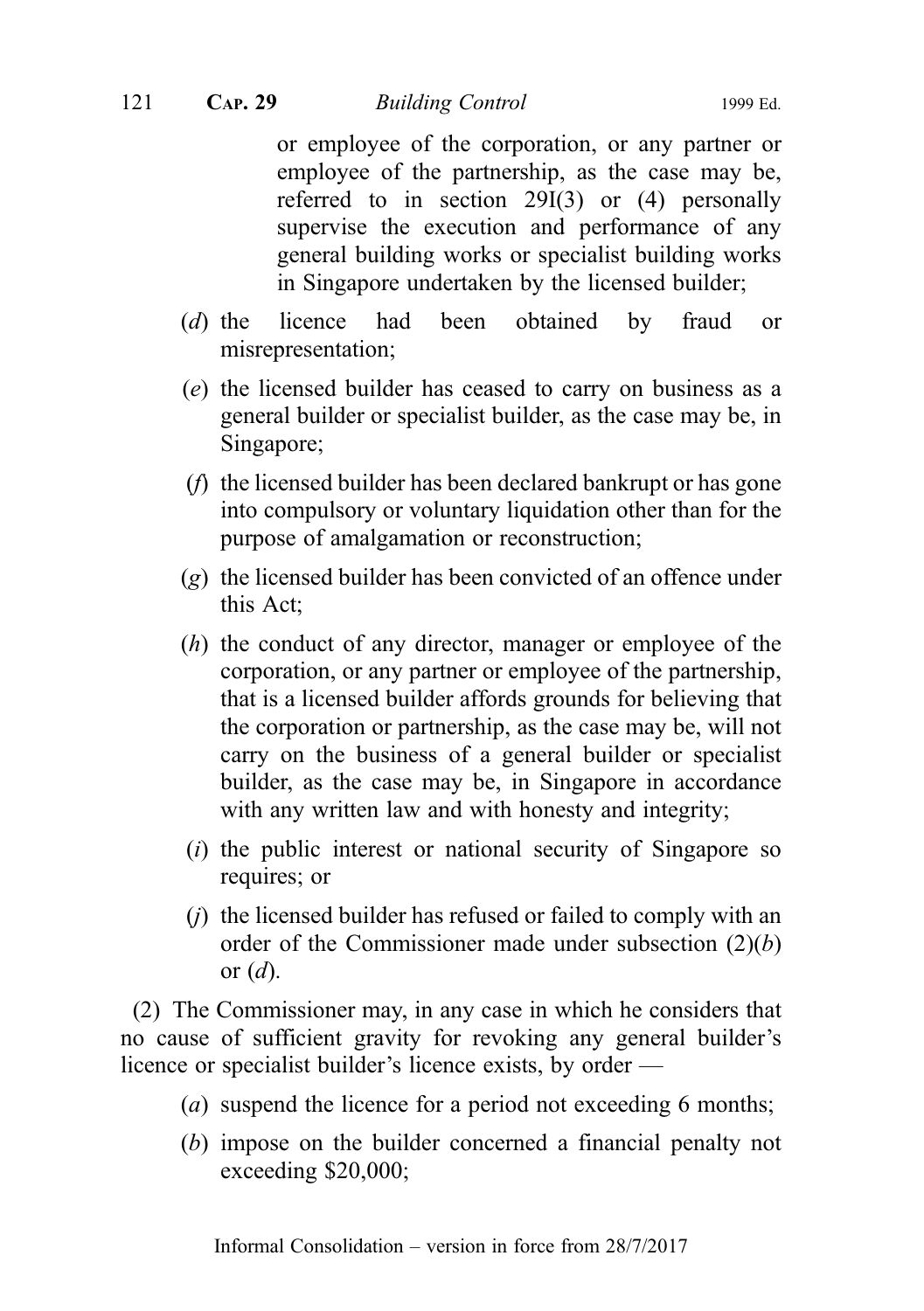- - (c) censure the builder concerned; or
	- (d) impose such other direction or restriction as the Commissioner considers appropriate on the builder's business as a general builder or specialist builder, as the case may be.

(3) The Commissioner shall not exercise his powers under subsection (1) or (2) unless an opportunity of being heard by a representative in writing or by counsel had been given to the licensed builder against which the Commissioner intends to exercise its powers, being a period of not more than 14 days.

(4) Where the Commissioner has revoked a builder's licence under this section, he shall serve on the builder concerned a notice of his order made under this section.

(5) Any order by the Commissioner revoking or suspending a licence, or imposing a financial penalty, direction or restriction shall not take effect until the expiration of 14 days after the Commissioner has served the order on the builder concerned.

(6) Where the builder concerned has appealed under section 29K to the Minister against an order by the Commissioner under this section, the order shall not take effect unless the order is confirmed by the Minister or the appeal is for any reason dismissed by the Minister or withdrawn.

(7) Where an order of revocation becomes effective —

- (a) the Commissioner shall cause notice of the revocation to be published in the Gazette; and
- (b) the builder concerned shall, as from the date of the notice, cease to carry on business as a general builder or specialist builder, as the case may be, in Singapore except as may be approved by the Commissioner.

(8) Subsection  $(7)(b)$  shall not prejudice the enforcement by any person of any right or claim against the corporation, partnership or limited liability partnership or by the corporation, partnership or limited liability partnership of any right or claim against any person.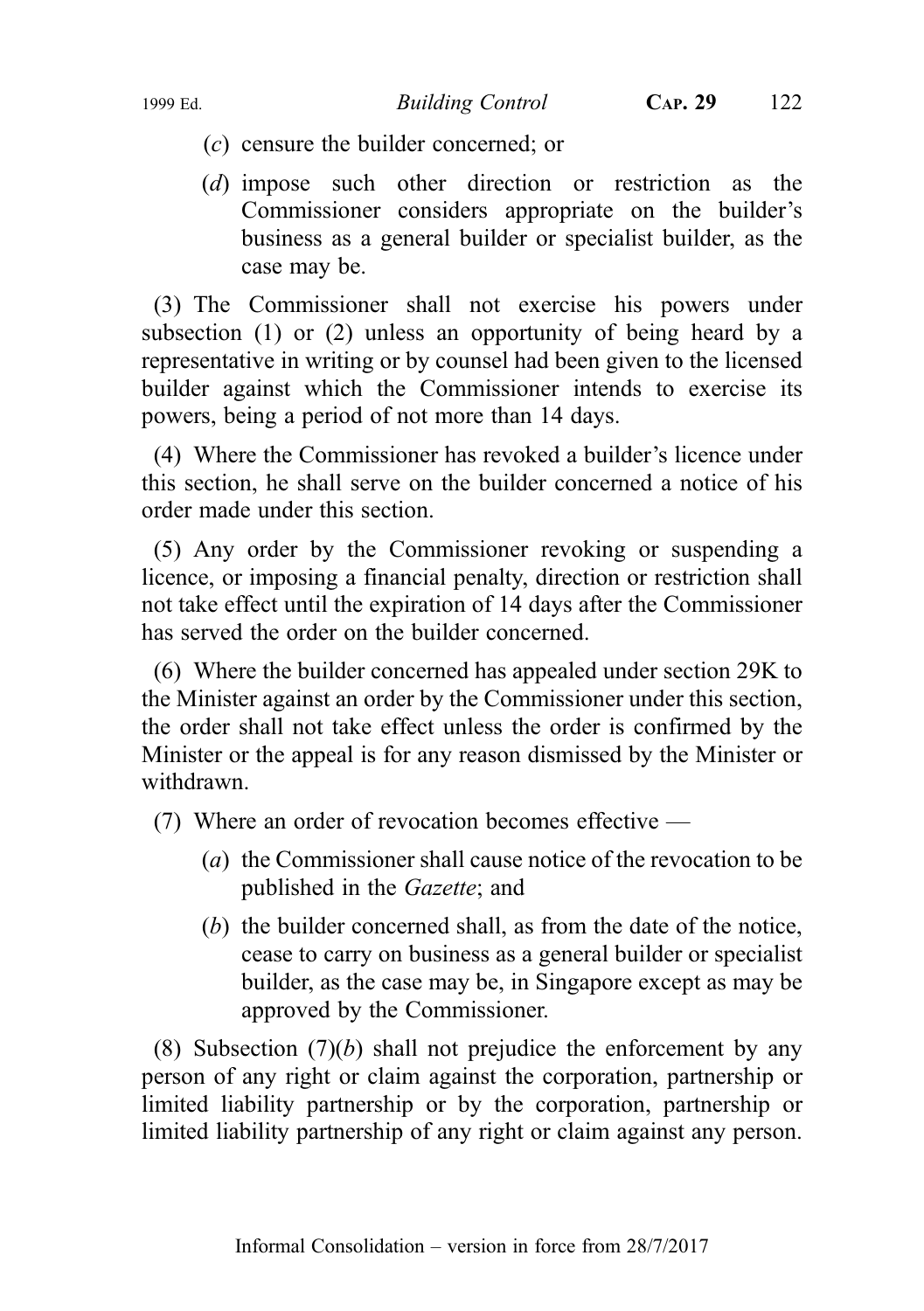123 CAP. 29 Building Control 1999 Ed.

(9) In any proceedings under this section in relation to the conviction of licensed builder for a criminal offence, the Commissioner shall accept the builder's conviction as final and conclusive.

[47/2007 wef 16/12/2008]

# Appeal to Minister

 $29K$ —(1) Any person whose application for a builder's licence or for the renewal of a builder's licence has been refused by the Commissioner may, within 14 days after being notified of such refusal, appeal in the prescribed manner to the Minister whose decision shall be final.

(2) Where a builder's licence is granted by the Commissioner subject to conditions (other than those specified in section 29H or 29I), the builder concerned may, within 14 days after being notified of such conditions, appeal in the prescribed manner to the Minister whose decision shall be final.

(3) If the Commissioner has made —

- (a) an order of revocation or suspension of a licence under section 29J; or
- (b) an order imposing any pecuniary penalty on, or a direction or restriction on the business of a licensed corporation, partnership or limited liability partnership under section 29J(2),

the person whose licence is revoked or suspended, on whom such a penalty, direction or restriction is imposed, as the case may be, may, within 14 days after being served with the notice of the order, appeal to the Minister against the order, and the decision of the Minister shall be final.

(4) In any appeal under this section in relation to the conviction of a licensed builder for a criminal offence, the Minister on appeal from any order of the Commissioner shall accept the builder's conviction as final and conclusive.

[47/2007 wef 16/12/2008]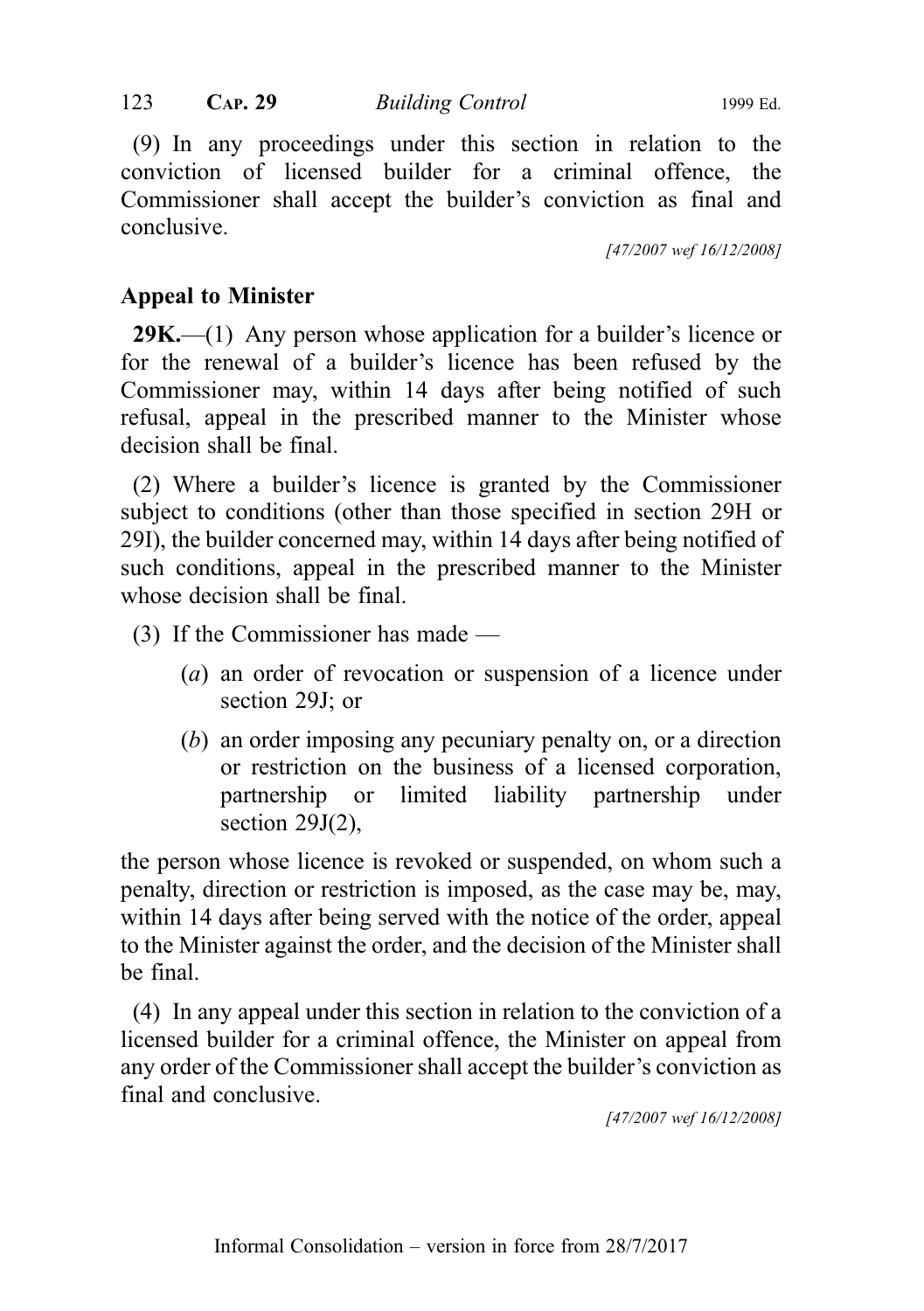# Power of Minister to make regulations

29L. The Minister may make regulations for giving effect to the provisions of this Part and for the due administration thereof, and, in particular, for or with respect to all or any of the following matters:

- (a) prescribing the form and procedure for applications for builder's licences;
- (b) varying the minimum paid-up capital of a corporation specified in section  $29F(3)(c)$  or  $29G(3)(c)$  in connection with applications for a general builder's licence or specialist builder's licence;
- (c) prescribing the different classes of construction tradesmen and construction foremen for the purposes of section 29H;
- (d) prescribing offences in respect of the contravention of any regulations made under this section, and prescribing fines, not exceeding \$10,000 or imprisonment which may not exceed 12 months or both, that may, on conviction, be imposed in respect of any such offence;
- (e) prescribing any matter which is required under this Part to be prescribed.

[47/2007 wef 16/12/2008]

# Savings and transitional provision

29M. Notwithstanding the provisions of this Part, any person who, immediately before the commencement of section 9 of the Building Control (Amendment) Act 2007, is carrying on the business of a general builder or specialist builder in Singapore shall be entitled to continue doing so for a period of 6 months from that date, and if before the expiry of that period a licence is applied for under this Part, that person shall be entitled to continue carrying on the business of a general builder or specialist builder, as the case may be, until —

- (a) the date on which a general builder's licence or specialist builder's licence under this Part is issued; or
- (b) the application for a licence under this Part is refused or withdrawn.

[47/2007 wef 16/12/2008]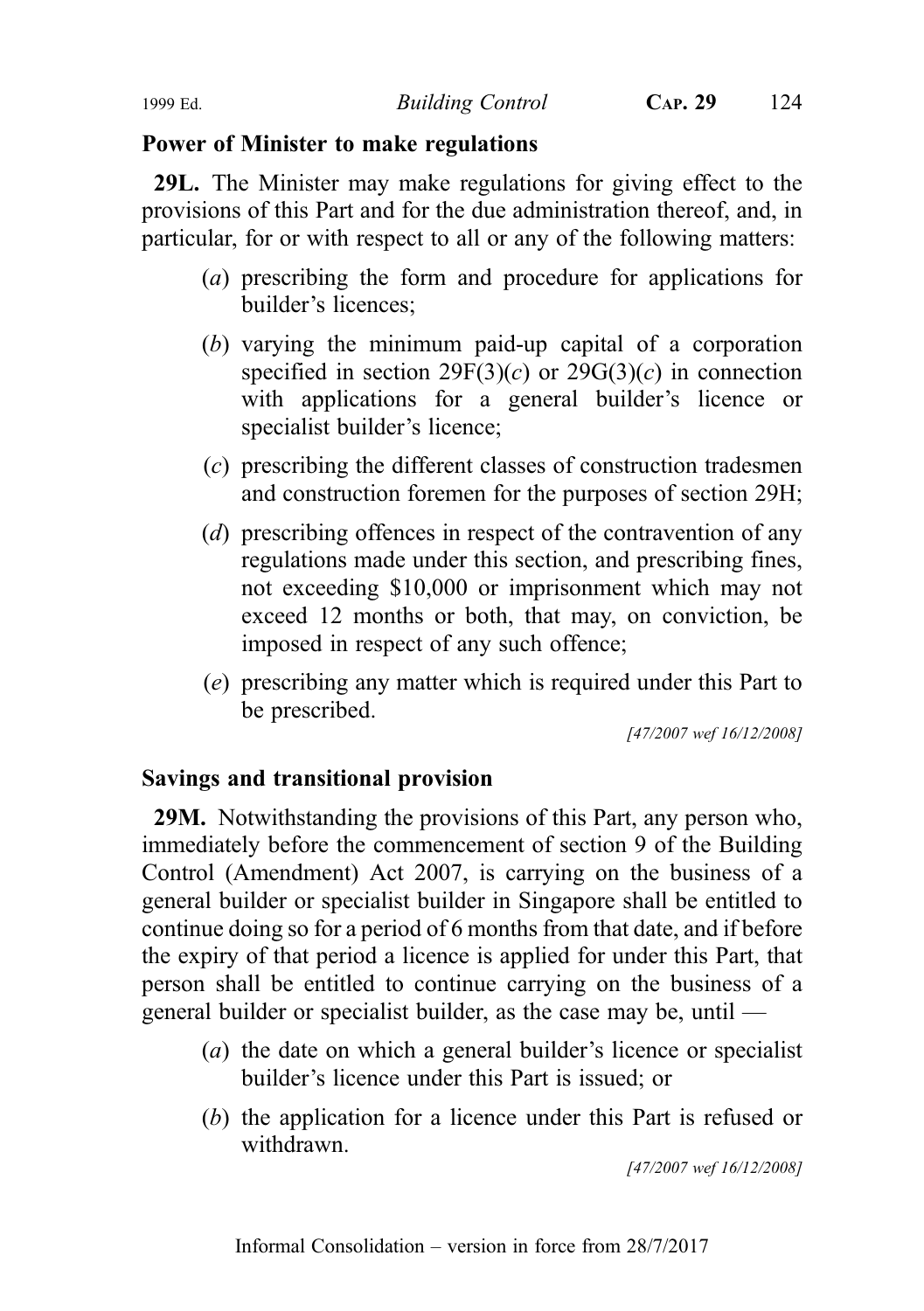# PART VI MISCELLANEOUS

#### Exemption

30. The Minister may by order, either generally or in any particular case, and subject to such conditions as he may impose, exempt any person, premises or building or any building works from all or any of the provisions of this Act or any subsidiary legislation made thereunder.

> [31 [Act 22 of 2012 wef 01/12/2012] [47/2007 wef 15/02/2008]

#### Offences by bodies corporate, etc.

31.—(1) Where an offence under this Act or any subsidiary legislation made thereunder has been committed by a body corporate, every officer of the body corporate shall also be guilty of the offence and shall be liable to be proceeded against and punished accordingly unless the officer proves that —

- (a) the offence was committed without the consent or connivance of the officer; and
- (b) the offence was not attributable to any neglect on his part. [Act 22 of 2012 wef 01/12/2012]

(2) Where the affairs of a body corporate are managed by its members, subsection (1) shall apply in relation to the acts and defaults of a member in connection with his functions of management as if he were a director of the body corporate.

(3) Where an offence under this Act or any subsidiary legislation made thereunder has been committed by a partnership, each partner of the partnership shall also be guilty of the offence and shall be liable to be proceeded against and punished accordingly unless the partner proves that —

- (a) the offence was committed without the consent or connivance of the partner; and
- (b) the offence was not attributable to any neglect on his part. [Act 22 of 2012 wef 01/12/2012]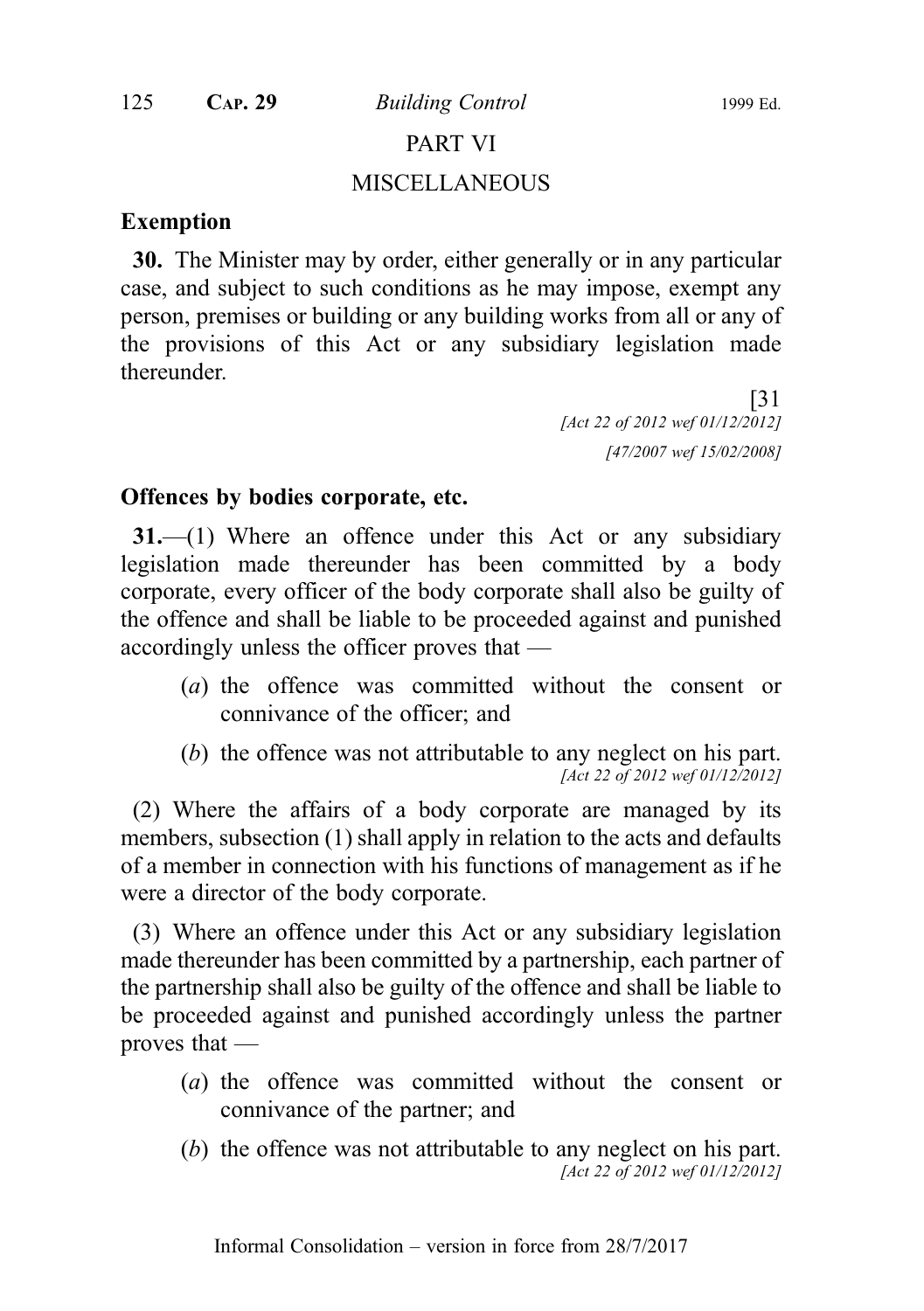(4) Where an offence under this Act or any subsidiary legislation made thereunder has been committed by an unincorporated association (other than a partnership), every officer of the unincorporated association and every member of its governing body shall also be guilty of the offence and shall be liable to be proceeded against and punished accordingly unless the officer or member, as the case may be, proves that —

- (a) the offence was committed without the consent or connivance of the officer of the unincorporated association or member of its governing body, as the case may be; and
- (b) the offence was not attributable to any neglect on the part of that officer or member.

[Act 22 of 2012 wef 01/12/2012]

 $(5)$  In this section —

"body corporate" includes a limited liability partnership;

"officer" —

- (a) in relation to a body corporate, means any director, partner, member of the committee of management, Chief Executive, manager, secretary or other similar officer of the body corporate and includes any person purporting to act in any such capacity; or
- (b) in relation to an unincorporated association (other than a partnership), means the president, the secretary, or any member of the committee of the unincorporated association, or any person holding a position analogous to that of president, secretary or member of a committee and includes any person purporting to act in any such capacity;

"partner" includes a person purporting to act as a partner.

(6) The Minister may make regulations providing for the application of any provision of this section, with such modifications as the Minister considers appropriate, to any body corporate or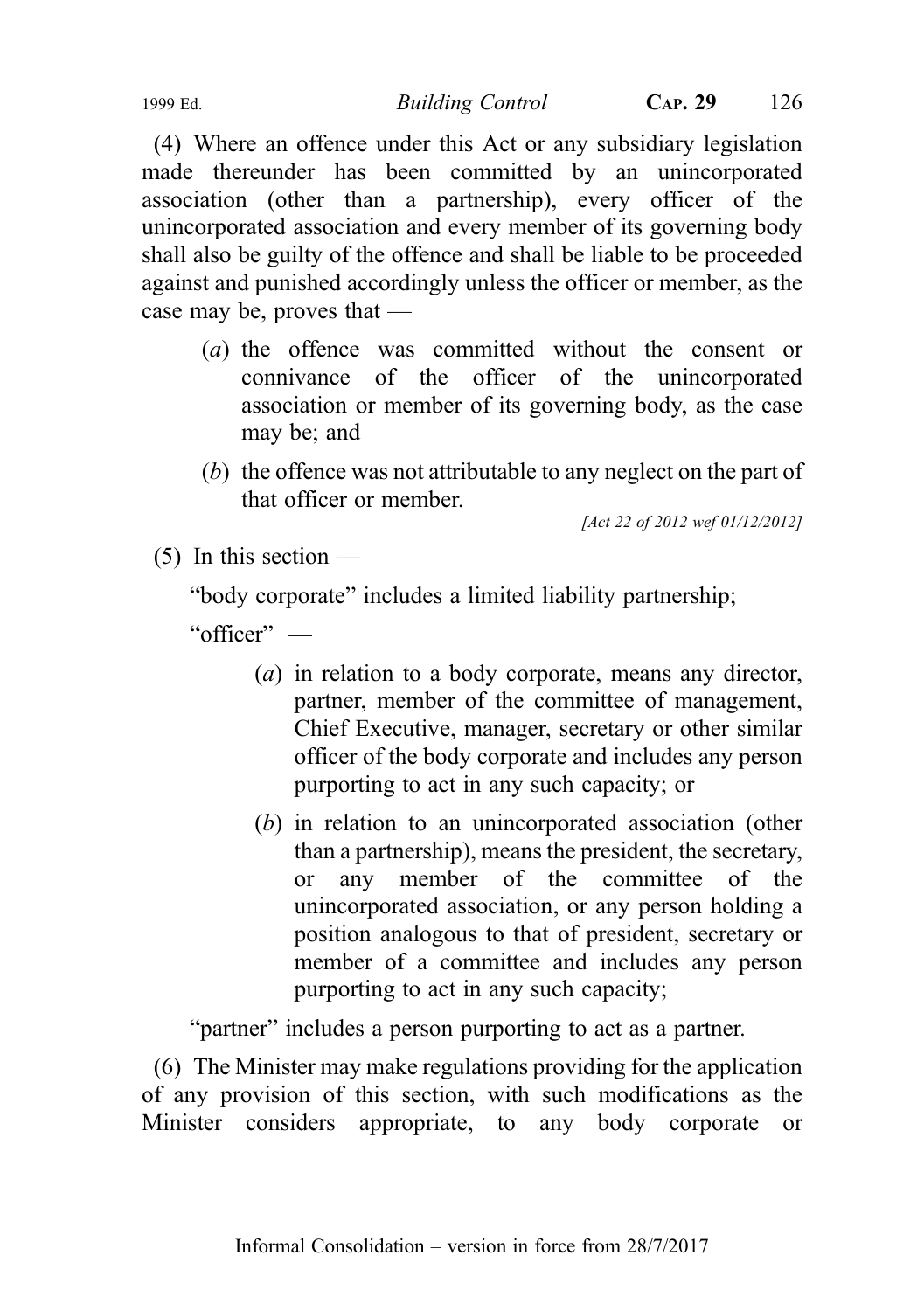unincorporated association formed or recognised under the law of a territory outside Singapore.

[47/2007 wef 15/02/2008]

# Protection from liability

32.—(1) No liability shall lie against any public officer by reason of the fact that any building works are carried out in accordance with the provisions of this Act or that such building works or plans of the building works are subject to inspection or approval by the Commissioner of Building Control or the public officer.

> [4/99] [Act 2 of 2012 wef 01/03/2012]

(2) Nothing in this Act shall make it obligatory for the Commissioner of Building Control to inspect any building or building works or the site of any proposed building to ascertain whether the provisions of this Act are complied with or whether any plans, certificates, notices or other documents submitted to him are accurate.

[4/99]

(3) No matter or thing done by the Commissioner of Building Control or by any public officer shall, if it were done bona fide for the purpose of carrying out the provisions of this Act, subject the Commissioner of Building Control or the public officer personally to any action, liability, claim or demand.

[4/99]

(4) Where the Commissioner of Building Control provides any information to any person in respect of any building or building works by electronic or other means, neither the Government, the Commissioner of Building Control nor any public officer shall be liable for any loss or damage suffered by any person by reason of any error or omission of whatever nature or howsoever caused, including any defect or breakdown in the electronic equipment used for providing the information, if such error or omission is made in good faith and in the ordinary course of duties of the Commissioner of Building Control or public officer.

> [33 [18/95; 4/99]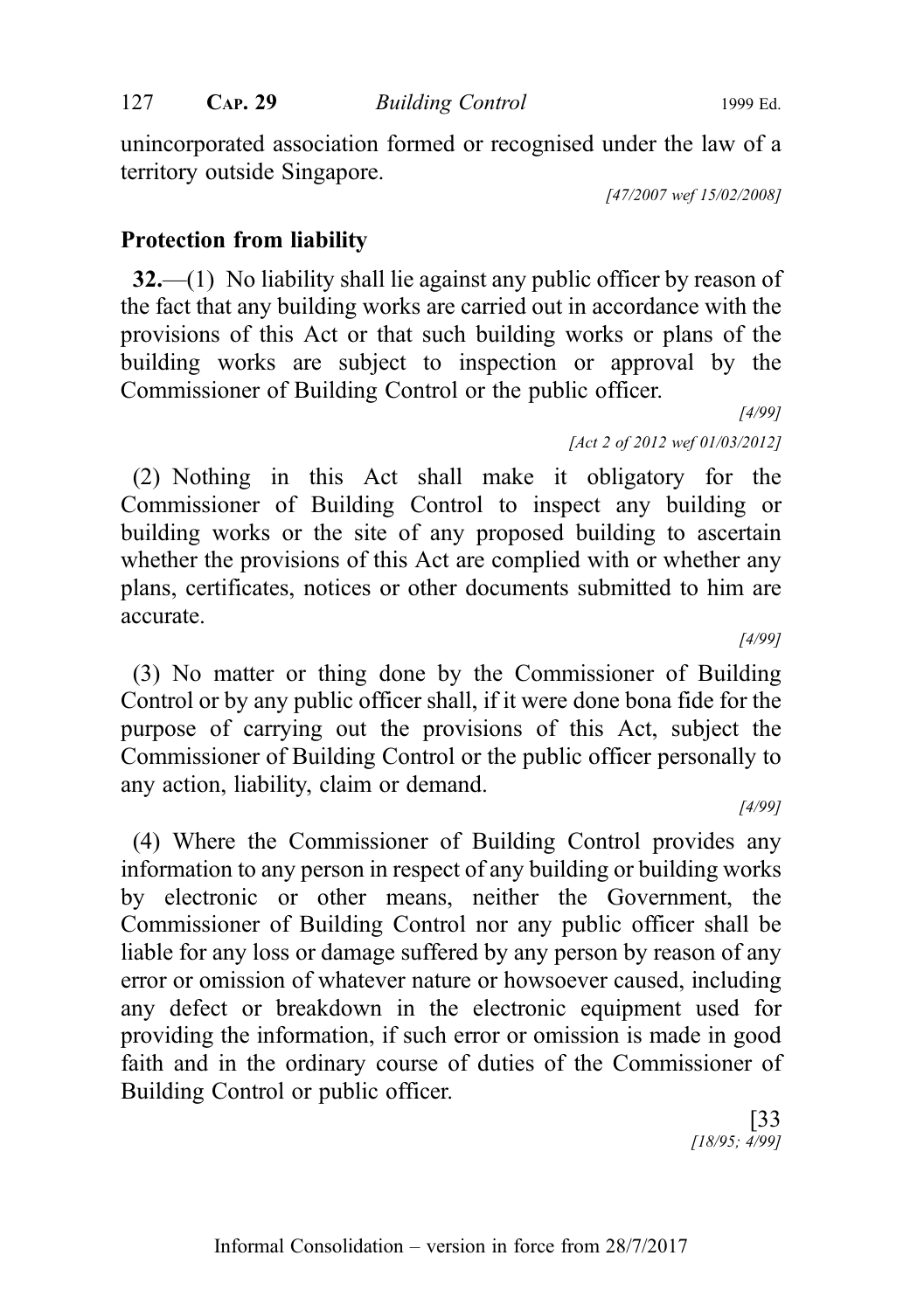#### Power to enter premises

33.—(1) The Commissioner of Building Control or any person appointed by him for this purpose may enter any premises at all reasonable hours for the purpose of —

(*a*) ascertaining whether there is, or has been, on or in connection with the premises, a contravention of this Act or any subsidiary legislation made thereunder;

[Act 22 of 2012 wef 01/12/2012]

(b) ascertaining whether circumstances exist that would authorise the Commissioner of Building Control or any person appointed by him for this purpose to take any action or execute any work under this Act or any subsidiary legislation made thereunder;

> [Act 22 of 2012 wef 01/12/2012] [47/2007 wef 15/02/2008]

(c) taking any action or carrying out any work, authorised or required by this Act or any subsidiary legislation made thereunder; or

[Act 22 of 2012 wef 01/12/2012]

(d) inspecting the documents, books or records kept and maintained by a qualified person or builder under section 9(4) or  $11(1)(c)$ , respectively.

[47/2007 wef 15/02/2008] [18/2003 wef 01/01/2004]

(1A) For the purposes of subsection (1), the Commissioner of Building Control or a person appointed under subsection (1) may take such steps as he may consider necessary, including the making of openings and the taking without payment of reasonable samples of building materials for analysis.

[4/99] [47/2007 wef 15/02/2008]

(2) The results of any analysis of a sample of building materials taken under subsection (1A) shall not be admissible as evidence in any proceedings under this Act or the building regulations unless the samples were taken in the prescribed manner.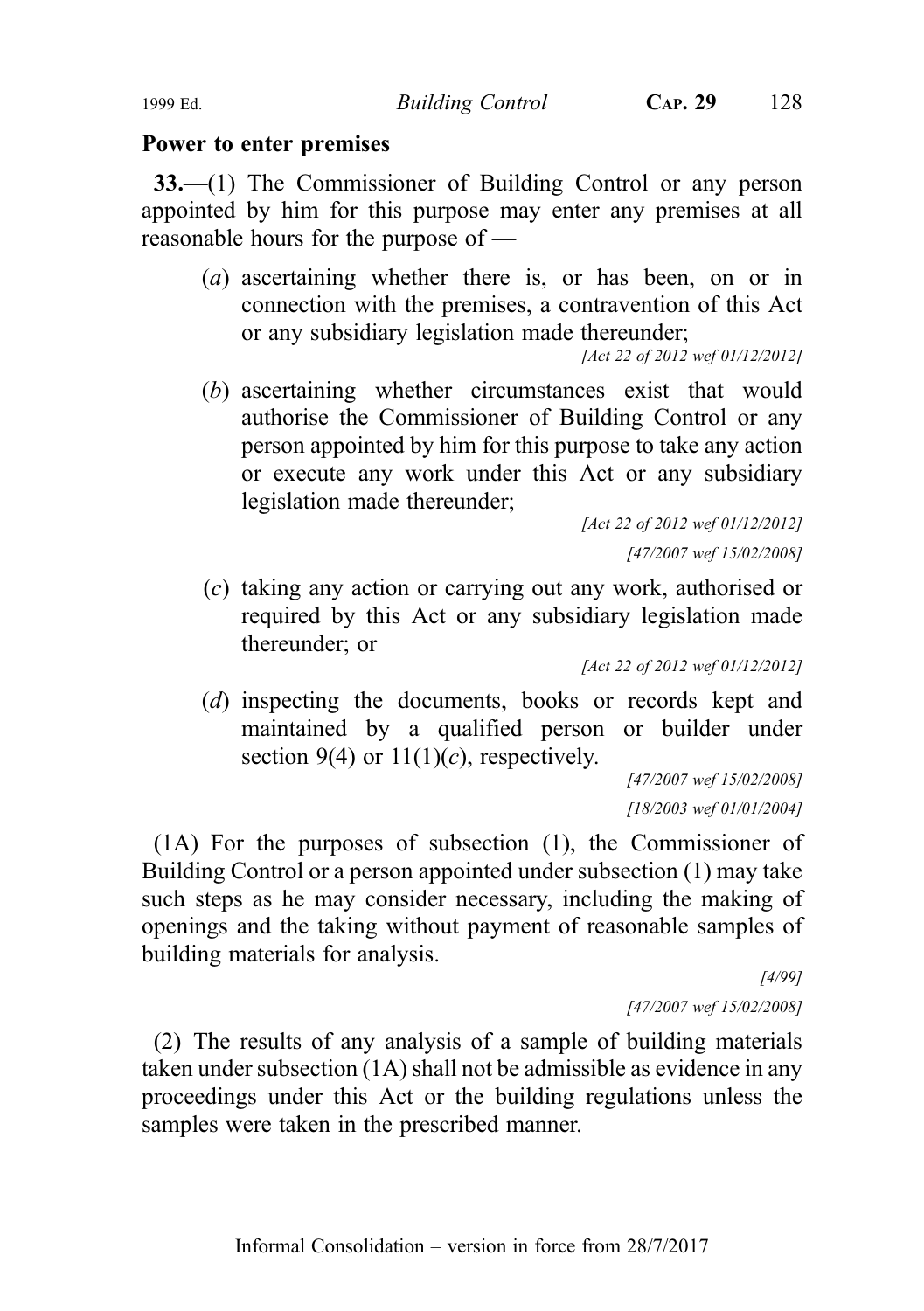#### 129 CAP. 29 Building Control 1999 Ed.

(3) A certificate of the results of an analysis of a part of a sample taken under subsection (1A) shall be signed by the analyst but the analysis may be made by a person acting under the direction of the analyst.

(4) For the purposes of any inspection under subsection  $(1)(d)$ , the qualified person or builder concerned shall afford the Commissioner of Building Control or a person appointed under subsection (1) access to and shall produce the documents, books or records and shall give such information and facilities as may be required by the Commissioner of Building Control or a person appointed under subsection  $(1)$ .

[4/99] [47/2007 wef 15/02/2008]

(4A) Any qualified person or builder, as the case may be, who contravenes or fails to comply with subsection (4) shall be guilty of an offence.

[4/99]

(5) The documents, books or records referred to in subsection (4) shall not be required to be produced at such times or at such places as would interfere with the proper execution of the building works.

(6) Any person who wilfully obstructs the Commissioner of Building Control or a person appointed under subsection (1) in the performance of any matter or thing which he is authorised to do by this section shall be guilty of an offence.

> [34 [4/99] [47/2007 wef 15/02/2008]

#### Presumptions and defences

34.—(1) In any proceedings instituted under this Act for the commencement or carrying out of any building works on any premises in contravention of the provisions of this Act or the building regulations, the owner of the premises at the time the building works were commenced or carried out shall be presumed, until the contrary is proved, to be the person commencing or carrying out the building works.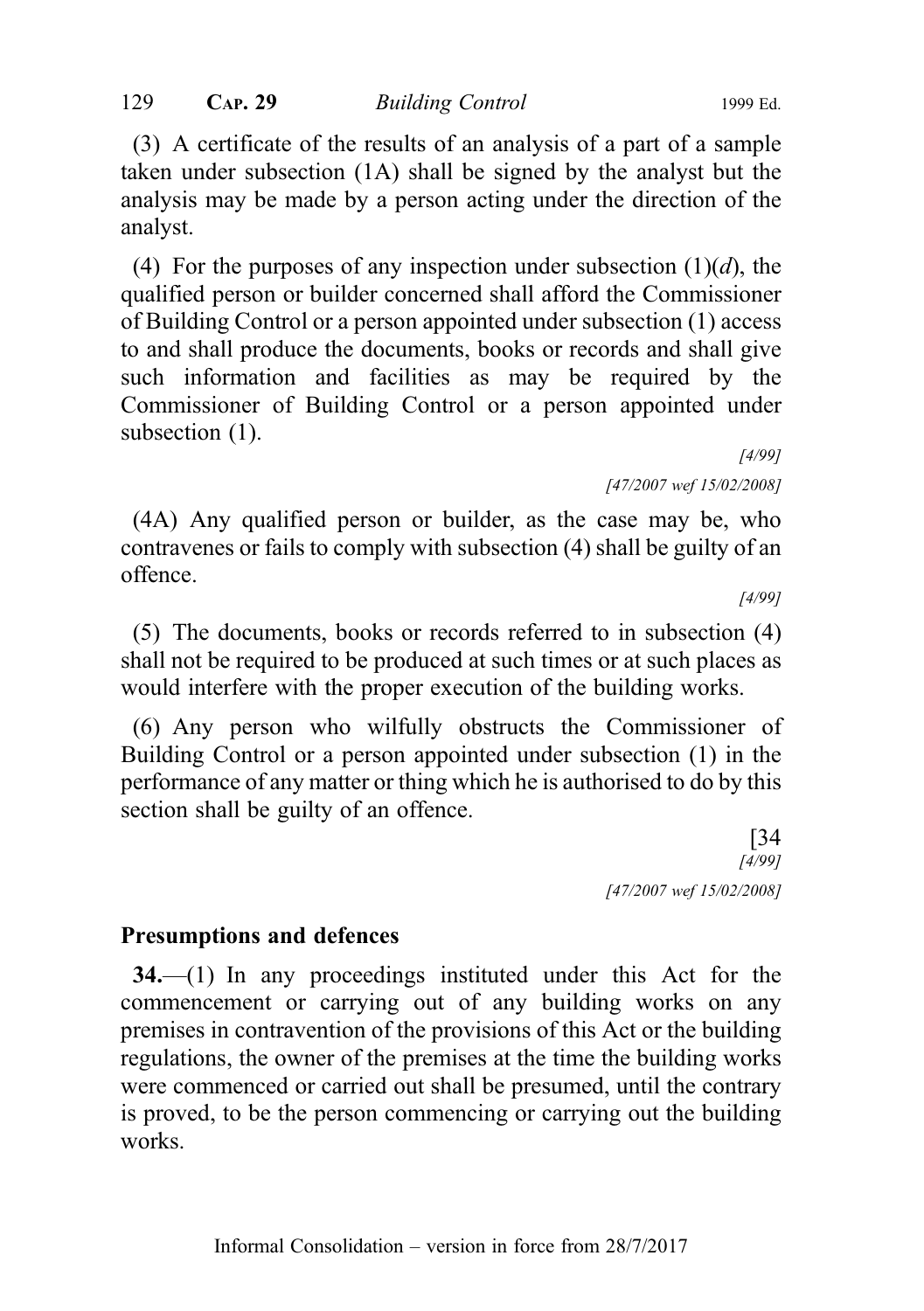1999 Ed. Building Control CAP. 29 130

(2) Where anything is required under this Act to be done by the owner of a building, and there is more than one owner of such building, it shall be a defence to any prosecution for failing to do that  $\theta$  thing —

- (a) that such thing was done by another owner of the building; or
- (b) that any notice or order in respect of such thing required under this Act to be served on the owner was served on another owner of the building and not on the person charged.

[35

# Occupier may execute work in default of owner

35.—(1) Whenever default is made by an owner of any premises in the execution of any work required under this Act to be executed by him, an occupier of the premises may, with the approval of the Commissioner of Building Control, cause the work to be executed.

[4/99]

(2) The costs and expenses thereof shall be recoverable by the occupier from the owner or the amount may be deducted out of the rent from time to time becoming due from him to the owner.

(3) The occupier may, in the absence of any special agreement to the contrary, retain possession of the premises until the costs and expenses incurred by him have been fully reimbursed.

[36

# Proceedings if occupier opposes execution of works

 $36- (1)$  Where —

- (a) the owner of any premises is required under any provision of this Act or the building regulations to carry out any work or make any provision in respect of the premises;
- (b) the owner has given written notice to the occupier of the premises of his intention to carry out the work or make such provision; and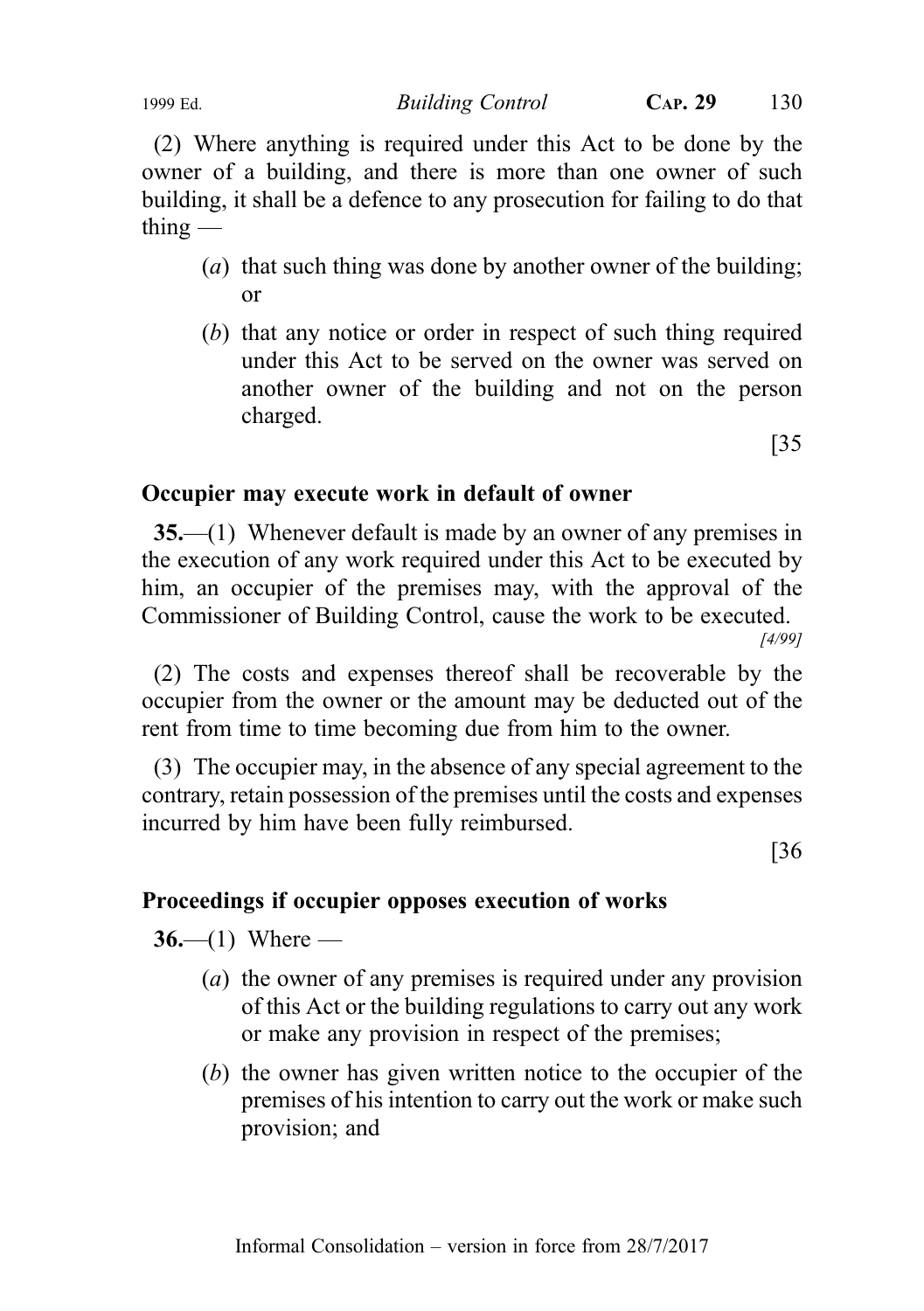#### 131 CAP. 29 Building Control 1999 Ed.

(c) the occupier prevents the owner from carrying out the work or making such provision in respect of the premises,

a Magistrate's Court, upon proof thereof and upon application by the owner, may make an order in writing requiring the occupier to permit the owner to execute all such work or to make such provision with respect to the premises as may be required by the provisions of this Act or the building regulations and may also, if the Court thinks fit, order the occupier to pay to the owner the costs relating to the application or order.

(2) If, after the expiration of 8 days from the date of the order, the occupier continues to refuse to permit the owner to execute such work or make such provision as may be required by the provisions of this Act or the building regulations, the occupier shall be guilty of an offence and shall be liable on conviction to a fine not exceeding \$2,000 for every day during which he so continues to refuse.

[47/2007 wef 15/02/2008]

(3) Every such owner shall, during the continuance of such refusal, be discharged from any penalties to which he might otherwise have become liable by reason of his default in executing the work or making provision in respect of the premises or building.

[37

#### Recovery of costs and expenses payable by owners

37.—(1) All expenses incurred by the Commissioner of Building Control in or about the execution of any work pursuant to any provision of this Act, together with interest accruing in accordance with subsection (3), shall be recoverable from the person who is the owner of the premises on the date on which the works are completed. [4/99]

(1A) As from the date of the completion of the work, the expenses and interest accrued due thereon shall be, until recovered, a first charge on the premises and on all estates and interests therein, exercisable against the premises and the estates and interests therein and all movable property or crops for the time being found thereon, notwithstanding any change in the ownership or occupation of the premises subsequent to that date.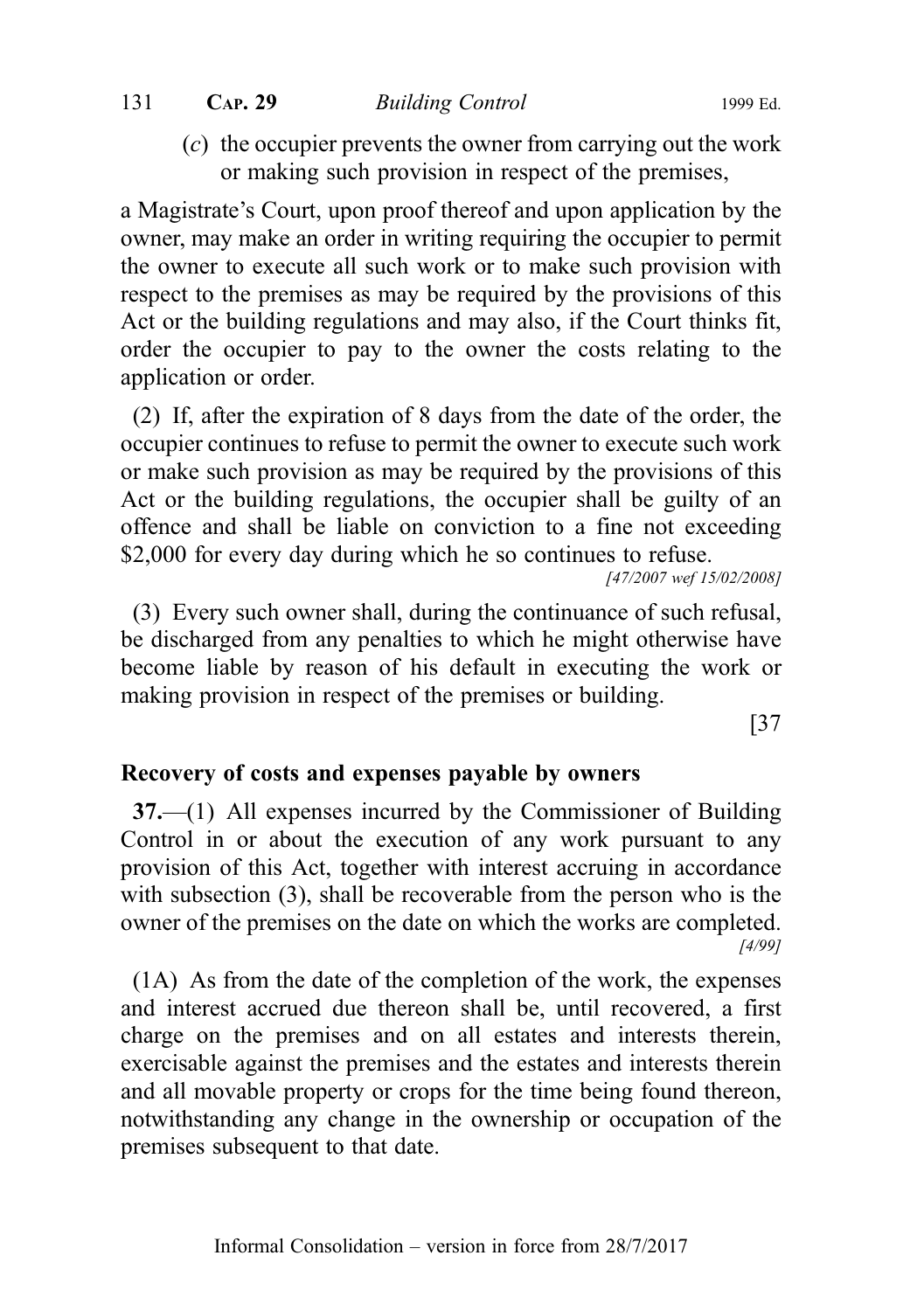(2) The Commissioner of Building Control may certify under his hand the expenses due and the names of the persons liable therefor and may by such certificate apportion the expenses among those persons. [4/99]

(2A) A copy of the certificate shall be served upon each of those persons referred to in subsection (2), but where no such persons may be found, the certificate shall be deemed to have been duly served if a copy thereof is posted at the office of the Commissioner of Building Control and another copy thereof is affixed to some conspicuous part of the premises in respect of which the expenses have been incurred. [4/99]

(3) Interest at the rate of 9% per annum from the expiry of one month from the date of service of a certificate under subsection (2A) shall be recoverable as part of the expenses incurred by the Commissioner of Building Control. [4/99]

(4) A certificate purporting to be under the hand of the Commissioner of Building Control and to be made under subsection (2) and setting forth the amount claimed as due to the Commissioner of Building Control and the persons as liable for the payment thereof shall be prima facie evidence of the facts certified therein and of the signature of the Commissioner of Building Control thereto.

[4/99]

(5) If any sum or any part thereof due to the Commissioner of Building Control under this Act remains unpaid at the expiration of one month commencing from the date of service of the certificate under subsection (2A), or such further period as the Commissioner of Building Control may allow, it shall be deemed to be arrears.

> [38 [4/99]

# Recovery of costs and expenses by instalments

38.—(1) Where the Commissioner of Building Control has incurred expenses in or about the execution of any work which are recoverable from any person, the Commissioner of Building Control may either recover such expenses in the manner provided in section 37 or, if he thinks fit, may obtain an undertaking from the person for the payment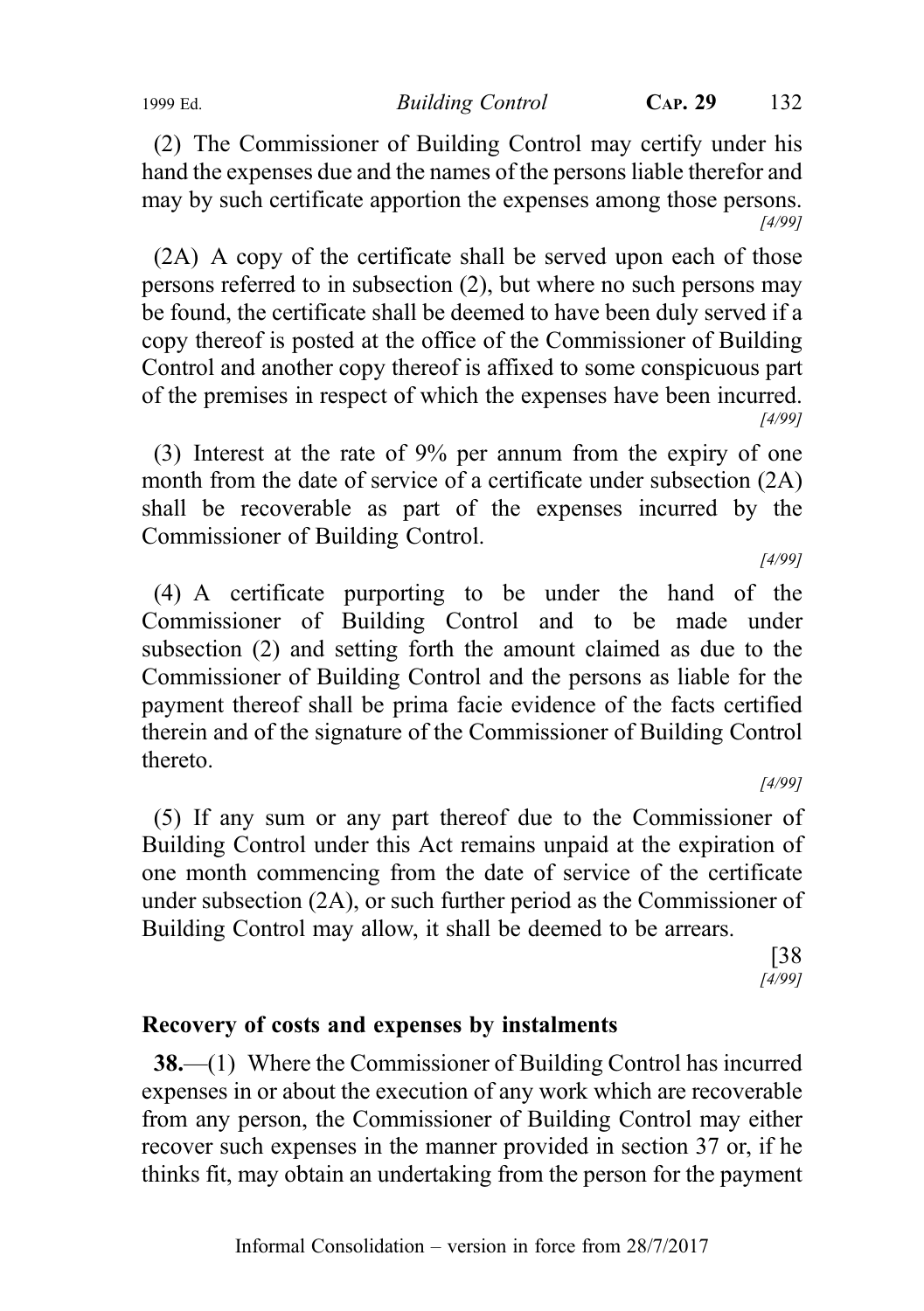of such instalments as will be sufficient to defray the whole amount of such expenses with interest thereon at a rate not exceeding 9% per annum within a period of 10 years.

(2) Upon default in payment of any instalment upon the date appointed for payment thereof by any such undertaking, the whole of the balance then outstanding of such amount shall immediately become due and payable and, notwithstanding any change in the ownership or occupation of the premises since the date of the undertaking, may be recovered by the same means and in the like manner as provided in section 37.

#### Power to vary interest rates

39. The Minister may, at any time by notification in the Gazette, vary the rates of interest specified in sections 37(3) and 38(1).

[40

[39

## Liability of transferor of property in respect of expenses incurred by Commissioner of Building Control

 $40$ .—(1) Where a person sells or transfers any premises in respect of which expenses have been incurred by the Commissioner of Building Control in or about the execution of any work required to be done under this Act which are recoverable from the owner thereof, the person shall continue to be liable for the payment of all such expenses payable in respect of the premises and for the performance of all other obligations imposed by this Act upon the owner of those premises which became payable or were required to be performed prior to the transfer.

[4/99]

(2) Nothing in subsection (1) shall affect the liability of the purchaser or transferee to pay such expenses in respect of the premises or affect the right of the Commissioner of Building Control to recover such expenses or to enforce any obligation under this Act. [41

 $[4/99]$ 

[4/99]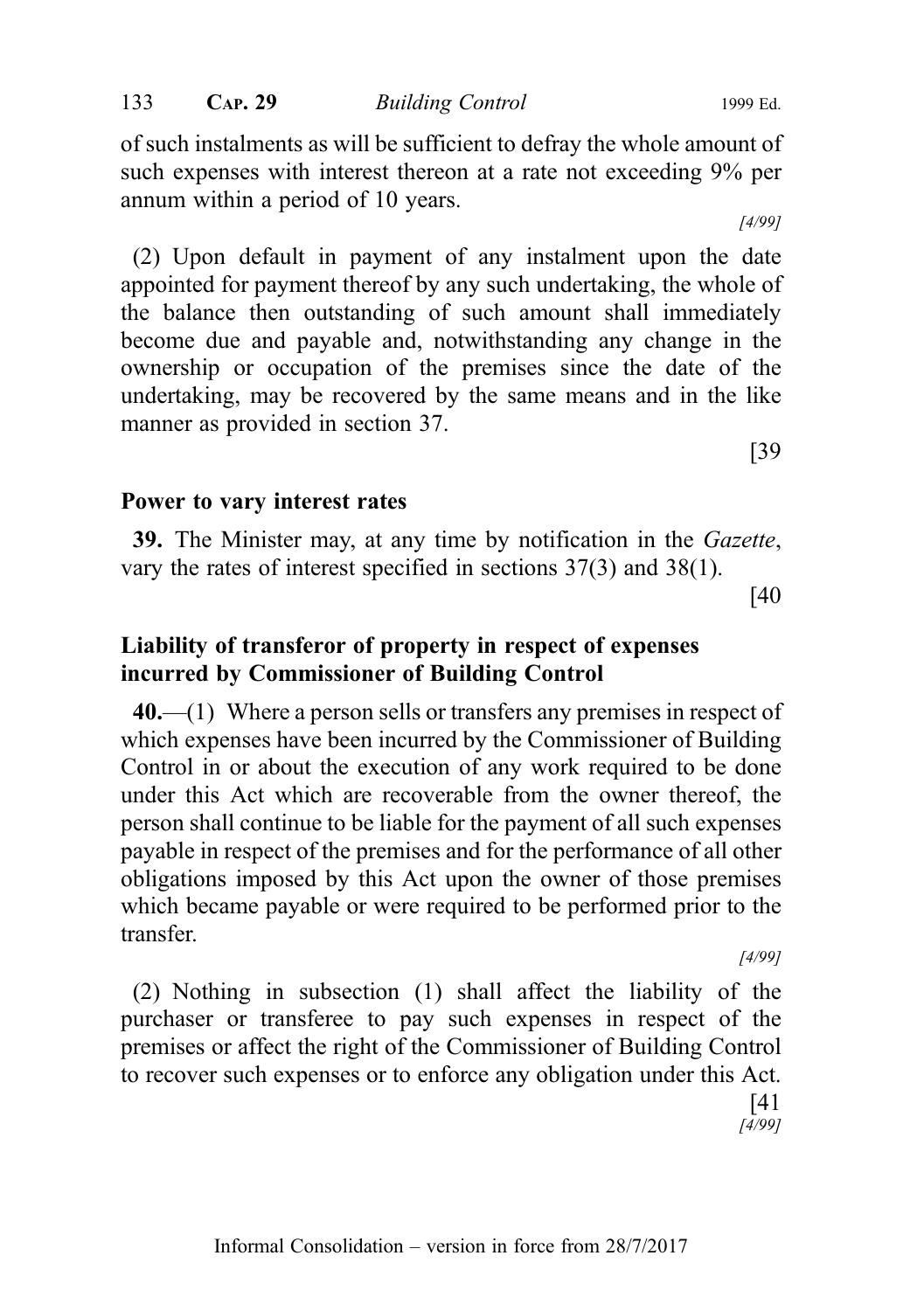## Property and materials seized or removed by Commissioner of Building Control

41.—(1) Any property or materials seized or removed by the Commissioner of Building Control, in the exercise of his powers under this Act, may be forfeited to the Government and sold or otherwise disposed of by the Commissioner of Building Control unless a claim is made by the person to whom the property or materials belong within 2 weeks of the seizure or removal in which case the property or materials may be returned to the person on such terms and conditions as the Commissioner of Building Control may impose.

[2/91; 4/99]

(2) Where the Commissioner of Building Control sells any property or materials under subsection (1), the Commissioner of Building Control shall pay on demand the proceeds of the sale to the owner to whom the property or materials belonged after deducting the amount of any expenses recoverable by the Commissioner of Building Control from him.

[2/91; 18/95; 4/99]

(3) Any proceeds of the sale of property or materials under this section not claimed within 2 years of the sale shall be paid into the Consolidated Fund.

> [42 [2/91]

#### Service of documents

42.—(1) Any notice, order or document required or authorised to be served under this Act (including any subsidiary legislation made thereunder) shall be deemed to be sufficiently served —

(a) by delivering a copy thereof personally or by leaving it with some adult person at the last known place of abode of the person on whom the notice, order or document is to be served;

[Act 22 of 2012 wef 01/12/2012]

(b) by leaving it at the usual or last known place of abode or business of the person on whom the notice, order or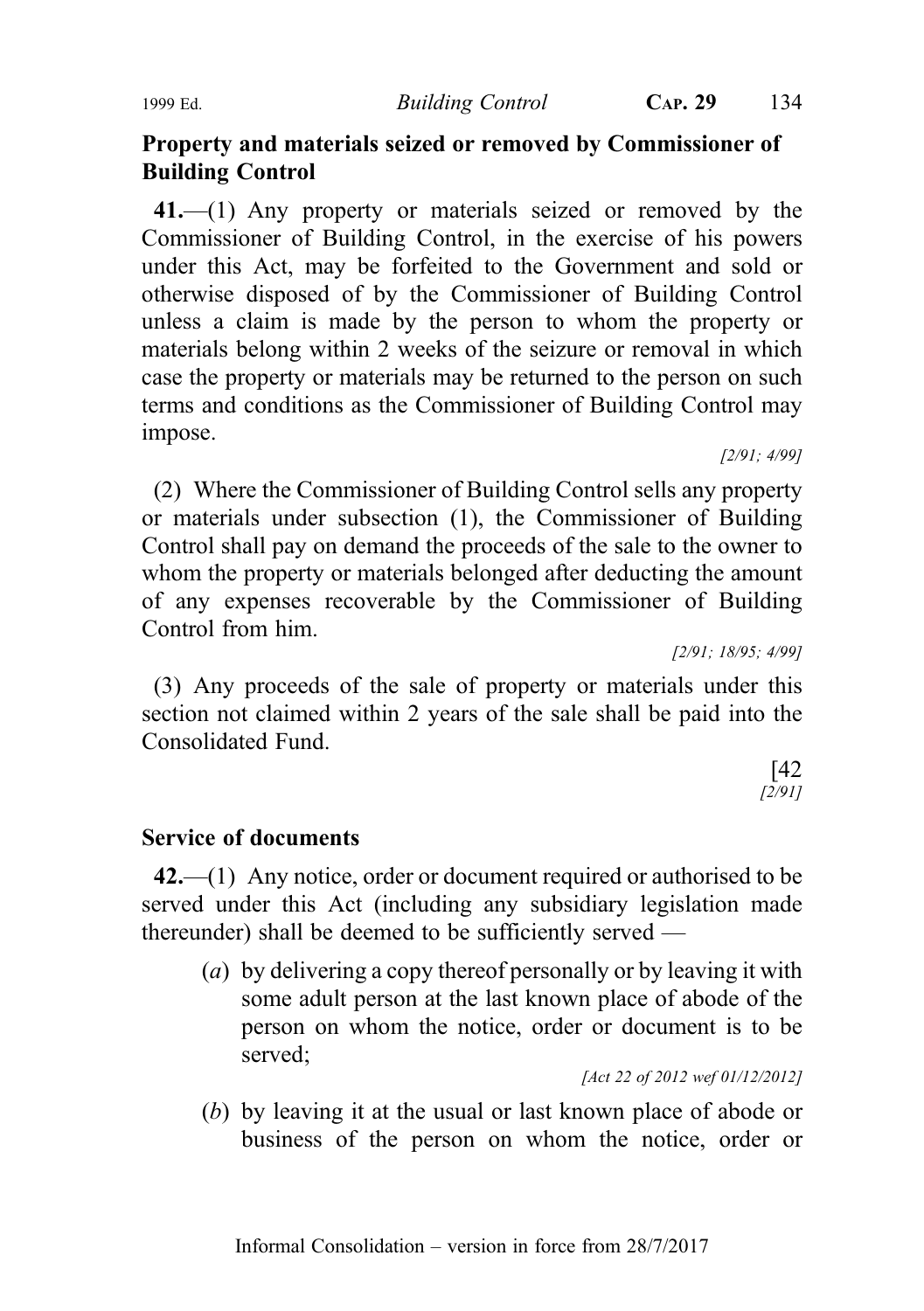135 CAP. 29 Building Control 1999 Ed.

document is to be served in a cover addressed to that person or by posting it upon a conspicuous part of those premises; [Act 22 of 2012 wef 01/12/2012]

(c) by sending it by registered post addressed to the person on whom the notice, order or document is to be served at his usual or last known place of abode or business;

[2/91]

[Act 22 of 2012 wef 01/12/2012]

 $(ca)$  by sending it by facsimile transmission to the fax transmission number operated at the usual or last known address of the place of residence or business of the individual, or the last fax number given to the Commissioner of Building Control by the individual as the facsimile transmission number for the service of documents on the individual; or

[Act 22 of 2012 wef 01/12/2012]

- (d) in the case of an incorporated company, a partnership or a body of persons —
	- (i) by delivering it to the secretary or other like officer of the company, partnership or body of persons at its registered office or principal place of business;

[Act 22 of 2012 wef 01/12/2012]

[47/2007 wef 15/02/2008]

(ii) by sending it by registered post addressed to the company, partnership or body of persons at its registered office or principal place of business; or [47/2007 wef 15/02/2008]

[Act 22 of 2012 wef 01/12/2012]

(iii) by sending it by facsimile transmission to the fax transmission number operated at the registered office or principal place of business of the company, partnership or body of persons.

[Act 22 of 2012 wef 01/12/2012]

(1A) Any notice or document (other than an order) required or authorised to be served under this Act (including any subsidiary legislation made thereunder) shall, in addition to any mode of service under subsection  $(1)$ , be deemed to be sufficiently served —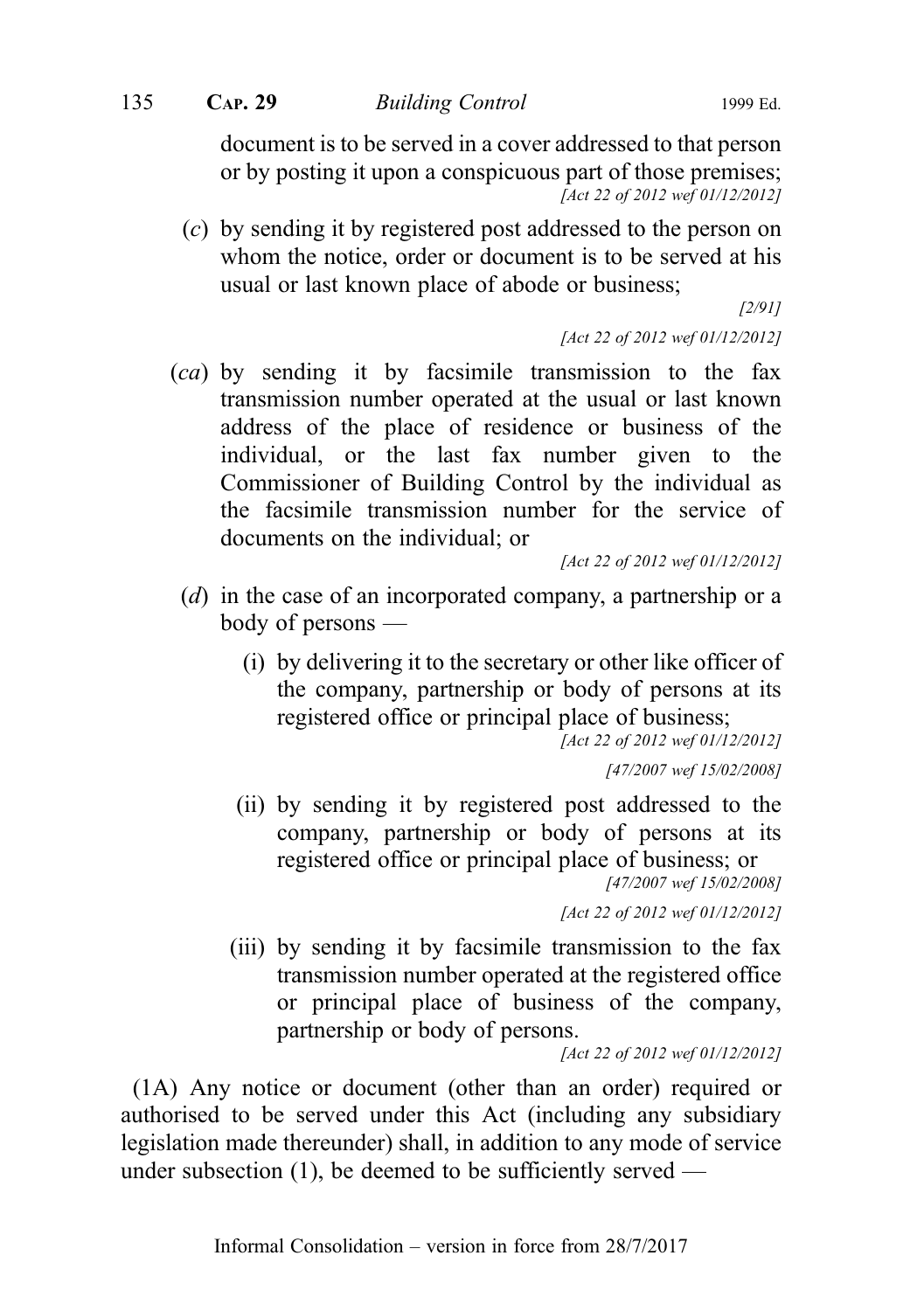1999 Ed. Building Control CAP. 29 136

- (a) by sending it by ordinary post addressed to the person on whom the notice or document is to be served at his usual or last known place of abode or business;
- (b) by electronic communication, by sending an electronic communication of the notice or document to the last email address given to the Commissioner of Building Control by the individual as the email address for the service of documents on the individual; or
- (c) in the case of an incorporated company, a partnership or a body of persons —
	- (i) by sending it by ordinary post addressed to the company, partnership or body of persons at its registered office or principal place of business; or
	- (ii) by electronic communication, by sending an electronic communication of the notice or document to the last email address given to the Commissioner of Building Control by the company, partnership or body of persons as the email address for the service of documents on it.

[Act 22 of 2012 wef 01/12/2012]

(2) Any notice, order or document required or authorised to be served under this Act on the owner or occupier of any premises or building shall also be deemed to be sufficiently served by delivering a copy thereof personally to some adult person on the premises or building or, if there is no such person to whom it can with reasonable diligence be delivered, by affixing the notice, order or document to some conspicuous part of the premises or building.

[2/91]

(3) Any notice, order or document required or authorised by this Act to be served on the owner or the occupier of any premises shall be deemed to be properly addressed if addressed by the description of the "owner" or "occupier" of the premises without further name or description.

(4) Any notice, order or document to be issued by the Commissioner of Building Control under this Act or any subsidiary legislation made thereunder may be issued in such form as the Commissioner of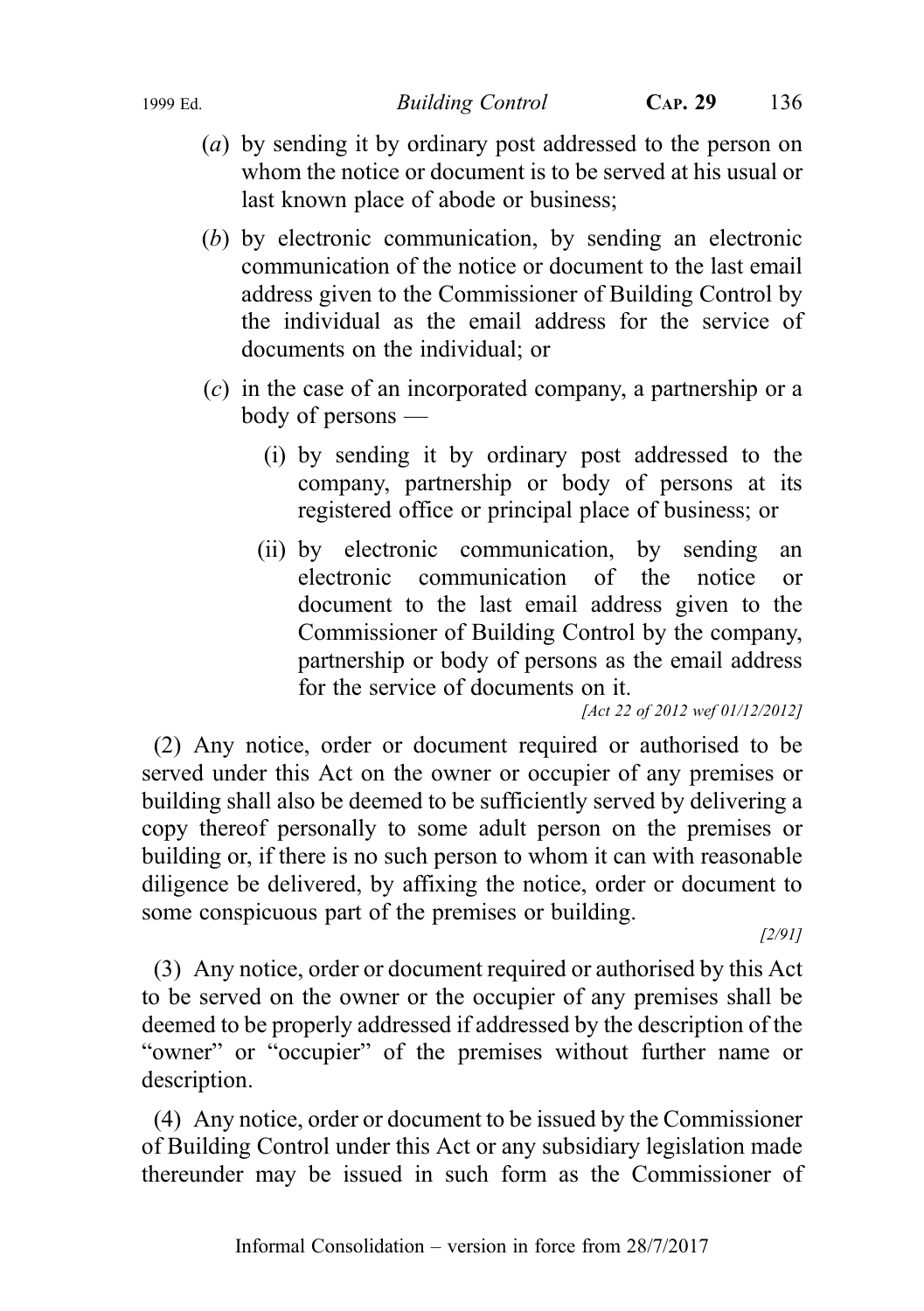Building Control may determine and every such notice, order or document shall be valid if the signature of the Commissioner of Building Control or any officer authorised under this Act is duly printed or written thereon.

> [18/95; 4/99] [Act 22 of 2012 wef 01/12/2012]

(5) Where any notice, order or other document to be served on any person is —

- (a) sent by a facsimile transmission to the fax transmission number operated at the last known place of residence or business or registered office or principal place of business in accordance with subsection (1), it shall be deemed to be duly served on the person to whom it is addressed on the day of transmission, subject to receipt on the sending facsimile machine of a notification (by electronic or other means) of a successful transmission to the place of residence or business or registered office or principal place of business, as the case may be;
- (b) sent by registered post to any person in accordance with subsection (1), it shall be deemed to be duly served on the person at the time when it would, in the ordinary course of post, be delivered, whether or not it is returned undelivered, and in proving service of the notice, order or document, it shall be sufficient to prove that the envelope containing the same was properly addressed, stamped and posted by registered post;
- (c) sent by ordinary post to any person in accordance with subsection (1A), it shall be deemed to be duly served on the person to whom it is addressed on the day succeeding the day on which it would, in the ordinary course of post, be delivered; and
- (d) sent by electronic communication to an email address in accordance with subsection (1A), it shall be deemed to be duly served on the person to whom it is addressed at the time of entering the information system addressed to the email address.

[Act 22 of 2012 wef 01/12/2012]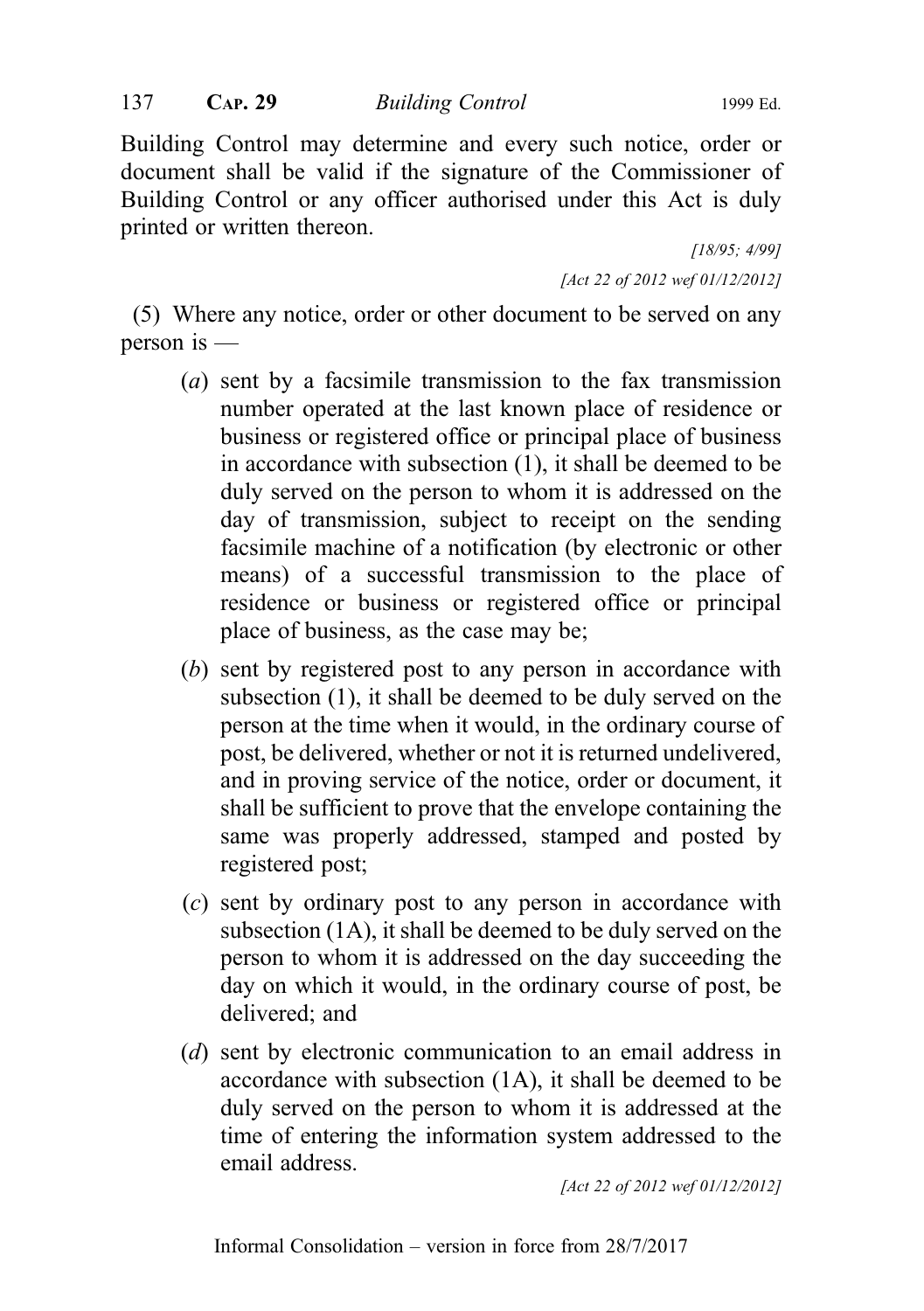1999 Ed. Building Control CAP. 29 138

(6) Service of any notice or document under this Act on a person by electronic communication may be effected only if the person gives as part of his or its address for service an email address.

[Act 22 of 2012 wef 01/12/2012]

(7) This section shall not apply to notices, orders or documents to be served in proceedings in court.

[Act 22 of 2012 wef 01/12/2012]

# Inaccuracies in notices, etc.

42A.—(1) No misnomer or inaccurate description of any person, premises, building or building works or any other thing named or described in any notice or order issued or served under or for the purposes of this Act or any subsidiary legislation made thereunder shall render invalid the notice or order or affect the operation of this Act or its subsidiary legislation if the person, premises, building or building works or other thing named or described in the notice or order is so designated or described as to be identifiable.

(2) No proceedings taken under or by virtue of this Act or any subsidiary legislation made thereunder shall be rendered invalid merely by reason of want of form, which otherwise would be valid. [Act 22 of 2012 wef 01/12/2012]

# Furnishing of information

43.—(1) The Commissioner of Building Control may by notice require any person who appears to the Commissioner of Building Control to be acquainted with the circumstances of any case which is under investigation to furnish him within such time as may be specified in the notice with information relating to that case in the possession of that person.

[4/99]

(2) Any person who fails to comply with any notice under subsection (1) or who furnishes any information which he knows or has reason to believe is false shall be guilty of an offence.

[44

# Furnishing documents false in a material particular

43A. Any person who, being required by or by virtue of this Act or any subsidiary legislation made thereunder to make or produce to the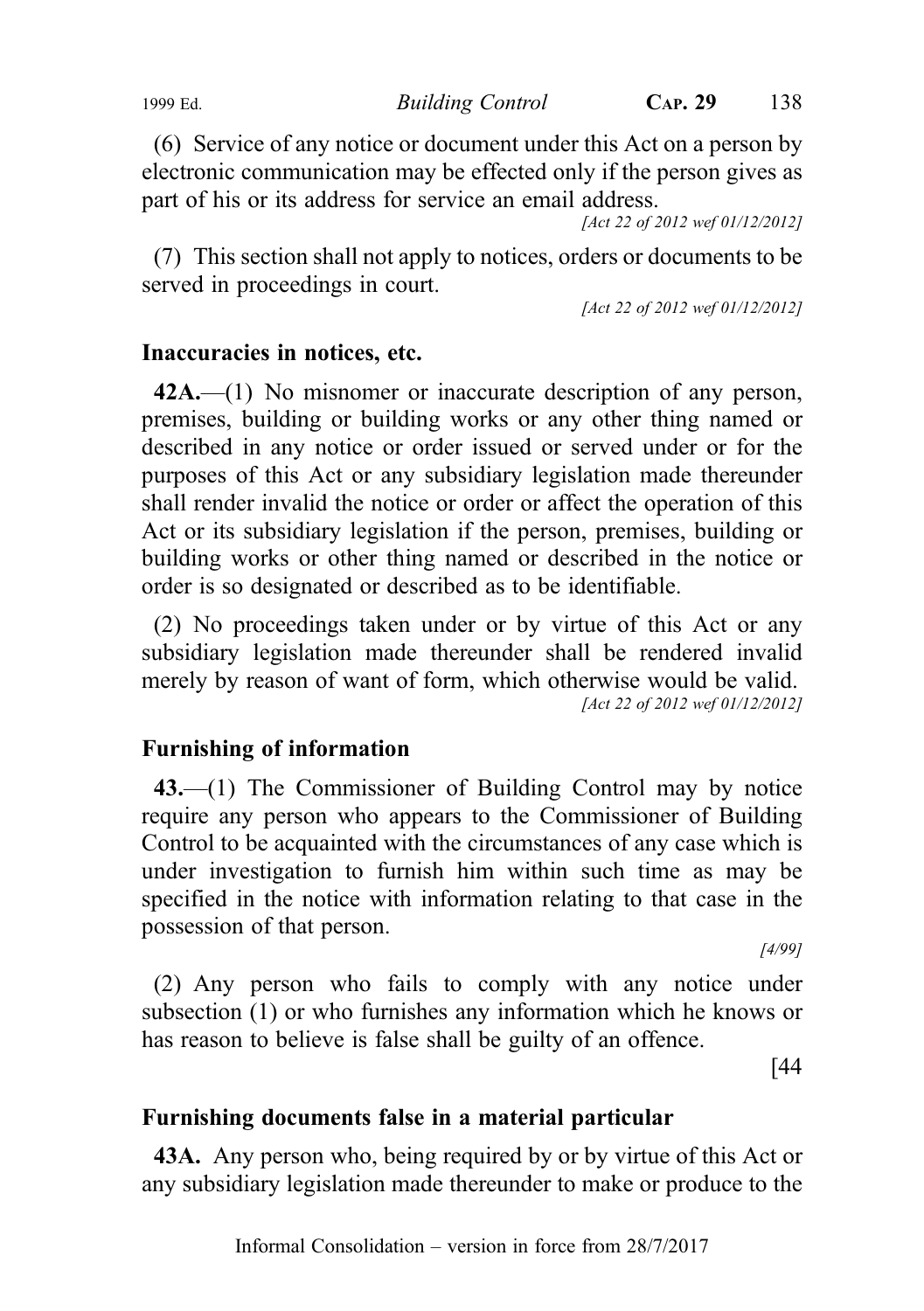Commissioner of Building Control any plan, declaration, certificate, report, record, notice or other document, or who, for the purpose of obtaining any licence, permit, waiver or approval from the Commissioner of Building Control under this Act or its subsidiary legislation or for the purpose of establishing any fact relevant to the administration of this Act or its subsidiary legislation —

- (a) makes or produces any plan, declaration, certificate, report, record, notice or other document which is false in a material particular; or
- (b) produces any plan, declaration, certificate, report, record, notice or other document which is false in a material particular, or has not been made by the person by whom it purports to have been made, or has been in any way altered or tampered with,

shall be guilty of an offence and shall be liable on conviction to a fine not exceeding \$20,000 or to imprisonment for a term not exceeding 12 months or to both.

[Act 22 of 2012 wef 01/12/2012]

# Powers of arrest

44.—(1) A police officer may arrest without warrant any person who has committed, or whom he reasonably suspects to have committed, an offence under this Act or any subsidiary legislation made thereunder —

- (a) if the person declines to give his name and address; or
- (b) if there is reason to doubt the accuracy of the name and address, if given.

[Act 22 of 2012 wef 01/12/2012]

(2) A person arrested under this section may be detained until his name and address are correctly ascertained except that no person so arrested shall be detained longer than is necessary for bringing him before a court unless the order of a court for his detention is obtained. [45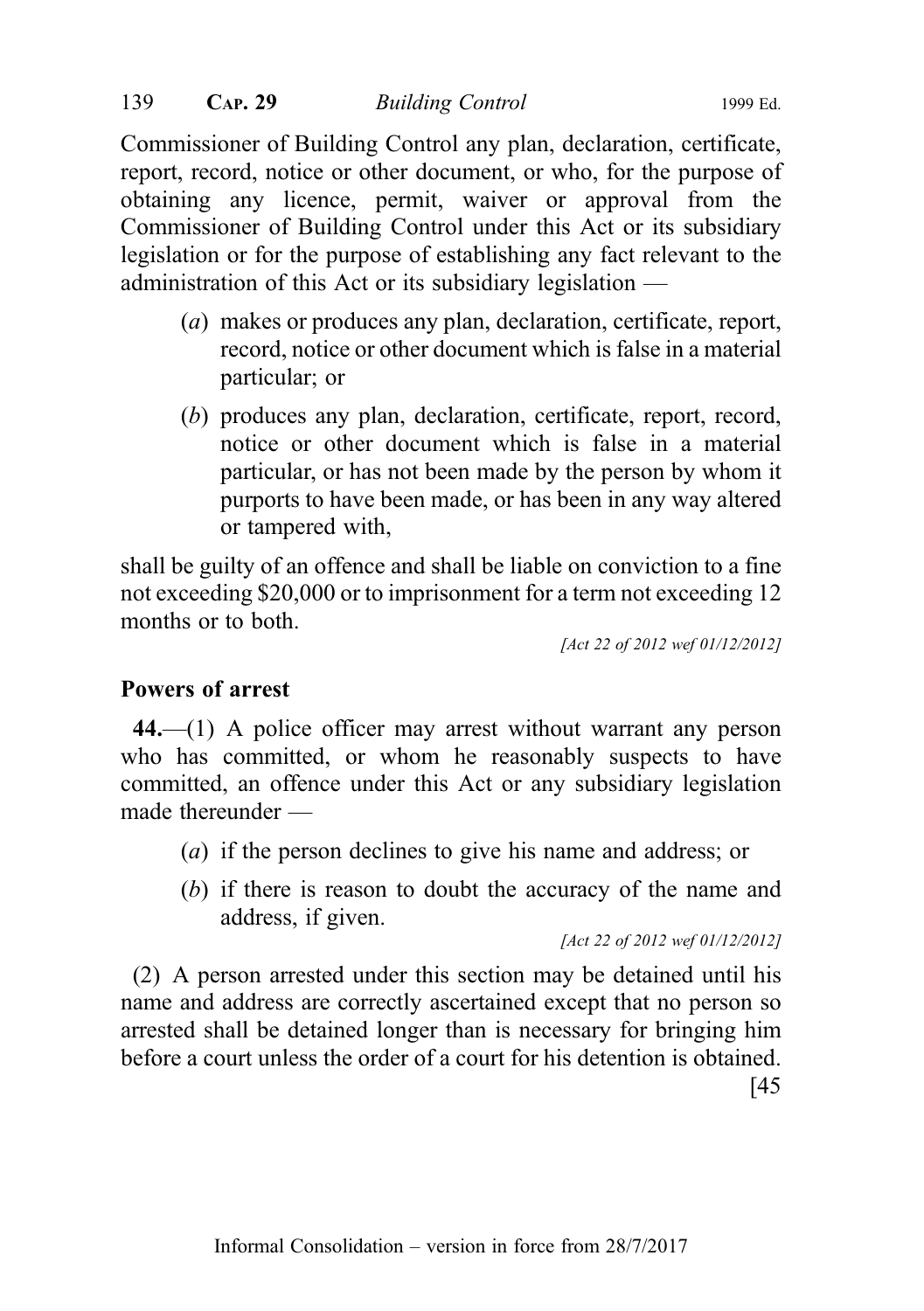1999 Ed. Building Control CAP. 29 140

# Evidence

45.—(1) Subject to this section, the contents of any document prepared, issued or served under, by virtue of or for the purposes of this Act or any subsidiary legislation made thereunder shall until the contrary is proved be presumed to be correct.

[Act 22 of 2012 wef 01/12/2012]

(1A) The production of any document purporting to contain any apportionment made under section 37(2) shall, without any other evidence, be received as prima facie proof of the making and validity of the apportionment mentioned therein.

(2) In any proceedings under this Act or the building regulations, a certificate of analysis under section 33 purporting to be signed by an analyst shall, on its production by the prosecution without proof of the signature of the analyst, be sufficient evidence of the facts stated therein unless the defendant requires the analyst to be called as a witness, in which case he shall give notice thereof to the prosecution not less than 3 clear days before the day fixed for the hearing of the summons.

(3) All records and other documents required by this Act or any subsidiary legislation made thereunder to be kept by the Commissioner of Building Control shall be deemed to be public documents, and copies thereof or extracts therefrom certified by the officer responsible for the custody thereof to be true copies or extracts, as the case may be, subscribed by that officer with his name and his official title shall be admissible in evidence as proof of the contents of the documents or extracts.

[4/99] [Act 22 of 2012 wef 01/12/2012]

(4) Where any information in respect of any building or building works is provided by the Commissioner of Building Control by electronic means, the production of any document under the hand of a public officer responsible for providing such information purporting to be a hard-copy transcript of all or any such information shall, in all courts and in all proceedings, be sufficient evidence of the information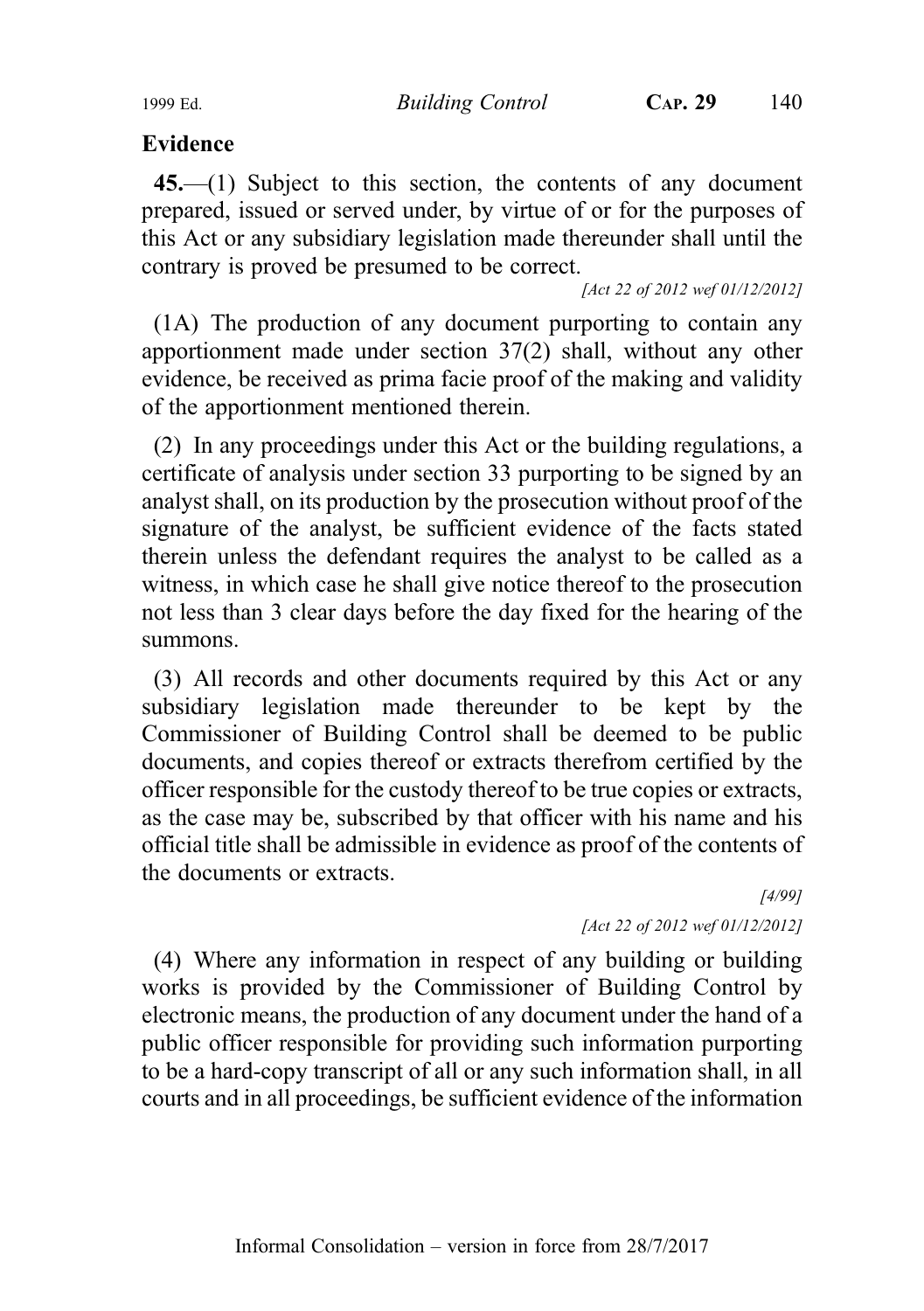provided electronically and all courts shall in all proceedings take judicial notice of the signature of the public officer.

> [46 [18/95; 4/99]

## Jurisdiction of Courts

46. Notwithstanding the provisions of the Criminal Procedure Code (Cap. 68), a District Court or a Magistrate's Court shall have power to impose the maximum penalties provided for an offence under this Act. [47

## General penalty

47. Any person who is guilty of an offence under this Act for which no penalty is expressly provided shall be liable on conviction to a fine not exceeding \$10,000 or to imprisonment for a term not exceeding 6 months or to both.

> [48 [47/2007 wef 15/02/2008]

## Composition of offences

48.—(1) The Commissioner of Building Control may, in his discretion, compound any offence under this Act or any subsidiary legislation made thereunder which is prescribed as a compoundable offence by collecting from a person reasonably suspected of having committed the offence a sum not exceeding —

- (a) one half of the amount of the maximum fine that is prescribed for the offence; or
- (b) \$5,000,

whichever is the lower.

(2) On payment of such sum of money, no further proceedings shall be taken against that person in respect of the offence.

(3) The Minister may make regulations to prescribe the offences which may be compounded.

(4) All sums collected under this section shall be paid to the Building and Construction Authority.

[47/2007 wef 15/02/2008]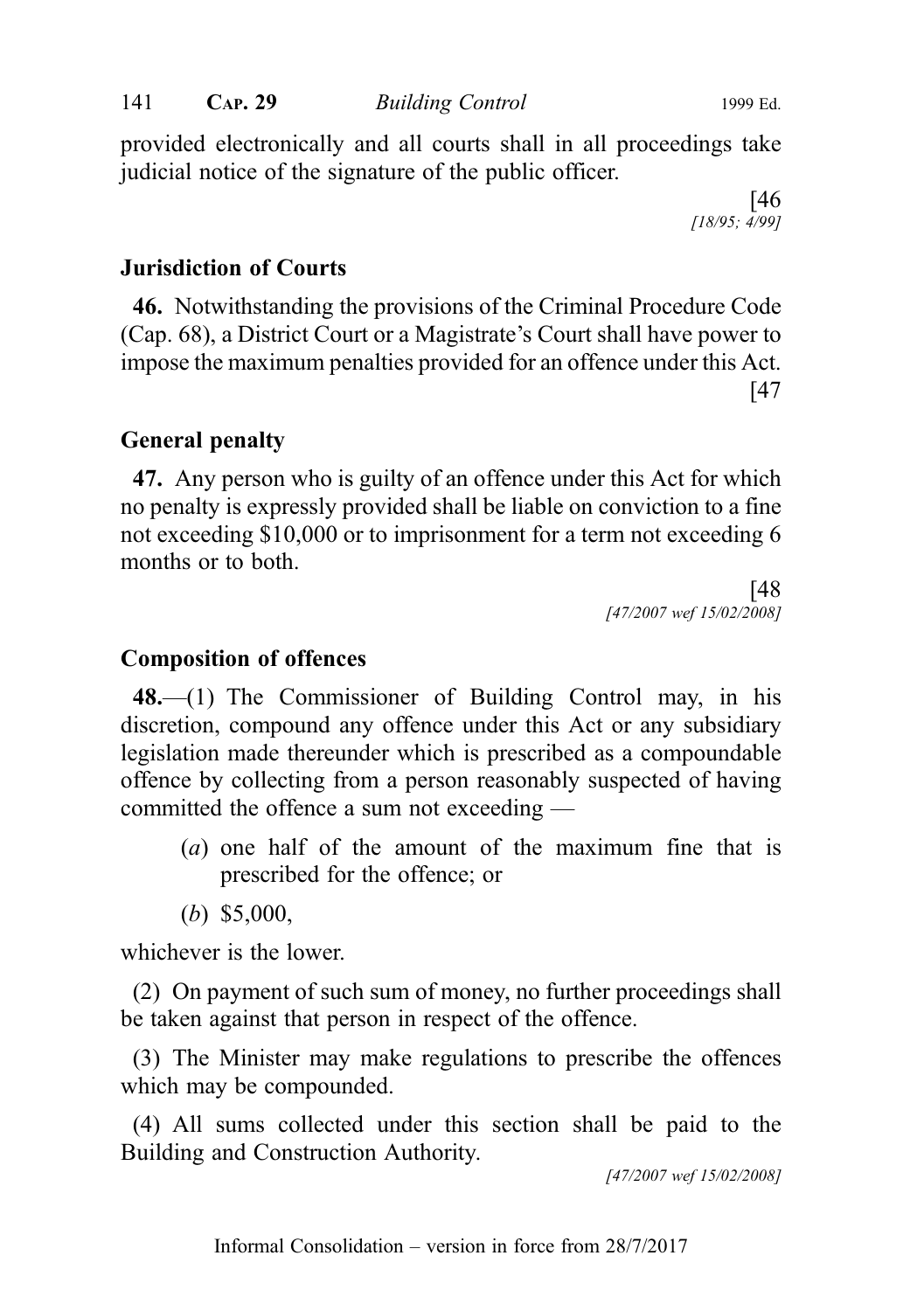# Regulations

49.—(1) The Minister may make regulations for carrying out the purposes of this Act and for any matter which is required under this Act to be prescribed.

(2) Without prejudice to the generality of subsection (1), the Minister may make regulations for or in respect of all or any of the following matters:

- (a) the regulation or prohibition of the exhibition of advertising signs, skysigns, aerial signs and projected advertisement in or on any premises and the regulation of the size and construction of those signs and advertisements;
- (b) the submission of plans of building works, the authorisation of persons qualified to submit the same and their duties and responsibilities, and the nature or classification of plans which each person may submit;
- (c) the manner of making applications for and granting of approval of plans of building works and permits to carry out building works;
- (ca) the establishing of objectives and performance requirements for the design and construction of buildings; [18/2003 wef 01/01/2004]
	- (d) the structural strength and stability of buildings or proposed buildings, including —
		- (i) precautions against overloading;
		- (ii) measures to safeguard adjacent buildings;
		- (iii) underpinning;
- (e) the design and construction of buildings, including
	- (i) the preparation of sites for building works;
	- (ii) exterior features;

[34/2004 wef 01/10/2004]

- (iii) [Deleted by Act 18/2003 wef 01/01/2004]
- (iv) [Deleted by Act 18/2003 wef 01/01/2004]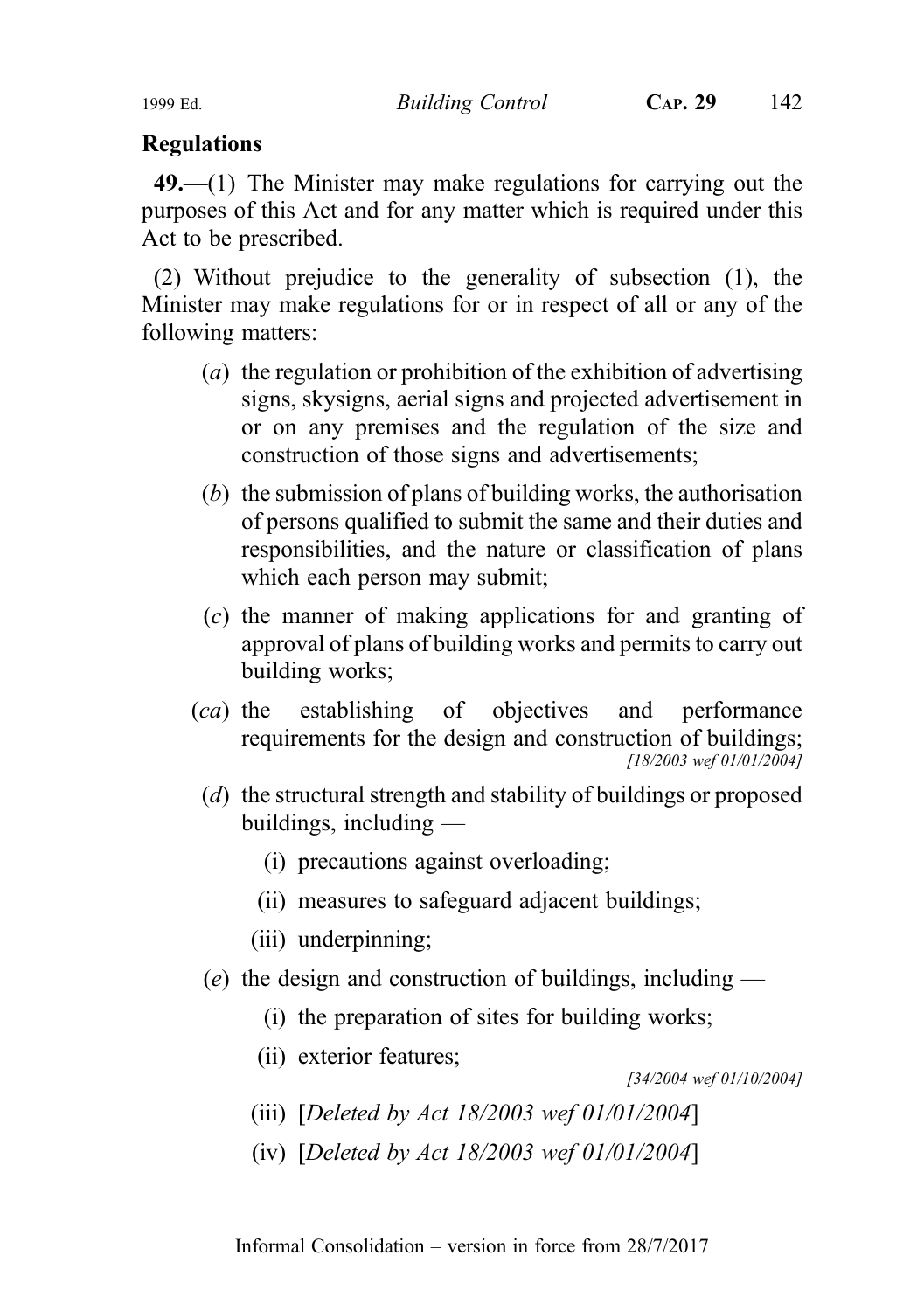- (v) the natural lighting and ventilation of buildings;
- (vi) the headroom of rooms, cubicles and staircases and other spaces within buildings;
- (vii) the suitability and use of materials and components;
- (viii) environmental sustainability measures that improve the total quality of life and minimises adverse effects to the environment, both now and in the future; [47/2007 wef 15/02/2008]
- (ea) the minimum standards of environmental sustainability for buildings or classes or types of buildings, and the method by which such standards may be assessed;

```
[Act 22 of 2012 wef 01/12/2012]
```
(eb) the manner in which an assessment of environmental sustainability of a building or an audit of the energy efficiency of a cooling system of a building is to be carried out;

(ec) the qualifications required, and the application process, to be registered as an energy auditor and the grounds on which such registration may be cancelled or suspended;

[Act 22 of 2012 wef 01/12/2012]

(ed) the preparation and submission of reports, certifications or other documents in relation to a design score, an as-built score or an energy audit under Part IIIB;

[Act 22 of 2012 wef 01/12/2012]

- (f) the demolition of buildings and the safety precautions to be taken in respect thereof;
- (fa) the reporting of dangerous occurrences (as defined in section 25A) in premises at which building works are carried out;

[47/2007 wef 15/02/2008]

- (g) prohibiting or regulating the occupation of buildings;
- (h) the control and regulation of measures for energy conservation in buildings;
- $(i)$  the provision of embankments and retaining walls;

<sup>[</sup>Act 22 of 2012 wef 01/12/2012]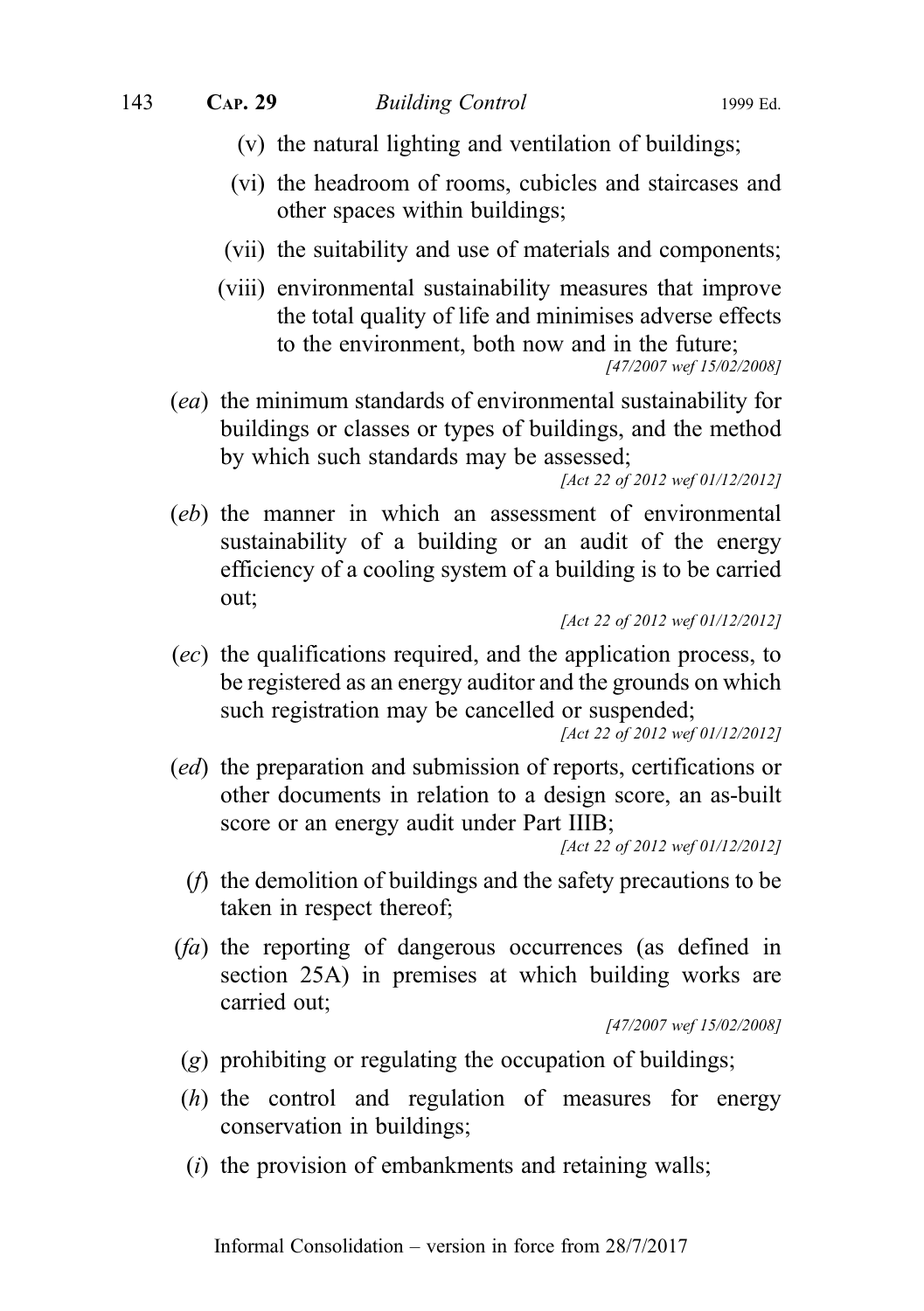1999 Ed. Building Control CAP. 29 144

- $(i)$  measures to improve efficiency and standardisation in the construction industry relating to design, processes, construction techniques, products and materials;
- $(k)$  the regulation of persons authorised to carry out installation or retrofitting of any exterior feature, including prescribing the qualifications and training of such persons, and their duties and responsibilities in connection with installing or retrofitting the exterior feature;

[34/2004 wef 01/10/2004]

- (l) measures for the construction, installation and inspection of lifts and escalators;
- (m) the control, regulation and supervision by registration, licensing, inspection or otherwise of places to which the public has access;
- (n) the prescribing of documents, books or records to be kept and reports or certificates to be made under this Act;
- (o) the time and manner of making, and the information and documents to be furnished in respect of, an application for a temporary occupation permit and a certificate of statutory completion;

[18/2003 wef 01/01/2004]

- (p) the manner in which the duties and responsibilities of accredited checkers and specialist accredited checkers are to be discharged;
- (q) the manner in which appeals may be made to and determined by the Minister under this Act and the information to be supplied by the Commissioner of Building Control in connection therewith;
- (r) the granting of permits for the erection, demolition and occupation and the control of buildings required for a limited time or constructed of short-lived materials;
- (s) the procedure for the sampling of building materials under section 33;
- $(t)$  the prescribing of forms necessary for the administration of this Act; and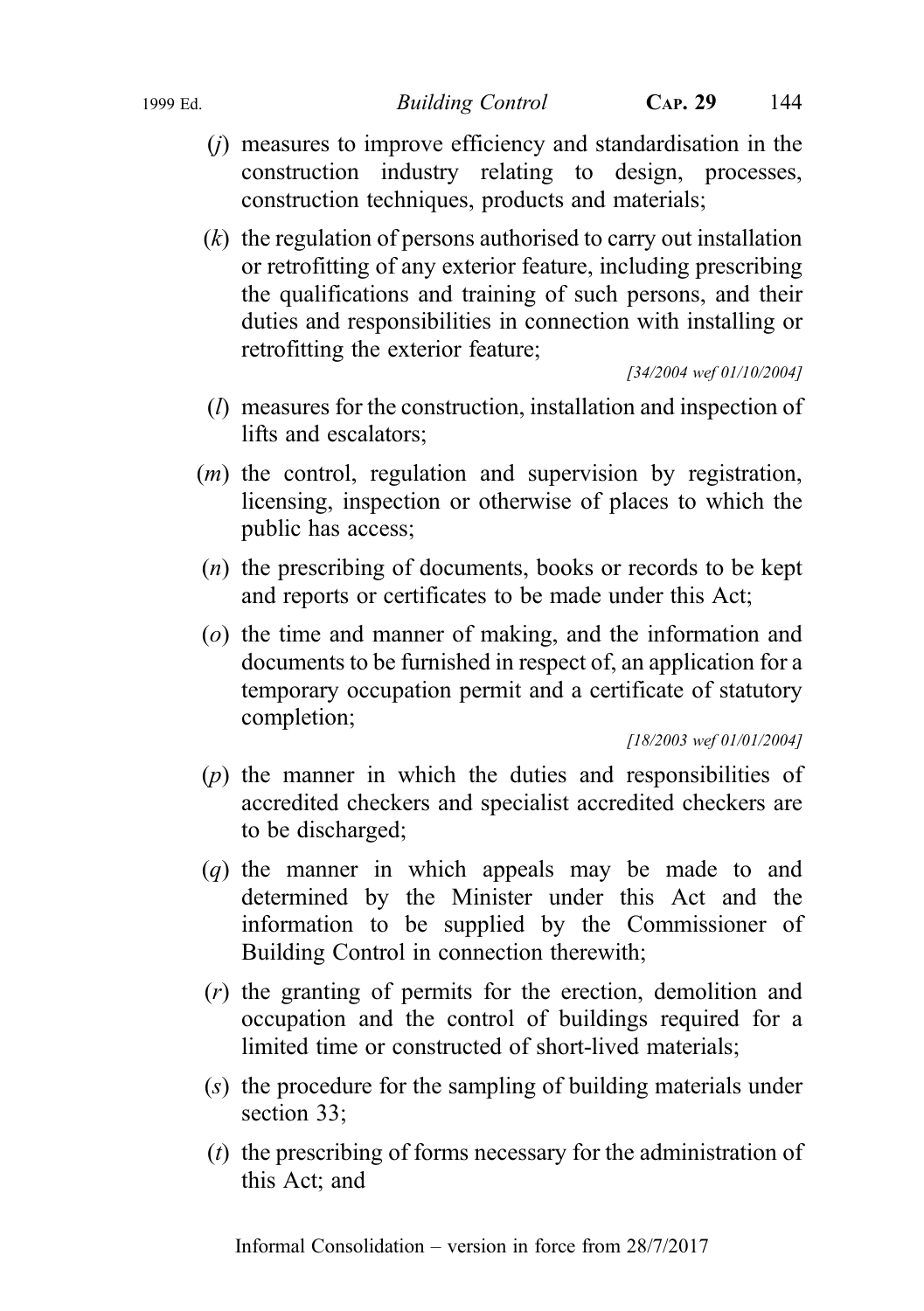$(u)$  the prescribing of fees and charges for the purposes of this Act.

[18/95; 4/99; 36/99]

- (2A) Regulations made under this section may provide that
	- (a) any particular objective and performance requirement for the design and construction of any building shall be deemed to be complied with if the building is constructed with such specifications, materials, designs or methods of construction as may be specified by the Commissioner of Building Control; and
	- (b) the Commissioner of Building Control may issue in such form as he thinks fit, and from time to time amend, one or more Approved Documents setting out the specifications, materials, designs or methods of construction which shall, without prejudice to any alternative means of achieving compliance, be deemed to comply with the relevant objective and performance requirement for the design and construction of buildings prescribed in those regulations. [18/2003 wef 01/01/2004]

(3) The Minister may, in making any building regulations under this section, provide that any contravention of or failure to comply with any provision thereof shall be an offence and may prescribe punishment by a fine not exceeding \$20,000 or imprisonment for a term not exceeding 12 months or with both.

> [50 [Act 22 of 2012 wef 01/12/2012] [47/2007 wef 15/02/2008]

## Adoption of codes and standards

50.—(1) Any building regulations made under section 49 may adopt wholly or partially or as amended by the regulations or by reference any code, standard, rule, specification or provision which relates to any matter with which the building regulations deal and which is —

(a) recommended, issued or adopted by the Singapore Productivity and Standards Board;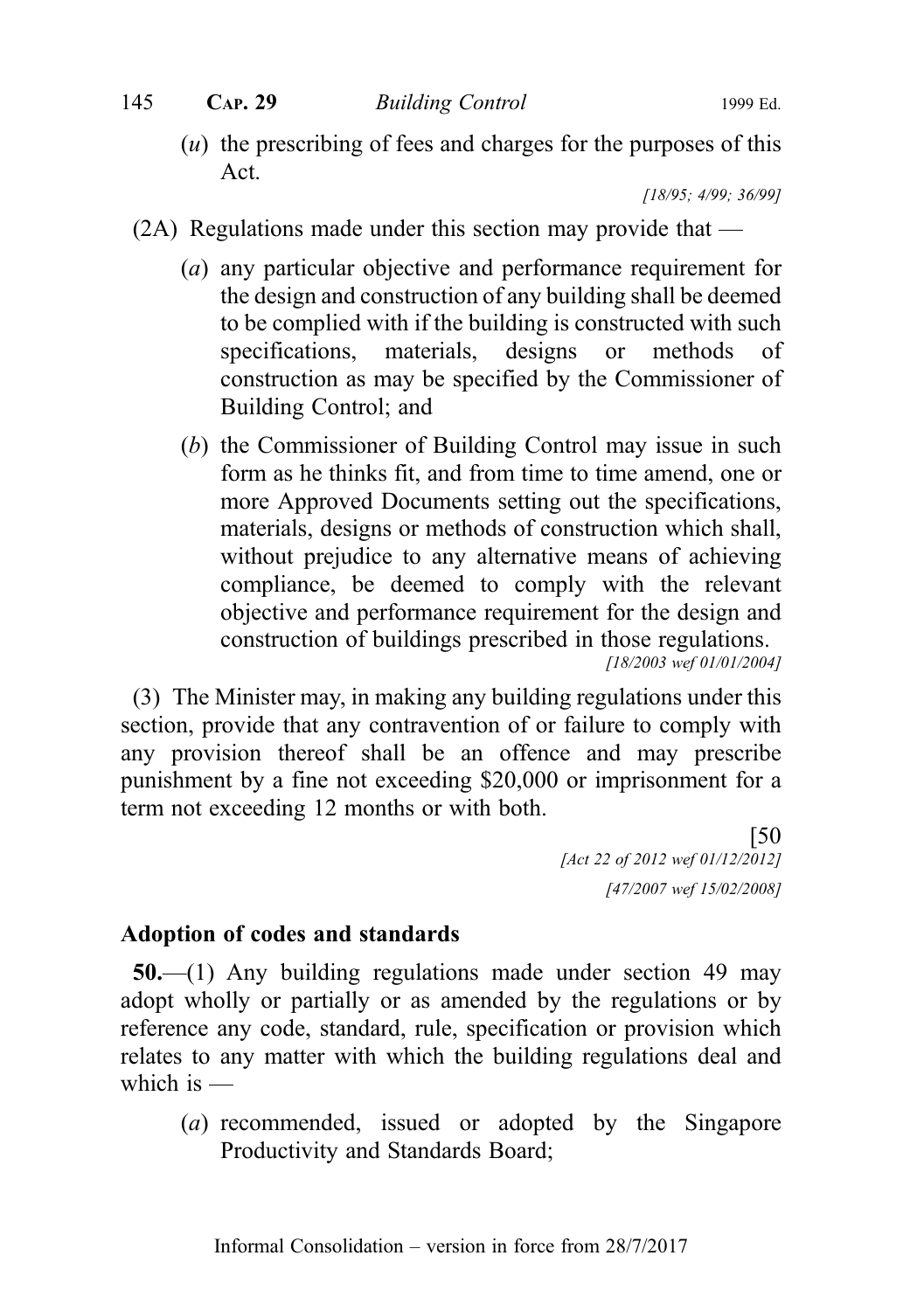(b) recommended, issued or adopted by —

- (i) the British Standards Institution; or
- (ii) any other standards organisation or body of any place outside Singapore being an organisation or body approved by the Commissioner of Building Control; or
- (c) included in any document issued by any Government department or issued by any public authority constituted by any written law.

[1/96; 4/99]

(2) The Commissioner of Building Control shall cause a copy of every code, standard, rule, specification or provision adopted under subsection (1) (other than a code, standard, rule, specification or provision recommended, issued or adopted by the Singapore Productivity and Standards Board) to be made available for inspection by members of the public without charge at the office of the Commissioner of Building Control during normal office hours.

[1/96; 4/99]

(3) In any proceedings under the building regulations, a copy certified by the Commissioner of Building Control as a true copy of a code, standard, rule, specification or provision adopted under subsection (1) (other than a code, standard, rule, specification or provision recommended, issued or adopted by the Singapore Productivity and Standards Board) shall be evidence of the code, standard, rule, specification or provision so adopted.

> [51 [1/96; 4/99]

## Application of Act to Government

51.—(1) Except as provided in subsection (2), this Act shall bind the Government and shall apply to —

- (a) any premises wholly or partly owned or occupied by the Government; and
- (b) any premises in which any building operation or any work of engineering construction is carried on by or on behalf of the Government.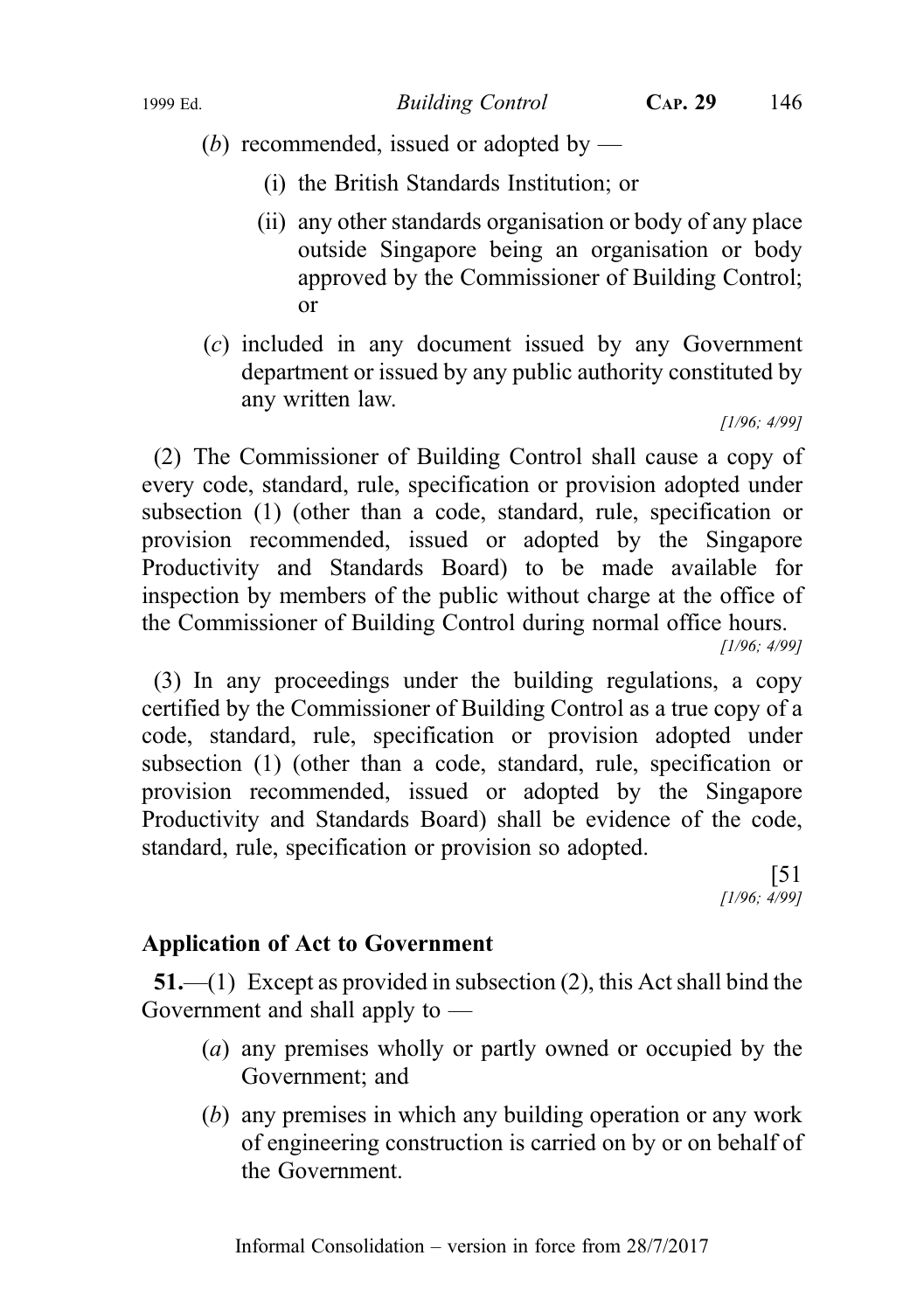(2) Nothing in this Act shall render the Government liable to prosecution for an offence.

(3) For the avoidance of doubt, no person shall be immune from prosecution for any offence under this Act by reason that the person is engaged to provide services to the Government.

[47/2007 wef 15/02/2008]

## Presentation of order, notification and regulation to Parliament

52. Any order, notification or building regulations made under this Act shall be presented to Parliament as soon as possible after publication in the Gazette.

[53

## Transitional provisions

53.—(1) Any licence, permission, approval or other document prepared, made or granted under the repealed Act and valid immediately prior to 1st May 1989 shall be deemed to have been prepared, made or granted under the corresponding provision of this Act.

(2) A valid and subsisting certificate of fitness for occupation issued under regulations made under the repealed Act or a valid and subsisting temporary occupation licence shall have the same force and effect as a certificate of statutory completion or temporary occupation permit, respectively, granted under this Act.

(3) Any temporary permit, permission or other similar document issued in respect of a temporary building under any written law relating to building control in force before 1st February 1960 shall be presumed, until the contrary is proved, to have lapsed or expired.

[2/91]

(4) The powers conferred on the Commissioner of Building Control by this Act may be exercised in respect of —

- (a) any building erected in contravention of, or deemed to be unauthorised under, any written law relating to building control in force before 1st May 1989; and
- (b) any temporary building in respect of which no temporary permit, permission or other similar document issued under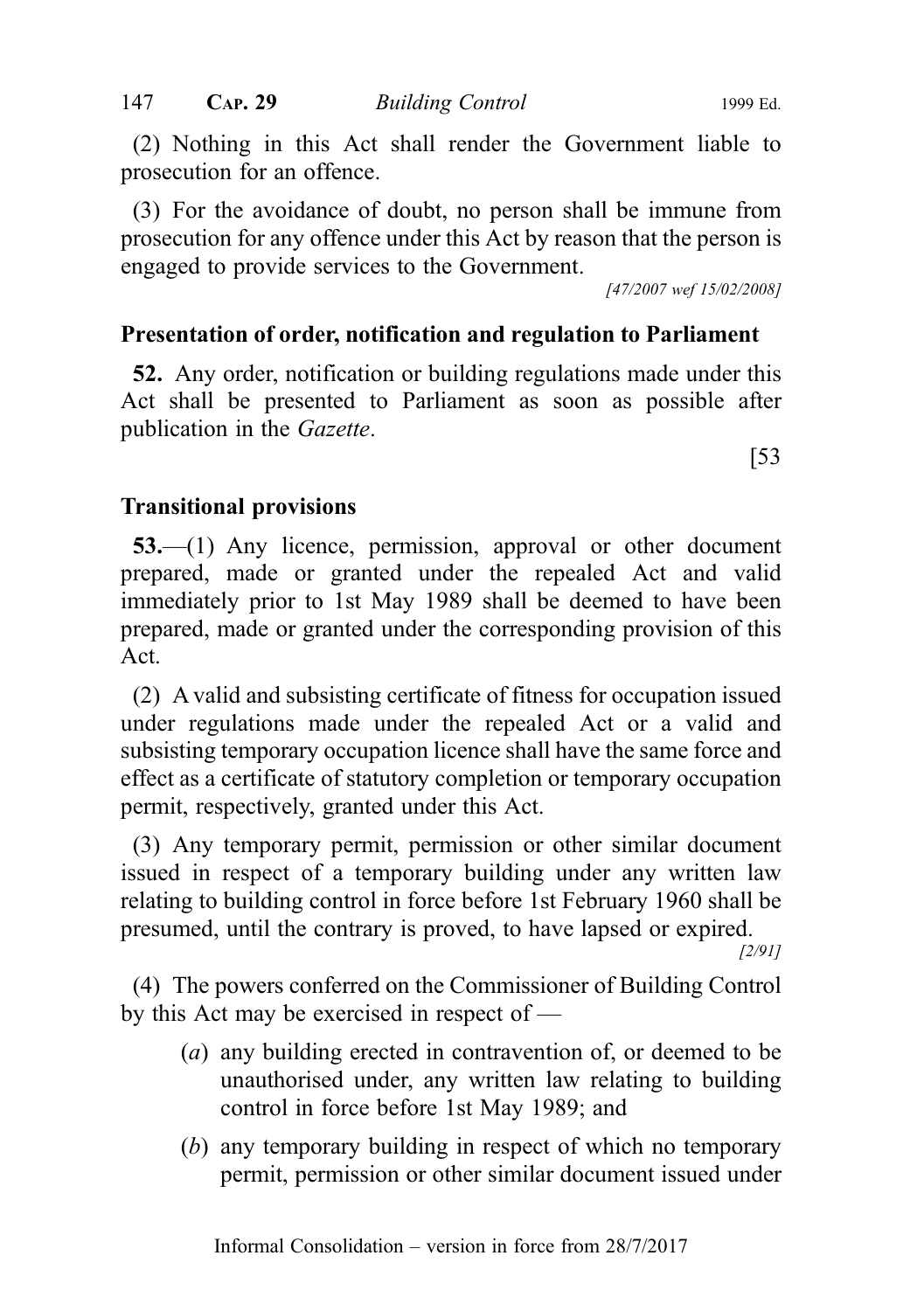1999 Ed. Building Control CAP. 29 148

any such written law relating to building control or this Act is in force,

and such building shall be deemed unauthorised for the purposes of this Act.

[2/91; 4/99]

(5) Where any written law or document refers expressly or by implication to a temporary occupation licence or to a certificate of fitness for occupation, the reference shall (except where the context otherwise requires) be construed as a reference to a temporary occupation permit or a certificate of statutory completion, respectively.

(6) For the purposes of this section, "temporary building" means a building which is required for a limited time or constructed of shortlived materials.

[54

### THE SCHEDULE

[Deleted by Act 47/2007 wef 15/02/2008]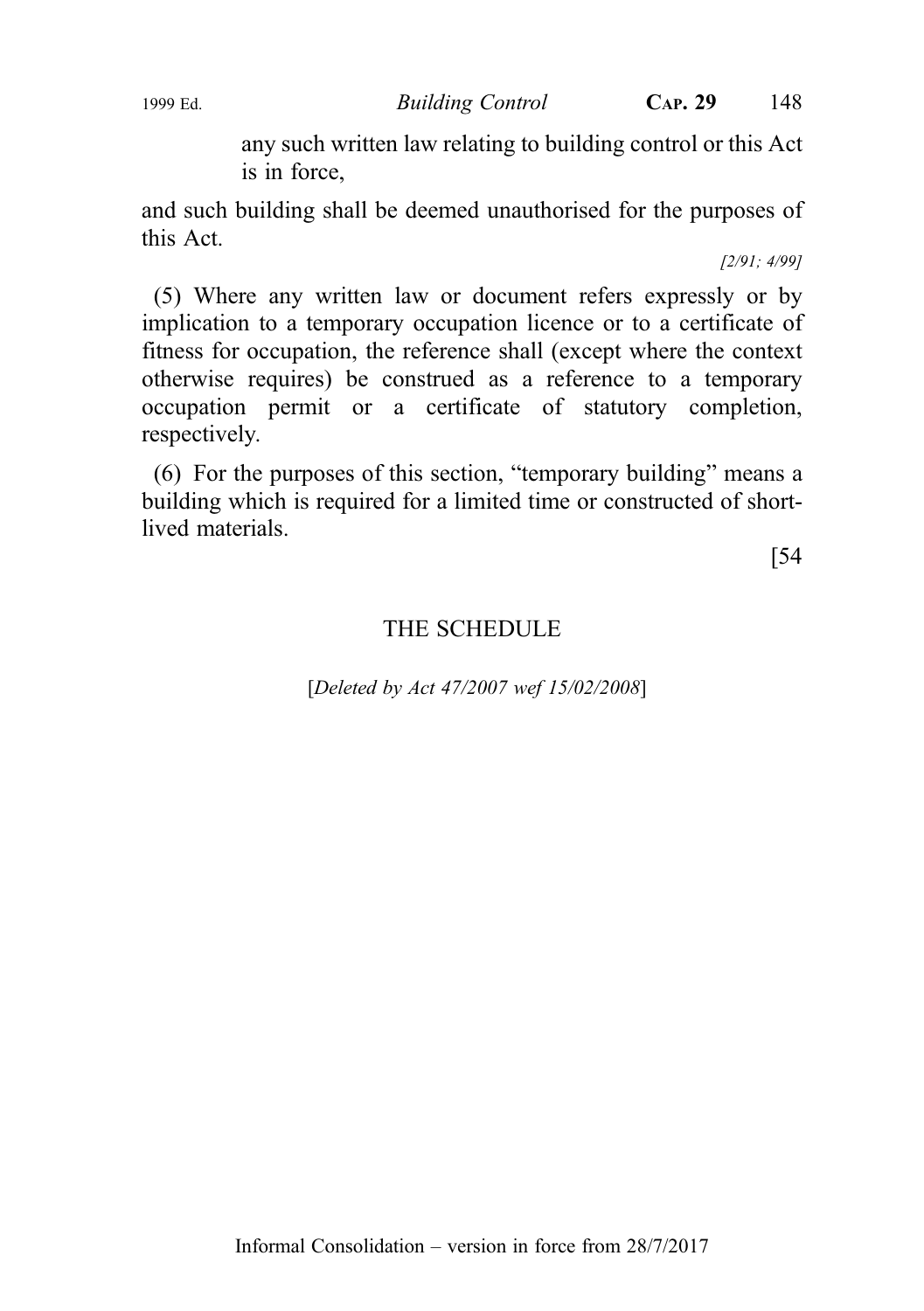# LEGISLATIVE HISTORY BUILDING CONTROL ACT (CHAPTER 29)

This Legislative History is provided for the convenience of users of the Building Control Act. It is not part of the Act.

#### 1. Act 9 of 1989 — Building Control Act 1989

| Date of First Reading                                                                                                                                                                                                                                                                                                              |              | : 16.1.1989<br>(Bill No. 5/89)                         |
|------------------------------------------------------------------------------------------------------------------------------------------------------------------------------------------------------------------------------------------------------------------------------------------------------------------------------------|--------------|--------------------------------------------------------|
| Date of Second and Third Readings                                                                                                                                                                                                                                                                                                  |              | : 16.2.1989                                            |
| Date of commencement                                                                                                                                                                                                                                                                                                               |              | : $1$ May 1989                                         |
| 2. 1990 Revised Edition - Building Control Act                                                                                                                                                                                                                                                                                     |              |                                                        |
| Date of operation                                                                                                                                                                                                                                                                                                                  |              | : 15 March 1990                                        |
| 3. Act 2 of 1991 – Building Control (Amendment) Act 1990                                                                                                                                                                                                                                                                           |              |                                                        |
| Date of First Reading                                                                                                                                                                                                                                                                                                              | $\mathbf{r}$ | 9.11.90<br>(Bill No. 31/90 published on<br>12.11.90)   |
| Date of Second and Third Readings                                                                                                                                                                                                                                                                                                  |              | : 20.12.90                                             |
| Date of commencement                                                                                                                                                                                                                                                                                                               |              | 25 January 1991                                        |
| 4. Act 22 of 1991 - Architects Act 1991<br>(Consequential amendments made by)                                                                                                                                                                                                                                                      |              |                                                        |
| Date of First Reading                                                                                                                                                                                                                                                                                                              |              | : 26.2.91<br>(Bill No. 9/91 published on<br>28.2.91)   |
| Date of Second Reading                                                                                                                                                                                                                                                                                                             |              | : 22.3.91                                              |
| Referred to Select Committee                                                                                                                                                                                                                                                                                                       |              | Parl 3 of 1991 presented to<br>Parliament on 17, 6, 91 |
| Date of Third Reading                                                                                                                                                                                                                                                                                                              |              | : 28.6.91                                              |
| Date of commencement                                                                                                                                                                                                                                                                                                               |              | : 30 August 1991                                       |
| 5. Act 23 of 1991 - Professional Engineers Act 1991<br>(Consequential amendments made by)                                                                                                                                                                                                                                          |              |                                                        |
| $\mathbf{D}$ $\mathbf{L}$ $\mathbf{L}$ $\mathbf{L}$ $\mathbf{L}$ $\mathbf{L}$ $\mathbf{L}$ $\mathbf{L}$ $\mathbf{L}$ $\mathbf{L}$ $\mathbf{L}$ $\mathbf{L}$ $\mathbf{L}$ $\mathbf{L}$ $\mathbf{L}$ $\mathbf{L}$ $\mathbf{L}$ $\mathbf{L}$ $\mathbf{L}$ $\mathbf{L}$ $\mathbf{L}$ $\mathbf{L}$ $\mathbf{L}$ $\mathbf{L}$ $\mathbf{$ |              | 26.23                                                  |

Date of First Reading : 26.2.91 (Bill No. 10/91 published on 28.2.91)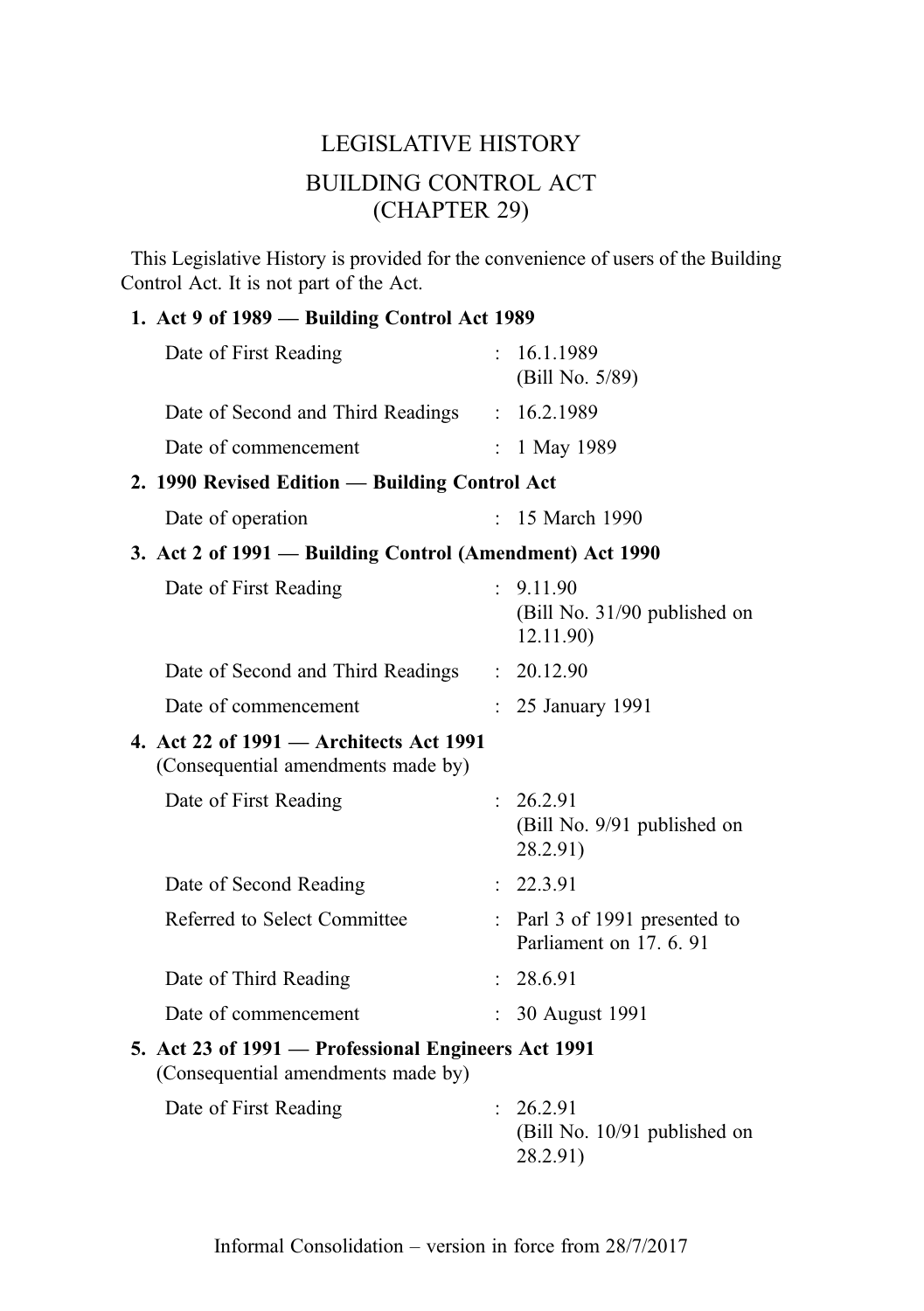|                        | ii                                                                          |                           |                                                                        |
|------------------------|-----------------------------------------------------------------------------|---------------------------|------------------------------------------------------------------------|
| Date of Second Reading |                                                                             |                           | : 22.3.91                                                              |
|                        | Referred to Select Committee                                                |                           | : Parl 3 of 1991 presented to<br>Parliament on 17.6.91                 |
| Date of Third Reading  |                                                                             |                           | : 28.6.91                                                              |
| Date of commencement   |                                                                             |                           | 30 August 1991                                                         |
|                        | 6. Act 9 of 1989 - Building Control Act 1989                                |                           |                                                                        |
| Date of First Reading  |                                                                             |                           | : 16.1.1989<br>(Bill No. 5/89)                                         |
|                        | Date of Second and Third Readings : 16.2.1989                               |                           |                                                                        |
| Date of commencement   |                                                                             |                           | $: 4$ December 1992                                                    |
|                        | 7. Act 18 of 1995 – Building Control (Amendment) Act 1995                   |                           |                                                                        |
| Date of First Reading  |                                                                             |                           | : 1.3.95<br>(Bill No. 10/95 published on<br>2.3.95)                    |
|                        | Date of Second and Third Readings : 25.5.95                                 |                           |                                                                        |
| Date of commencement   |                                                                             | $\mathbb{R}^{\mathbb{Z}}$ | 1 September 1995                                                       |
|                        | (Consequential amendments made by)                                          |                           | 8. Act 1 of 1996 – Singapore Productivity and Standards Board Act 1995 |
| Date of First Reading  |                                                                             |                           | : 1.11.95<br>(Bill No. 39/95 published on<br>2.11.95)                  |
|                        | Date of Second and Third Readings : 5.12.95                                 |                           |                                                                        |
| Date of commencement   |                                                                             |                           | : 1 April 1996                                                         |
|                        | <b>Order 1997</b>                                                           |                           | 9. G. N. No. S 310/1997 — Building Control Act (Amendment of Schedule) |
| Date of commencement   |                                                                             |                           | : 7 July 1997                                                          |
|                        | Order 1998                                                                  |                           | 10. G. N. No. S 96/1998 - Building Control Act (Amendment of Schedule) |
| Date of commencement   |                                                                             |                           | 13 March 1998                                                          |
|                        | 11. Act 3 of 1998 – Planning Act 1998<br>(Consequential amendments made by) |                           |                                                                        |
| Date of First Reading  |                                                                             | $\ddot{\phantom{0}}$      | 19.11.97<br>(Bill No. 18/97 published on<br>20.11.97)                  |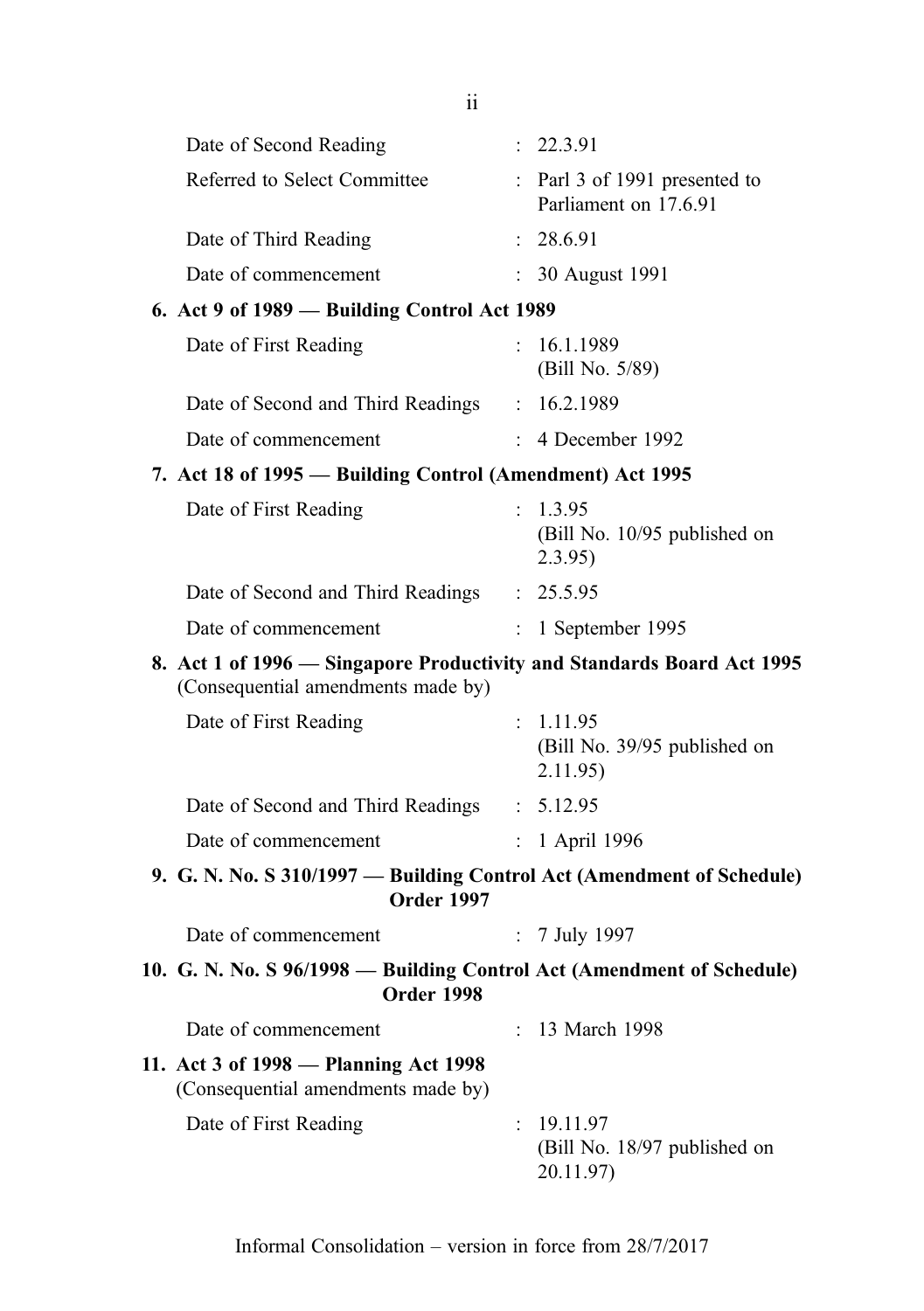| 111                                                                                                    |    |                                                                |
|--------------------------------------------------------------------------------------------------------|----|----------------------------------------------------------------|
| Date of Second and Third Readings : 14.1.98                                                            |    |                                                                |
| Date of commencement                                                                                   |    | : 1 April 1998                                                 |
| 12. Act 12 of 1997 – Civil Defence Shelter Act 1997<br>(Consequential amendments made by)              |    |                                                                |
| Date of First Reading                                                                                  |    | : 25.8.97<br>(Bill No. 12/97 published on<br>26.8.97           |
| Date of Second and Third Readings : 7.10.97                                                            |    |                                                                |
| Date of commencement                                                                                   |    | : 1 May 1998 (except Parts IV<br>and $V$ )                     |
| 13. Act 4 of 1999 — Building and Construction Authority Act 1999<br>(Consequential amendments made by) |    |                                                                |
| Date of First Reading                                                                                  |    | : 23.11.98<br>(Bill No. 51/98 published on<br>24.11.98)        |
| Date of Second and Third Readings : 20.1.99                                                            |    |                                                                |
| Date of commencement                                                                                   |    | : 1 April 1999                                                 |
| 14. Act 36 of 1999 - Building Control (Amendment) Act 1999                                             |    |                                                                |
| Date of First Reading                                                                                  |    | : 3.8.99<br>(Bill No. 30/99 published on<br>4.8.99             |
| Date of Second and Third Readings : 18.8.99                                                            |    |                                                                |
| Date of commencement                                                                                   |    | $: 1$ October 1999                                             |
| 15. 1999 Revised Edition - Building Control Act                                                        |    |                                                                |
| Date of operation                                                                                      | ÷  | 30 December 1999                                               |
| 16. Act 26 of 2000 - Building Control (Amendment) Act 2000                                             |    |                                                                |
| Date of First Reading                                                                                  | t. | 30 June 2000<br>(Bill No. 21/2000 published on<br>1 July 2000) |
| Date of Second and Third Readings                                                                      |    | : 25 August 2000                                               |
| Date of commencement                                                                                   |    | 15 October 2000 (sections 3, 4<br>and $5)$                     |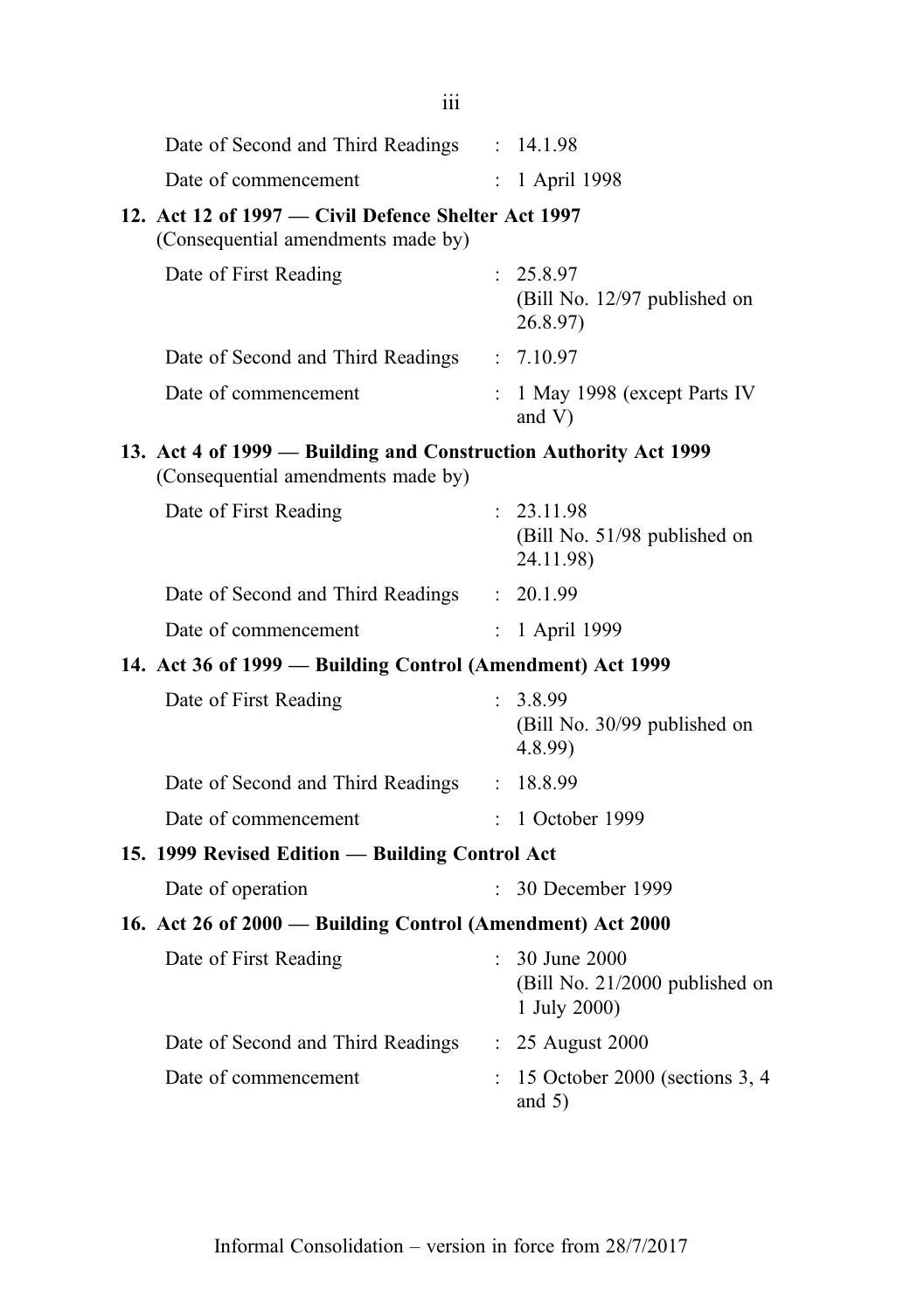| 17. Act 26 of 2000 - Building Control (Amendment) Act 2000                  |                           |                                                                                                                                                                                                                          |
|-----------------------------------------------------------------------------|---------------------------|--------------------------------------------------------------------------------------------------------------------------------------------------------------------------------------------------------------------------|
| Date of First Reading                                                       |                           | 30 June 2000<br>(Bill No. 21/2000 published on<br>1 July 2000)                                                                                                                                                           |
| Date of Second and Third Readings                                           |                           | : 25 August 2000                                                                                                                                                                                                         |
| Date of commencement                                                        |                           | 1 September 2001 (except<br>sections $3, 4$ and $5)$                                                                                                                                                                     |
| 18. Act 18 of 2003 – Building Control (Amendment) Act 2003                  |                           |                                                                                                                                                                                                                          |
| Date of First Reading                                                       |                           | : 14 August 2003<br>(Bill No. 17/2003 published on<br>15 August 2003)                                                                                                                                                    |
| Date of Second and Third Readings : 2 September 2003                        |                           |                                                                                                                                                                                                                          |
| Date of commencement                                                        | $\mathbb{R}^{\mathbb{Z}}$ | 1 January 2004                                                                                                                                                                                                           |
| 19. Act 34 of 2004 - Building Control (Amendment) Act 2004                  |                           |                                                                                                                                                                                                                          |
| Date of First Reading                                                       |                           | $: 20$ July 2004<br>(Bill No. 32/2004 published on<br>21 July 2004)                                                                                                                                                      |
| Date of Second and Third Readings : 1 September 2004                        |                           |                                                                                                                                                                                                                          |
| Date of commencement                                                        |                           | : 1 October 2004                                                                                                                                                                                                         |
| 20. Act 47 of 2004 - Building Maintenance and Strata Management Act<br>2004 |                           |                                                                                                                                                                                                                          |
| Date of First Reading                                                       |                           | $: 6$ February 2004<br>(Bill No. 6/2003 published on<br>26 November 2004)                                                                                                                                                |
| Date of Second and Third Readings                                           |                           | : 19 October 2004                                                                                                                                                                                                        |
| Date of commencement                                                        |                           | 1 April 2005 (except<br>sections $11(2)$ , (4) and (6), $12(2)$<br>and $33(8)$ and $(9)$ , Part VII, item<br>(5) in the Third Schedule and<br>items (9)( <i>b</i> ), (11) and (12)( <i>a</i> ) in<br>the Fifth Schedule) |
| 21. Act 47 of 2007 — Building Control (Amendment) Act 2007                  |                           |                                                                                                                                                                                                                          |
| Date of First Reading                                                       |                           | 27 August 2007<br>$(Bill No. 34/2007$ published on<br>28 August 2007)                                                                                                                                                    |

iv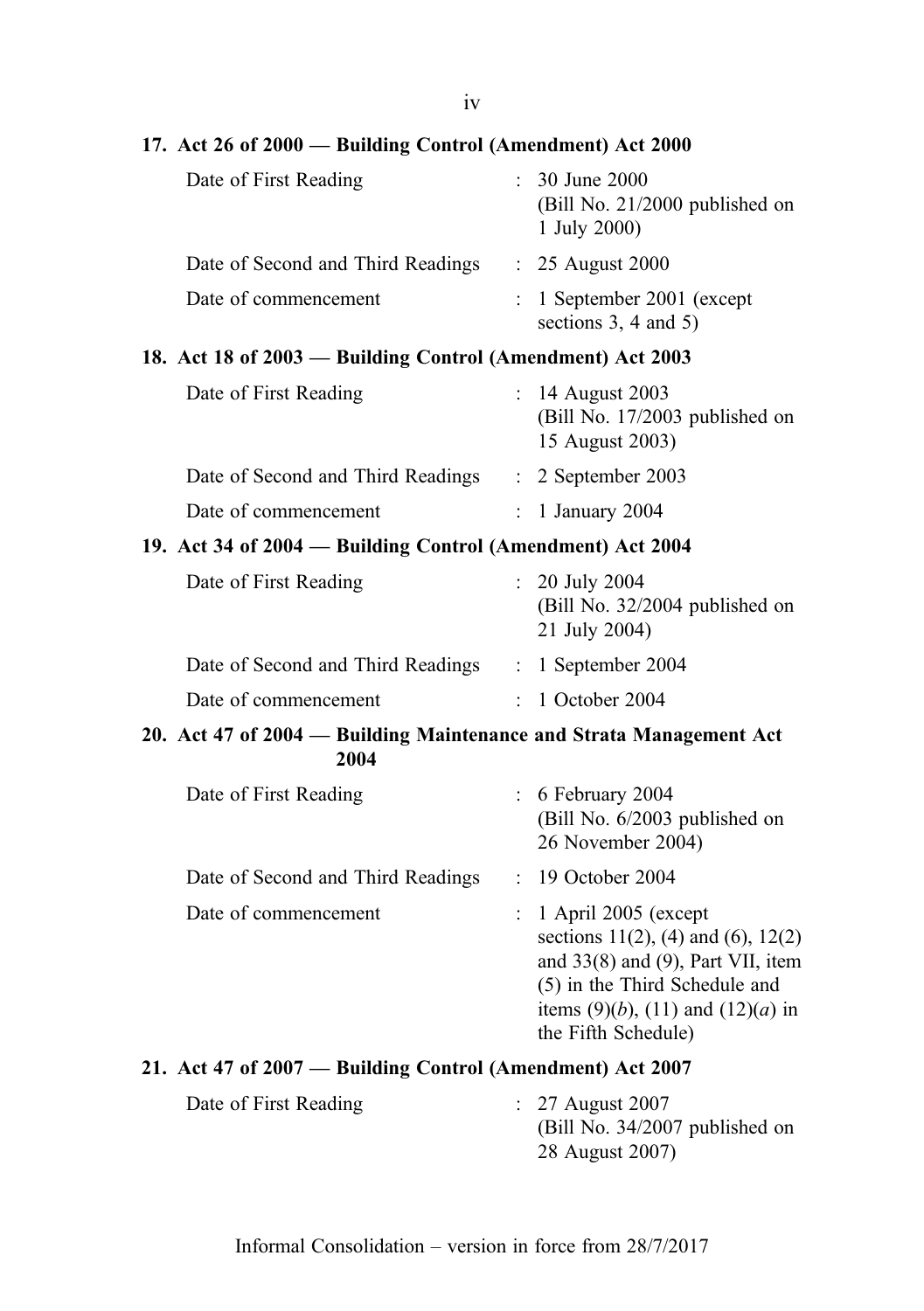| V                                                                         |                           |                                                                             |
|---------------------------------------------------------------------------|---------------------------|-----------------------------------------------------------------------------|
| Date of Second and Third Readings                                         |                           | $\therefore$ 20 September 2007                                              |
| Date of commencement                                                      |                           | $: 15$ February 2008 (except<br>sections $2(r)$ and (9))                    |
| 22. Act 47 of 2007 – Building Control (Amendment) Act 2007                |                           |                                                                             |
| Date of First Reading                                                     |                           | : 27 August 2007<br>(Bill No. 34/2007 published on<br>28 August 2007)       |
| Date of Second and Third Readings : 20 September 2007                     |                           |                                                                             |
| Date of commencement                                                      | $\mathbb{R}^{\mathbb{Z}}$ | 1 October 2008 (section $2(r)$ )                                            |
| 23. Act 47 of 2007 - Building Control (Amendment) Act 2007                |                           |                                                                             |
| Date of First Reading                                                     |                           | : 27 August 2007<br>(Bill No. 34/2007 published on<br>28 August 2007)       |
| Date of Second and Third Readings : 20 September 2007                     |                           |                                                                             |
| Date of commencement                                                      |                           | $: 16$ December 2008 (section $(9)$ )                                       |
| 24. Act 30 of 2008 - Statutes (Miscellaneous Amendments) (No. 2) Act 2008 |                           |                                                                             |
| Date of First Reading                                                     |                           | : 15 September 2008<br>(Bill No. 27/2008 published on<br>16 September 2008) |
| Date of Second and Third Readings : 17 November 2008                      |                           |                                                                             |
| Date of commencement                                                      |                           | : 17 December 2008                                                          |
| 25. Act 2 of 2012 - Statutes (Miscellaneous Amendments) Act 2012          |                           |                                                                             |
| Date of First Reading                                                     |                           | $: 21$ November 2011<br>(Bill No. 22/2011 published on<br>21 November 2011) |
| Date of Second and Third Readings : 18 January 2012                       |                           |                                                                             |
| Date of commencement                                                      |                           | 1 March 2012 (except<br>sections 26 and 29)                                 |
| 26. Act 22 of 2012 — Building Control (Amendment) Act 2012                |                           |                                                                             |
| Date of First Reading                                                     |                           | 13 August 2012 (Bill No.<br>20/2012 published on 13 August<br>2012)         |
| Date of Second and Third Readings                                         | $\mathbb{Z}^{\mathbb{Z}}$ | 10 September 2012                                                           |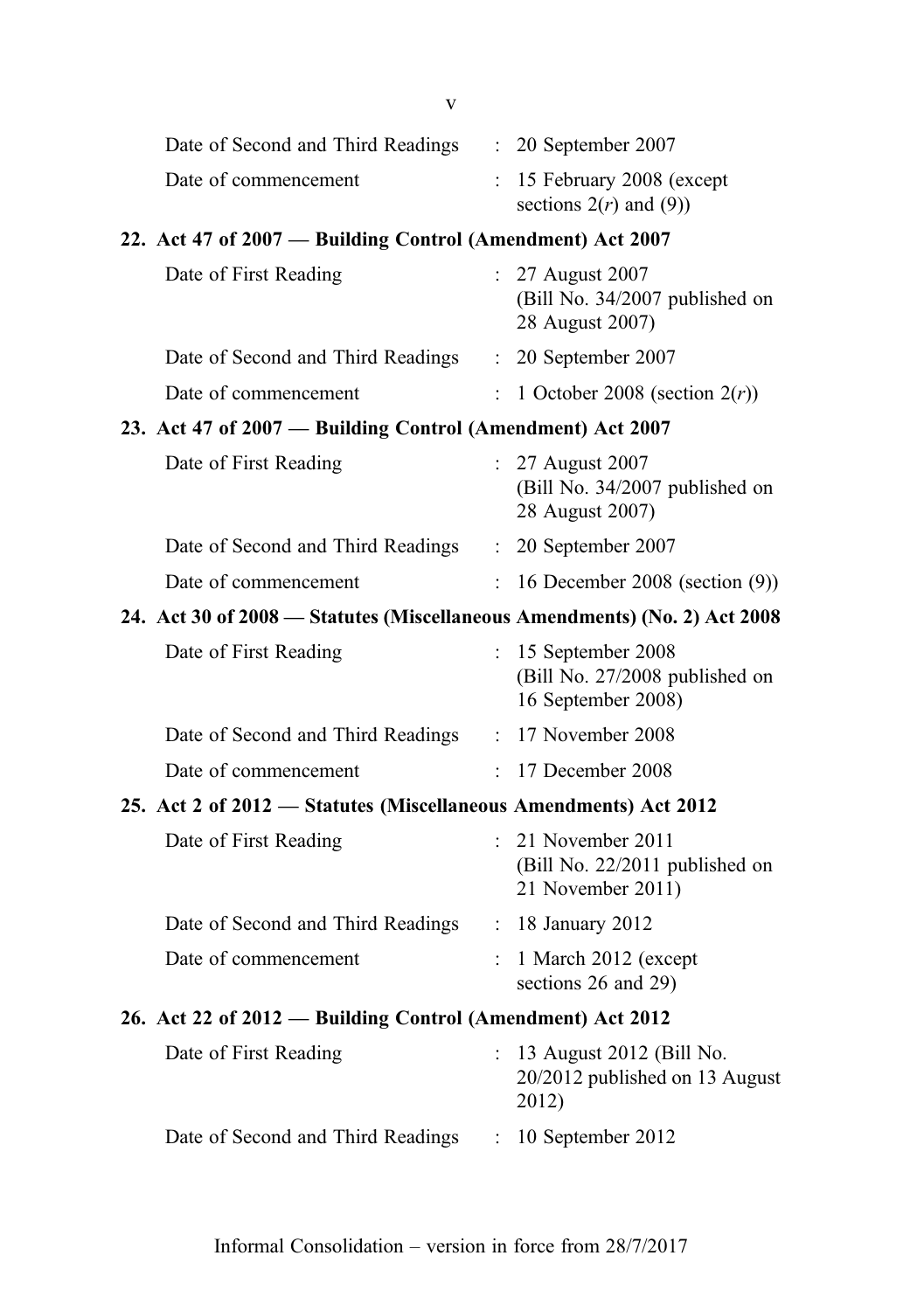| Date of commencement                                                      |                           | : 1 December 2012 (except                                                 |
|---------------------------------------------------------------------------|---------------------------|---------------------------------------------------------------------------|
|                                                                           |                           | sections $2(i)$ , $(i)$ and $(k)$ , 4, 5, 14,<br>15 and 16)               |
| 27. Act 22 of 2012 — Building Control (Amendment) Act 2012                |                           |                                                                           |
| Date of First Reading                                                     |                           | : 13 August 2012 (Bill No.<br>20/2012 published on 13 August<br>2012)     |
| Date of Second and Third Readings                                         |                           | $: 10$ September 2012                                                     |
| Date of commencement                                                      | $\mathcal{L}$             | 28 October 2013 (section 5)                                               |
| 28. Act 22 of 2012 - Building Control (Amendment) Act 2012                |                           |                                                                           |
| Date of First Reading                                                     |                           | : 13 August 2012 (Bill No.<br>20/2012 published on 13 August<br>2012)     |
| Date of Second and Third Readings : 10 September 2012                     |                           |                                                                           |
| Date of commencement                                                      |                           | $: 1$ April 2014 (section 4)                                              |
| 29. Act 35 of 2014 – Statutes (Miscellaneous Amendments) (No. 2) Act 2014 |                           |                                                                           |
| Date of First Reading                                                     |                           | : 8 September 2014 (Bill No.<br>24/2014 published on<br>8 September 2014) |
| Date of Second and Third Readings                                         |                           | : 7 October 2014                                                          |
| Date of commencement                                                      | $\mathbf{L}$              | 1 July 2015                                                               |
| 30. Act 22 of 2012 - Building Control (Amendment) Act 2012                |                           |                                                                           |
| Date of First Reading                                                     |                           | 13 August 2012 (Bill No.<br>20/2012 published on 13 August<br>2012)       |
| Date of Second and Third Readings                                         |                           | $: 10$ September 2012                                                     |
| Date of commencement                                                      | $\mathbb{R}^{\mathbb{Z}}$ | 28 July 2017                                                              |
|                                                                           |                           |                                                                           |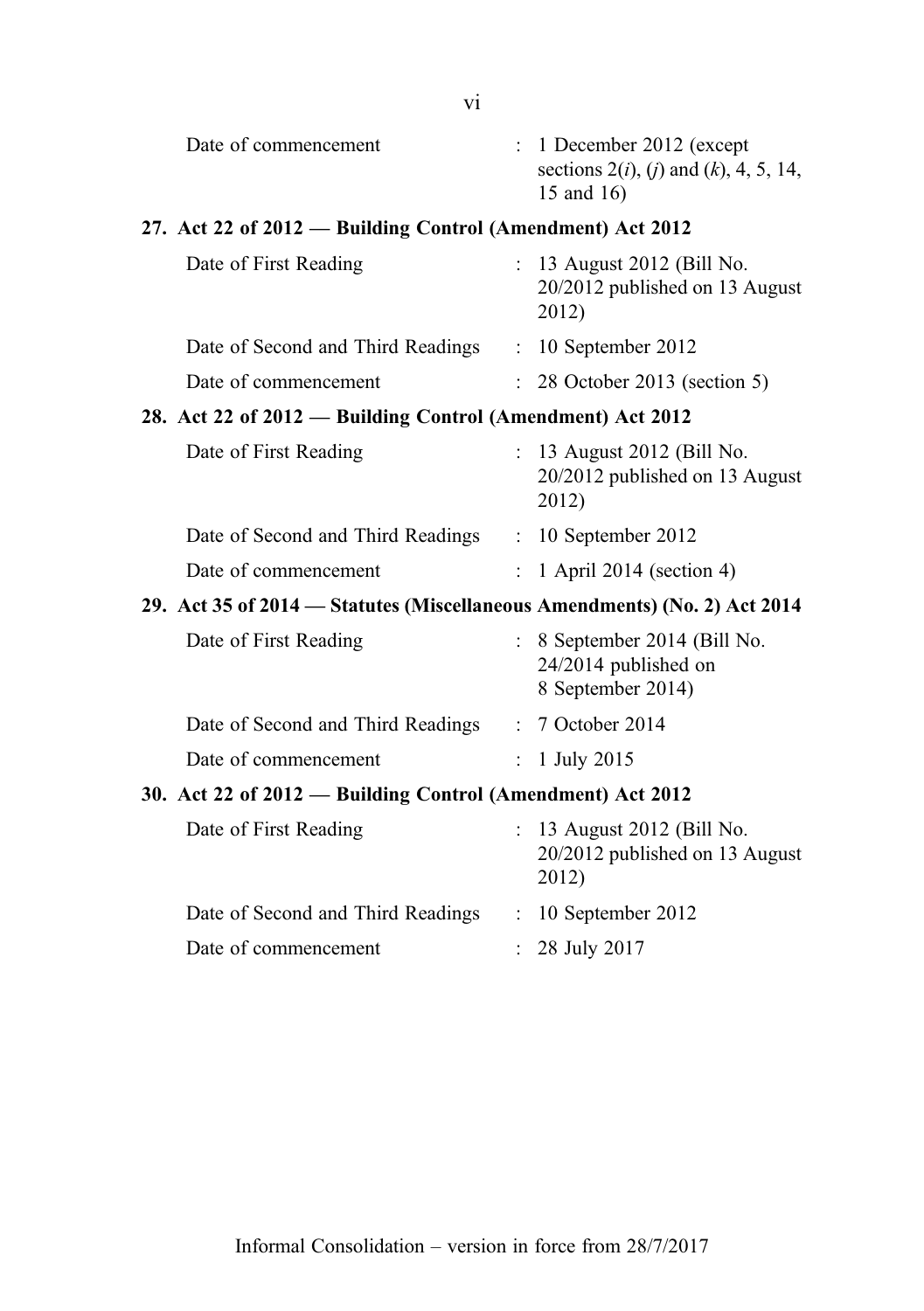## COMPARATIVE TABLE BUILDING CONTROL ACT (CHAPTER 29)

The following provisions in the 1990 Revised Edition of the Building Control Act have been renumbered by the Law Revision Commissioners in this 1999 Revised Edition.

This Comparative Table is provided for the convenience of users. It is not part of the Building Control Act.

| 1999 Ed.         | 1990 Ed.                     |
|------------------|------------------------------|
| $6-(4)$          | $6 - (3A)$                   |
| (5)              | (3B)                         |
| (6)              | (3C)                         |
| $(7)$ and $(8)$  | (4)                          |
| (9)              | (5)                          |
| (10)             | (6)                          |
| (11)             | (7)                          |
|                  | 9-(1) [Deleted by Act 18/95] |
| $9-(1)$          | (2)                          |
| (2)              | (3)                          |
| (3)              | (4)                          |
| (4)              | (5)                          |
| (5)              | (6)                          |
| $11-$<br>$-(7)$  | Proviso to $11-(6)$          |
| (8)              | (7)                          |
| $13-$<br>$- (2)$ | $13- (1)$ (set out)          |
| (3)              | (2)                          |
| (4)              | (3)                          |
| (5)              | (4)                          |
| (6)              | (5)                          |
| (7)              | (6)                          |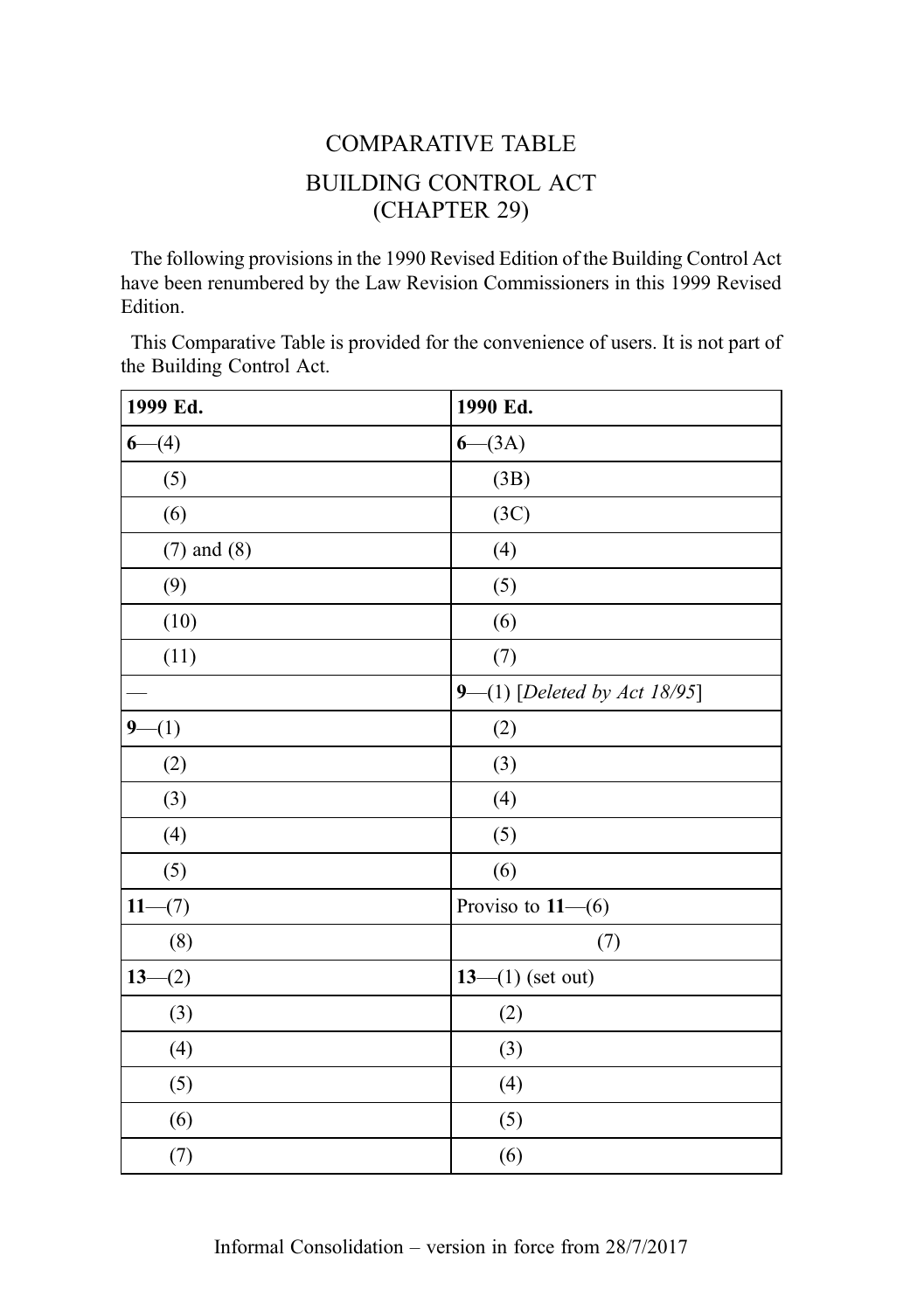| 15–(1) and (2)    | $15-(1)$            |
|-------------------|---------------------|
| (3)               | (2)                 |
| $16 - (7)$        | $16- (6)$ (set out) |
| $(8)$ and $(9)$   | (7)                 |
| (10)              | (8)                 |
| (11)              | (9)                 |
| 17                | <b>16A</b>          |
| 18                | 17                  |
| 19                | 18                  |
| 20                | 19                  |
| 21                | 20                  |
| $21 - (1A)$       | Proviso to $20-(1)$ |
| 22                | 21                  |
| Part III          | Part IIA            |
| 22A               | 21A                 |
| 22B               | 21B                 |
| 22C               | 21C                 |
| $22D-(1)$ and (2) | 21D                 |
| 22E               | 21E                 |
| 22F               | 21F                 |
| Part IV           | Part III            |
| $25-(2)$          | $25 - (1A)$         |
| $(3)$ and $(3A)$  | (2)                 |
| (4)               | (3)                 |
| (5)               | (4)                 |
| (6)               | (5)                 |
| (7)               | (6)                 |
| (8)               | (7)                 |
| Part V            | Part IV             |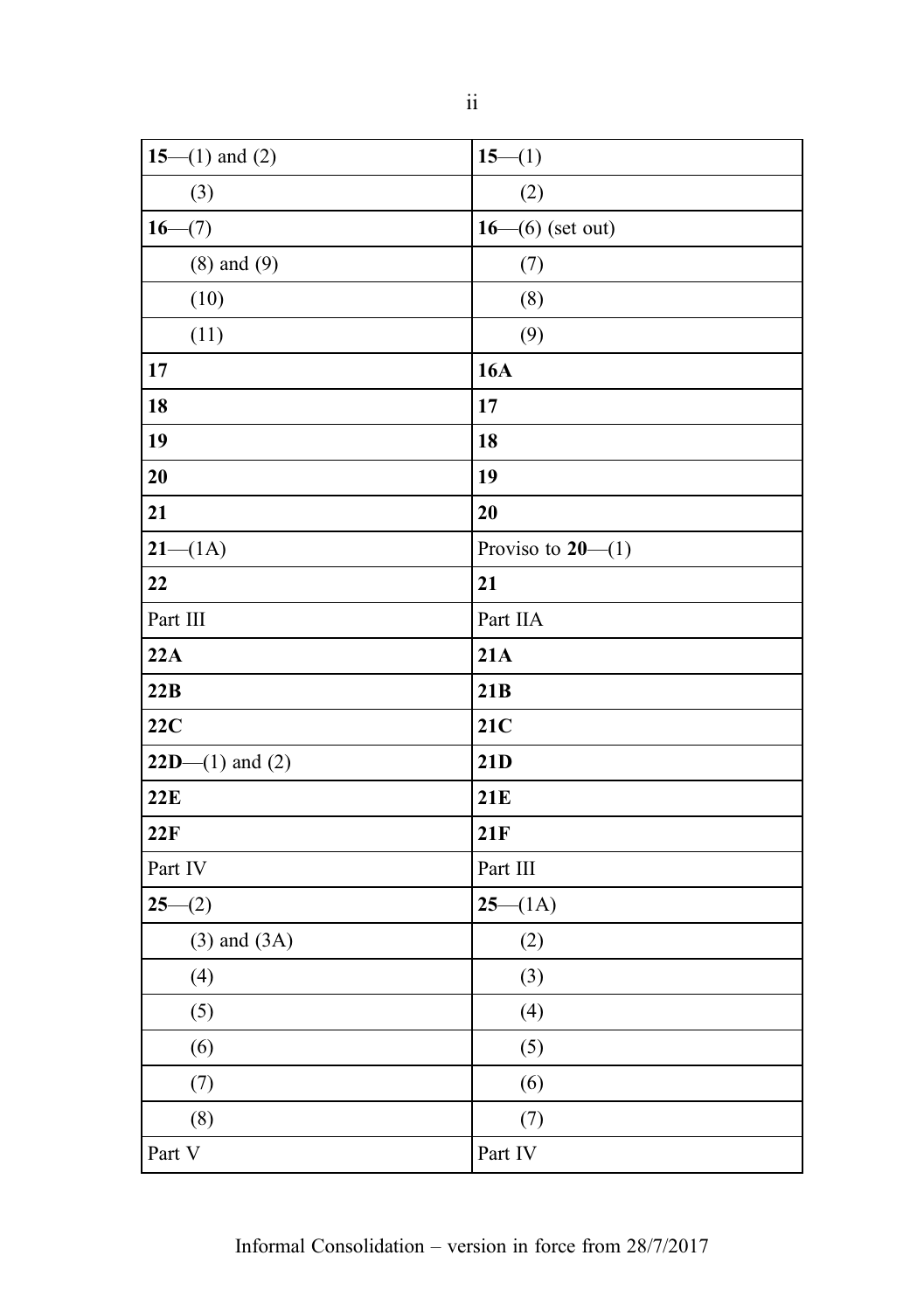| $28 - (4)$                     | $28 - (3A)$     |
|--------------------------------|-----------------|
| $(5)$ and $(5A)$               | (4)             |
| (6)                            | (5)             |
| (7)                            | (5A)            |
| (8)                            | (6)             |
| (9)                            | (6A)            |
| (10)                           | (7)             |
| (11)                           | (8)             |
| 30                             | 31              |
| 31                             | 32              |
| $32-$<br>$(1)$ and $(2)$       | $33-(1)$        |
| (3)                            | (2)             |
| (4)                            | (3)             |
| 33                             | 34              |
| (1A)                           | $(1)$ (set out) |
| $(4)$ and $(4A)$               | (4)             |
| (5)                            | Proviso to (4)  |
| (6)                            | (5)             |
| 34                             | 35              |
| $35 -$<br>$(1), (2)$ and $(3)$ | 36              |
| 36                             | 37              |
| $(2)$ and $(3)$                | (2)             |
| 37                             | 38              |
| $(1)$ and $(1A)$               | (1)             |
| $(2)$ and $(2A)$               | (2)             |
| 38                             | 39              |
| 39                             | 40              |
| 40                             | 41              |
| 41                             | 42              |